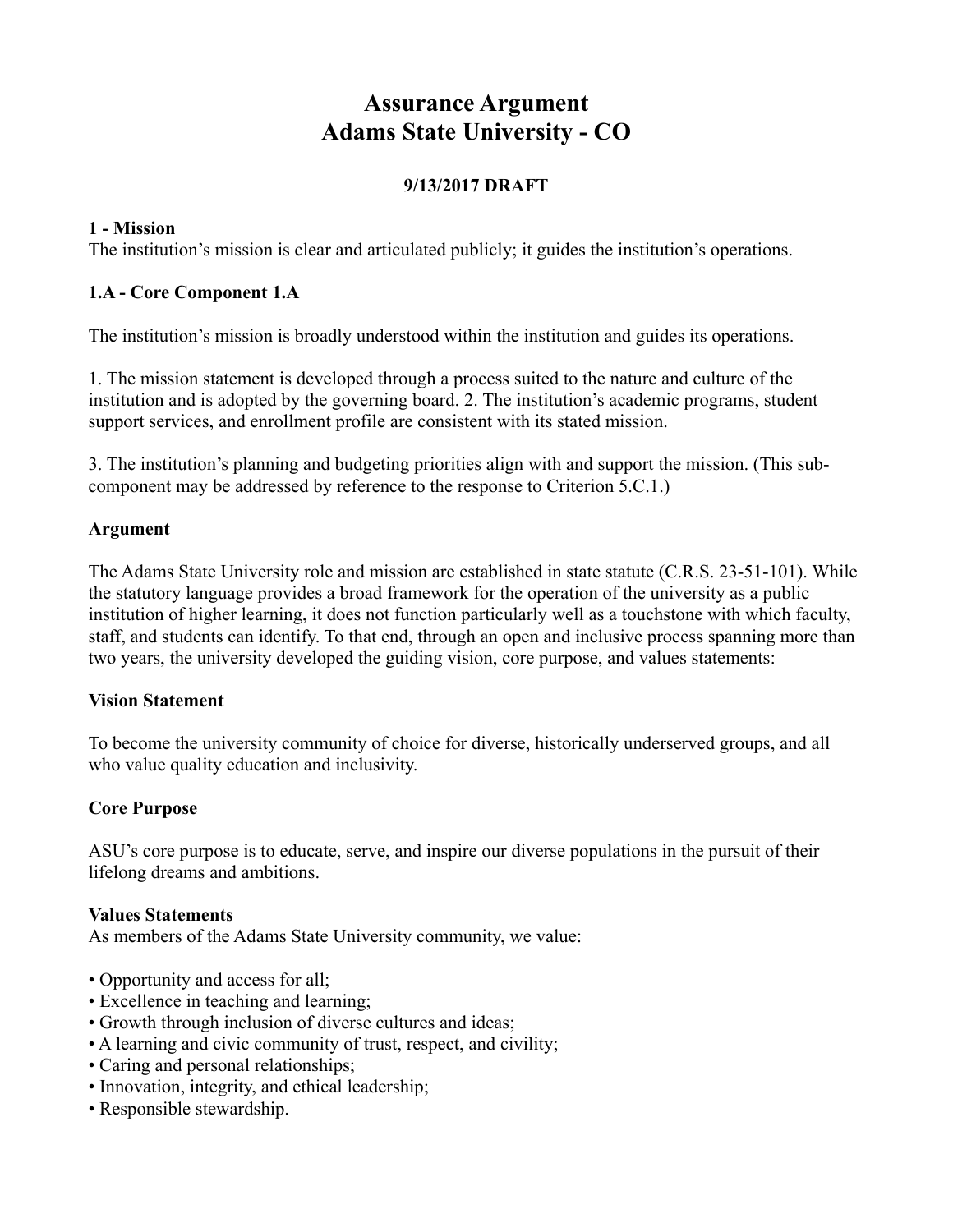Diversity, opportunity, access, and education form the operational foundation of the institution.

### **1.A.1 Response and Evidence**

Adams State University's degree structure, admissions standards, and service requirements are laid out in state statute. The vision statement and core purpose focus and enhance the statute to emphasize the institution's commitment to providing quality educational opportunities to the diverse and historically underserved population of the region.

Given that the formal mission is found in state statute, all discussion in this section related to development of the "mission statement" will refer to the "core purpose," "vision statement," and/or strategic plan. The 2010-2013 Strategic Plan was designed as a "plan in continuous motion." Administrators, departments and specific individuals made changes to the documents regularly as weekly, monthly and annual updates were needed.

Development of the current Strategic Plan (ASU 2020) and the associated core purpose (a.k.a. mission statement), vision statement, and values statements formally began in October of 2012 at a retreat for a presidentially appointed "Planning Group," whose membership came from across campus. The previous Strategic Plan would expire in 2013 and the campus took the arduous steps to examine and redefine the mission and vision statements. During this time period, the previous plan continued to guide decisions while operation of the university continued under the existing plan.

The proposed mission and vision statements resulting from the October 2012 session were shared electronically with the Planning Group, who were charged with taking the proposals to their respective areas for review. Over the following 2 years, several opportunities for campus-wide discussion as well as work by the President's Cabinet resulted in final changes to the mission (core purpose) and vision statements. The Board of Trustees adopted the new mission and vision statements at their October 10, 2014 meeting. A timeline identifying the full process is included as evidence.

On July 1, 2015, Dr. Beverlee McClure started as the new president of ASU and immediately identified completion of the strategic plan as a top priority for her first year. To that end, we restructured the annual "all campus meeting," held on August 21, 2015, to engage all faculty and staff in the strategic planning process. Ideas and data from that session were transcribed and formed the basis of an allcampus electronic survey. Dr. McClure met with every unit on campus, including student groups, in an effort to help each group understand the importance of the strategic plan and the value of their participation. The Board of Trustees received regular updates on the strategic planning process and adopted the institutional goals and strategic initiatives on December 18, 2015. Actions, benchmarks, and measures were identified and incorporated into the plan during the Spring of 2016, culminating with the Board of Trustees approving ASU 2020 at their board meeting on 13 May 2016.

During the past two years, the campus has worked diligently to infuse the mission, vision, and goals into all aspects of campus operations: from the pursuit of Title V grant funding which supports the historically underserved, to implementation of a guaranteed tuition model (Goal 4: Access  $\&$ Affordability), and working to identify Essential Learning Outcomes common to all programs at Adams State University (Goal 1: Academic Excellence). Formal updates to ASU2020 are presented to the Board on a semi-annual basis (December 2016 and June 2017).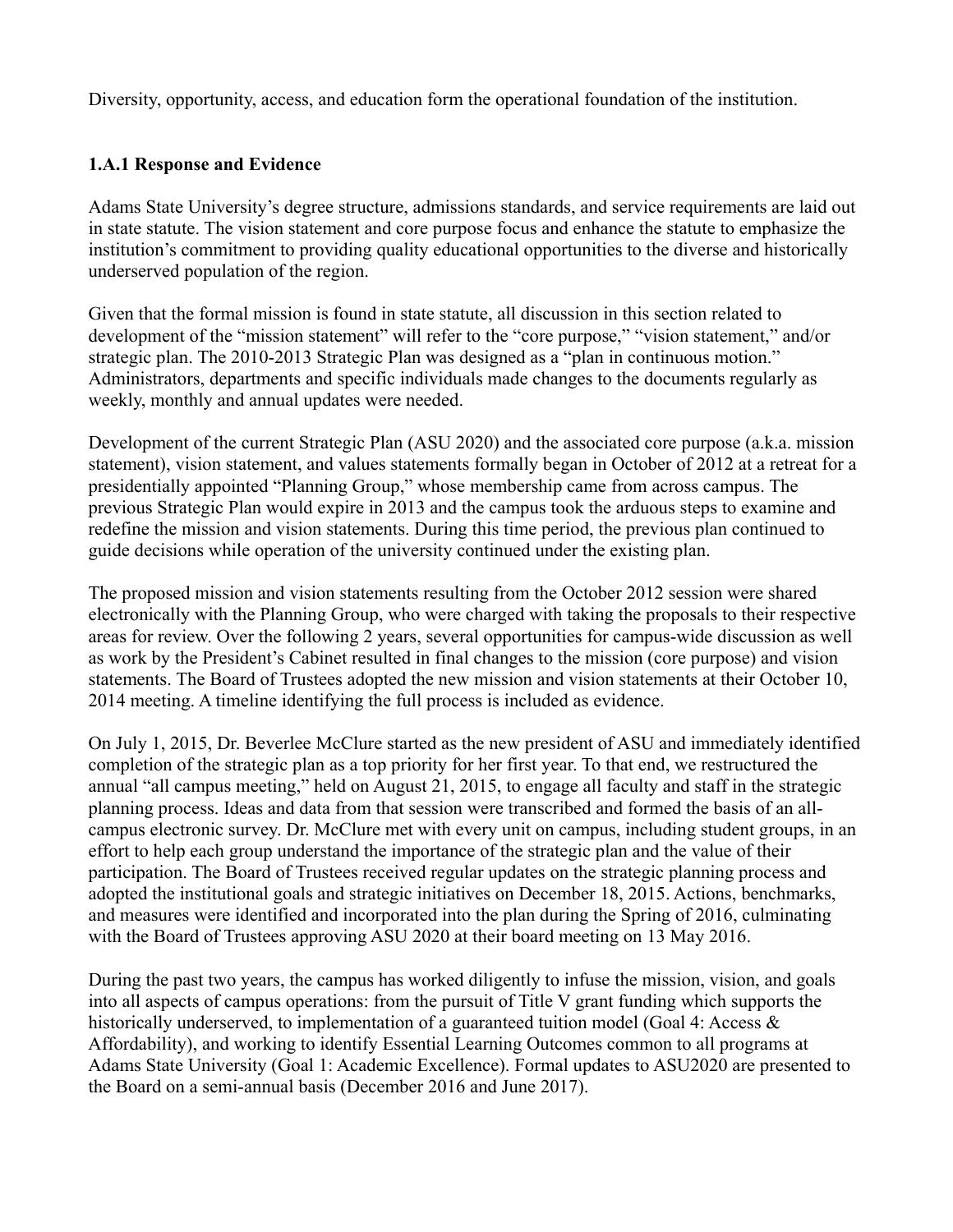# **1.A.2 Response and Evidence**

Enrollment Profile: The university is a leader in diversity and equity in education. With an undergraduate student population (1,878) that is more than a third Hispanic (35%, fall 2015 data), ASU has ranked as Colorado's foremost four-year "Hispanic-Serving Institution" (HSI) since its designation by the US Dept. of Education as an HSI in 2000. ASU also has one of the highest percentages of minority students (49%, fall 2015) among four-year institutions in the state. Approximately 40% of ASU's undergraduates are residents from the San Luis Valley, which contributes to the percentage of first-generation college students (36%) and those from low-income families: 54% of ASU's students are Pell-eligible and 91% receive financial aid. ASU Extended Studies provides access to adult and special populations through distance delivery methods. In the Fall of 2014, the average student age in the distance degree program was 35, with 85% of students entering a program of study as a transfer student. Eighteen percent of the total students enrolled in the Fall of 2014 were transfer students from Colorado junior and community colleges colleges. Incarcerated students made up 50.42% of the of the distance degree students enrolled in Fall 2014.

Academic Programs: ASU academic programs are consistent with its mission, vision statement and core values through the implementation of ASU Strategic Plan.

Founded in 1921 as a teacher's college to serve the educational and economic needs of the region, ASU continues to provide a range of programs focused on teacher preparation:

- Traditional bachelor's degrees in both elementary and secondary licensure;
- Online degree completion programs for elementary licensure;

• Cohort-based master's degrees in education, educational leadership, cultural and linguistically diverse education, curriculum and instruction, and a Reading Teacher endorsement;

ASU continues to embrace the two-year component of the statutory mission by offering a number of concentrations for two-year associate degrees (associate of arts and associate of science). In 2010, the campus began providing a \$500 scholarship for the following semester to any student who completed an associate degree. This program provides incentive for students to complete an intermediate milestone on their way to a four-year degree and to continue their education. Moreover, as many ASU first-time students enter college underprepared in math, reading, or writing, or some combination of the three, several developmental coursework options are provided every semester.

Four-year degree offerings include 22 degree options in 13 academic departments. The breadth of these offerings is consistent with traditional liberal arts and sciences degree programs required by the statutory role and mission. In addition,several new academic programs have been developed in the last 10 years. Each of these programs was developed to address needs within the community and/or our student body:

• The Bachelor of Science in Nursing (BSN) was initiated as a Registered Nurse (RN) to BSN program in 2004 and has since grown to include a traditional (or pre-licensure) four-year BSN option. Both programs are nationally accredited by CCNE (Commission on Collegiate Nursing Education). The first cohort of the BSN program graduated in May 2012.

• The Bachelor of Arts degree in Sport Psychology is an interdisciplinary program combining Human Performance & Physical Education with Psychology. The degree offers students the opportunity to learn and apply psychological concepts to the multi-billion dollar sports industry. The first degree in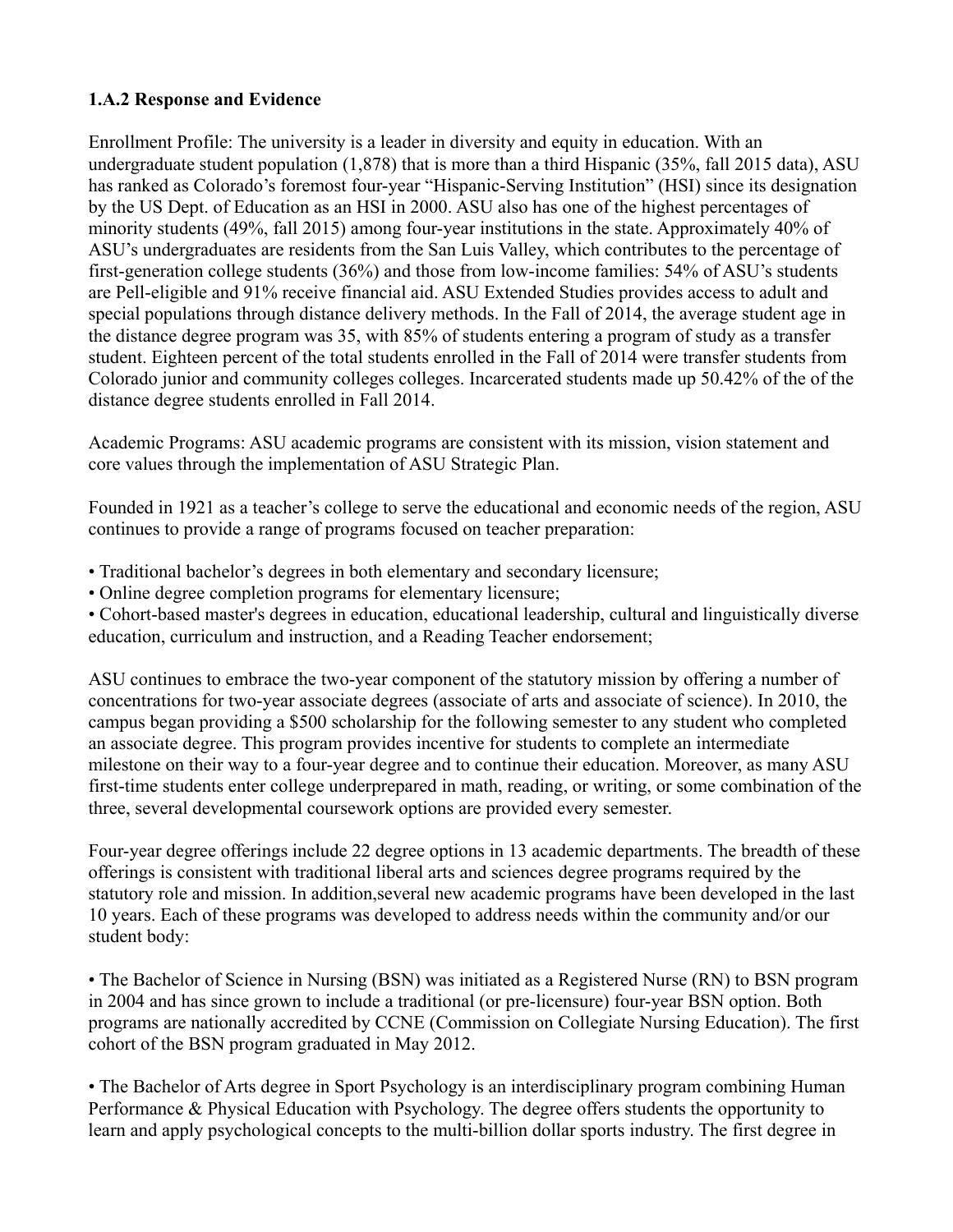this area was awarded in May 2009.

• In 2007, ASU began offering a bachelor of fine arts degree. This program requires students to engage more intensively in art study and specialize in a single art medium. The ultimate goal of this program is to better prepare our undergraduates for further study and for professions in visual arts.

The statutory mission specifies that "Adams state university shall offer programs, when feasible, that preserve and promote the unique history and culture of the region". In 2014, ASU began offering a minor in Latino Studies. This program is an interdisciplinary effort that provides students in any major the opportunity to expand their understanding of economic, social, and cultural relationships. Our Spanish program provides an important link between the long political and cultural history of the San Luis Valley and present-day residents. The Spanish bachelor of arts program offers two emphases, liberal arts and secondary education. There is also a Spanish emphasis for elementary education licensure as well as a minor in Spanish. In addition, the program offers several career-oriented classes such as Spanish for Health Professions and Spanish for Business.

Over the past two decades, ASU has significantly enhanced and expanded graduate degree offerings to include a range of master's degrees and one doctoral degree. ASU views graduate education as a critical component to our mission and vision of serving both the needs of historically underserved populations and providing access to higher levels of education. Individuals living in rural areas find difficulties in pursuing their educational dreams because institutions that provide graduate programs are generally concentrated in urban areas. New graduate degrees are primarily online programs which provide access to students regardless of their physical location. While master's degrees in education have been a component of the ASU offerings for years, the institution has responded to growing demand by developing the following programs in the last decade:

- Master of Business Administration (MBA)
- Ph.D. in Counselor Education and Supervision
- MA in Higher Education Administration & Leadership (HEAL)
- MA in Humanities
- MS in Exercise Science
- MA in Music Education

Extended Studies also supports our roots as a teacher preparation institution by working with school districts to align professional development credit opportunities for teachers and by offering dual enrollment courses to high school students. Through a partnership with the United States Satellite Laboratories, Adams State University offers an MA in Education/Curriculum & Instruction with STEM concentration to address the growing need for quality STEM focused education in the K-12 systems.

Student Support Services. ASU has extensive student support programs that begin with New Student Orientation, extends through housing and residence life for on-campus students (e.g., learning communities), includes a wide variety of student clubs and organizations, and other efforts such as a dedicated Veterans Affairs Coordinator. ASU has a long-running and successful Student Support Services (SSS) program (a significant body of relevant evidence for these programs can be found as evidence in Criterion 3), a Federal TRiO Program, funded by the U.S. Department of Education, whose mission is to advance and defend the ideal of equal educational opportunity by helping disadvantaged students overcome economic, social, academic, and cultural barriers to higher education. A variety of programming and services are available through this office, including academic counseling, financial literacy, mentoring, tutoring, scholarships and many others.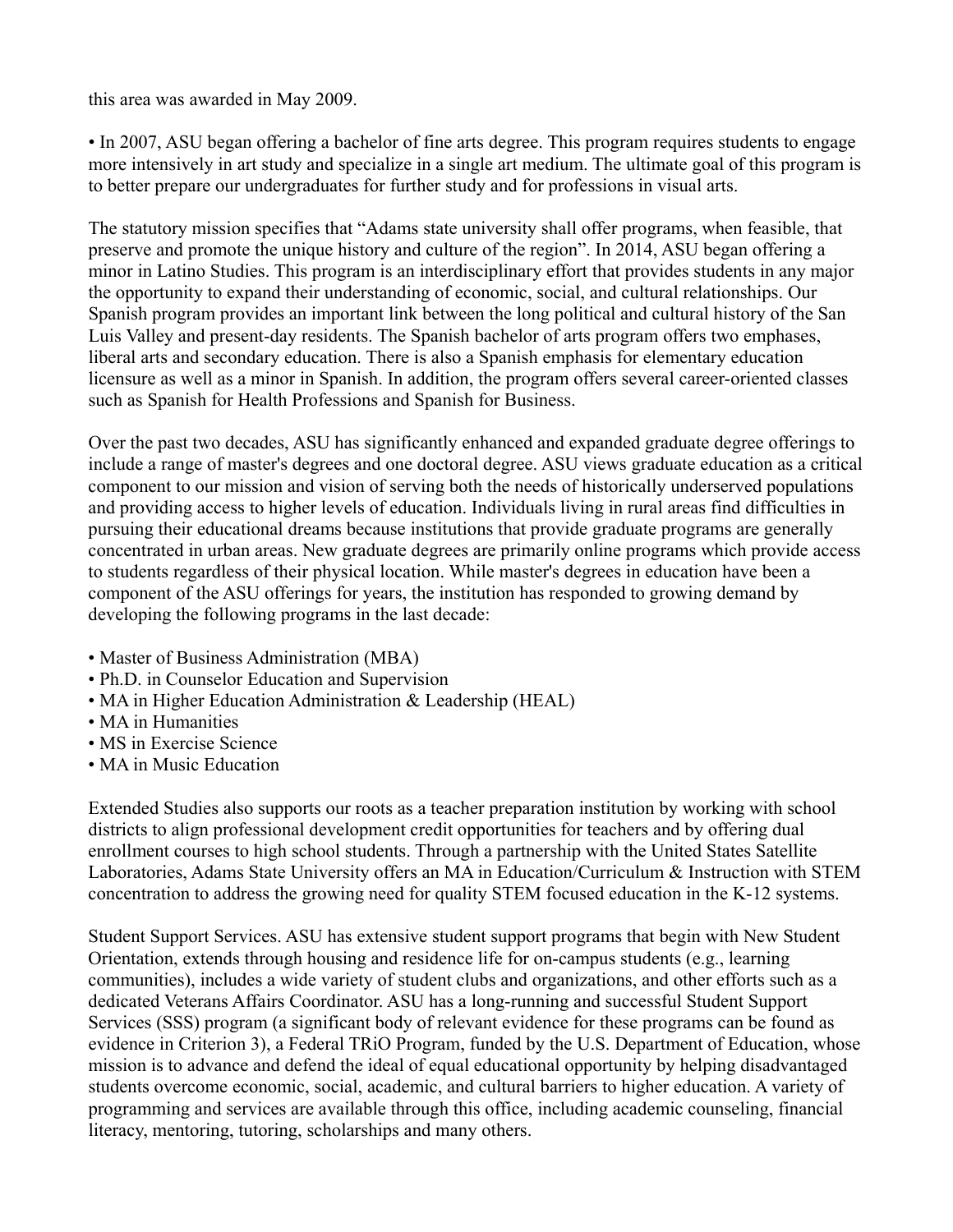Students are supported in their efforts in earning a degree through academic advising and tutoring. Undecided students and conditionally admitted students are assigned to an advisor in the Academic Advising Center, while students who have declared a major are assigned a faculty advisor in their department. Students must meet with their academic advisor at least once every semester and are not allowed to register for classes until they have.

The Grizzly Testing and Learning Center and the STEM Center provide free peer-tutoring services to all undergraduate students. While the bulk of tutoring occurs for courses in general education and developmental courses, every effort is made to identify tutors capable of tutoring in upper-division courses in academic majors. The mathematics program provides free drop-in tutoring in the Math Lab and the English Program maintains a Writing Studio which aims to provide academic writing support for students, including assistance in developing and writing cover letters, resumes, etc.

The CAMP program (College Assistance Migrant Program) is federally funded by the U.S. Department of Education, Office of Migrant Education. The goal of the program is to provide academic, social, and financial support services to migrant and seasonal farmworkers or their dependents.

In addition to the many student support programs identified above for the on-campus students, ASU works to ensure that students pursuing coursework through the Office of Extended Studies are provided with appropriate levels of support. These efforts include: orientation; a dedicated assigned advisor from inquiry through graduation; access to the Nielsen Library and databases; technology support through AITC; financial aid assistance for distance degree programs; and writing support through the Graduate Center.

# **1.A.3 Response and Evidence**

ASU 2020 drives decisions and priorities related to planning and budgeting. The Executive Council advises the president on implementation of the strategic plan and the development of an annual budget to support the strategic plan. Budget requests from across campus are gathered in a bottom-up approach beginning with individual departments using an online request form and evaluated by Executive Council using many factors, but driven by the goals and initiatives within the strategic plan. Additionally, during the development of ASU 2020, all strategic initiatives and/or action items with fiscal impact were identified and are organized in a summary document.

While securing grant funds is of significant benefit to the university organization and its students, grants are only pursued if they have an appropriate link to the strategic plan. (See sections IV.A.3 and IV.B.1 in the policy on grant application process.)

While the campus strives to utilize the strategic plan as well as the associated mission and vision statements to drive budgeting, several fiscal priorities were clearly identified within ASU 2020. Examples include (but are not limited to):

- Establishment of a "Graduate Center"
- The support of visiting scholars and professionals
- The creation of an honors program
- Faculty development that fosters development and retention of diverse faculty
- Implementation of degree audit software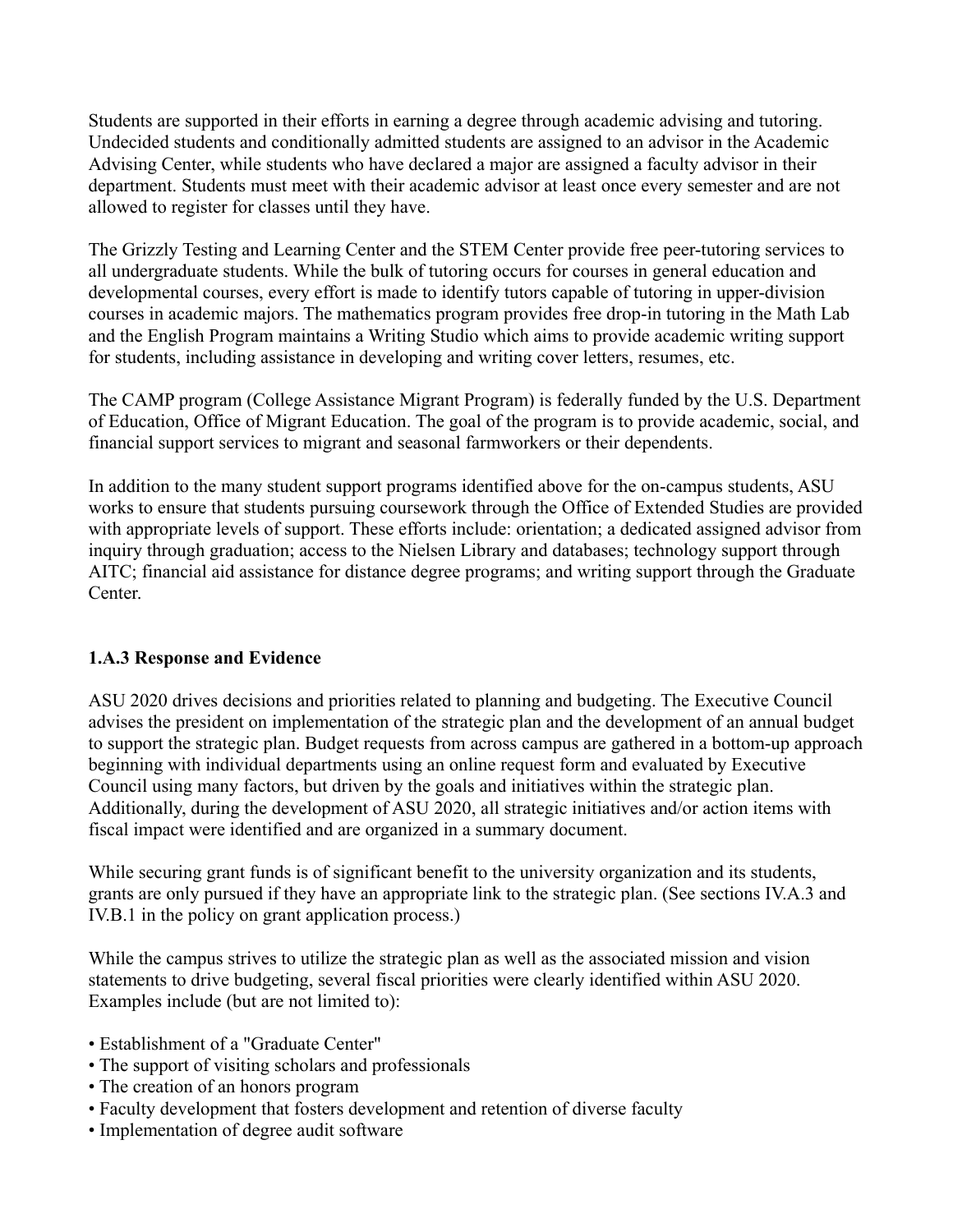- Establishment of an online writing studio
- Institutionalization of the Center for Teaching, Innovation, & Research

Further discussion of the budgeting and planning process is described in 5.C.1.

#### **Sources**

- Academic Programs (Academic Catalog, 2014-15)
- Accreditation Letter from CCNE (2017\_0519)
- Adams Institutional Learning Outcomes (web)
- AITC (web)
- Art (Academic Catalog, 2014-15)
- Associate of Arts (Academic Catalog, 2014-15)
- Associate of Science (Academic Catalog, 2014-15)
- ASU 2020 BOT Update (2016 1215)
- ASU 2020 BOT Update (2017–0622-23)
- ASU 2020 Budget Impact Study
- ASU 2020 Strategic Plan
- ASU 2020 Strategic Plan (page number 3)
- ASU 2020 Strategic Plan (page number 5)
- ASU 2020 Strategic Plan (page number 6)
- ASU 2020 Strategic Plan (page number 8)
- ASU 2020 Strategic Plan (page number 12)
- ASU 2020 Strategic Plan (page number 18)
- ASU 2020 Strategic Plan (page number 19)
- ASU 2020 Timeline
- ASU Doctoral Degrees & Certificates CO DHE (web)
- ASU Graduate Degrees CO DHE (web)
- ASU Strategic Plan, 2010-13
- BOT Meeting (2014–1010)
- BOT Meeting (2015 1218)
- BOT Meeting (2016–0513)
- BOT Meeting (2016\_0513) (page number 4)
- Budget Funding Request Form (web)
- CAMP Program (web)
- Change Panel Action Letter (2015 1217)
- Change Panel Letter (2015 1102)
- CO Revised Statutes 23-51-101 re ASU
- Data re Goals from Campus Strategic Planning Sessions (2015\_09)
- Extended Studies Online Orientation Outline
- Financial Aid for Distance Students (web)
- Grizzly Testing & Learning Center (web)
- Guaranteed Tuition FAQs (web)
- Languages (web)
- Latino Studies (web)
- Library Services for Distance Learning Students (web)
- Live Chat with an Extended Studies Student Advisor (web)
- Living & Learning Communities
- MAEd Curriculum & Instruction Proposal (2014–0312)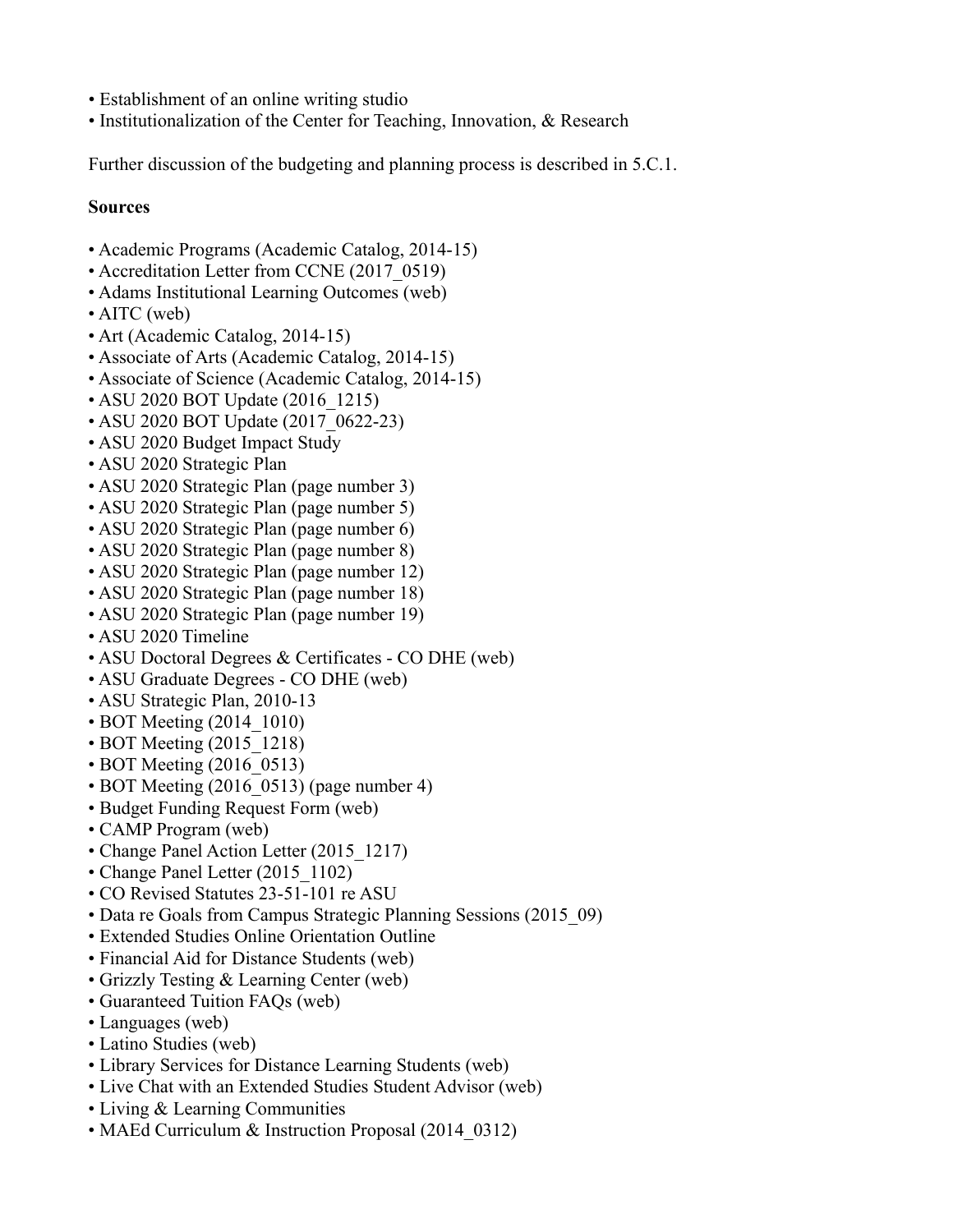- Math Help Lab (web)
- NSO Anticipated Course Schedule (Spring 2016)
- Nursing (Academic Catalog, 2014-15)
- Office of Title V Initiatives (web)
- Policy Grant Application Process & Incentive Pay Plan
- Resources for Veterans (web)
- Sport Psychology (web)
- STEM Center (web)
- Strategic Planning Meeting (2012–1026)
- Strategic Planning Survey (2015–09)
- Student Clubs at ASU (web)
- Student Support Services (web)
- TED Boettcher Teacher Residency (web)
- TED Graduate Programs (web)
- TED UG Online Degree Completion (web)
- TED Undergraduate Programs (web)
- The Writing Studio (web)
- Writing Resources for Graduate Students (web)

#### **1.B - Core Component 1.B**

The mission is articulated publicly.

1. The institution clearly articulates its mission through one or more public documents, such as statements of purpose, vision, values, goals, plans, or institutional priorities.

2. The mission document or documents are current and explain the extent of the institution's emphasis on the various aspects of its mission, such as instruction, scholarship, research, application of research, creative works, clinical service, public service, economic development, and religious or cultural purpose.

3. The mission document or documents identify the nature, scope, and intended constituents of the higher education programs and services the institution provides.

# **Argument**

#### **1.B.1 Response and Evidence**

Adams State University clearly states its mission in public documents on the web (e.g. the ABOUT tab on the ASU web landing page) and in other public documents such as the catalog, the Faculty Handbook, the Student Handbook, the University Manual, and in on-campus locations such as posters on classroom walls.

ASU's Strategic Plan (ASU 2020) is the overarching document that provides the shared structure that guides all work on the campus. Current working documents have been available on the web during the entire planning process. The Board approved ASU2020 at its May 2016 Board meeting. President McClure and Trustee Arnold Salazar began the practice of linking all agenda items for the Board of Trustees meetings to the Strategic Plan in a very open and clear format. While the day-to-day and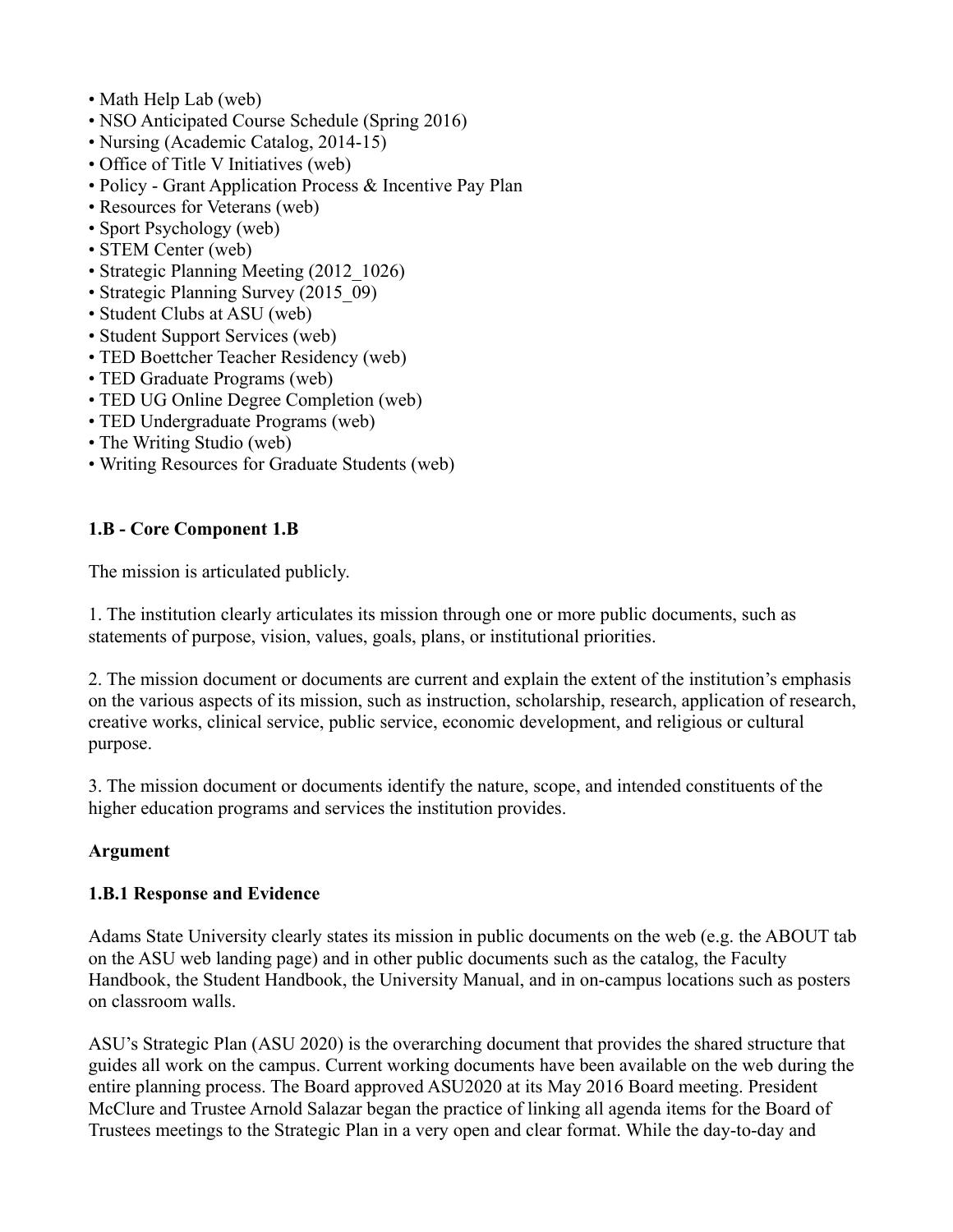month-to-month operations and efforts are managed and implemented by the faculty and staff of the university, ultimately, the Board of Trustees must set the institutional priorities. As such, it is important for the Board to have its work and discussions tightly linked to ASU 2020. The intention moving forward is that all large units on campus (Facilities Services, Student Affairs, Enrollment Management, Academic Affairs, etc.) will engage in either revising their current plans to align them with ASU 2020 or to develop bold new planning documents to serve ASU for the next five years.

# **1.B.2 and 1B.3**

There are 5 principal goals in ASU2020 that guide all institutional actions:

• **Academic Excellence –** *"Adams State University will provide challenging and responsive curricula that educate, serve, and inspire our diverse populations."*

• **Student Success –** *"Adams State University will address diverse student needs by offering varied learning opportunities and support services for all students to achieve educational, personal, and career successes."*

• **Personal and Professional Development –** "*Adams State University will provide educational and professional development opportunities for faculty and staff."*

• **Access and Affordability –** *"Adams State University will develop innovative pricing and aid strategies that will maximize opportunities for our diverse and historically underserved students for all levels and delivery models."*

• **Community Relations –** *"Adams State University will collaborate with the community to provide culturally responsive and sustainable development opportunities that mutually benefit the campus and the San Luis Valley community."*

These five statements capture the essence of Adams State. All actions and initiatives ultimately work in concert to strengthen the university's goals of A**cademic Excellence (Goal 1)** and **Student Success (Goal 2).**

**Personal and Professional Development (Goal 3)** is focused on faculty and staff, but feeds directly into goals 1 and 2. The university acknowledges the critical role this plays in success of the university and our students. The ongoing development of its constituents makes the institution thrive.

**Access and Affordability (Goal 4)** is a cornerstone of the ASU2020 plan. Many undergraduate students at ASU are from the San Luis Valley, a region with a high poverty rate. A large majority of our students are eligible for Pell Grants and other financial aid. Even with significant financial aid assistance, many of our students have difficulty affording college and would be unable to pursue higher education if costs continue to rise at the rates seen across the country during the past 20 years. ASU is committed to both access and affordability. Undergraduate and graduate courses and programs are available in a variety of formats and delivery modes, but perhaps most important for our students is that the university is working to control costs. One mechanism for cost control was announced Fall 2015, a 4-year guaranteed tuition rate, beginning in Fall 2016, the only such program in the state of Colorado. A variety of Extended Studies programs also serve to address many issues related to access and affordability. Some examples include the College $@$ HS program; dual enrollment credit for HS students; professional development programs for teachers; and courses and degrees offered in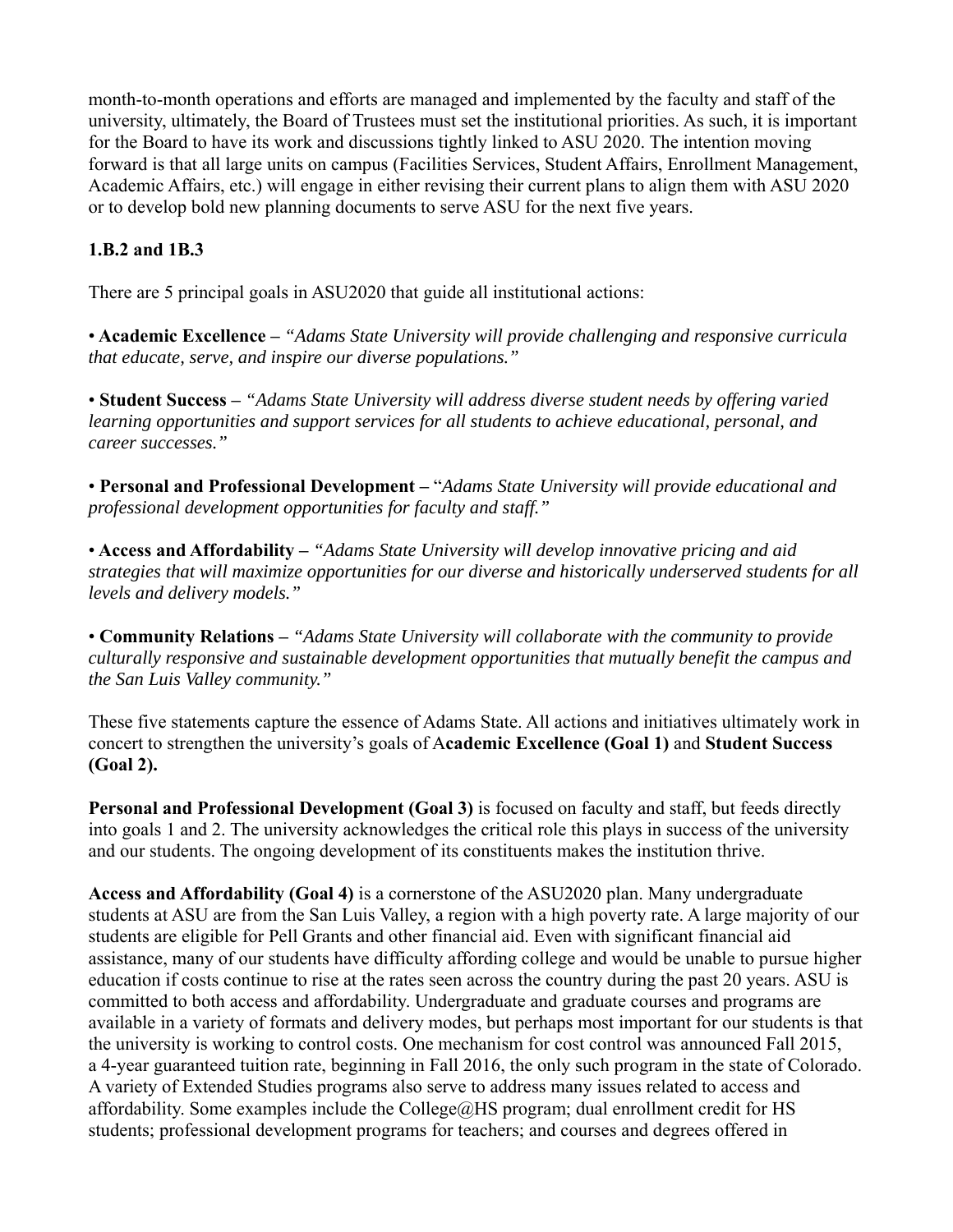partnership with the University Beyond Bars program for incarcerated students.

**Community Relations (Goal 5)** includes five strategic initiatives that focus on developing positive partnerships with the community, working toward sustainable economic development, and drawing upon the natural resources that surround the San Luis Valley. A recent economic development study estimated the annual impact of ASU on the San Luis Valley at \$78 million. This value is consistent with other studies extending back over a decade. The university recognizes the key role that the institution plays in the region as a whole and we strive to strengthen and improve the relationships and partnerships.

ASU Community Partnerships connects the San Luis Valley with the university through a variety of programs including: 1) outreach to disadvantaged farmers and ranchers; 2) USDA proposal writing facilitation in support of disadvantaged businesses; 3) job assessment and business support serving Colorado Vocational Rehabilitation's clients; 4) environmental sustainability programming (green home design coursework, campus carbon reduction, plastic farm twine recycling project, K-12 plastic cap recycling collaboration); 5) incubation of the Southern Colorado Film Commission (supports economic development & tourism); 6) conducting economic development feasibility studies such as SEED Park (Sustainable Environmental Economic Development); and 7) the zero-waste study through partnership with the Dept. of Commerce's Economic Development Administration and Colorado's Advanced Industries.

# **Sources**

- Academic Master Plan (revised 2009\_03)
- Academic Master Plan (revised 2009\_03) (DUP?)
- ASU 2020 Strategic Plan
- ASU 2020 Strategic Plan (page number 3)
- ASU 2020 Strategic Plan (page number 9)
- ASU 2020 Strategic Plan (page number 19)
- ASU 2020 Strategic Plan (page number 25)
- ASU 2020 Strategic Plan (page number 29)
- ASU Mission, Vision, Values (web)
- ASU Trustee Policy Manual (amended 2010\_04)
- ASU University Manual, General Regulations (2016–0826)
- BOT Meeting (2016–0513)
- Community Partnerships (web)
- Economic Impact Analysis & Report (2015\_12)
- Guaranteed Tuition FAQs (web)
- SEM Plan, 2016-20 (2016–07)
- Student Affairs Strategic Plan, 2015-20

# **1.C - Core Component 1.C**

The institution understands the relationship between its mission and the diversity of society.

1. The institution addresses its role in a multicultural society.

2. The institution's processes and activities reflect attention to human diversity as appropriate within its mission and for the constituencies it serves.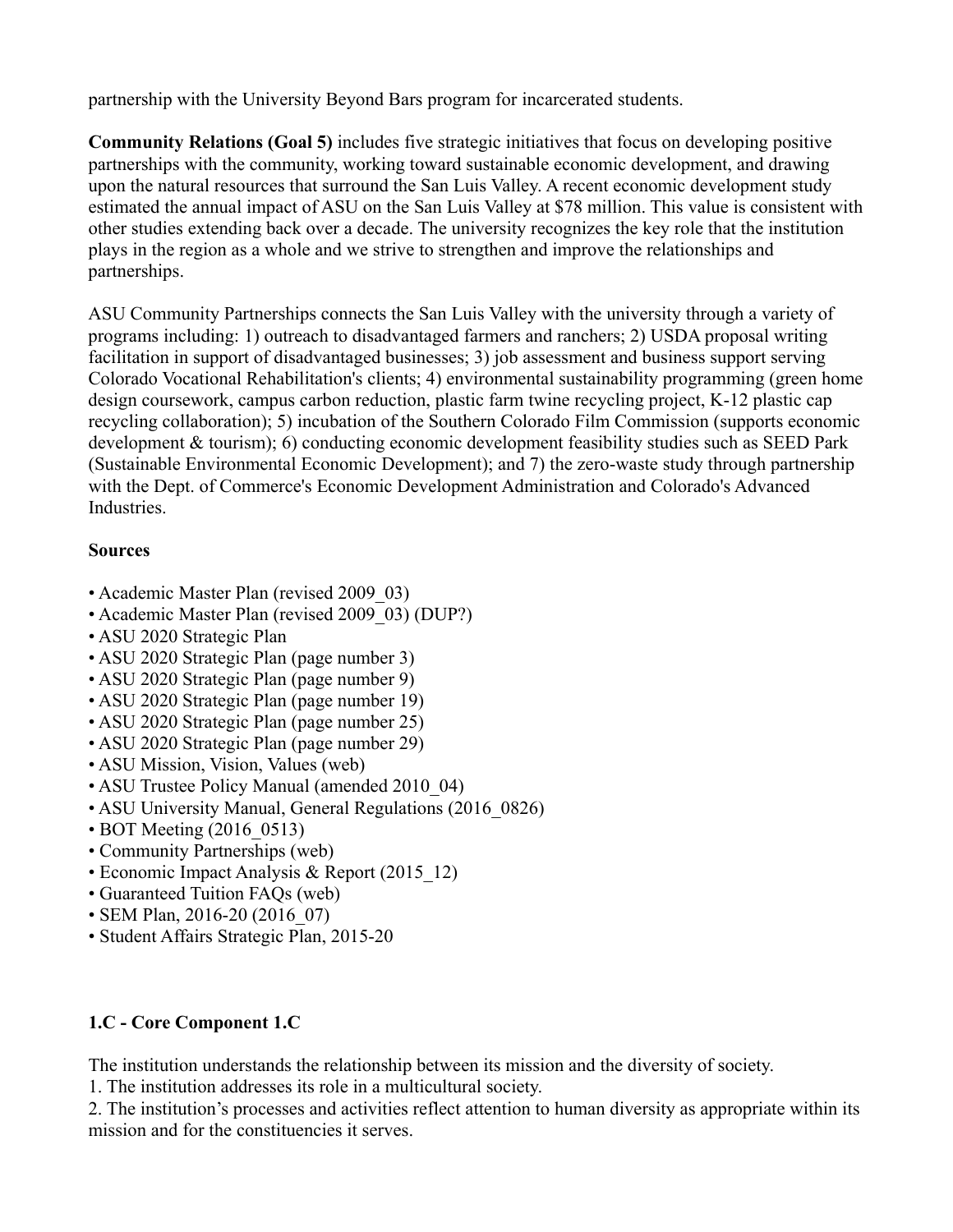#### **Argument**

### **1.C.1 and 1.C.2 Response and Evidence**

Adams State University has a rich history as a diverse institution and has formally incorporated aspirations in this regard into the core purpose and vision statements. ASU was the first public institution in Colorado designated by the federal government as a Hispanic Service Institution (HSI). For ASU, being an HSI is a call to serve, celebrate, and support the advancement of the diverse students who identify as Latino/a, Chicano/a, Mexican-American, and Hispanic. We are proud to offer all students the many benefits derived from funding sources such as Title V, which are available only to those institutions designated as HSIs.

In the past 10 years, ASU has created a budget-line item for a grass-roots initiative--the Community for Inclusive Excellence, Leadership, and Opportunity (CIELO). The mission of this group is to "support the university in its transformation into an institution of Inclusive Excellence, in support of its mission and vision," in particular "to become the institution of choice for underrepresented students and all who value quality education and inclusivity". An initiative proposed and championed by CIELO was for the institution to fund a part-time position, the President's Liaison for Inclusive Excellence. This person serves as a member of the President's Cabinet and the President's Executive Team with the charge to bring the "lens of equity" to bear on decisions made at the highest level of the campus administration. Other projects of CIELO have been to raise the profile of different diversity events on campus and increase the ASU diversity presence on the web.

Through Title V funding, ASU has offered 3-5 day retreats focused on equity and inclusion for the past 15 years, with 10-20 faculty and staff members attending each year. The goals of these events have varied slightly from year to year, but all have been similar to the 2016 equity retreat described as "Professional development that enables leadership to eliminate the barriers created by race, class, gender, and other forms of bias, where faculty and staff will change practices that impede the learning of students from underrepresented groups."

The university maintains a commitment to providing a wide range of programming that focuses on diversity and demonstrates the university's commitment to ongoing discourse related to diversity and inclusion. The university offers a variety of academic coursework focused on diversity and inclusion. For students who are interested in more significant work in this area, the university offers minors in Latino Studies and Women's Studies.

CASA (Cultural Awareness Student Achievement) is a student-focused group that we created to strengthen the university's commitment as a Hispanic Serving Institution. The original goal was to reach out to Hispanic, first-generation students, many of whom are commuters, to make them feel more connected to university life. In 2013, the university provided a physical home for this group, the CASA House, located just west of the library.

The Lifeways Lecture Series explores the cultural richness of the San Luis Valley within the context of the multitude of Southwestern and Upper Rio Grande traditions. Community members form the primary audience for this series of lectures.

ASU has in recent years placed increasing emphasis and value on diversity in the hiring process. ASU 2020 articulates the need and importance of working to develop a more diverse faculty and the hiring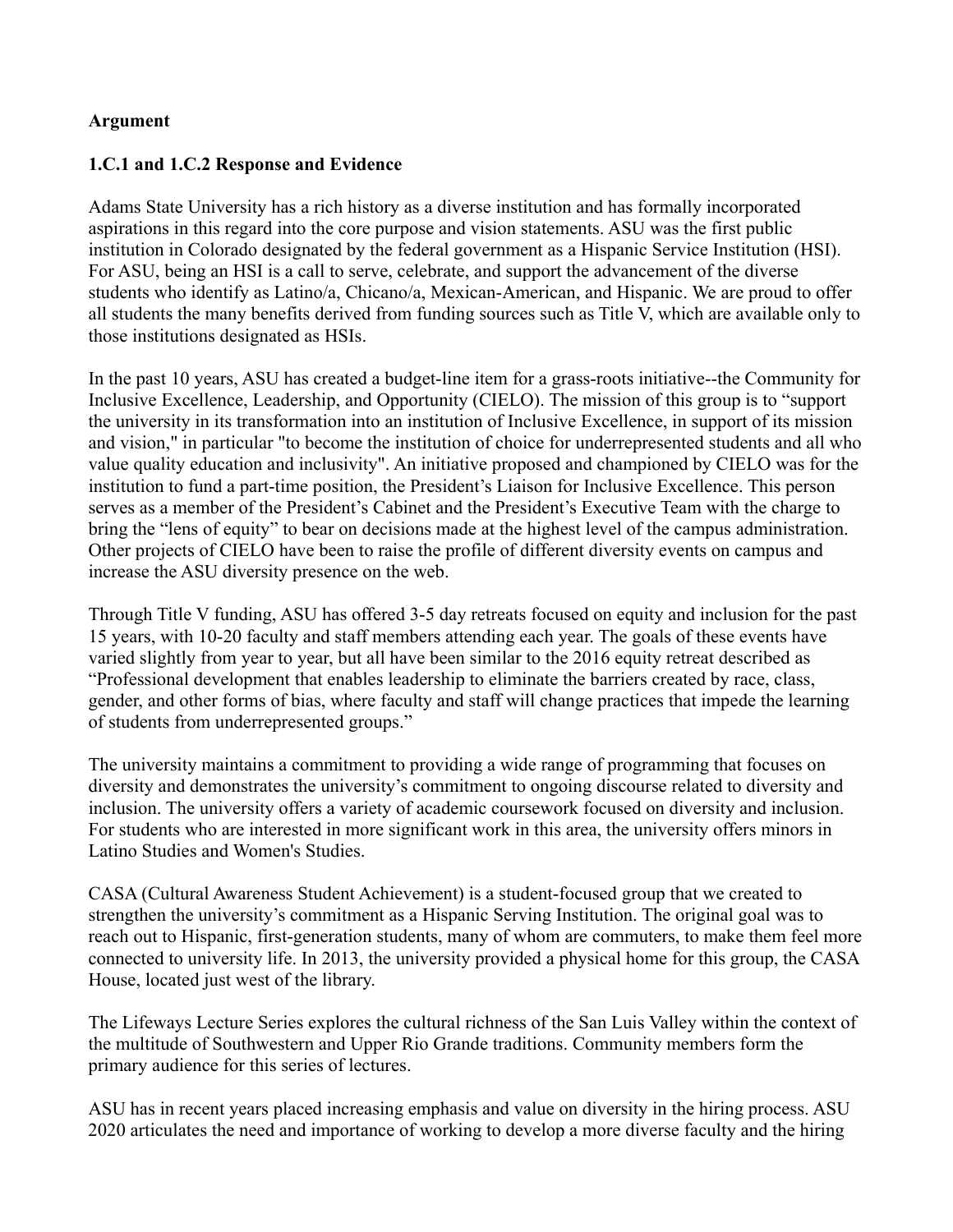process for exempt staff has recently been revised to mirror the faculty hiring processes. A diversity component has been added to the Exempt Annual Evaluation form and process which ties employee performance to effort and work focused on Inclusive Excellence and modifications to the Faculty Handbook are underway, specifically the annual evaluation components, to include language making Inclusive Excellence work and professional development an expectation on the part of faculty.

The university helps foster a multicultural society by regularly offering study abroad programs led by ASU faculty. These programs carry academic credit and vary from short 1-2 week travel experiences to cultural immersion experiences that include home-stays with families in the host country. Examples of these programs include a recent two-week experience on the natural and cultural history of Costa Rica, and for several summers, an annual study abroad opportunity in Nicaragua through the Sociology program.

#### **Sources**

- ASU 2020 Strategic Plan
- ASU 2020 Strategic Plan (page number 7)
- CASA Center (web)
- CIELO (web)
- Diversity News at ASU (web)
- Equity Retreat (web)
- Exempt Employee Evaluation Form (2016\_0218)
- Exempt Employee Evaluation Form (2016–0218) (page number 4)
- Latino Studies (web)
- Lifeways Hilos Culturales Lecture Series (web)
- Minor in Women's Studies (Academic Catalog, 2016-17)
- Office of Title V Initiatives (web)
- Professional Performance Evaluation Training (2016)
- Professional Performance Evaluation Training (2016) (page number 31)

# **1.D - Core Component 1.D**

The institution's mission demonstrates commitment to the public good.

1. Actions and decisions reflect an understanding that in its educational role the institution serves the public, not solely the institution, and thus entails a public obligation.

2. The institution's educational responsibilities take primacy over other purposes, such as generating financial returns for investors, contributing to a related or parent organization, or supporting external interests.

3. The institution engages with its identified external constituencies and communities of interest and responds to their needs as its mission and capacity allow.

# **Argument**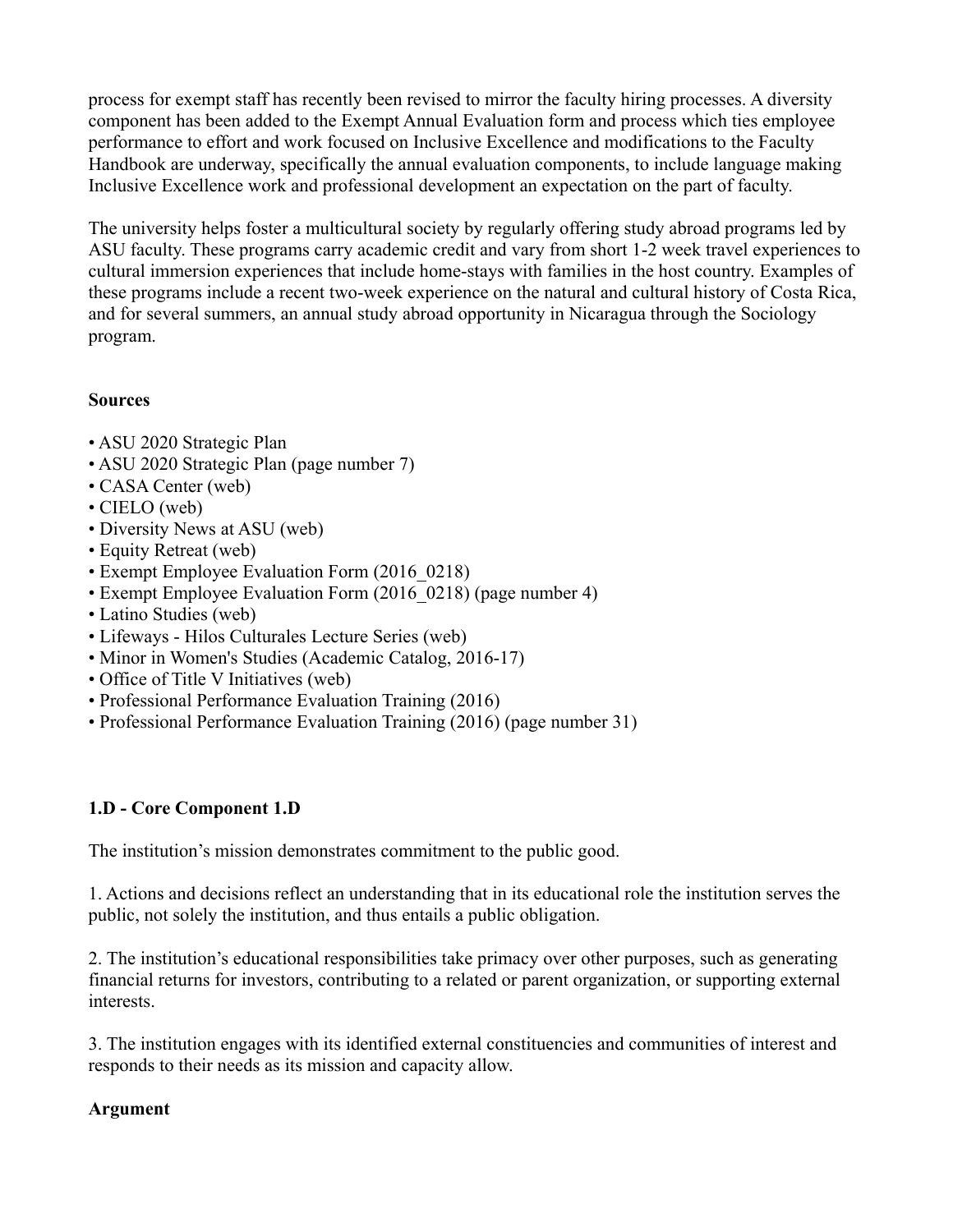# **1.D.1, 1.D.2 and 1.D.3 Response and Evidence**

Adams State University is a public university and exists solely to serve the public. The focus of the university is to provide a quality, accessible and affordable education as evidenced by goals articulated in the ASU 2020 Strategic Plan.

ASU is defined by state statute (C.R.S.23-51-101) as a "*regional education provider"* and is also expected to *"preserve and promote the unique history and culture of the region"*. The university provides a wide range of services and opportunities to the population of the San Luis Valley.

Examples of programming open to the public include:

- Exhibitions and artists' talks at the galleries in the Art building;
- Approximately 10 theater productions per year;
- A multitude of music programming, concerts, and events, including high school honor band and honor choir events;

• Regularly scheduled events at the planetarium, provided on a weekly basis to the community, free of charge;

- Weekend workshops in science and mathematics for K-12 students (STEM Saturdays);
- Facilities and judges for the San Luis Valley Regional Science Fair;

• Free tax preparation assistance through the School of Business for those with household incomes of less than \$53,000 per year;

- Hosting the Regional History Fair for local high schools and middle schools;
- ASU Cares Day, a project that coordinates volunteers for work in the community;
- The Hilos Culturales retreats.

The strategic plan goal addressing Community Relations includes five strategic initiatives that focus on developing positive partnerships with the community, working toward sustainable economic development, and drawing upon the natural resources that surround the San Luis Valley. As noted above (1.B), a recent economic development study estimated the annual impact of ASU on the San Luis Valley at \$78 million. Please see Criterion 3 for additional discussion and evidence.

#### **Sources**

- ASU 2020 Strategic Plan
- ASU 2020 Strategic Plan (page number 29)
- Community Partnerships (web)
- Economic Impact Analysis & Report (2015\_12)

# **1.S - Criterion 1 – Summary**

The institution's mission is clear and articulated publicly; it guides the institution's operations.

#### **Summary**

The ASU mission consists of a statutory mission as well as statement of "core purpose." It is the statement of "core purpose" and the vision statement that most individuals associate with the ASU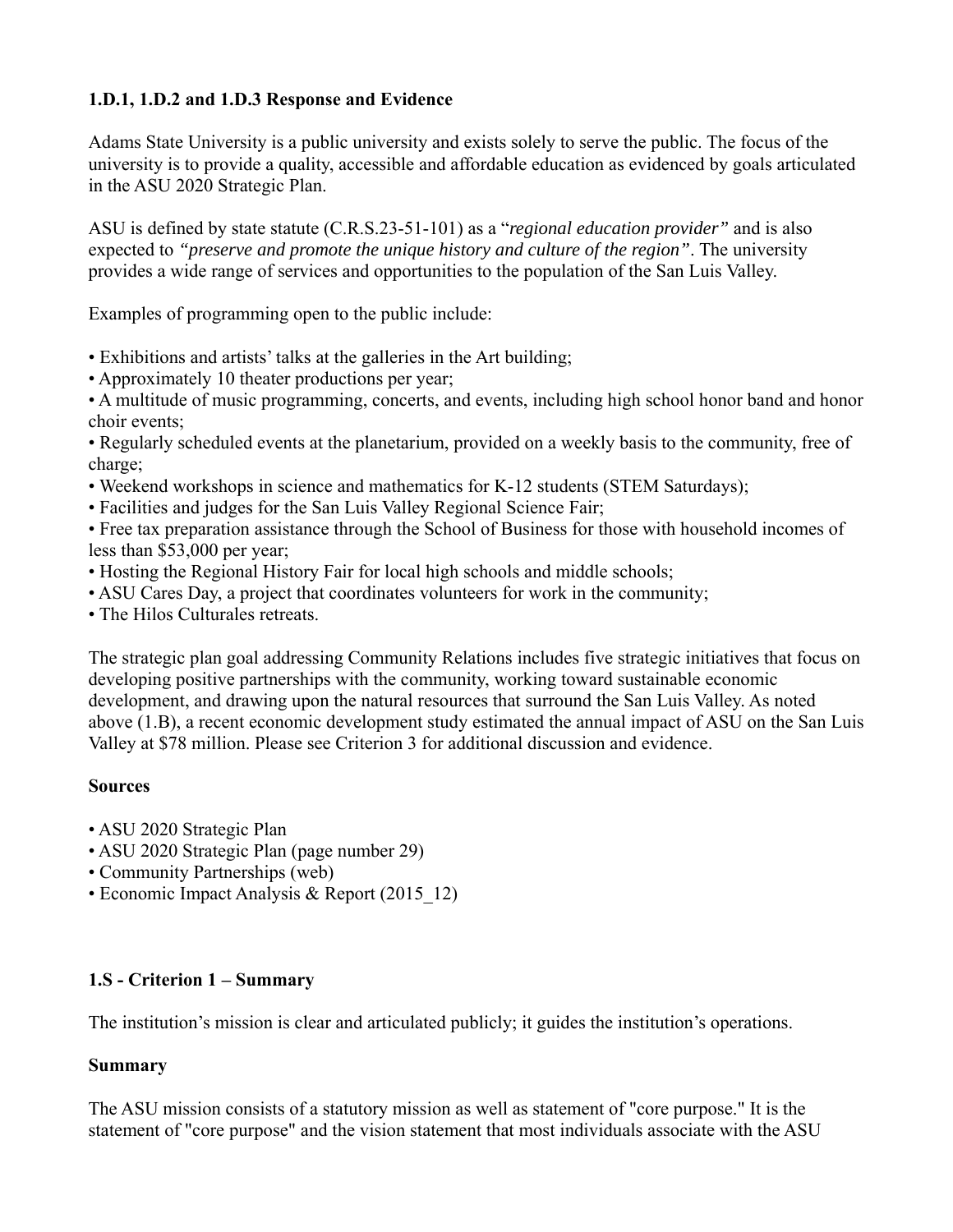Mission. The core purpose and vision statements are found on the web, in a variety of public documents, posted throughout campus, and serve as the foundation upon which the Strategic Plan (ASU2020) was built. ASU2020 serves to guide campus operations and planning, including the setting of agendas for meetings of the Board of Trustees, the development of campus budget priorities, and continuing to the level of campus programming.

# **Sources**

- ASU 2020 Strategic Plan
- Budget Funding Request Form (web)
- Lifeways Hilos Culturales Lecture Series (web)

# **2 - Integrity: Ethical and Responsible Conduct**

The institution acts with integrity; its conduct is ethical and responsible.

# **2.A - Core Component 2.A**

The institution operates with integrity in its financial, academic, personnel, and auxiliary functions; it establishes and follows policies and processes for fair and ethical behavior on the part of its governing board, administration, faculty, and staff.

# **Argument**

# **2.A Response and Evidence**

The integrity of Adams State University's functions is evidenced through the work of various committees and groups across campus and through bylaws, institutional policies, guides and handbooks that govern the financial, academic, personnel and auxiliary operations, as described below. ASU's organizational chart and shared governance structure promotes collaboration and accountability in the evaluation, development and implementation of institutional policies. Shared governance structures and presidential advisory groups at ASU include a diverse representation of stakeholders: the Board of Trustees, Faculty Senate, Associated Students & Faculty (AS&F), Academic Council, Graduate Council, Professional Administrative Staff Council (PASC), Classified Employees Council (CEC), Institutional Technology Governance Committee, the President's Cabinet and President's Executive Council, and Community for Inclusive Excellence, Leadership & Opportunity (CIELO) advisory group.

# **Financial Function**

Several policies, practices and controls are in place to ensure financial integrity. The Financial Management Guide guides internal financial controls and describes procedures for integrity of financial functions. The Fiscal Administrative Policies contain a Code of Ethics and Roles and Responsibilities ensuring that diversification of internal controls are in place for financial integrity.

Procurement card holders are trained through the Purchasing Office to ethically and responsibly use the cards. Cardholders must sign an agreement of ethical and responsible purchasing use and maintain a log of all purchases which is audited by the Purchasing Office regularly. Procurement cards also have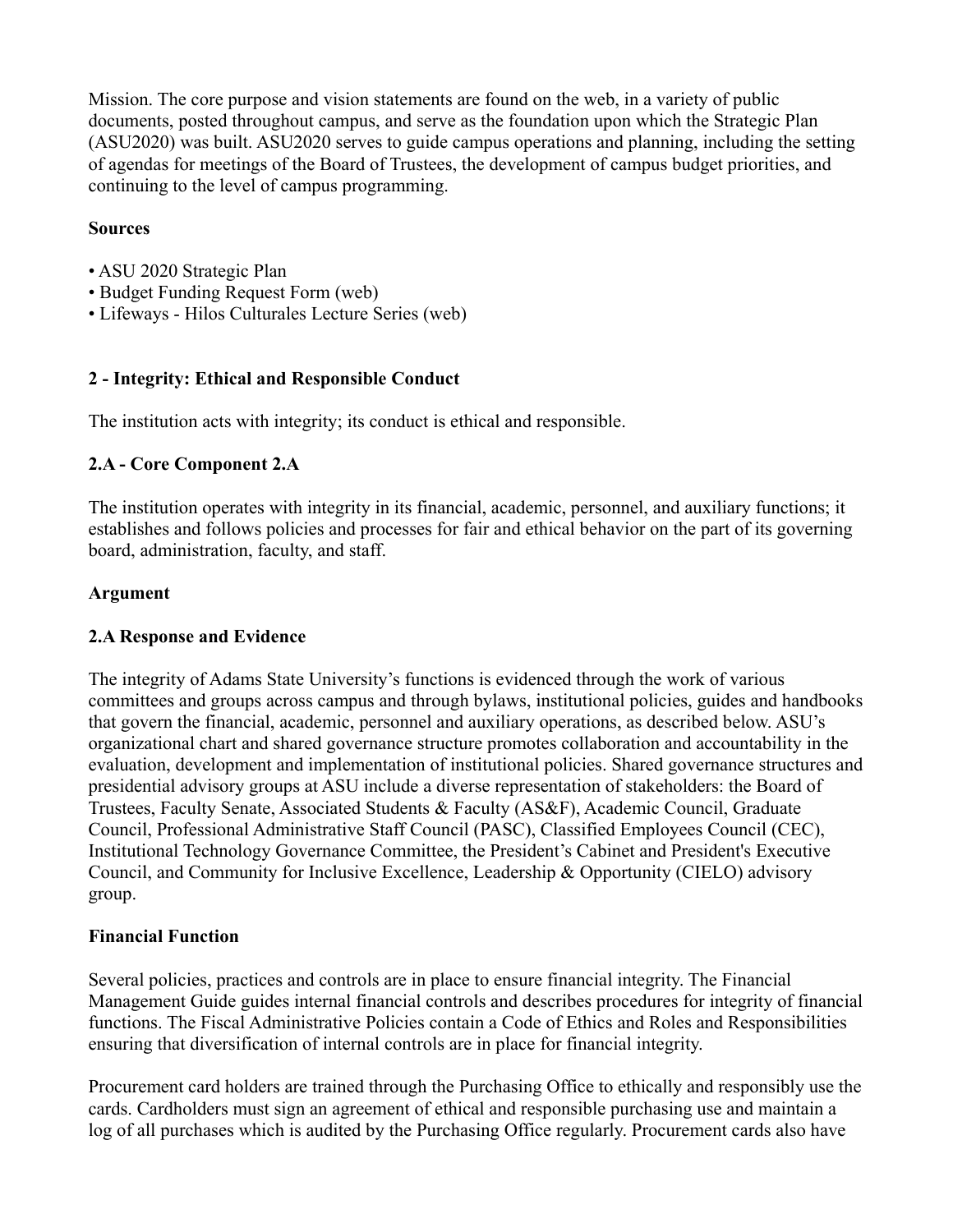department and individual cardholder dollar limits.

The institution is PCI Compliant. Several departments such as Computing Services, Finance and Administration, Student Business Services, and Extended Studies have collaborated to ensure ASU is compliant with PCI laws.

The Board of Trustees (BOT) established a Finance and Audit Committee in August 2015 (see page 3 of the minutes) that meets quarterly to ensure priorities of the board are met. This committee presents to the BOT a report comparing the financial position and accounting information via budget to the actual financial statements. Annual audits are presented to the full BOT.

A BOT member also sits on the ASU Foundation Board. The Foundation's financials are audited in addition to the institution's financials each year.

#### **Academic Integrity**

Academic policies are presented and reviewed for approval or reapproval by the President's Executive Council and Cabinet with first and second readings according to Policy 100-01-01 Academic Policy Process. The President's Executive Council and Cabinet are responsible for sharing proposed draft policies with their constituencies, then feedback is presented at regularly scheduled meetings. All policies approved at Cabinet are presented to the Office of the President for final approval prior to becoming effective. This policy and the diverse membership of the President's Cabinet reflect ASU's commitment to integrity through shared governance with input from a cross-section of stakeholders.

For example, the recent faculty overload policy revision originated with Academic Council discussions and was vetted through a subcommittee. The subcommittee made final recommendations to Academic Council, which then recommended the policy for Cabinet review and approval, sponsored by the Vice President of Academic Affairs. The revised policy then went through the Executive Council and Cabinet review process and was approved. The policy was then posted on our website and faculty were notified.

For new or changed academic programs, the Curriculum Review Committee (and Graduate Council for graduate programs) is responsible for the integrity of the program change and proposal process. They follow the required procedures as outlined in the "Program Change" policy. This policy ensures all departments are informed and operating with synergy and accountability to achieve goals of the new or changed program and the mission of the institution.

All course syllabi, Blackboard course shells, as well as the Extended Studies study guides have an academic integrity statement. The statement is also on the president's and Extended Studies web pages.

#### Distance Learning

All online courses require approval through the Quality Assurance process upon initial development and then every three years. These courses must adhere to the Quality Matters (QM) standards and rubric for appropriate rigor. The three-year evaluation ensures alignment with curricular and program changes. Distance education courses are reviewed every semester by the department chair of the content area for adequate rigor and substantive instructor/student interaction within the online environment. Course issues are addressed as they arise due to this regular review. Additionally, all Extended Studies online instructors are required to complete the TEED 589 course prior to developing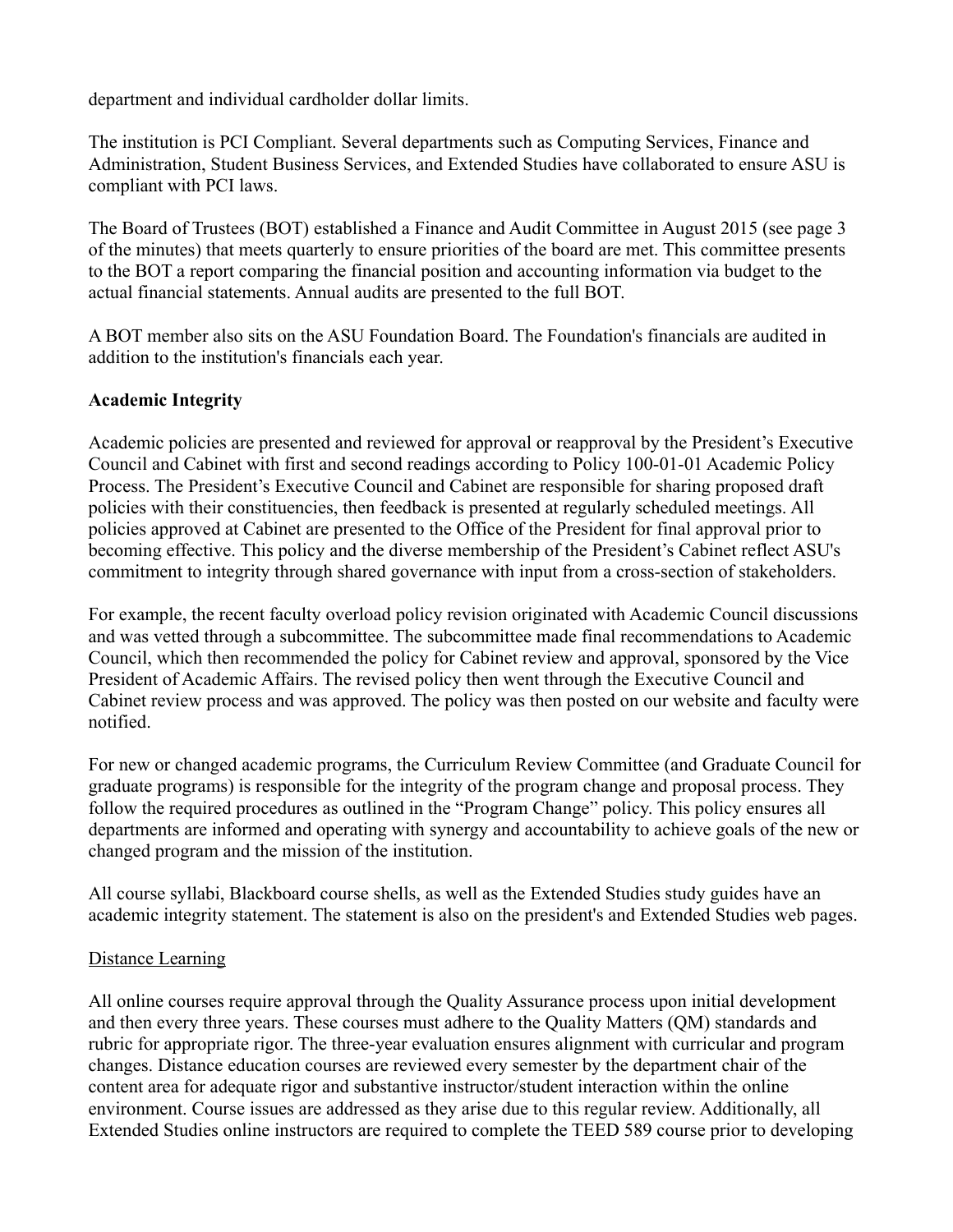and offering an online course.

Several academic programs are offered through Distance Learning at ASU. Under the direction of Academic Affairs, Extended Studies oversees the majority of undergraduate distance learning course and degree offerings as well as educator professional development programming. A few specialized graduate programs such as the correspondence (print-based) MBA are managed by Extended Studies.

The Extended Studies department, governed under the Statewide Extended Studies Policy (CDHE), reports directly to the President of ASU, and, effective Spring 2017, is represented on the Academic Council through the newly adopted shared governance structure. Extended Studies operates as a cashfunded entity of ASU and is required by the institution to maintain an annual balanced budget reporting to the Finance and Administration department. As a part of the institution's shared governance structure, Extended Studies has representation on several committees across campus, including Academic Council, Student Learning Assessment Committee, HLC Steering Committee, Administrative Technology Advisory Committee, Data Integrity Steering Committee, Quality Improvement Committee, CEC, and PASC.

Extended Studies collaborates with academic departments to determine appropriate off-site programming. For example, rural school districts in the region expressed a need for dual enrollment courses for their high school students. Extended Studies met this need by working closely with Adams State's academic departments to develop courses using alternative delivery methods (i.e., live stream video in high school classrooms) while maintaining quality through the course review process along with assignment of courses to qualified faculty.

On a semesterly basis, Extended Studies, the Office of Academic Affairs, and academic department chairs review: faculty load, enrollment, student course evaluations and the grade distribution of distance offerings.

Institutional oversight of non-Extended Studies graduate programs, which are predominantly distance offerings, was lacking after the AVP of Graduate Studies resigned in 2010. During an interim period, graduate programs were maintained and monitored by their respective academic departments. A Graduate Initiative Group (GIG) began in 2014 and proposed reinstatement of an executive position to oversee controls, policies and procedures and best practices of graduate programs. A new AVP was hired in January 2017 and has re-centralized oversight and monitoring of graduate programs.

# **Function of Personnel**

Ethical and responsible behavior is expected of the board, administration, faculty, staff and students. The university's expectations of ethical and professional conduct are described in the financial management guide, the faculty handbook, the student handbook and the professional personnel handbook as well as the State Personnel System Employee Handbook. The board's proposed University Manual also addresses Standards of Conduct.

Processes are in place to address unethical behavior at the institution. Grievances and misconduct can be reported through Human Resources and our Title IX/OEO officer. The process for dispute resolution, including grievances and discrimination, is explained in the various handbooks. Illegal or dangerous activities can be reported to the ASU Police Department.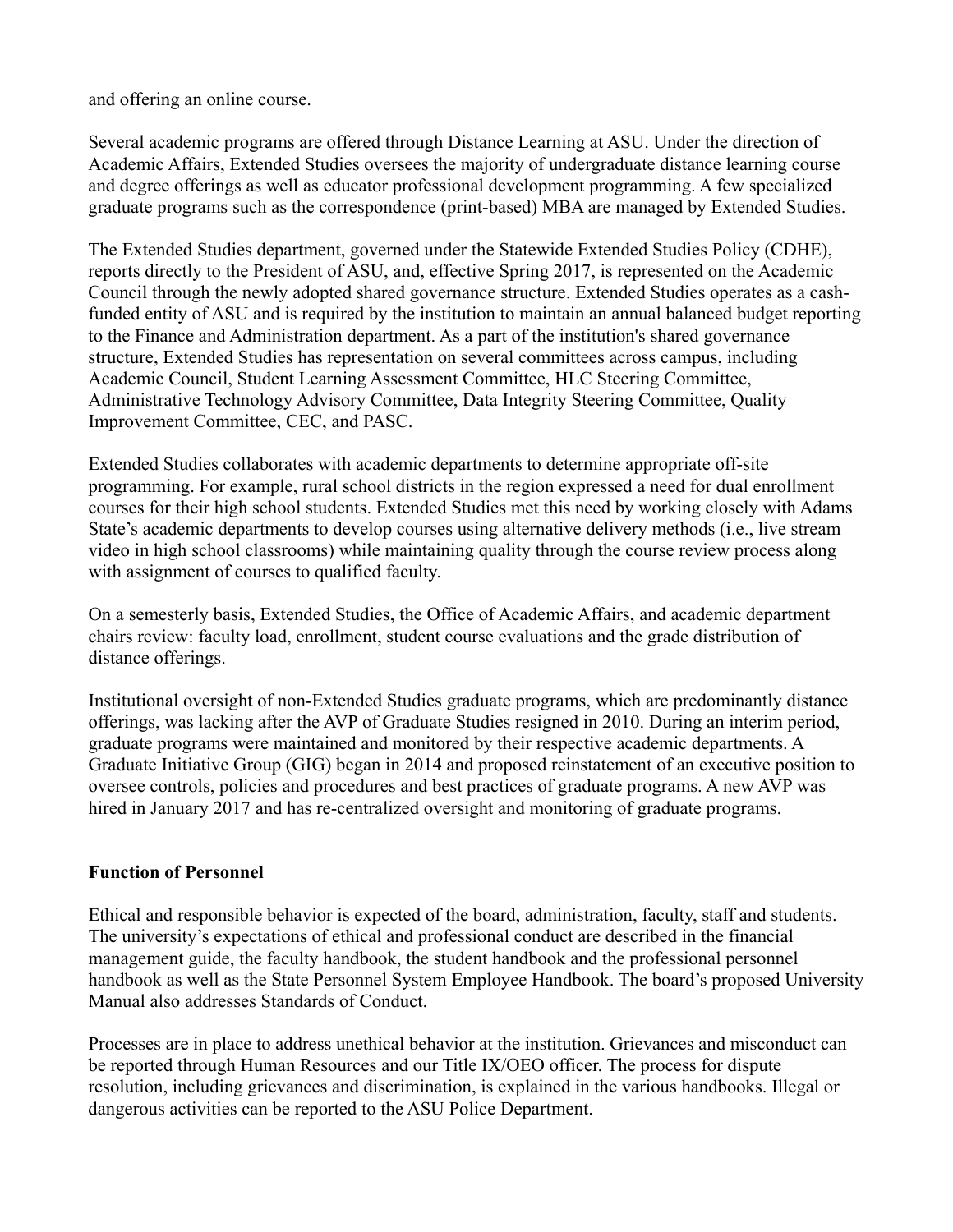Classified employees are evaluated twice per year in which the degree of an employee's personal and professional conduct is measured. Effective May 2016, a new standardized evaluation format for exempt employees was implemented due to prior inconsistent evaluation processes. This evaluation process is thoroughly described in the Professional Performance Evaluation Handbook.

Policy 500-003: Information Technology Acceptable Use has been in place since 2004 and was updated most recently in March 2016. University faculty and staff must review the policy and sign a statement of understanding prior to receiving a computing account.

FERPA Training is administered by the Registrar's Office to ensure that the institution and its employees, including student workers, protect student privacy. A tutorial must be passed before employees can access protected student and employee information.

The institution has increasingly recognized the importance of inclusion and equal opportunity. In 2008, the Office of Equal Opportunity was established with a part-time director and a diversity officer. Prior to this, equal opportunity matters and training were overseen by a faculty member who had a reduced course load to fulfill the duties. To further invest in this important role, the institution reorganized the department in 2015 and hired a full-time director of Title IX and Equal Opportunity and an assistant director.

A stringent hiring process exists to ensure integrity in hiring or position changes of all employees, including tenure-track and adjunct faculty, athletic coaches, administrators, temporary employees, and staff. The ASU Personnel Contract Recommendation for Employment Form with an accompanying ASU Justification for Personnel Action Form is completed by the hiring supervisor and submitted to the president's executive council for review of several factors (e.g., budget, safety, mission critical, etc.). If approved, open competitive searches for vacant positions are conducted under the direction of the Title IX/OEO. Search committees are comprised of faculty and/or staff that have direct interactions or expertise with the position. The Title IX officer approves search committee composition, ensuring adequate levels of diversity, and meets with the committee to review the code of conduct, ethics and guidelines of the search process. Each committee member is required to maintain confidentiality and objectivity, and each must sign an agreement of confidentiality. The president has authority from the board to make appointments and position changes when necessary to efficiently and effectively meet the institution's goals and mission.

Supervisor training is under development by the institution's professional development team, and new faculty orientation is offered prior to the start of each semester.

# **Auxiliary Integrity**

Auxiliary Services (AS) includes the Office of Residence Life, the Student Union Building (SUB), the Cafeteria and Summer Conferencing. All of these offices are supervised by the Vice President for Student Services.

Auxiliary Services receives no institutional funding from ASU as all revenues are attained by providing student services (room and board). The SUB receives a small percentage of the student fees collected by the institution while all other departments in this area are self-funded.

Auxiliary Services is audited annually by the independent accounting firm Wall, Smith and Bateman. While all budgets are developed and allocated by the Director of AS, all budgets are submitted to the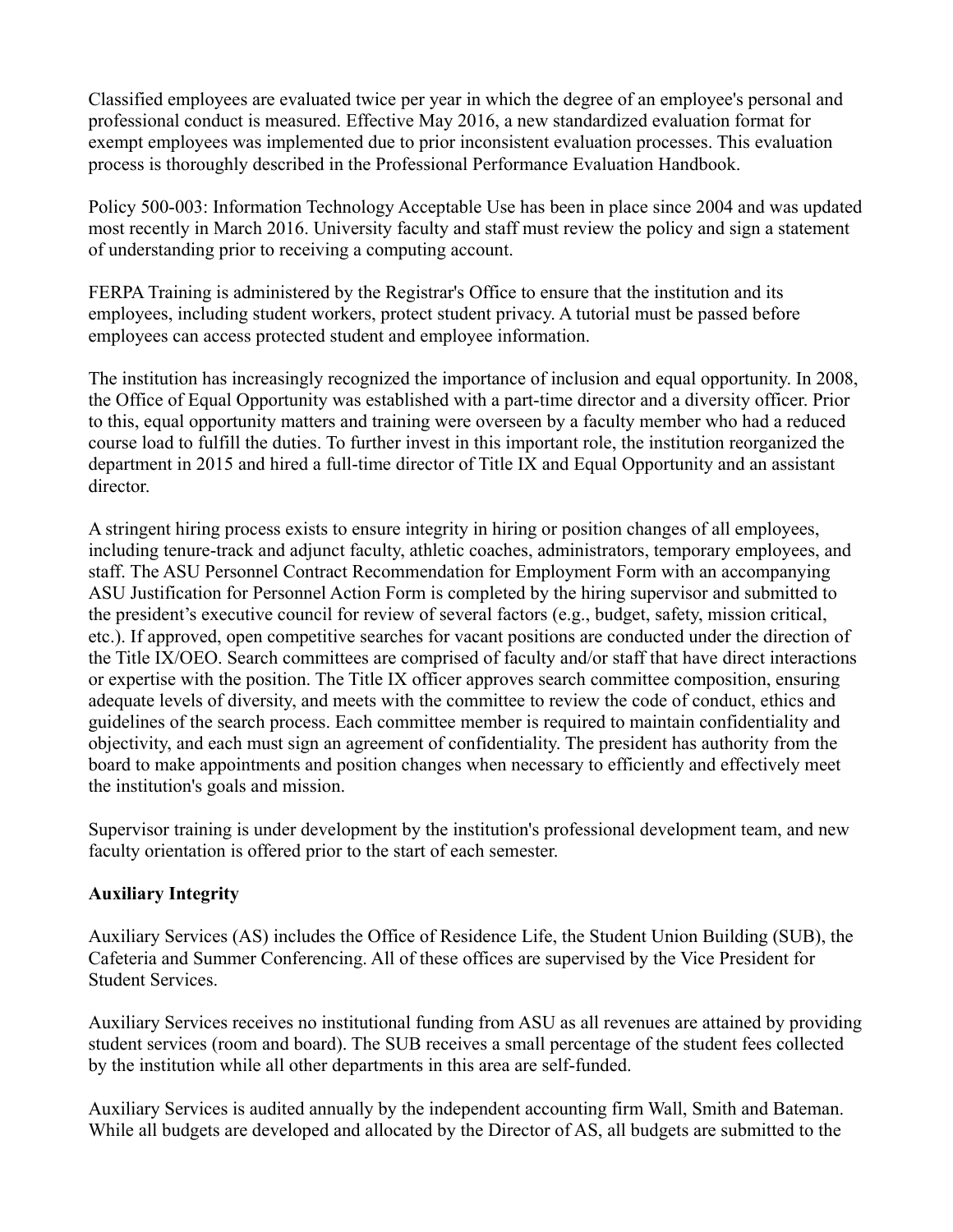Office of Administration and Finance for final approval. All capital cash expenditures and fund accounts are monitored by the ASU Controller. The purchasing office monitors and approves day-today expenditures.

The ASU bookstore is now operated by Follett Bookstore Management. Previously, the bookstore was self-operated and audited on an annual basis through a formal ASU annual auditing process. The Director of AS serves as the ASU-Follett liaison. This is a contractual partnership where the revenues are based on a commission structure.

Auxiliary Services also contracts with a third party vendor, Sodexo, to provide all dining and catering services on campus. All revenues are generated from a commission and surcharge structure. The Director of AS serves as the liaison between Sodexo and ASU.

# Athletics

ASU is an active NCAA DII Institution, and as such, complies with all applicable criteria of its division. The institution administers its athletics programs in accordance with the constitution, bylaws and other legislation of the NCAA. As an active member institution, ASU agrees to establish and maintain high standards of personal honor, eligibility and fair play. Institutional oversight for the Athletic Department is provided by the Athletic Council, a 15-member council comprised of campus leadership and administration. The institution is also an active member of the Rocky Mountain Athletic Conference, and as such, complies with all aspects of the RMAC constitution. Finances of the athletic department are handled at the institutional level and audited with the institution's finances on an annual basis. Every three years, an NCAA review of best practices and procedures is conducted by an outside auditing firm. Every five years, the athletic department is required to submit an Institutional Self Study Guide (ISSG) to the NCAA for review. The next ISSG cycle will occur in 2018-19.

The Athletic Department strategic plan was implemented in 2016-17, bringing the department in line with the ASU 2020 Strategic Plan. Beginning in 2015-16, a new Athletic Department Drug Testing Policy was implemented, which is included in our Department Policy and Procedure Manual as well as our Student-Athlete Handbook.

Bi-annually, a transcript review of each student-athlete is completed to ensure continued eligibility and compliance with all NCAA DII provisions. Included in our Policy and Procedure Manual is the Athletic Department policy regarding online courses for student-athletes. The ASU standard is that no more than 25% of enrolled credit hours for undergraduate student-athletes can be in online courses.

In 2011 and 2015, the Athletic Department requested that an NCAA Compliance Blueprint Review of the department's procedures be conducted by an outside consultant. These reviews resulted in creation of numerous policies and procedures. Annually, the Associate Athletic Director for Compliance and Eligibility is required to attend an NCAA Regional Rules Seminar, and every three years staff and coaches of the department must attend.

The SWA is certified as a facilitator for Step-Up Bystander Intervention training and has, in conjunction with the Director of Title IX/OEO, conducted several trainings for the campus community this past year, with mandatory training administered to student-athletes, coaches and athletic staff before the academic year begins. Currently, the Athletic Council has undertaken a Title IX Gender-Equity self-evaluation of the department that is due to be completed in the next six months. A five- year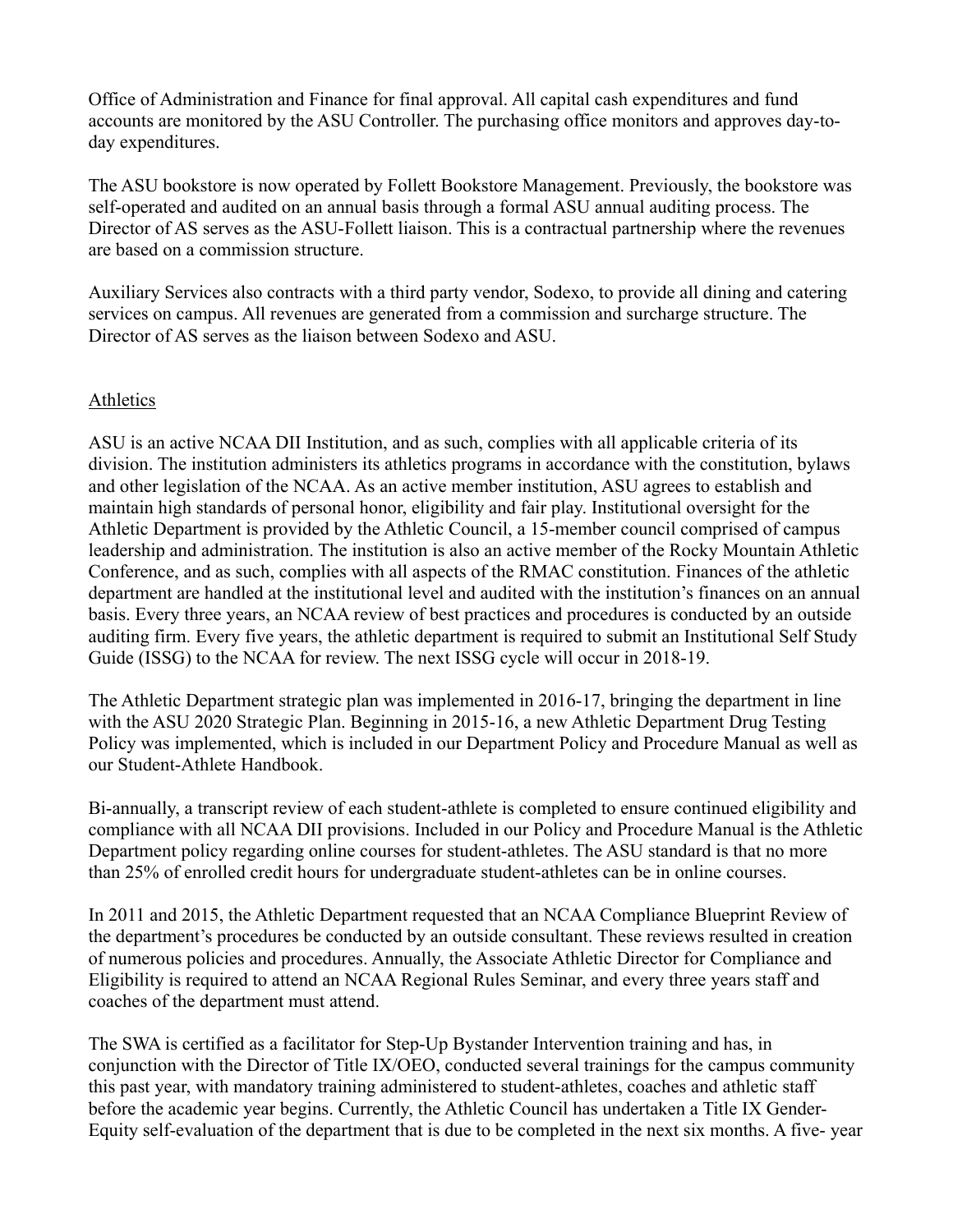Gender-Equity plan will be developed following the completion of the self-evaluation.

# **Sources**

- ASU Faculty Handbook (amended 2016 0826)
- ASU Faculty Handbook (amended 2016 0826) (page number 6)
- ASU Financial Management Guide (web)
- ASU Professional Personnel Handbook (amended 2008\_0829)
- ASU University Manual, General Regulations (2016–0826)
- Athletics Compliance (web)
- BOT Meeting (2015–0827-28)
- BOT Meeting (2017–0216)
- CCHE Statewide Extended Studies Policy (2012\_0607)
- CompSvcs Acct Request Form + Policy 500-003 IT Acceptable Use (2016–0317)
- CRC (web)
- FERPA Tutorial (web)
- Hiring Justification Form (2015–0701)
- Job Description Director of Title IX & EOE (2015–0630)
- Memo from Farley re University Manual (2015–0317)
- Organizational Chart (2016–07)
- Organizational Chart (2016\_17)
- PAWS Professional Development Framework
- PCI Compliance Self-Assessment + Attestation V3.0 (2014\_02)
- PCR Form (revised 2012 1025)
- Person of Concern Form (web)
- Police Dept. (web)
- Policy Fiscal Code of Ethics (2006–0615)
- Policy Fiscal Roles & Responsibilities (2006–0615)
- Policy 100-01-01 Academic Policy Process (revised 2014\_1023)
- Policy 100-08-04 Program Changes (revised 2015 0605)
- Policy 100-10-08 Faculty Overload (2016\_0519)
- Policy 500-003 IT Acceptable Use (2016\_0317)
- President's Cabinet (web)
- Press Release Office to Increase Diversity (web)
- Procurement Card Training
- Search Committee Code of Ethics & Confidentiality Agreement
- Shared Governance at ASU (web)
- State of CO Cardholder Agreement (2011–0929)
- TEED 589 Instructor Completion Report (2008-17)
- TEED 589 Syllabus
- US Dept. of Education ECAR Report (2016\_1004)

# **2.B - Core Component 2.B**

The institution presents itself clearly and completely to its students and to the public with regard to its programs, requirements, faculty and staff, costs to students, control, and accreditation relationships.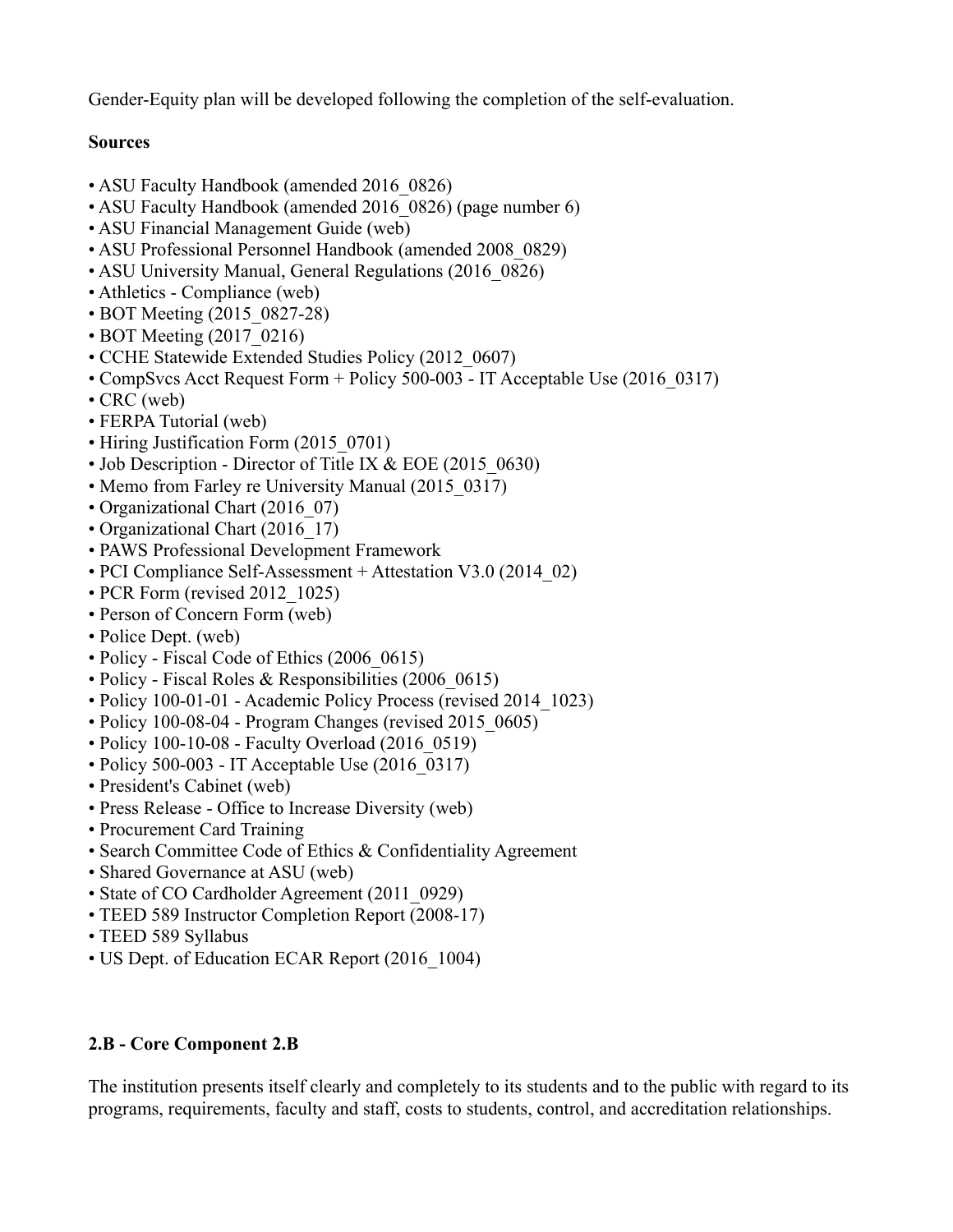#### **Argument**

#### **2.B Response and Evidence**

Adams State University presents itself clearly and completely by maintaining transparency and timely communication. ASU uses electronic and traditional media as well as in-person workshops and meetings to communicate with students and the public. Our website (www.adams.edu) details academic programs and requirements, costs, faculty, governance, and accreditation. There are redundant links to web pages with this information throughout the site as well as a search tool in the header of every web page. The links to Academics, Admissions, and Distance Learning are prominent on the home page, as are links geared to Future Students, Current Students, and Distance Learners. Our Consumer Information for Families and Employees web page provides links to required disclosures and other helpful information.

Class schedules and the annual academic catalog are linked from numerous pages within the Adams State site, including One Stop Student Services, the main Academics page, and individual academic program pages.

This information is also presented in person to students and their families through New Student Orientation every semester or via online orientation modules for distance learners, in-person with advisors and the One Stop Student Services Center, and at special events such as Advising Weeks.

#### **Programs and Requirements**

The primary source of academic program information for undergraduate students comes from assigned academic advisors. Students are required to meet with their advisor each semester to obtain a PIN for course registration. These meetings ensure that students are aware of course and degree requirements. An electronic degree auditing tool, Degree Works, was launched in August 2017, allowing students to view personalized degree plans and requirements.

Each undergraduate and graduate academic program is linked on the Academics web page. The main academic web page includes graduation requirements, general education requirements, transfer requirements, and placement in English and math courses. Links are also provided for academic policies, four-year degree maps, and the academic catalog, which includes degree plans and course descriptions. Student testimonials, academic information and campus events are also shared through the institution's YouTube channel.

Pages for individual academic programs provide detail on Program Goals and Student Learning Outcomes. Academic program pages also include course requirements for various majors and redundant links to "Apply" and "Cost/Tuition." Individual programs present additional links to their degree plans, as well as detail on unique program features, faculty, scholarships, scholarly organizations, and other relevant resources. For example, the Nursing Department web page links to Career Resources and the Colorado Nurses Association, and include information on required books and supplies.

The Distance Learning web page has sections regarding undergraduate distance degrees and courses, graduate distance degrees, resources for K-12 educators and dual-enrolled high school students, as well as redundant links to cost/tuition, financial, and application information. Advisors work closely with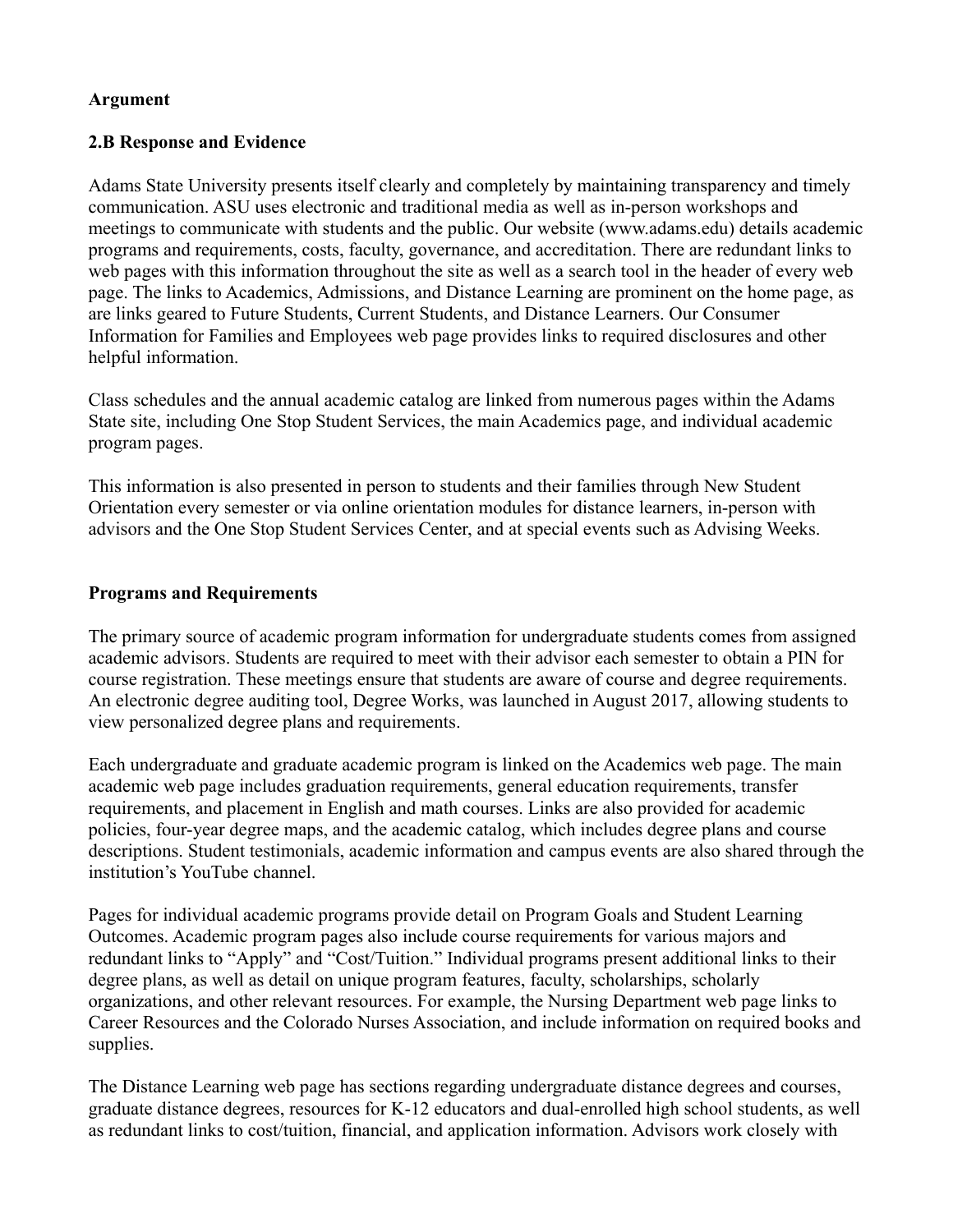distance students to share program requirements and information throughout admission and registration.

# **Faculty and Staff**

The majority of the Academic Program pages provide links to detailed information on their individual faculty (e.g., Department of Human Performance & Physical Education). These may include education credentials, academic rank, photos, links to professor webpages, brief biographies and contact information. Faculty are also listed in the Academic Catalog with their position title, degree(s) and institution name, and year of conferral. Contact information, department name, and office locations of staff and faculty are listed in the searchable online directory accessible in the header of all ASU web pages.

# **Costs to Students**

Tuition, fees, and overall cost of attendance are prominent on several web pages, especially Admissions, Financial Aid pages, and Academic program pages. The Cost/Tuition page provides the mandated Net Price Calculator, cost estimators, and tuition schedules by residency type for on and offcampus undergraduate and graduate students. It also links to information for housing and meal plans and contracts. Extended Studies has a cost estimator for undergraduate students in the distance degree program on their web page.

The Financial Aid page also provides information for loans, grants, work study, and institutional scholarships, as well as to aid applications, financial aid policies, Colorado's College Opportunity Fund (COF), and resources on financial literacy and for distance students.

The Veterans Center at ASU provides many resources for veterans, including the Veterans Center web page that lists educational benefits such as Chapter 30 Montgomery GI Bill and Chapter 33 Post 9/11 GI Bill benefits.

# **Control**

ASU's Shared Governance web page provides links to various governing groups, including the Board of Trustees; Academic and Graduate Councils; the Community for Inclusive Excellence, Leadership, and Opportunity (CIELO); faculty, staff and student governance groups; Institutional Technology Governance, and president's advisory groups. The president's executive council web page lists names, photos and titles of each member and hosts all executive council meeting minutes.

The web page on Shared Governance can be accessed via Administrative Resources listed on the menu at the bottom of each page on the site. A link also appears on the About page. There are direct links to the Trustees page from this list, the President's page and the About page. The University's organizational charts are available on the Human Resources web page.

The ASU Police Department (PD) discloses its annual Clery Act Security and Fire Report, crime statistics, and the daily crime and fire logs online. The PD also shares resources for safety, counseling and sexual assault prevention with students and the public on their site.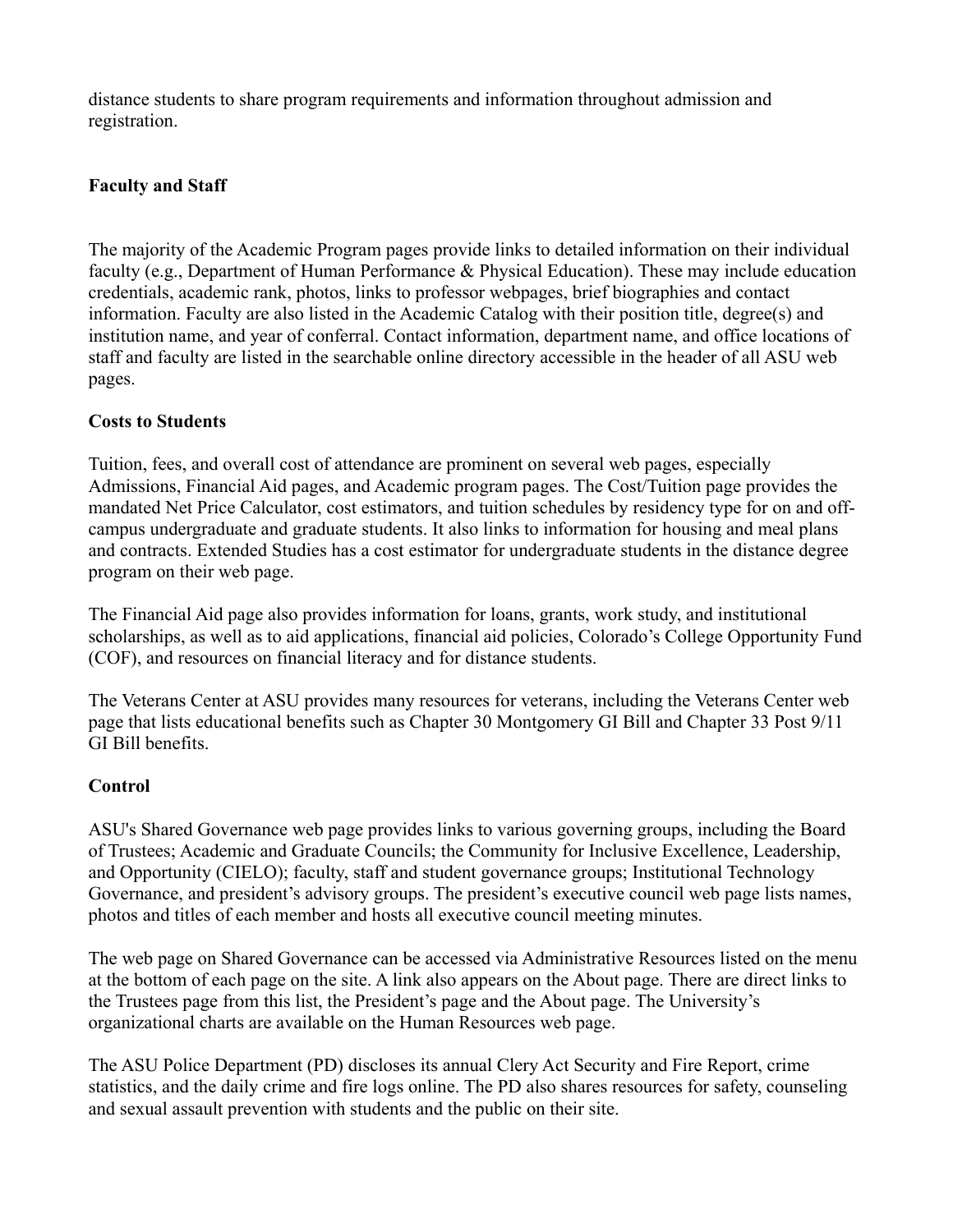# **Accreditation Relationships**

Information about the university's regional accreditation with the Higher Learning Commission is provided via the About and Academics pages, including disclosure about our probation status. The university's accreditation process is also documented via the About page. University memberships and affiliations are listed on the Fast Facts page.

The following academic programs have relevant accreditation for the academic area and list the accreditation status on their web pages:

- Counselor Education Clinical Mental Health and School Counseling: CACREP
- Music: National Association of Schools of Music (NASM)
- Nursing: Commission on Collegiate Nursing Education (CCNE)
- Teacher Education Reauthorization Colorado Department of Higher Education

Adams State University is a member of the Association of American Colleges and Universities (AAC&U) and has been working closely with the organization to reform the general education curriculum and institutional goals. The university is also approved by the American Association of University Women (AAUW).

# **Sources**

- AAC&U Listing for ASU (web)
- AAUW Listing for ASU (web)
- Academics (web)
- Accreditation Letter from CCNE (2016–0527)
- ASU Directory Faculty & Staff Search (web)
- ASU Response to CO State Board of Nursing Report (2016)
- ASU YouTube Channel (web)
- CACREP Accreditation (web)
- Campus Fast Facts & Information (web)
- CCNE Listing for ASU (web)
- Chapter 30 Montgomery GI Bill (web)
- Chapter 33 Post 9-11 GI Bill (web)
- Consumer Info for Families & Employees (web)
- Cost/Tuition to Attend ASU (web)
- Decision Letter from CO State Board of Nursing (2016 1028)
- Distance Learning (web)
- Executive Council Meetings (web)
- Extended Studies UG Cost Estimator (2016-17)
- Faculty Listing (Academic Catalog, 2016-17)
- Financial Aid (web)
- HLC Comprehensive Evaluation Intro (web)
- HLC Comprehensive Evaluation Process (web)
- HPPE Faculty (web)
- NASM Accreditation Action Report (2008 0626)
- NASM Listing for ASU (web)
- Nursing (web)
- One Stop Student Services (web)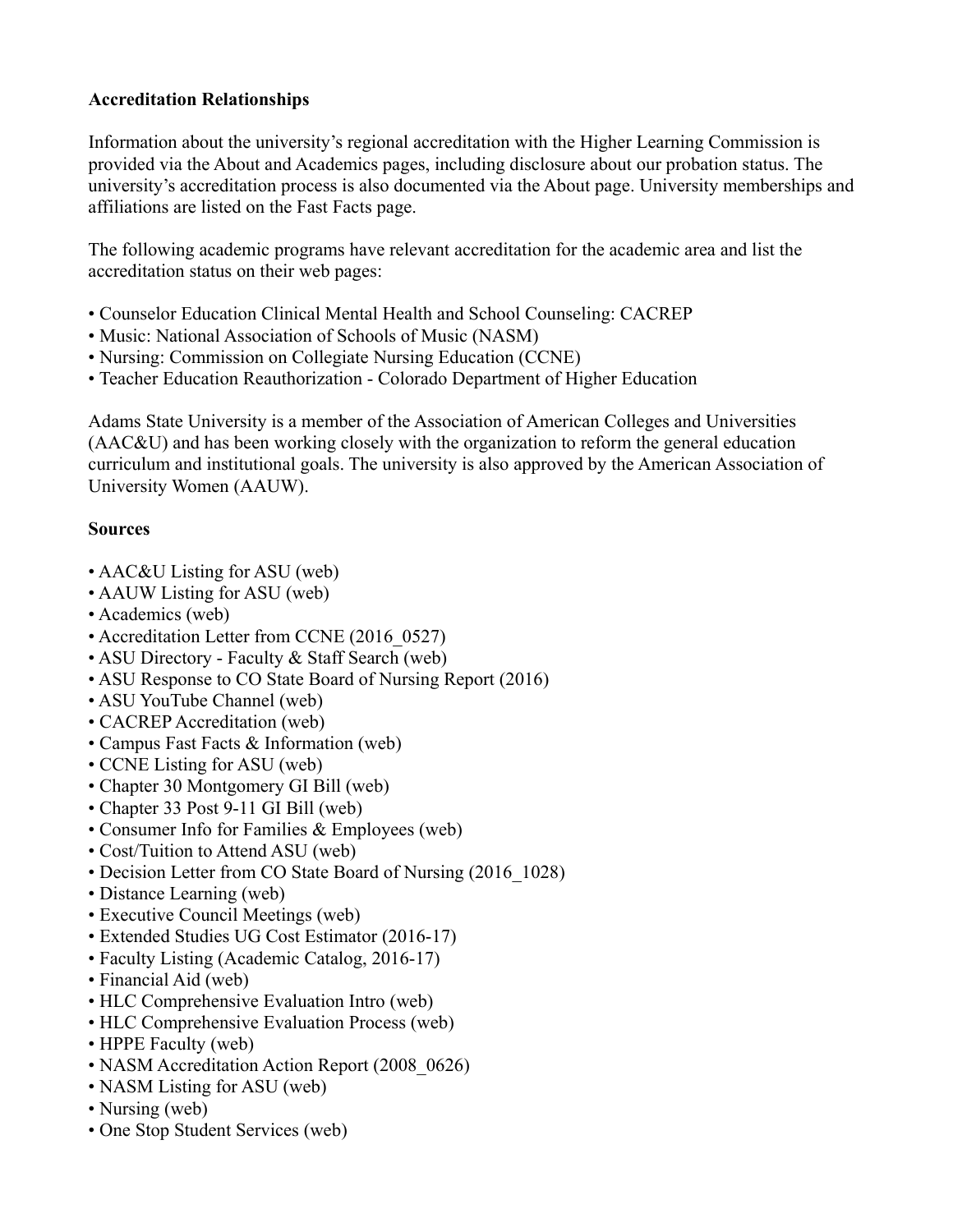- Organizational Chart (2016–17)
- Police Dept. (web)
- Reauthorization Letter from CO DHE (2013–0729)
- Shared Governance at ASU (web)
- Veteran's Educational Benefits (web)

# **2.C - Core Component 2.C**

The governing board of the institution is sufficiently autonomous to make decisions in the best interest of the institution and to assure its integrity.

1. The governing board's deliberations reflect priorities to preserve and enhance the institution.

2. The governing board reviews and considers the reasonable and relevant interests of the institution's internal and external constituencies during its decision-making deliberations.

3. The governing board preserves its independence from undue influence on the part of donors, elected officials, ownership interests or other external parties when such influence would not be in the best interest of the institution.

4. The governing board delegates day-to-day management of the institution to the administration and expects the faculty to oversee academic matters.

# **Argument**

# **2.C.1 Response and Evidence**

The ASU 2020 Strategic Plan was developed in 2015-16 and approved by the Board in May 2016. Board agendas began aligning with the strategic plan in October 2015. On the agenda at each Board meeting is an open public comment item for external and internal constituents bringing forth issues or ideas.

To ensure the Board's deliberations reflect priorities to preserve and enhance the institution, the board began a Policy Review Project in 2013. This multi-year project will create an improved model of governance and better define the institution's relationship to the Colorado Constitution, Colorado Revised Statutes, Trustee Bylaws and the board's delegation of administrative duties to the president. The project was on hold during the presidential search process, but resumed with vigor in Fall 2015 after the new president was hired. A Policy Review Committee convened and drafted an updated governance model for ASU. The guiding document for the model, under the authority of the Colorado Constitution, Colorado Revised Statutes, and Trustee Bylaws, is a new "University Manual" with the following parts:

- PART ONE: General Regulations
- PART TWO: Administration
- PART THREE: Academics
- PART FOUR: Faculty Handbook (including Nursing Faculty and Parental Leave)
- PART FIVE: Professional Personnel Handbook
- PART SIX: Classified Staff Handbook
- PART SEVEN: Student Handbook (incl. Graduate, Nursing, HEAL students))
- PART EIGHT: Athletic Handbook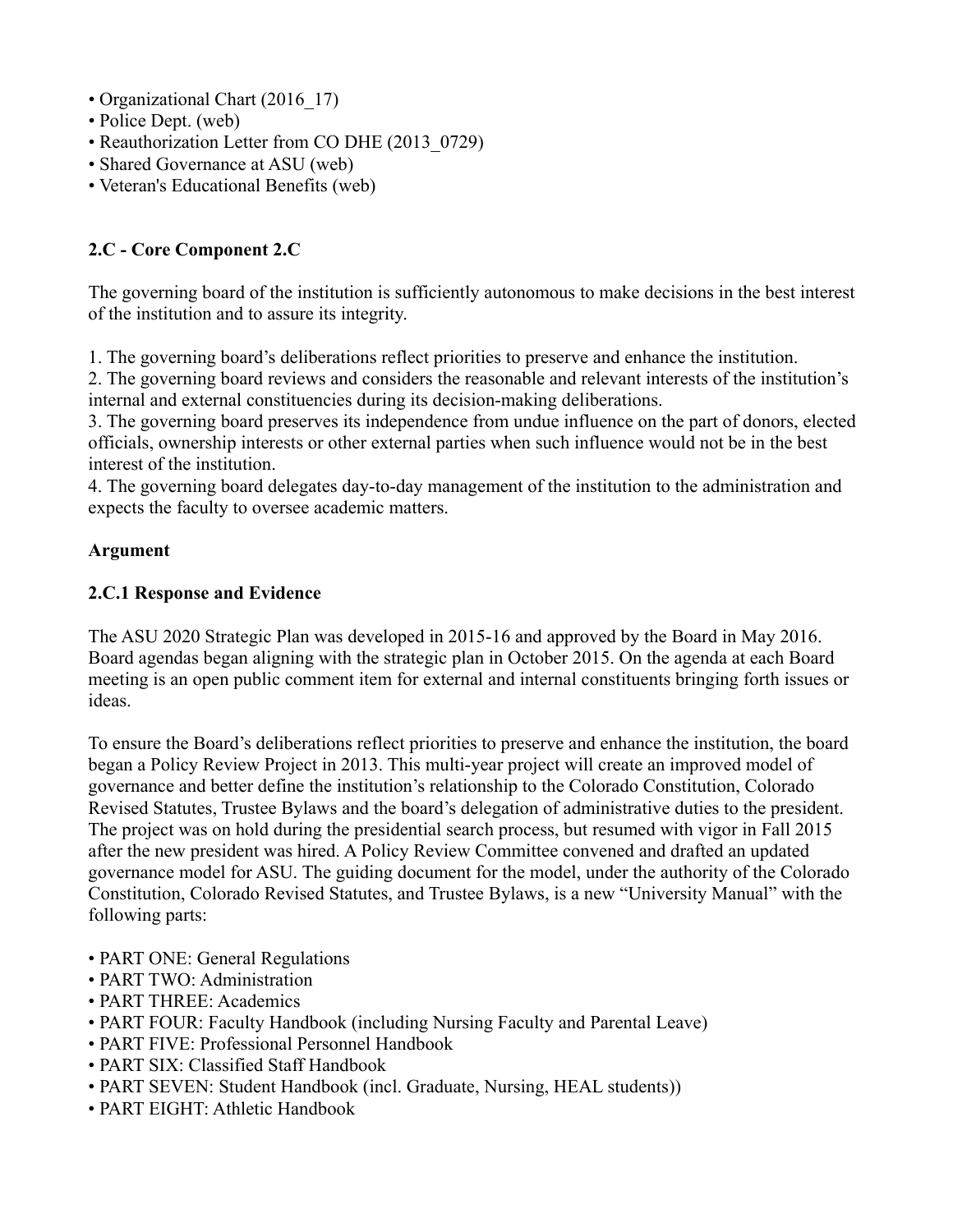The Board reviewed this new model in May 2016, shared it with the campus for input and comment throughout that summer, and approved the General Regulations of the manual at the August 2016 meeting. Part One: General Regulations replaces sections of the Trustee Policy Manual and is reserved solely to the Board. Parts Two through Eight are delegated to the president by the board and have been undergoing a thorough review since mid-2016.

For a more appropriate fit, the principle of shared governance was approved by the board as an amendment to be moved from the Trustee Policy Manual and to the "General Regulations" section of the University Manual.

Sections of the Trustee Policy Manual will be in effect until the University Manual project is complete. This Manual is a university publication that incorporates policies adopted by the Board pursuant to §23-51-102, C.R.S.

# **2.C.2 Response and Evidence**

By policy, the Board assures substantial administrative authority and autonomy at ASU, to guarantee a minimum of external involvement in the affairs of the University, and to encourage the development of the distinctive role of the University as it strives to fulfill its mission of achieving academic excellence.

In light of this, the Board, especially with their Economic & Community Development Committee, reviews and considers institutional and program needs with relationship to external constituencies at local, state and national levels.

The Board also reviews and takes action for large financial transactions and personnel matters including faculty tenure recommendations (i.e., Sabbatical, Tenure, Emeritus, Faculty Promotion). The governing board of ASU highly values shared governance with internal and external constituencies in its deliberations. The General Regulations of the Board's University Manual add clarification to decision-making deliberations, specifically describing the scope and purpose of shared governance as well as the board's delegation of administrative duties to the president.

To improve shared governance, the composition of the President's Cabinet was adjusted in Spring 2017 to avoid duplication with the President's Executive Council. Cabinet now consists of representation from official committees and employee groups across campus. This new shared governance structure ensures broader review of policies and discussion of campus activities, initiatives and strategic planning. Proposed policies now go before both Executive Council and Cabinet for a minimum of two readings before being approved.

The last presidential search conducted by the Board is an excellent example of how ASU "lives" this core component. In July 2014, the Board commenced a search to replace retiring president, Dr. David Svaldi. In the spirit of shared governance with one of the board's most important decisions, the Board established a search committee comprised of a diverse group of trustees, faculty, administrators, professional and classified staff, students, community, and foundation leaders. The Board charged the committee with analyzing the university's current needs and future challenges, creating a position announcement, and overseeing a national search for candidates. The Board also retained a search consulting firm to assist the committee in carrying out its responsibilities. After nearly a year-long, rigorous search process, the Board named its first female president, Dr. Beverlee J. McClure, in April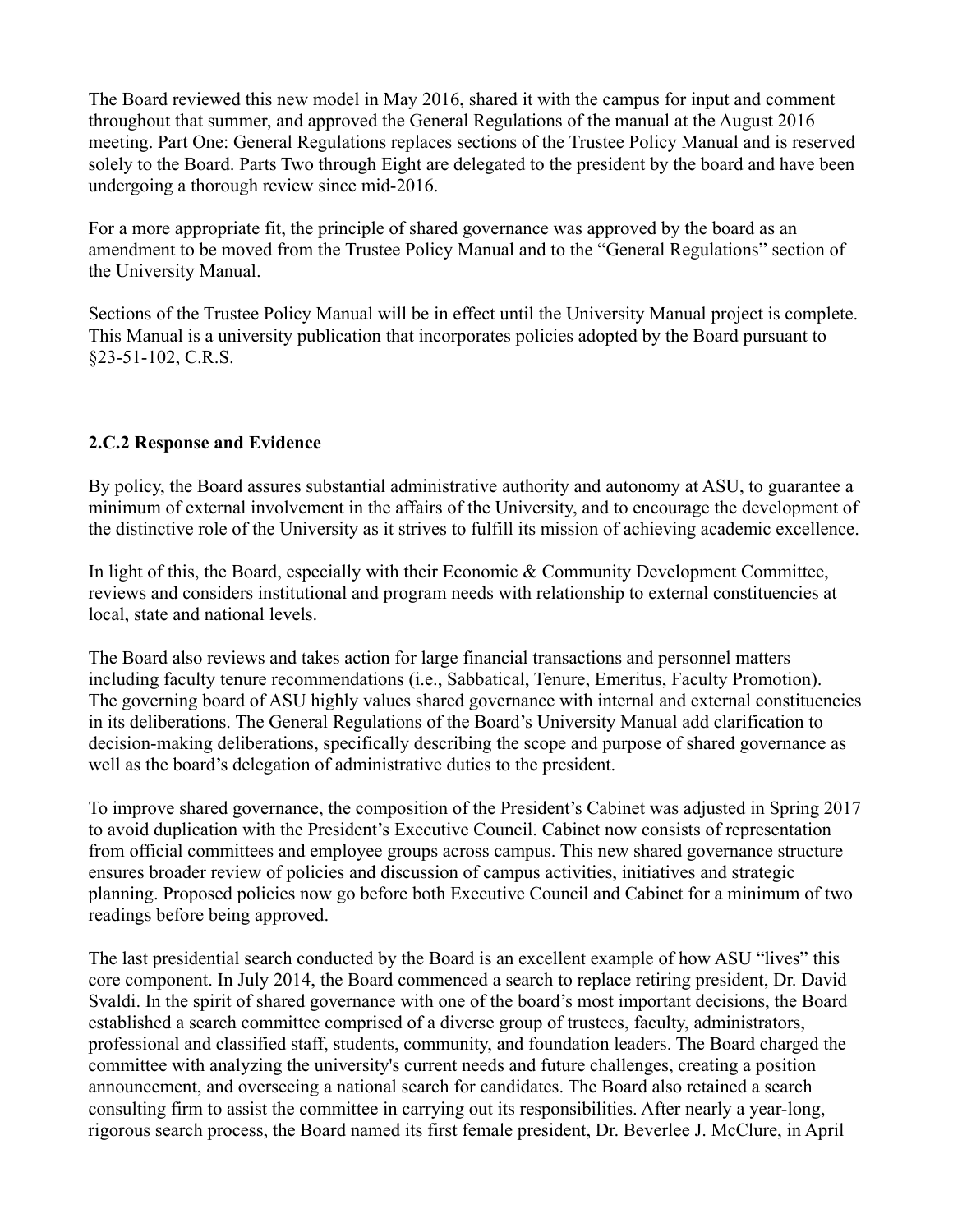2015, based on the research and recommendation of the search committee with input from internal and external stakeholders.

# **2.C.3 Response and Evidence**

ASU, as a public system of higher education in Colorado, is obligated to conform to the policies set by the Colorado Commission on Higher Education, established through Colorado Revised Statute §23-1- 102. Under this statute, the Board of Trustees is the governing authority appointed by the Commission for the University. The Board consists of nine voting members appointed and sworn in by the Governor with the consent of the Senate, and two non-voting members elected by the faculty and the students, respectively, as provided in §23-51-102, C.R.S.

The role and mission of our state-supported institution is determined in conjunction with the Commission within statutory guidelines. The Board establishes policies designed to enable the University to perform its statutory functions in a rational and systematic manner. To assist the Board in meeting its responsibilities, the Board delegates to the President of the University the authority to interpret and administer the Board's policies in all areas of operations. A Colorado Assistant Attorney General provides legal orientation to the board. The board's general counsel attends every board meeting and provides advice to the board on legal matters.

The Board of Trustees meets five times per year according to its bylaws and calls special meetings as needed. A board retreat is held annually in the summer. Regular meetings as well as meetings of the Finance and Audit, Policy Revisions, Legislative Affairs, and Economic & Community Development Committees are open to the public, according to Colorado Sunshine open records laws (§ 24-6-402, C.R.S.). Agendas and minutes of each meeting are made available to the public. The Board may appoint committees and task forces from time to time on an ad hoc basis.

To keep the mission and institutional goals at the center of board deliberations, the board began aligning meetings with the strategic plan in October 2015.

The Board's policies and procedures, administered by the President of the university and staff, are designed to ensure effectiveness, efficiency, and accountability.

Article 1, Section 2 of the Board of Trustees Bylaws clearly states that, "It is the policy of the Board to assure substantial administrative authority and autonomy at the University, to guarantee a minimum of external involvement in the affairs of the University, and to encourage the development of the distinctive role of the University as it strives to fulfill its mission."

# **2.C.4 Response and Evidence**

Sections 1 and 2 of the University Manual General Regulations define the board's relationship to state statute and the board's delegation of administrative duties and day-to-day management to the president and administration of the institution.

The Vice Presidents of Academics and Student Services, Chief Operating Officer and Chief Financial Officer manage their respective programs but bring matters that require board review and approval forth to the board.

The board named Dr. Beverlee J. McClure as Adams State's president in April 2015. She began her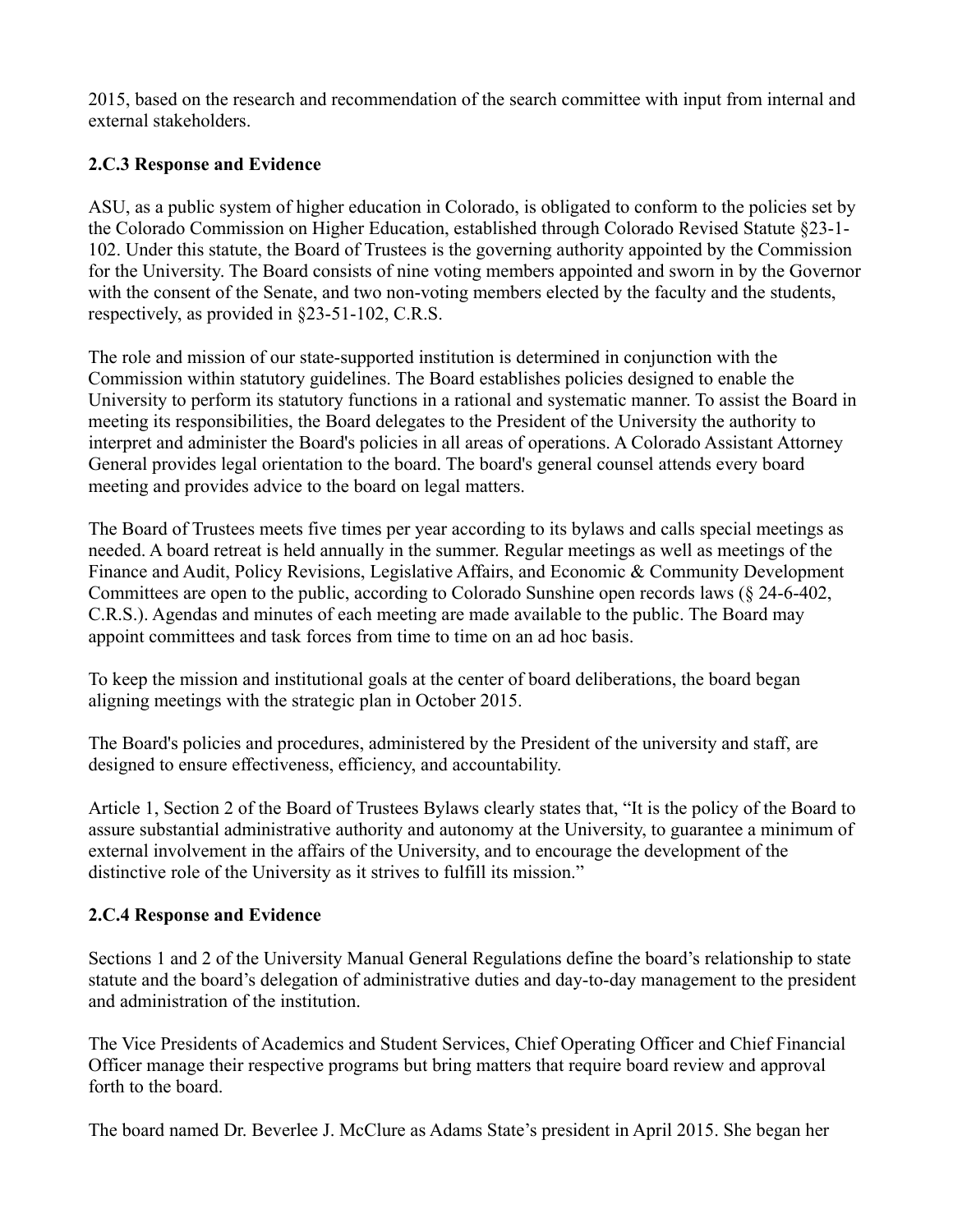new role upon retirement of Dr. David Svaldi in June 2015. The president is evaluated annually by the board.

Board agendas and discussion are directly connected to the ASU 2020 Plan for strategic discussion rather than to day-to-day management.

# **Sources**

- ASU Bylaws (adopted 2013 0711)
- ASU Trustee Policy Manual (amended 2010\_04)
- ASU University Manual, General Regulations (2016–0826)
- BOT Agenda (SAMPLE) (2016\_0218)
- BOT Agendas + Minutes (web)
- BOT Meeting (2015–0827-28)
- BOT Meeting (Approval of Strategic Plan) (2015\_1002)
- Memo from Farley re Scope of Policy Revision Comm (2015\_1122)
- Memo from Farley re University Manual (2015–0317)
- Organizational Chart (2017\_01)
- Shared Governance Organizational Chart (2016–12)
- Shared Governance Policy Approval Flow Chart (revised 2016 1216)

# **2.D - Core Component 2.D**

The institution is committed to freedom of expression and the pursuit of truth in teaching and learning.

# **Argument**

# **2.D Response and Evidence**

Adams State University believes that freedom of expression and the pursuit of truth in teaching and learning is the cornerstone of an academic institution and encourages freedom of expression in its community, especially in the classroom. ASU's commitment to freedom of expression and the pursuit of truth in teaching and learning is demonstrated in our core governance documents.

• The Faculty Handbook states that the Trustees endorse the principles of academic freedom, including faculty's full freedom in research and in the publication of the results, subject to the adequate performance of their other academic duties; however, research for pecuniary return should be based upon an understanding with the authorities of the institution. Faculty are free in the classroom to discuss their subject, but they should be careful not to introduce into their teaching any subject matter that has no relation to their student learning outcomes.

• The following publications emphasize the importance of freedom of expression: the Student Handbook, the Code of Conduct, Academic Policies, Information Technology Acceptable Use Policy, and Student Publications and Communications section.

• The Information Technology Acceptable Use Policy (500-003 page 1) requires that "Freedom of Expression and the existence of an open environment conducive to inquiry and learning will be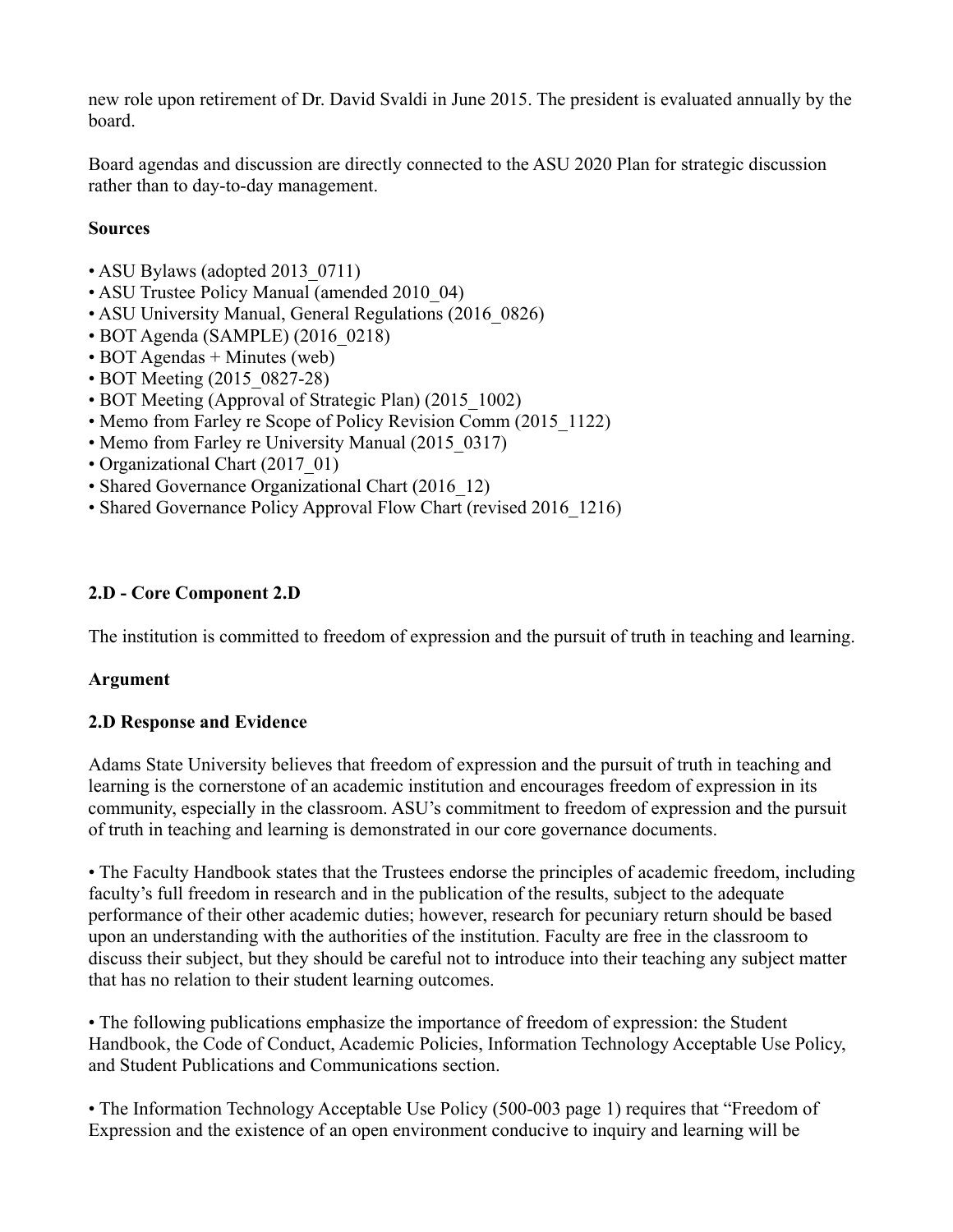respected by the college with regard to the use of computing resources; however, behavior contrary to established policy will not be protected."

• Violence in the Workplace Policy Section M addresses Freedom of Expression as an individual right so long as that expression does not constitute "Violent Behavior" as defined in the policy's procedures.

# **Sources**

- ASU Faculty Handbook (amended 2016 0826)
- ASU Faculty Handbook (amended 2016 0826) (page number 9)
- Excerpts from various ASU publications re Freedom of Expression
- Policy Violence in the Workplace (2012–04)
- Policy  $500-003$  IT Acceptable Use  $(2016\ 0317)$

# **2.E - Core Component 2.E**

The institution's policies and procedures call for responsible acquisition, discovery and application of knowledge by its faculty, students and staff.

1. The institution provides effective oversight and support services to ensure the integrity of research and scholarly practice conducted by its faculty, staff, and students.

2. Students are offered guidance in the ethical use of information resources.

3. The institution has and enforces policies on academic honesty and integrity.

# **Argument**

# **2.E.1 Response and Evidence**

Adams State University encourages and expects faculty and staff to stay current in their discipline and continue their professional development through active engagement in scholarly research and creative endeavors. In addition to personal research, a number of University professors have designed courses that engage students in conducting active research of various kinds (e.g., PSYC 355 Research Methods in Psychology, GEOG 440 Senior Capstone, ED 571 Educational Research, COUN 744, 746, 750 Dissertation). As part of this learning experience, ASU's Institutional Review Board works with the faculty member(s) and student(s) so that students learn how to appropriately engage in human subject research. The primary function of the IRB is to ensure protection of the rights of all human participants who participate in research endeavors conducted by ASU faculty, professional staff, and/or students. The policies and regulations of the IRB are guided by federal rules and regulations and are based on Title 45 CFR part 46: Protection of Human Subjects and the Belmont Report. This requires all research involving human participants be reviewed and approved by an IRB. Any research not approved by the IRB and not subject to the exceptions to IRB oversight may not be conducted on the ASU campus.

To further ensure research integrity, the institution has policies in place that address conflict of interest and code of ethics regarding finance, purchasing, and procurement. The intent of these policies is to remove any improper influence that hiring and purchasing may have on scholarly research and creative endeavors.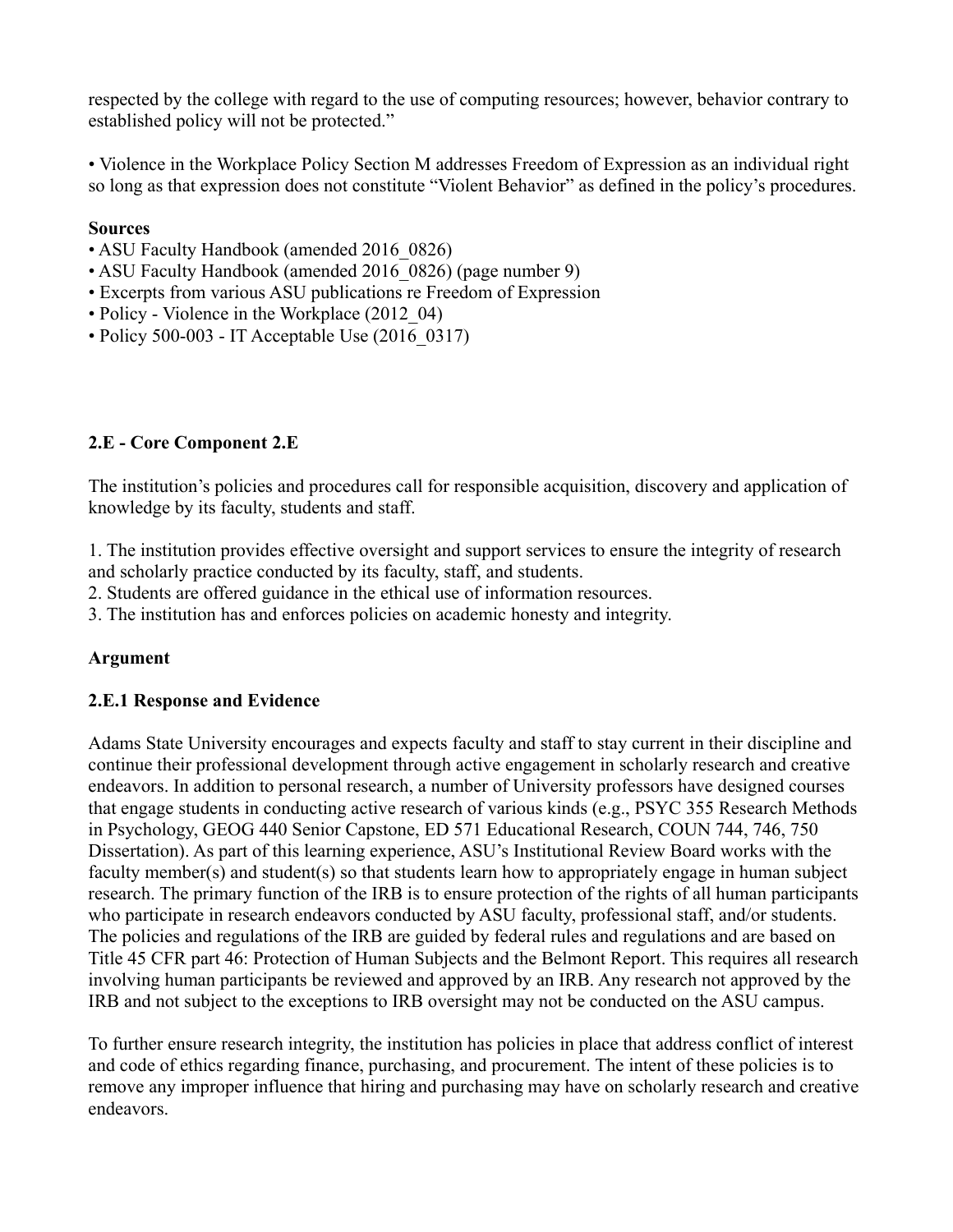# **2.E.2 Response and Evidence**

The institution provides abundant support for students to ensure ethical use of information resources.

• The "Institutional Syllabi" Policy requires that course syllabi state policies about academic honesty and integrity as well as address consequences of plagiarism.

• Behavioral science majors are required to complete LS 225: Research Skills in Behavioral Science. A primary student learning objective is that students ethically use information resources.

- Nielsen Library offers writing and citing research guides.
- Nielsen Library adheres to ALA and ACRL policies and standards.
- Citation manuals are available on a "ready reference shelf" by the library's reference desk.
- Individual library instruction with students or in classes is available upon request.

• Ethical use of information is conducted in all librarian interactions with students at the reference desk, in reference consultations, etc.

• The ASU Academic Integrity and Academic Dishonesty Policy, reviewed every two years, is available online in the academic policies section of the University Manual.

• The Information Technology Acceptable Use Policy sets forth the institution's policy with regard to the use of information technology resources. This policy was reviewed and amended March 17, 2016, by Cabinet to ensure academic integrity was appropriately addressed with regard to proper use of computing resources.

• The Center for Graduate Studies provides free workshops which include research integrity.

# **2.E.3 Response and Evidence**

Academic integrity is of utmost importance at ASU and is woven throughout all that we do. Adams State does not tolerate academic dishonesty or misconduct and closely abides by the Academic Integrity and Academic Dishonesty Policy. Statements emphasizing the institution's resolve to preserve academic integrity can be found in the president's statement on academic integrity and the distance learning web site.

The Student Handbook further reinforces our academic integrity policy and states that "all students are required to practice academic honesty. Students should refrain from any form of academic dishonesty or academic misconduct, including but not limited to cheating, plagiarism, unauthorized possession or disposition of academic materials, falsification, or facilitation of acts of dishonesty. A student may be subject to disciplinary action for any violation of the general Code of Conduct requirements, as well as any violation of written University policies and any violation of federal, state or municipal law committed on or off campus, in connection with University activities, or that affects the campus community, whether committed on or off campus property." Academic integrity is enforced by faculty and the Vice President of Academic Affairs.

In addition to institutional policies and guidelines, academic departments have implemented policies to safeguard honesty and integrity in the classroom.

The English department implemented a policy in the Fall 2015 requiring that all ENG 101/102 Communication Arts I and II classes require a high-stakes writing assignment in a secure, proctored environment requiring a photo ID. The English department also approved a plagiarism detection policy during spring semester of 2015. This policy applies to all courses given in all formats, including online, print-based, and on-campus delivery.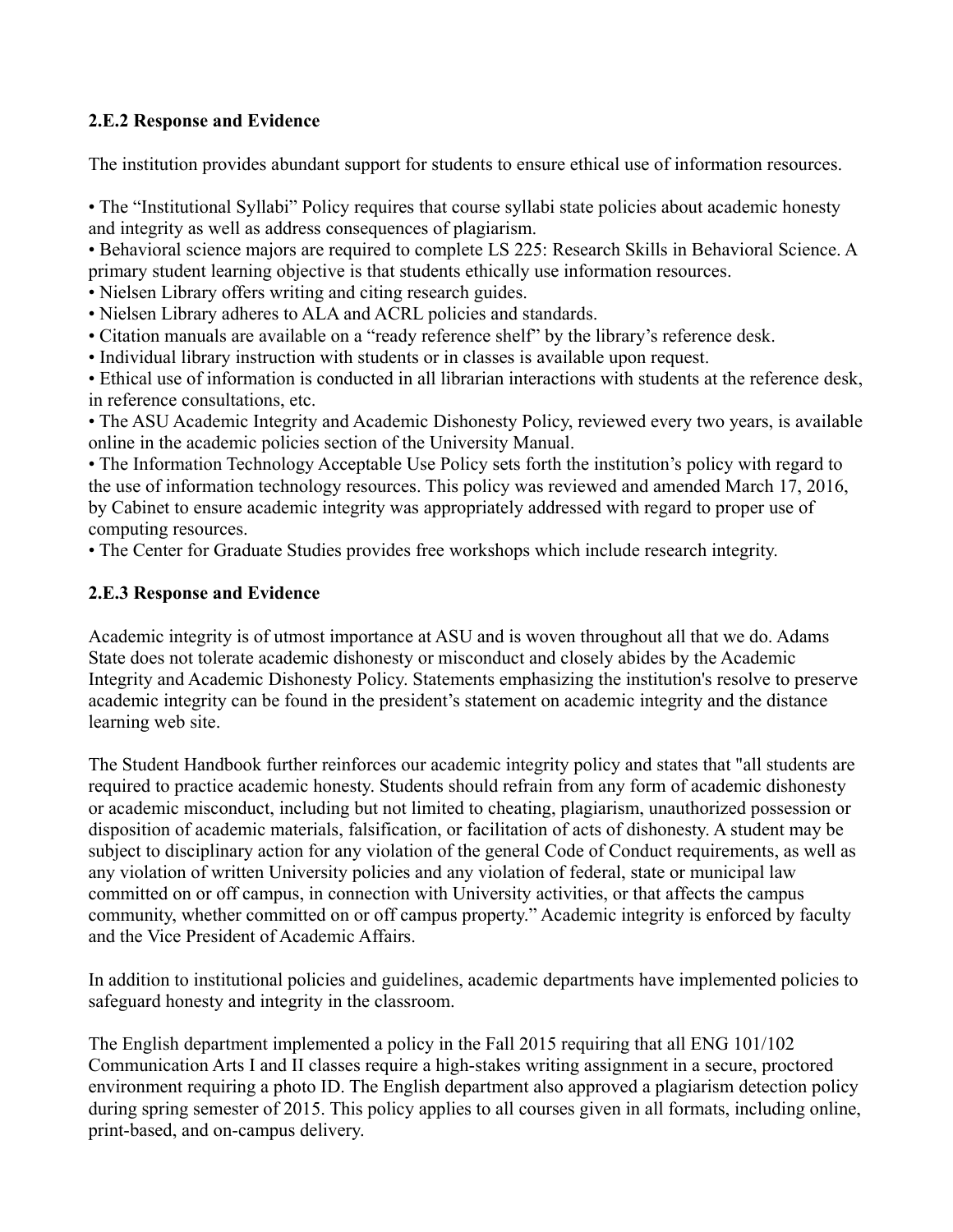Several other efforts are in place to protect academic integrity. In TEED 589: From the Classroom to the Web, faculty of online courses are trained to monitor academic integrity. In Athletics, student athletes are monitored for academic integrity by a designated academic advisor. An identity verification committee was established in Fall 2015 to further implement safeguards for academic integrity related to student identity in courses.

### **Sources**

- ASU Purchasing Manual (2015)
- Center for Graduate Studies (web)
- Extended Studies Academic Integrity (web)
- Institutional Review Board (IRB) (web)
- Policy Fiscal Code of Ethics (2006–0615)
- Policy 100-03-01 Academic Integrity & Dishonesty (revised 2015 0917)
- Policy 100-08-02 Institutional Syllabi (revised 2015\_0605)
- Policy 500-003 IT Acceptable Use (2016\_0317)
- President's Statement on Academic Integrity (web)
- Procurement Card Training
- Purchasing Office Policies (web)
- Writing and Citing (web)

#### **2.S - Criterion 2 - Summary**

The institution acts with integrity; its conduct is ethical and responsible.

#### **Summary**

*There is no argument.*

#### **Sources**

*There are no sources.*

# **3 - Teaching and Learning: Quality, Resources, and Support**

The institution provides high quality education, wherever and however its offerings are delivered.

# **3.A - Core Component 3.A**

The institution's degree programs are appropriate to higher education.

1. Courses and programs are current and require levels of performance by students appropriate to the degree or certificate awarded.

2. The institution articulates and differentiates learning goals for undergraduate, graduate, postbaccalaureate, post-graduate, and certificate programs.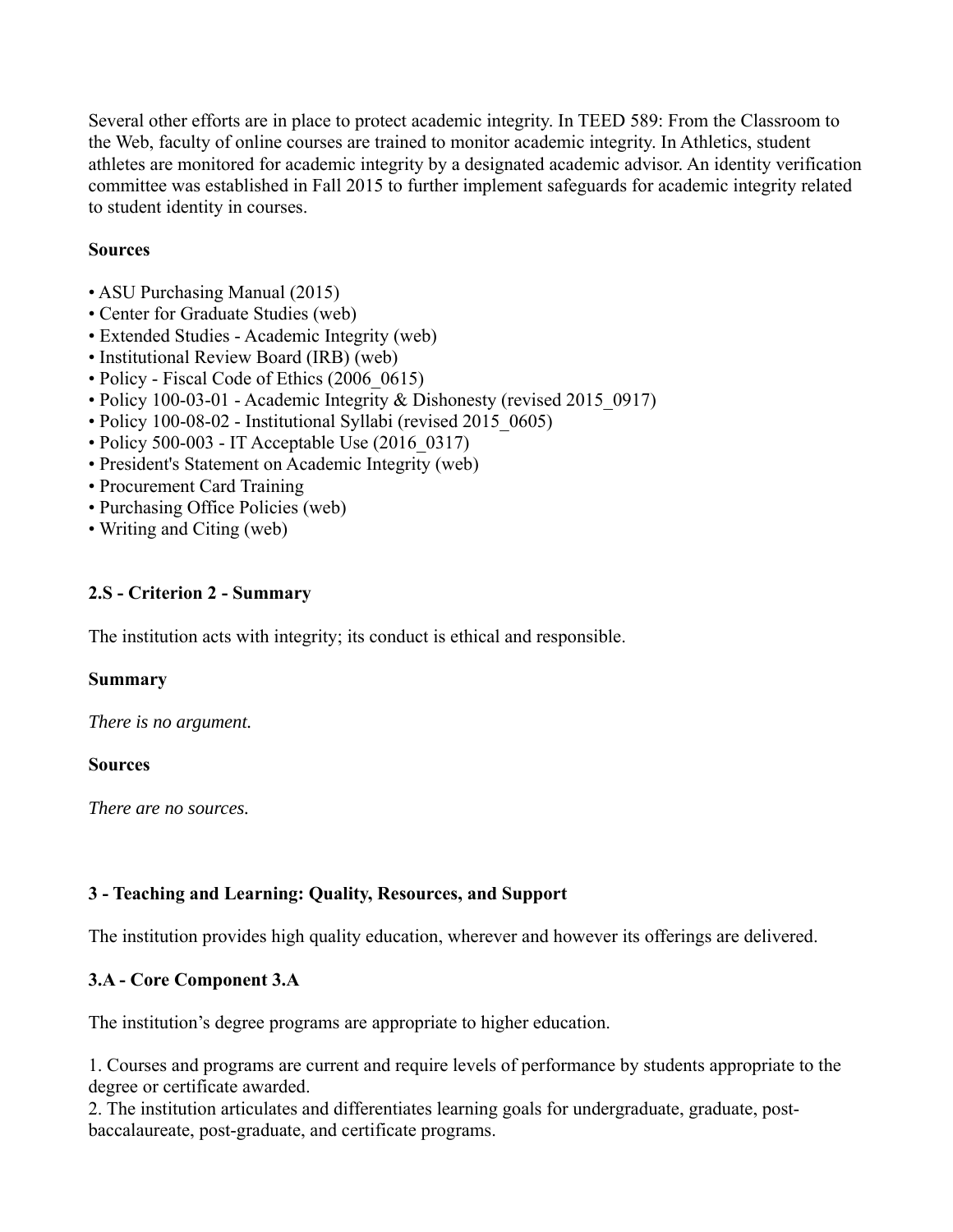3. The institution's program quality and learning goals are consistent across all modes of delivery and all locations (on the main campus, at additional locations, by distance delivery, as dual credit, through contractual or consortial arrangements, or any other modality).

# **Argument**

# **3.A.1 Response and Evidence**

# **GT Pathways & Transferability of Courses**

One means of ensuring ASU's students perform at an appropriate level is participation in a statewide program that guarantees transfer of general education courses within Colorado. Adams State University participates in the State of Colorado's Guaranteed Transfer program for general education, GT Pathways. GT pathways includes 31 credits of general education coursework in Communications, Arts & Humanities, Social & Behavioral Sciences, History, Science and Mathematics. Adams State's own general education curriculum includes all the GT Pathways requirements plus six additional credits in Arts & Humanities, and Social & Behavioral Sciences or History, which meets GT Pathways requirements. Initial approval occurs at the campus level through the General Education Coordinating Committee (GECC), a committee comprised of tenured and tenure track faculty. After campus approval courses are submitted for state approval at which time a statewide committee of faculty from two-year and four-year schools reviews the course. Courses must meet state established criteria for general education competency in Critical Thinking, Math, Reading, Technology and Written Communication, as well as content. Six common outcomes are specified and courses must demonstrate that students acquire these skills through instruction and assignments in the relevant content area. Beginning in 2014, faculty at the state level began revising the competencies to align with AAC&U's LEAP Value Rubrics. Revisions to content areas and competencies are complete. Full state implementation shall be phased in over the next three years. ASU followed this lead and adopted Adams Outcomes in 2016. These goals and outcomes align directly with the state approved GT Pathways outcomes used by all public two-year and four-year institutions in Colorado.

# **Program Review & Assessment**

A second means of ensuring program and course quality is via undergraduate and graduate program evaluations/reviews, required by ASU's Academic Assessment Plan, and the Trustees Policy Manual(p.38). This is detailed more extensively in the narrative for Criterion 4. The President has charged a task force to examine the program review process and establish a revised program review process that adopts best practices to ensure currency and appropriate level of learning.

# **External Accreditation & Major Field Tests**

A third indicator of meeting appropriate program standards comes from review by external sources and student performance on nationally normed tests and exams.

Several programs hold specialized accreditation. These include:

• Counselor Education (Masters & Doctoral degrees) - CACREP (Council for Accreditation of Counseling and Related Programs) (2010 Self Study Part I, II, III, IV, MA Approval, PHD Approval) • Nursing - CCNE (Commission on Collegiate Nursing Education) 2011 (2011 Self Study, 2105 Self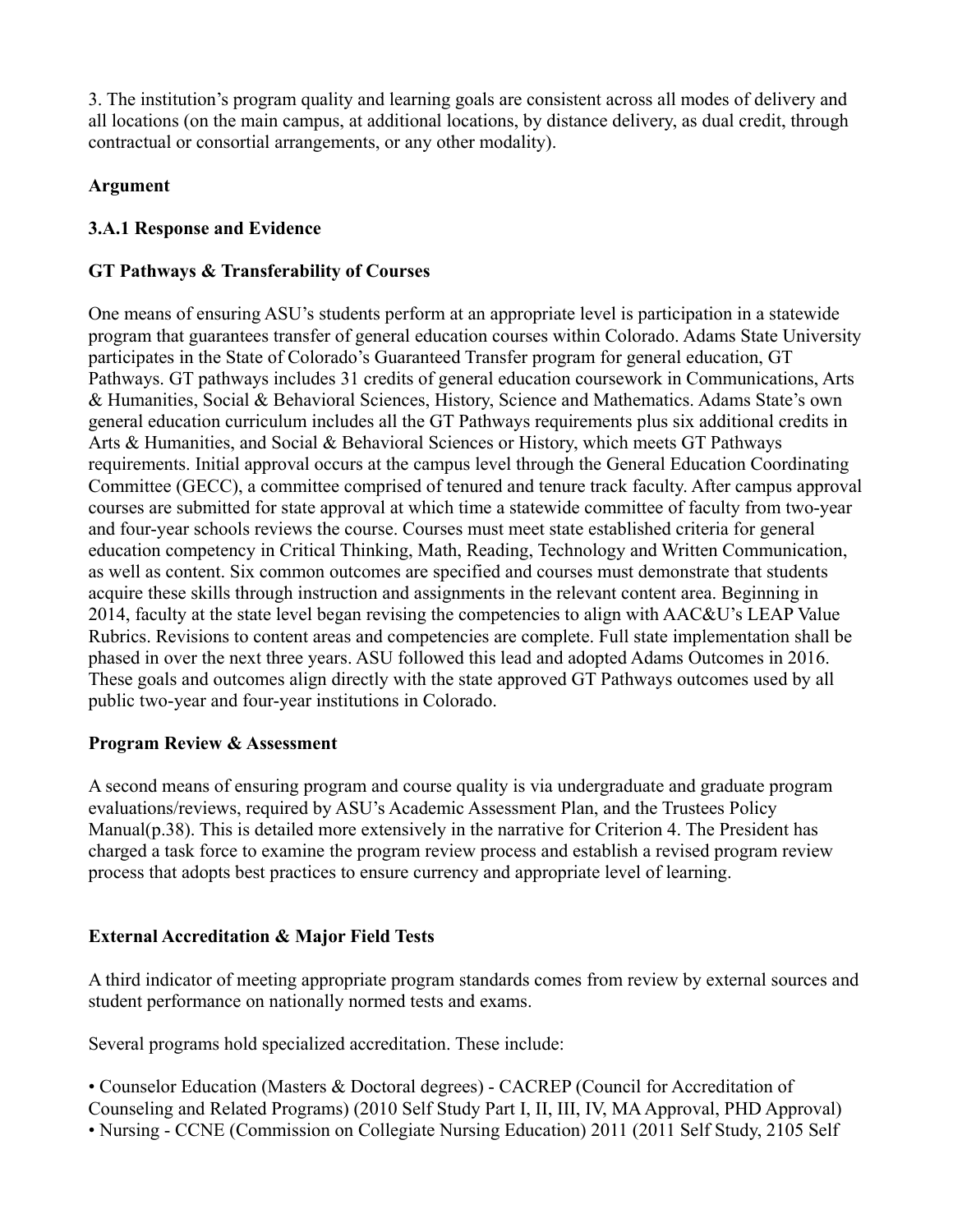Study)

• Teacher Education - CDE (Colorado Department of Education) and CDHE (Colorado Department of Higher Education (List of Authorized Ed Prep Programs in Colorado) • Music - NASM (National Association of Schools of Music) 2008 (Self Study I & II, Accreditation letter)

These programs meet standards established by these disciplinary accrediting bodies. The Department of Counselor Education renewed its CACREP accreditation for its Master's programs under more stringent standards in 2011. It was approved for the maximum eight-year renewal. The doctoral program in Counselor Education was approved by CACREP accreditation in 2017. During the 2008 NASM visit, the Music program was reaccredited and found to be "continued in good standing and does not need to submit any further progress reports. The reaccreditation cycle for institutions in good standing is once every ten years." The Nursing program was approved by CCNE in 2011 and was reviewed again in 2015. Poor pass rates on the Nursing licensure exam resulted in CCNE issuing a 'Show Cause' order requiring evidence of improvement by June 2017. The Show Cause order was vacated in spring 2017 and the Nursing program was granted accreditation for 10 years. Teacher Education was re-authorized in 2012 with a follow up report required in 2015. Teacher Education was re-authorized by the Colorado Department of Education and the Colorado Department of Higher Education in 2012 and will be reviewed again in 2017.

Many undergraduate programs use an ETS Major Field Test, or other standardized tests to assess student performance and ensure that students are meeting expectations for students in that discipline at the national level. Assessment reports and Assessment Summaries include results from major field tests and are described in more detail in Criterion 4. All graduate programs require some kind of culminating experience, whether a thesis, research project or exam.

Students in Teacher Education K-12 licensure programs must pass the relevant licensure test for their discipline. In some disciplines this is the PRAXIS and in others the state PLACE test. These standardized tests ensure that students graduating from ASU as licensed K-12 teachers in all disciplines are knowledgeable in their content area. Graduate level endorsements for the MA in Education also use PLACE exams to ensure qualifications for Initial Principal licensure, Culturally and Linguistically Diverse, Reading Teacher and Special Education Generalist endorsements. The Teacher Education Self Study describes how pass rates in PLACE and PRAXIS are monitored.

# **Curriculum Maps**

Over the past three to four years, the Assessment Coordinator has been working with academic departments to develop curriculum maps that indicate how and where in the curriculum, and at what level students meet the student learning outcomes for each program. These were also made a requirement for approval of any new programs. Development of curriculum maps has identified a few departments that will need to revise goals and SLOs to distinguish between various programs within the department. Adoption of Adams Outcomes in 2016 and the overhaul of the curricular path of all students via the Pathways project necessitates a revision of all curriculum maps over the next two years. General education courses are mapped to the general education goals (2007-17, Pathways). Draft degree maps for Pathways show how an undergraduate student progresses through the curriculum using the Pathways model.

# **Course Approval Processes**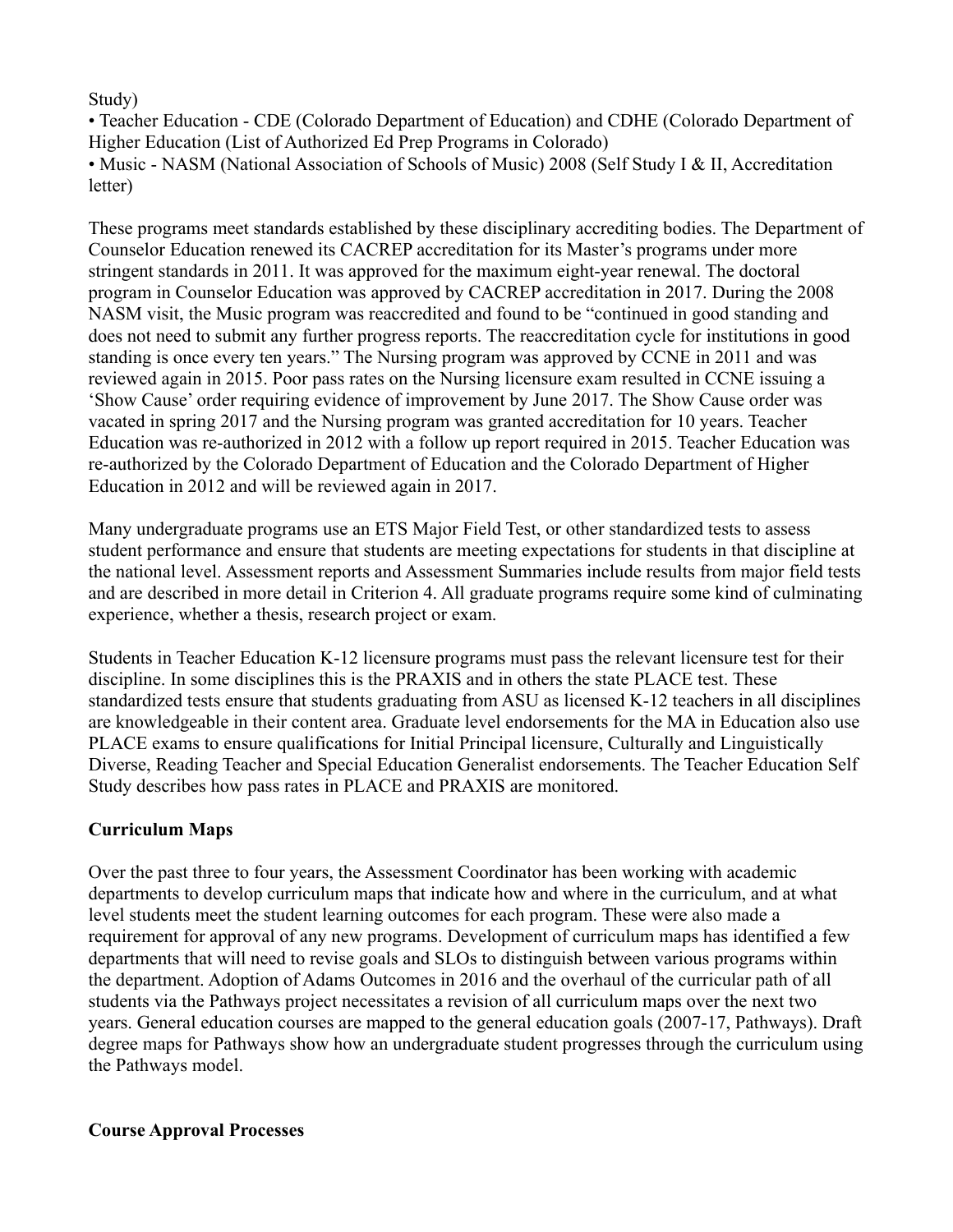A fourth indicator that ASU offers quality programs comes from the well-defined expectations for course approvals that includes a review of course level. All undergraduate courses are developed by the academic department and sent to the Curriculum Review Committee (CRC) for review under Academic Policy 100-08-01 Curriculum: New Course Approval. The General Education Coordinating Committee (GECC) also reviews general education courses to ensure student learning outcomes and course content aligns with, and measures goals for general education. For courses in the major, the faculty in the department develop the course and align it to academic program goals. Graduate courses are sent to the Graduate Council, which is comprised of representative faculty from each department offering a graduate degree. All course and program changes must be submitted using a standardized course change form or a program change form. The relevant review committee ensures that courses address all requirements for institutional syllabi, identify goals and learning outcomes, and include assessment measures and rubrics. The addition of assessment measures and sample rubrics to the Institutional Syllabus of all undergraduate (HPPE 141 Sample) and graduate (ED 513 Sample) courses provides evidence that levels of learning are appropriate for that level of course. The rubrics also demonstrate benchmarks for performance in specific assignments as determined by the consensus of faculty in the academic department. Instructions for the review committees were revised in the 2016-17 academic year to explicitly state that SLOs should reflect the levels of learning exemplified by Bloom's taxonomy, with higher upper division and graduate courses expecting outcomes that demonstrate higher level learning. Additionally, the New Program Checklist provides a rubric for the review committees to assess whether the SLOs in the institutional syllabus are appropriate to the level of the course.

Extended Studies Curricular Processes are an extension of the on-campus course approval process. The Extended Studies course approval process starts with completion of a course initiation form. The proposal is reviewed by the relevant department chair to ensure the instructor is qualified and the course meets the learning outcomes in the institutional syllabus. If approved, the potential instructor is notified of the course and credential approvals and is sent the guidelines for course development, printbased or online course templates, and a copy of the approved institutional syllabi for the course. All courses, regardless of delivery method, are expected to align to the same institutional syllabus.

Review of online courses, whether through Extended Studies, Graduate Studies or through the main campus, are reviewed by AITC Instructional Designers and the department chair using a Quality Assurance rubric based on Quality Matters® best practices. This review ensures federal compliance in Distance Education. In addition, department chairs monitor courses each semester to ensure instructors are meeting the approved course expectations and faculty/student interaction. This additional rubric is submitted to the Office of Academic Affairs for additional monitoring. If concerns are not addressed, the instructor is removed from teaching that course in an online delivery mode.

#### **Student Successes**

A final indicator of ASU's success in providing quality programs comes from the performance and successes of our students. All academic departments cite examples of student performance on the campus level and at the regional and national level. Each department has completed an Academic Department Questionnaire for Criterion 3 that gives specific examples of activities, competitions and performances undertaken by ASU students. These success are described in more detail in section 3.B. and in the Assessment Summaries included in Criterion 4.

# **3.A.2 Response and Evidence**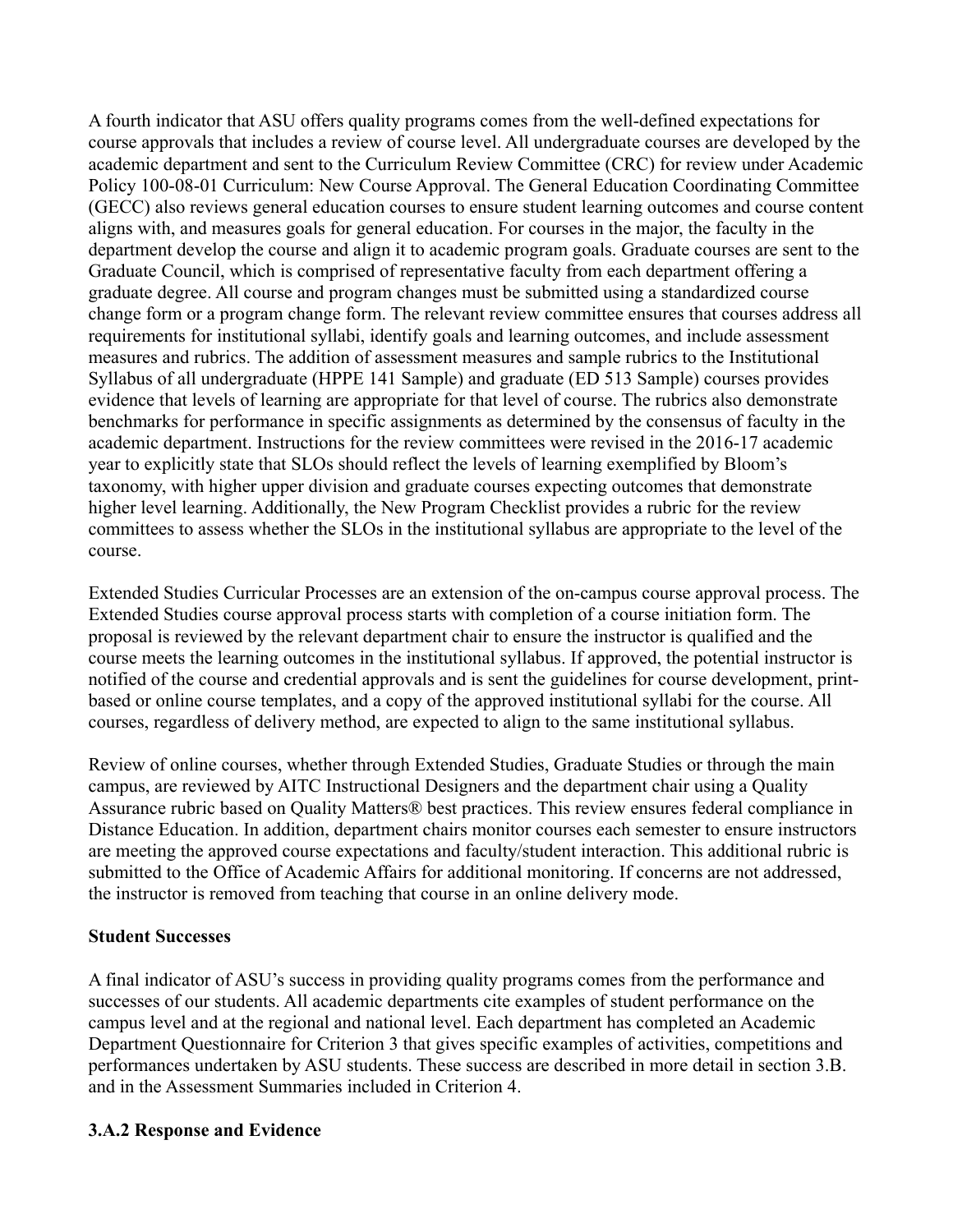#### **General Education Goals**

One indicator of articulation and differentiation of learning goals is evident with regards to general education courses. Adams State University has clearly stated goals for general education, which are publicized in the academic catalog and on the ASU website. They form the basis for course specific student learning outcomes in general education courses. The adoption of Adams Outcomes in 2016 will result in revisions to the general education goals and SLOs. Curriculum maps for general education before and after the adoption of Adams Outcomes are provided in 3.A.1. Revision of general education and program curriculum maps will occur over the next two years. Assessment of general education goals is discussed in Criterion 4.

A General Education task force, now known as the Pathways project, was created in fall 2015 to focus specifically on General Education goals at ASU. The task force is guided by the American Association of Colleges and Universities' (AAC&U) LEAP Value rubrics which were adopted by the State of Colorado in June 2016 and are in the implementation stage for the Gt Pathways program. At ASU the Adams Outcomes align with the state outcomes for general education and add additional outcomes as institutional outcomes. While the Adams Outcomes form the basis for institutional goals across levels, the competencies (learning outcomes) differ for graduate programs. Those selected are most relevant to graduate level programs. Rubrics are being developed that add higher level benchmarks for graduate programs.

# **Program Goals**

A second indicator of ASU's commitment to articulating and differentiating learning goals is demonstrated with academic programs. Each academic program has specific program goals which are assessed according to the Academic Assessment Plan. These goals are also stated on the website for each academic department along with the associated learning outcomes for each goal. While the assessment plan ensures that each goal is assessed over the course of five years, the Academic Council of department chairs has determined that it is essential to state more explicitly the program goals for students. Beginning in 2015 and continuing over the next two years, revisions will be made to undergraduate and graduate institutional syllabi to include relevant program goals for each course and to align those goals to course specific student learning outcomes (100-08-02-institutional-syllabi). The institutional syllabus from an Art Criticism class demonstrates how all institutional syllabi will now be aligned to program goals.

Graduate syllabi have aligned student learning outcomes to specific assessment rubrics since 2011. Program goals will also be added to institutional syllabi as new courses are developed, and both undergraduate and graduate programs will include degree maps as part of their five-year program review. These additions demonstrate ASU's commitment to continually strengthening all curricula and ensuring program goals are articulated, communicated to students, and met.

# **Extended Studies Course Development guidelines**

A third indicator of ASU's articulation of goals is its commitment to ensuring that Extended Studies courses and degrees are aligned to on-campus programs. In order to ensure the consistent quality of ASU's courses and programs, distance courses are modeled upon the goals and learning outcomes approved for corresponding on campus courses. As described earlier, the review process includes a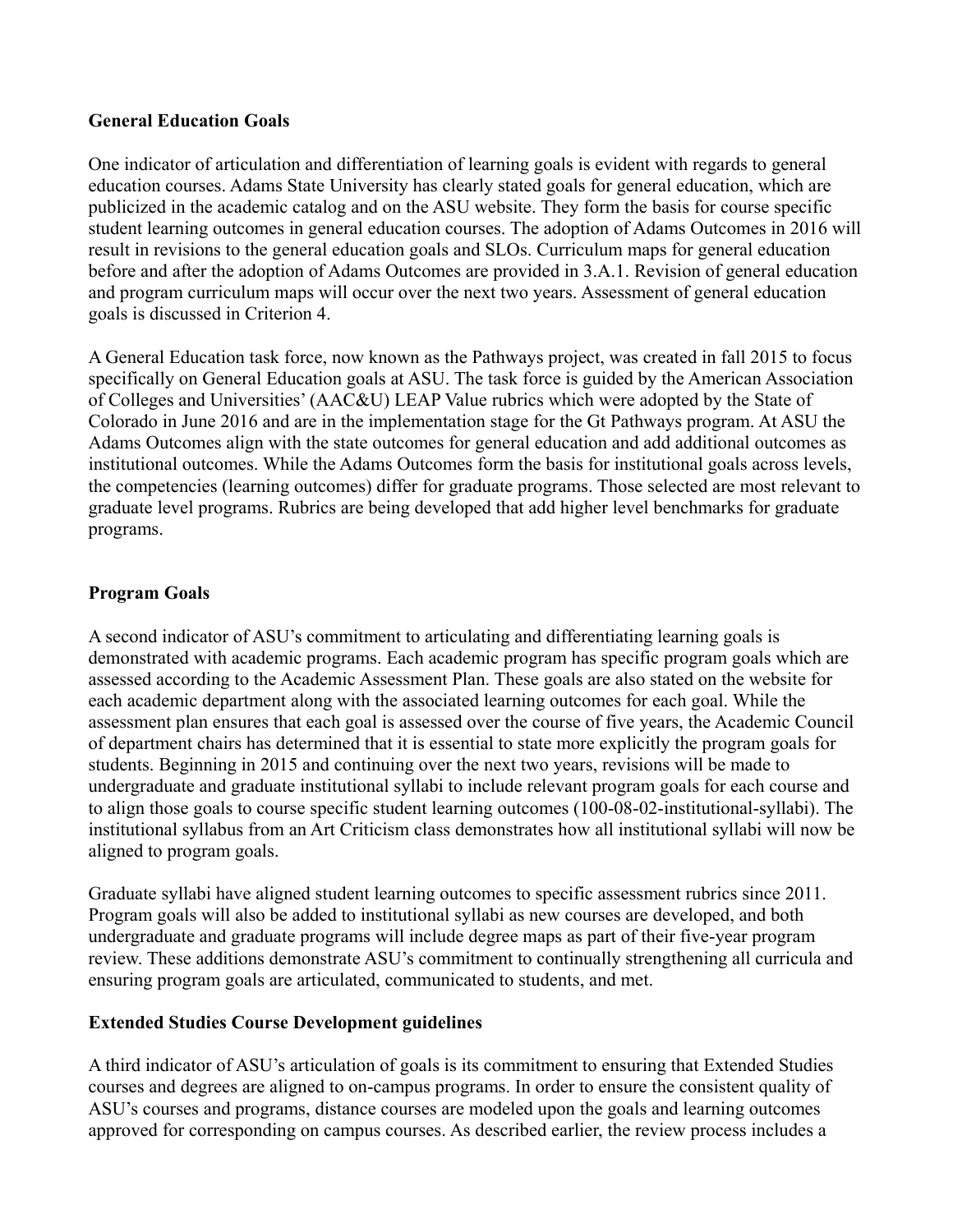review and approval by Extended Studies personnel, by the department chair of the content area, who is considered a subject matter expert, and by the Assistant Vice President of Academic Affairs. This process ensures to the best of our abilities that distance courses have the same learning outcomes and rigor as our on-campus courses. The approval process is detailed in 3.A.1. Sample syllabi from an ENG 102 class demonstrate the consistency between learning outcomes across delivery methods

# **3.A.3. Response and Evidence**

### **Approval of Degree Programs/Program Changes**

One indicator of consistency of goals is provided by the program and course approval process. Approval of degree programs and courses requires both departmental and campus review. Academic departments are responsible for the curriculum. The Academic Assessment Plan clearly states that all goals and learning outcomes begin with the faculty: "Clearly defined program goals against which student learning outcomes can be evaluated are essential. Statements of desired program educational goals of all academic programs will originate with, and be approved by, the faculty of those programs." Likewise new degree programs are first developed by the department and are then reviewed and approved by a campus faculty committee. The Curriculum Review Committee (CRC) reviews all undergraduate programs and all graduate programs are reviewed by Graduate Council (GC). The New Course and Program Approval Process was revised in 2017 to ensure that all possible delivery methods are identified in the approval process. Changes to existing programs also start at the department level and then require approval by the relevant campus committee. Both committees use the same forms to ensure consistency for all programs and delivery methods. General Education courses must first pass an additional step, approval by the General Education Coordinating Committee (GECC). This committee ensures alignments to GT Pathways and Adams Outcomes.

Programs offered at additional locations, and degree programs offered through Extended Studies, whether distance delivery or correspondence delivery, follow the curriculum approved through the oncampus process. Likewise graduate programs offered both face-to-face and online follow the same degree plan and institutional syllabi. The approval process mirrors that of course approvals as described in 3.A.1.

#### **Institutional Syllabi & Course Changes**

A second indicator of consistency of goals comes from the alignment of all courses to institutional syllabi, regardless of delivery method. Academic departments and their faculty are responsible for development of institutional syllabi. Institutional syllabi provide detailed course information and identify student learning outcomes for every course. The template for Institutional syllabi identifies all required components. After departmental approval, all undergraduate institutional syllabi are reviewed by the Curriculum Review Committee (CRC) and all graduate institutional syllabi are reviewed by Graduate Council (GC). All courses must be approved by CRC or GC. The institutional syllabus provides the model for development of all courses delivered via distance delivery, correspondence delivery and dual credit. (See ES course development guidelines. See the sample syllabi for ENG 102 referenced earlier.)

# **Extended Studies Course Approval Process**

A third means by which ASU ensures consistency of goals comes from the approval process for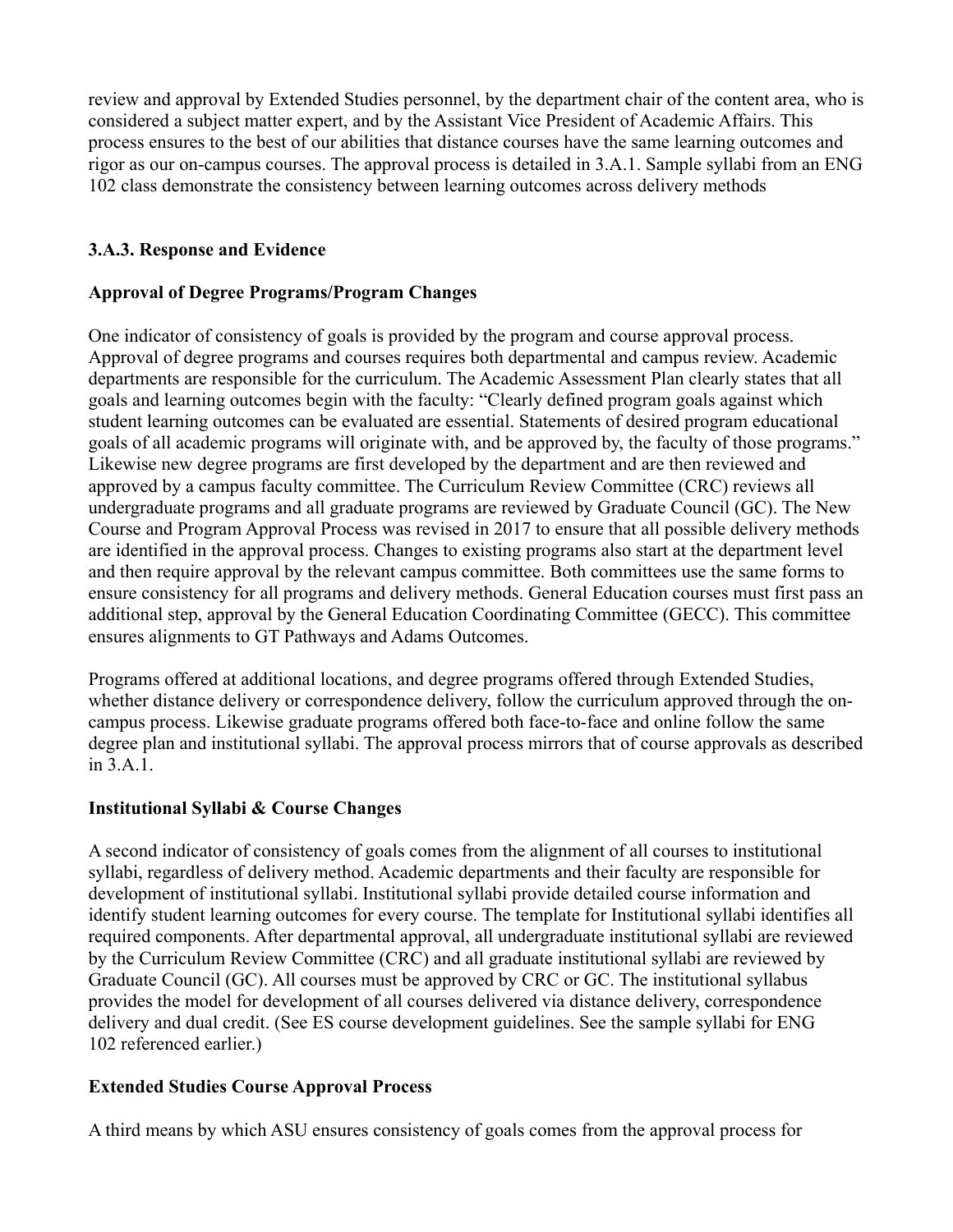distance education and correspondence education courses and programs which was described in 3.A.1. and 3.A.2.

# **Sources**

- 17 STAA agreements
- 2015 student-scholar-days-schedule
- 5 YEAR ASSESSMENT SUMMARIES
- 5 Year Program Review Revision Process
- Academic Department Questionnaires ALL
- Adams Institutional Learning Outcomes (web)
- Adams Outcomes for Graduate
- Adams State Online Course Quality Assurance Form
- ART Academic Department Questionnaire
- Assessing Student Learning at ASU Final assessment plan 2017
- ASU Strategic Plan, 2006-09
- ASU Strategic Plan, 2010-13
- ASU Strategic Plan, 2010-13 (page number 3)
- ASU Trustee Policy Manual (amended 2010\_04)
- ASU Trustee Policy Manual (amended 2010 04) (page number 38)
- ASUAdamsGraduateOutcomesRubrics
- BIOL Academic Department Questionnaire BIOL\_ES
- Business Academic Department Questionnaire
- CACREP PHD accreditation
- CACREPapproval
- CCNE Show Cause060116
- CEdCACREPAdams State College Self-Study\_Part1
- CEdCACREPAdams State College Self-Study\_Part2
- CEdCACREPAdams State College Self-Study\_Part3
- CEdCACREPAdams State College Self-Study\_Part4
- CEDCACREPNavigating the Self-Study
- ChemistryCSCIMathPhysics
- Counselor Education academic department questionnaire
- Course Approval Flowchart
- Course Change Form rev 2017
- Course Initiation Form
- CRCProgram Change Form
- Curriculum Maps
- Department Chair Faculty Checklist for Online Courses updated May2017
- ED 513 Inst Methods of Teaching Learning 12-5
- ED 513 Inst Methods of Teaching Learning 12-5 (page number 9)
- ENG 102 Sample Syllabi All Delivery Methods
- English Academic department questionnaire
- ES Course Approval Process
- ES Online Course Quality Assurance Form
- ES Online Syllabus Template August 2015
- ES Plan- TEED 589 From The Classroom To The Web Syllabus
- ES Print-based Study Guide Template August2015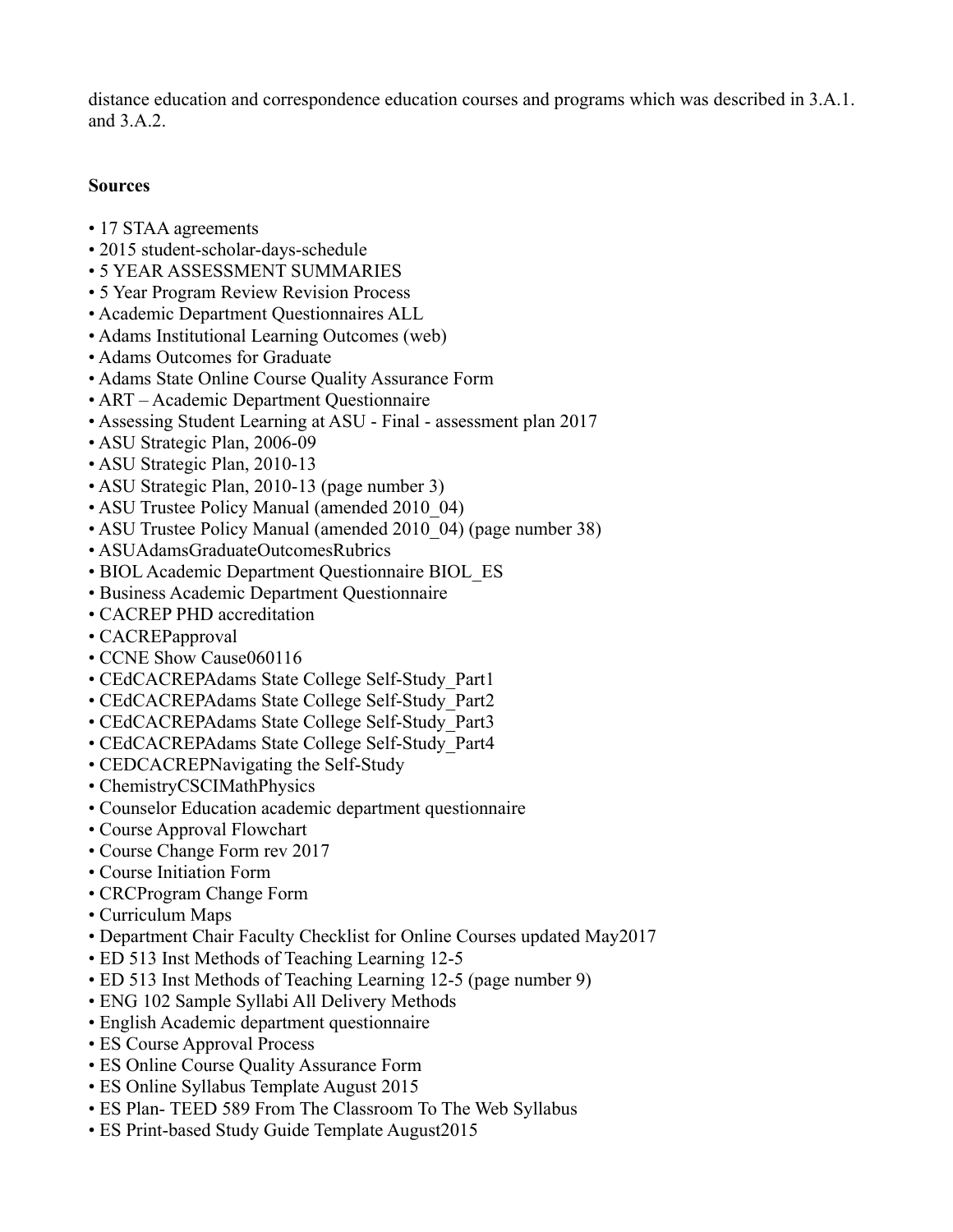- ESGuidelines for Course Development 0215
- Ex Studies Academic Department Questionnaire
- Fall 2015 Faculty Qualifications Reports
- GECC Aug 11, 2017
- Gen Ed curriculum map for Pathways
- gen-ed-fa-2015-rev 5-14-2015
- gen-ed-fa-2017-rev-042817
- General Education Courses Mapped to 2007-17 Goals
- GT Pathways Outcomes until 2016
- GTCompetencycritthinking
- GTCompetencymathcomp
- GTCompetencyreading
- GTCompetencytechnology
- GTCompetencywrittencomm
- GTContentarthum
- GTContentcomm\_rev0108
- GTContentmath
- GTContentnatphysci
- GTContentsocbehsci
- gtpathways revised competencies 2016(2)
- gtpathways revised content criteria 2016
- HAPPSS academic department questionnaire--HAPPSS
- HPPE 141-Institutional Syllabus-092716
- HPPE 141-Institutional Syllabus-092716 (page number 3)
- HPPE Academic Department Questionnaire
- IS Grad Sample COUN 548 Instituational Syllabus Becoming Brain-Wise Counselors
- IS Template UG 2015
- IS UG Sample AR 305
- IS2015 ADA Syllabus Statement 8-5-2015
- IS2015 Institutional Syllabi Guidelines Revised
- LEAP Value Rubrics
- Major Field Tests List
- Mass Comm Questionnaire
- Music academic department questionnaire
- MUSICAdams State NASM Approval Letter 2008
- MUSICAdams State NASM Self Study 2006, pt. 1
- MUSICAdams State NASM Self Study 2006, pt. 2
- New Course & Program Approval
- New Program Approval Checklist
- New Program Approval Instruction Guide
- NURS 2015 Self Study
- NURSASC Accreditation Approved 5.11
- NURSASU PhaseIV Part 1 FINAL
- NURSASU PhaseIV Part 2 FINAL
- NURSASU PhaseIV Part 3 FINAL
- NURSASU PhaseIV Part 4 FINAL
- NURSASU PhaseIV Part 5 FINAL
- NURSASU PhaseIV Part 6 FINAL
- NURSASU PhaseIV Part 7 FINAL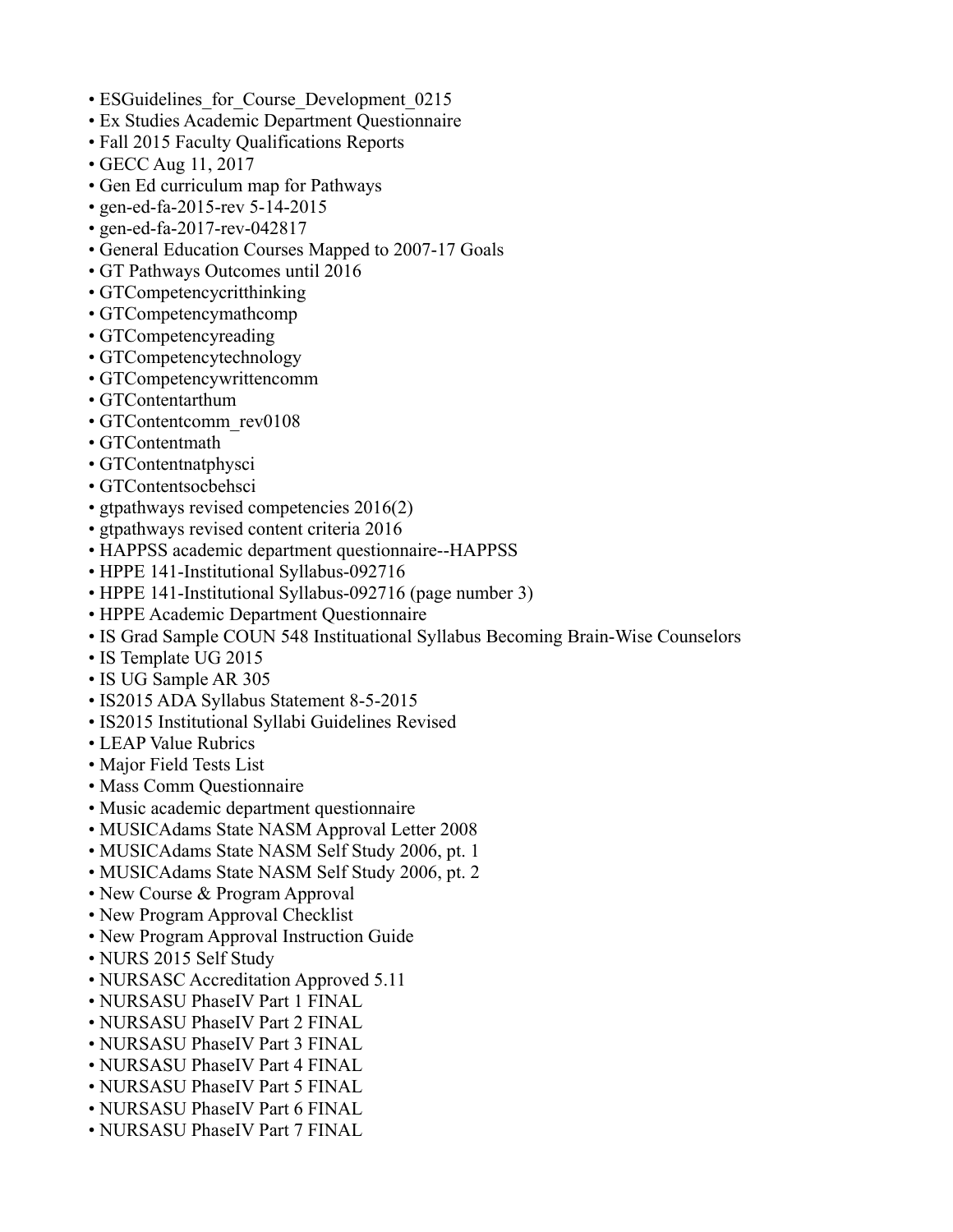- NURSCSBON Response to Phase IV Application
- NURSFINAL ASC SELF-STUDY aj
- Nursing academic department questionnaire
- NURSTeam Committee Report
- Pathways Draft Degree Maps
- Policy 100-03-01 Academic Integrity & Dishonesty (revised 2015 0917)
- Policy 100-08-01 New Course Approval & Course Changes (reviewed 2015 0605)
- Policy 100-08-01 New Course Approval & Course Changes (revised 2017 0523)
- Policy 100-08-02 Institutional Syllabi (reviewed 2017\_0523)
- Policy 100-08-03 New Program Approval (revised 2017\_0523)
- Policy 100-08-04 Program Changes (revised 2017 0523)
- Policy 100-08-05 Program Reviews UG (reviewed 2013 1113)
- Program Change form rev 2017
- Program Review 5 year phases
- Program Review Rubric GC-FINAL
- Program Review Schedule Sheet1
- Proposal for Modifications to UG Institutional SyllabiFINAL
- Psychology academic department questionnaire
- QualifiedFacultyGuidelines\_2015-10\_OPB
- Quality Matters Certifications
- Show Cause Vacated Adams State May 2017
- Sociology Academic Department questionnaire
- SSDabstract-judging-rubric
- ssd-oral-presentation-tips
- SSDposter-judging-rubric
- SSDpresentation-judging-rubric
- STAA ECE Current MASTER Agmt 2015-06-02
- STAA ELED Master Agmt 2015-10-27
- STAAbiology
- STAABUSINESS FINAL Revised, 2014-12
- STAAECONOMICS Agreement, 2014-05
- STAAEnglish
- STAAGEOGRAPHY Final Agreement 2014-09-04 for posting
- STAAGEOLOGY FINAL 2014-06
- STAAHISTORY Final Revised, 2015-05
- STAAMATHEMATICS Final 2014-06
- STAAmusic
- STAAPOLITICAL SCIENCE 2014-06
- STAAPSYCHOLOGY-BA -2014-06
- STAASOCIOLOGY Final 2014-06
- STAASPANISH Final 2014-06
- STAAStudioArt
- STAATHEATER Final Agreement Revised 2015-06-09
- TEd Grad academic department questionnaire
- TED UG academic department questionnaire
- TEDADAMS STATE COLLEGE IR SUBMISSION COPY TED
- TEDADAMS STATE COLLEGE IR SUBMISSION COPY TED (page number 49)
- TED-CDHEApproved Educator Preparation Programs in Colorado 052815
- TED-CDHESchedule of Reauthorization Site Visits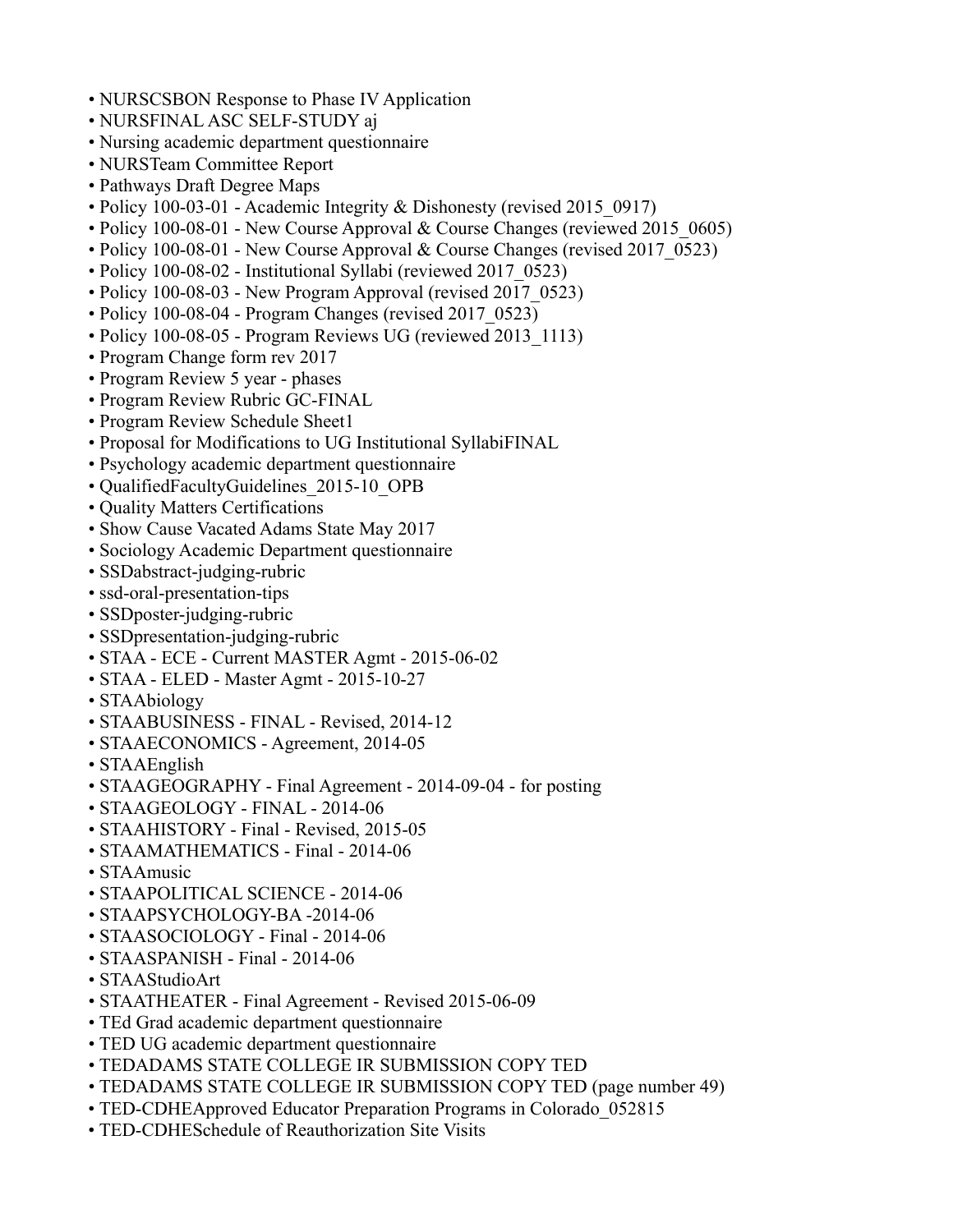- TEDFinal Reauthorization Report Site Team TED
- TEDRejoinder to Draft Report by Site Review Team of Educator Preparation at
- Theatre Academic Department Questionnaire

### **3.B - Core Component 3.B**

The institution demonstrates that the exercise of intellectual inquiry and the acquisition, application, and integration of broad learning and skills are integral to its educational programs.

1. The general education program is appropriate to the mission, educational offerings, and degree levels of the institution.

2. The institution articulates the purposes, content, and intended learning outcomes of its undergraduate general education requirements. The program of general education is grounded in a philosophy or framework developed by the institution or adopted from an established framework. It imparts broad knowledge and intellectual concepts to students and develops skills and attitudes that the institution believes every college-educated person should possess.

3. Every degree program offered by the institution engages students in collecting, analyzing, and communicating information; in mastering modes of inquiry or creative work; and in developing skills adaptable to changing environments.

4. The education offered by the institution recognizes the human and cultural diversity of the world in which students live and work.

5. The faculty and students contribute to scholarship, creative work, and the discovery of knowledge to the extent appropriate to their programs and the institution's mission.

#### **Argument**

#### **3.B.1 Response and Evidence**

#### **Core Purpose**

ASU's core purpose is 'to educate, serve, and inspire our diverse populations in the pursuit of their lifelong dreams and ambitions'. Our vision statement reflects this: 'To become the university community of choice for diverse and historically underserved groups and all who value quality education and inclusivity'. ASU offers associate through doctoral programs using face-to-face delivery, correspondence delivery and distance delivery methods. The variety of delivery methods is a direct response to meet ASU's designation as a regional education provider and a way of implementing this vision statement.

### **General Education Curriculum**

The content of the general education curriculum at ASU provides evidence that it is appropriate to the mission of the institution. State statute established ASU in part as "a general baccalaureate institution with moderately selective admission standards. Adams State University shall offer undergraduate liberal arts and sciences" CRS Establishing ASU. General education forms an essential component in delivering undergraduate liberal arts and science education. As stated in the Academic Assessment Plan "Adams State University has prescribed a program of general studies for all students seeking associate and baccalaureate degrees. This is done in the belief that our graduates must possess college level skills, competencies, and an acquaintance with major areas of knowledge commonly possessed by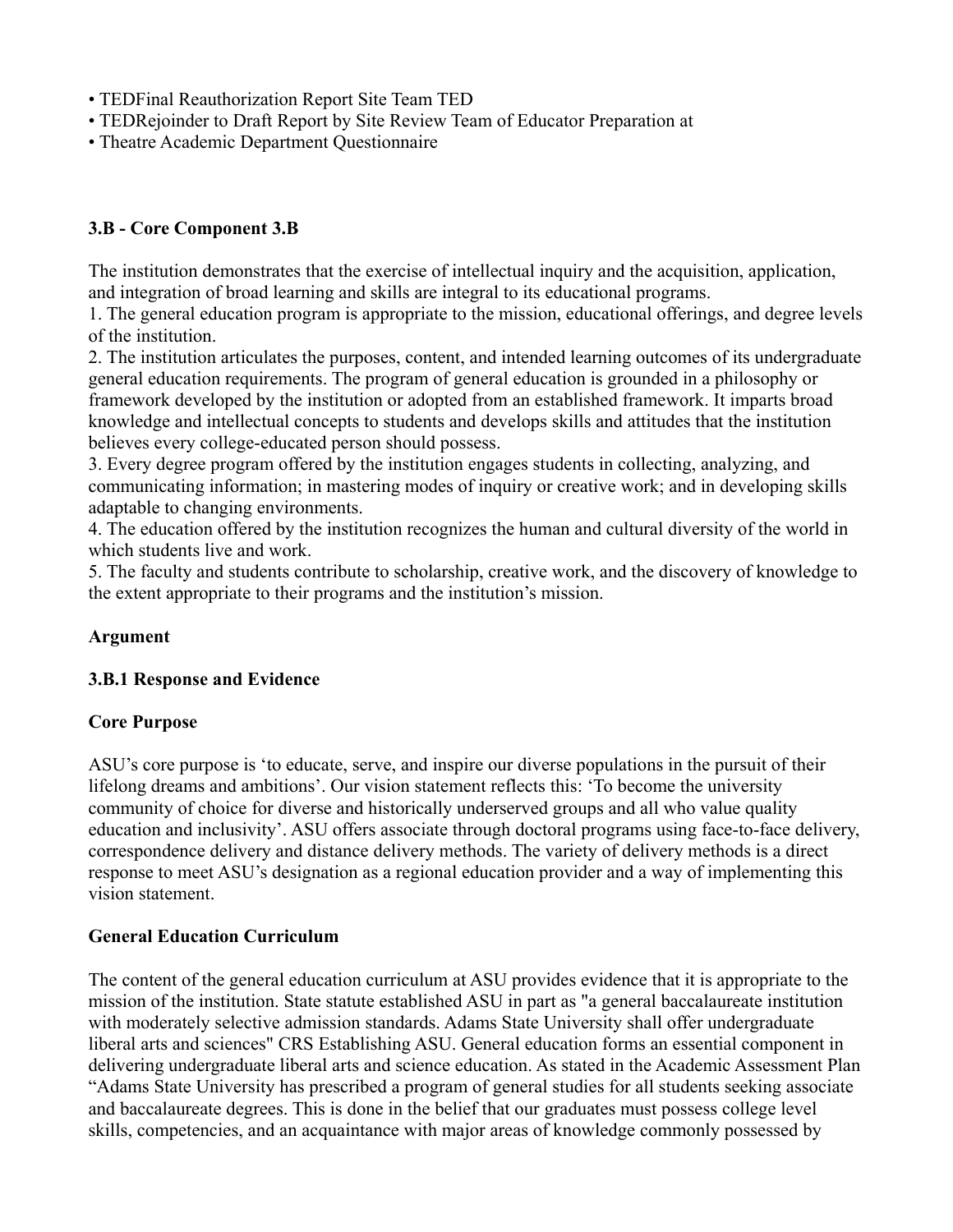educated persons in a free society. Students pursue the general education program goals detailed below through a range of formal and informal activities including, but not limited to, the successful completion of the general studies curriculum and the academic major." Adams State graduates must demonstrate satisfactory attainment of the goals and student performance outcomes. The general education goals and student performance outcomes are listed in the ASU catalog.

The General Education Degree Plan demonstrates a mix of coursework in Communications, Arts & Humanities, Social & Behavioral Sciences, History, Science and Mathematics that ensures that all undergraduate learning is based in the liberal arts framework specified in statute.

### **Participation in GT Pathways**

A second example that ASU's general education curriculum is appropriate to its mission, educational offerings and degree levels is the institution's decision to align its general education curriculum with the state of Colorado's GT Pathways curriculum. As described in Criterion 3A, GT Pathways is the state of Colorado's guaranteed transfer program. When GT Pathways was established as a result of §23-1-108.5 (3) Colorado Revised Statute, ASU was required to adopt the approved general education curriculum of GT Pathways to ensure that our two-year degrees paralleled that of Colorado's public two-year institutions. In order to prevent confusion for students resulting from variations in ASU's twoyear and four-year general education requirements, both follow the same model. GT Pathways includes 31 credits of general education coursework in Communications, Arts & Humanities, Social & Behavioral Sciences, History, Science and Mathematics. As described in 3.A.1, ASU added six credits to the general education curriculum to provide students with a broader based education. A curriculum map for Adams Outcomes also aligns existing general education courses to the new state and institutional SLOs. Courses in Written Communication and Mathematics have been revised to align with state changes to GT Pathways. For other areas, state level alignment of specific course SLOs in to the new GT Pathways goals and outcomes is being phased in over a two year period according to the state's schedule.

Associate degrees and Applied Associate degrees from any Colorado community college are accepted as meeting general education requirements, out-of-state students with Associate degrees are also considered to have met ASU's general education requirements if they have completed coursework in every category of GT Pathways. Additionally students beginning their pursuit of an Associate's or Baccalaureate degree at ASU can easily transfer to a different four-year institution within Colorado because of the similarities between requirements.

#### **Pathways Project**

The ASU adoption of Adams Outcomes and the Pathways project aligns the entirety of the student's curricular path to the institutional mission and goals. Place and diversity provide an overarching context for the Pathways project as seen in Area II and III of the new Adams Outcomes. The effort to move to a curricular path that more explicitly makes connections to place is a direct connection to our statutory mission as a regional education provider with a rural underserved population. It also aligns with Goal 5 of ASU 2020: Community Relations. The Pathways emphasis on diversity recognizes our role as an Hispanic Serving Institution and draws on our diverse student body as a strength to be promoted. The Adams Outcomes and the incorporation of high impact practices into the general education curriculum are designed specifically to foster academic excellence (ASU 2020 Goal 1) and student success (ASU 2020 Goal 2).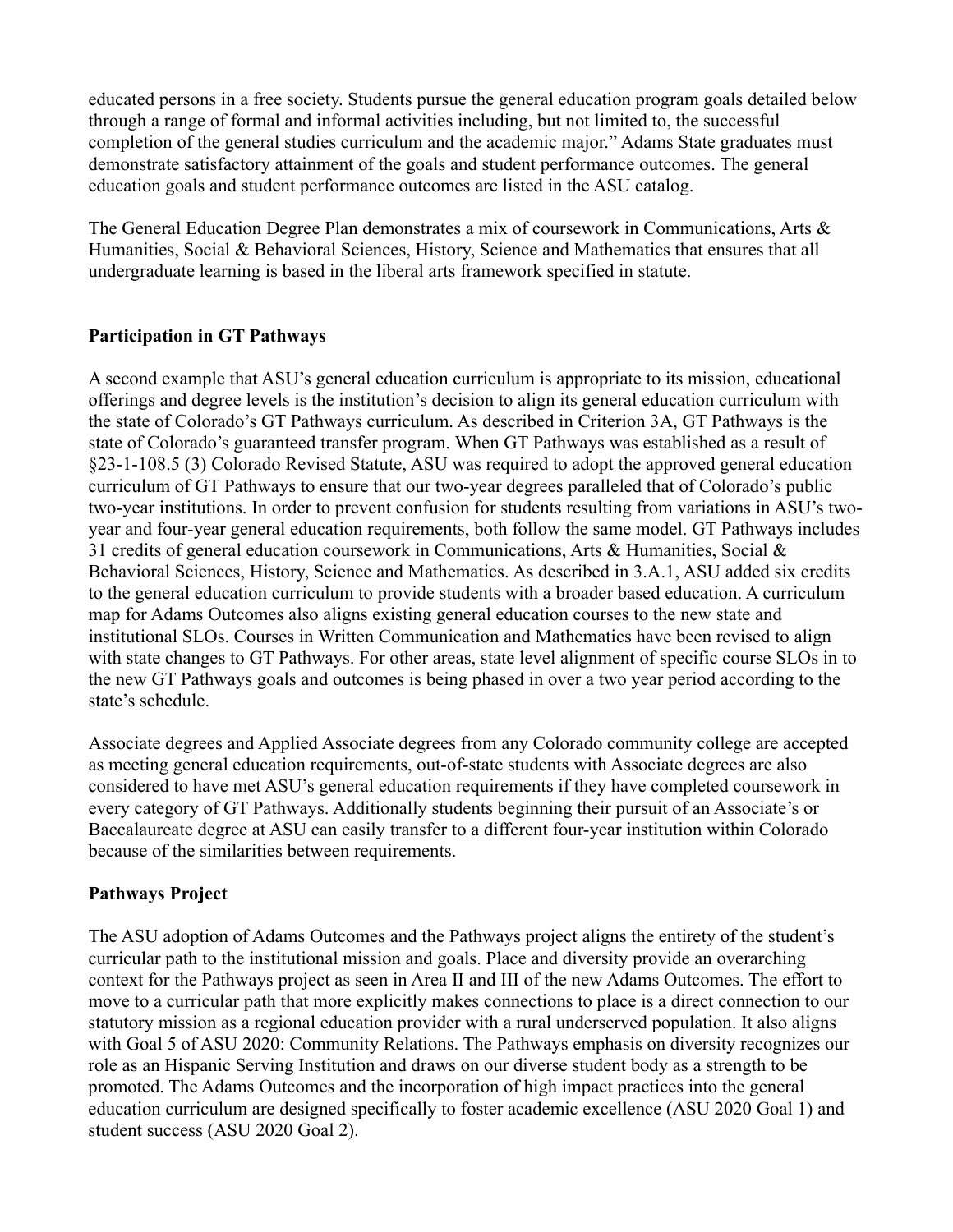### **General Education Course Approval Process**

The approval process for general education courses at ASU provides a third means of determining that ASU's general education curriculum is appropriate to its mission, educational offerings and degree levels. New courses are reviewed to ensure that learning outcomes are aligned to the campus general education goals. All ASU general education courses are also approved for GT Pathways. Any courses that have undergone significant revision must submit a notification of changes form. Most of ASU's general education courses were initially reviewed at the state level in 2003-2006 when GT Pathways was established. During the period of this self study three courses have submitted minor revisions (BIOL 209,210, POLS 291). Five courses have been submitted for initial approval. All have been approved (CHEM 103, GEOG 101, PHYS 150, COMM255 and PHIL 201). The submission forms for PHIL 201 and COMM 255 include documentation outlining how the GT Pathways criteria are met, and the instructor syllabus and supporting documents such as assignments and a course schedule demonstrate how these courses meet GT Pathways criteria. The state level approval process changed in 2016-17.

### **3.B.2 Response and Evidence**

### **General Education Learning Outcomes**

The first indicator that ASU articulates intended purposes, content and learning outcomes comes from the demonstrated skills identified for each of the learning outcomes. These are stated in the ASU catalog. A General Education Taskforce was established in 2015-16 to embark on general education reform using the AAC&U LEAP Value rubrics as a guide. This aligns with state reforms which have identified and adapted 9 LEAP Value rubrics as competencies for GT Pathways. This effort has been identified as the Pathways project. The recently adopted Adams Outcomes includes the 9 state general education outcomes and adds several additional outcomes. All draw on the LEAP Value rubrics and emphasize the use of high impact practices espoused by  $AAC&U$ . The Pathways timeline indicates how each phase is being developed and implemented. Criterion 4 outlines the process, results, and steps taken by ASU to ensure that general education assessment is effective.

The National Survey of Student Engagement (NSSE) provides a toolkit aligning NSSE questions with the overall outcomes for Criterion 3.B. and 3.E. Multiple aspects of the NSSE align with ASU's General Education Goals and outcomes. In mapping NSSE results to HLC outcomes, it is evident that ASU students perform at or above the comparison groups on many of the outcomes connected with General Education. NSSE results show that ASU students performed higher than all other comparison groups when it came to including diverse perspectives, which demonstrates that ASU successfully meets aspects of General Education Goal 2, by demonstrating an understanding of diverse moral and ethical philosophies and one's place within a larger historical and multicultural framework. Aspects of Goal 3--demonstration of an increased awareness of diverse cultures, persons and ideas--also are areas where ASU seniors ranked higher than all other comparison groups in the 2104 survey. NSSE trends show that ASU students continue to rank at a similar or higher level than peers on questions related to diversity.

### **GT Pathways Content & Competency Criteria**

A second indicator that ASU identifies content and learning outcomes is ASU's commitment to GT Pathways since its inception in the early 2000s. The content and competency criteria required for gt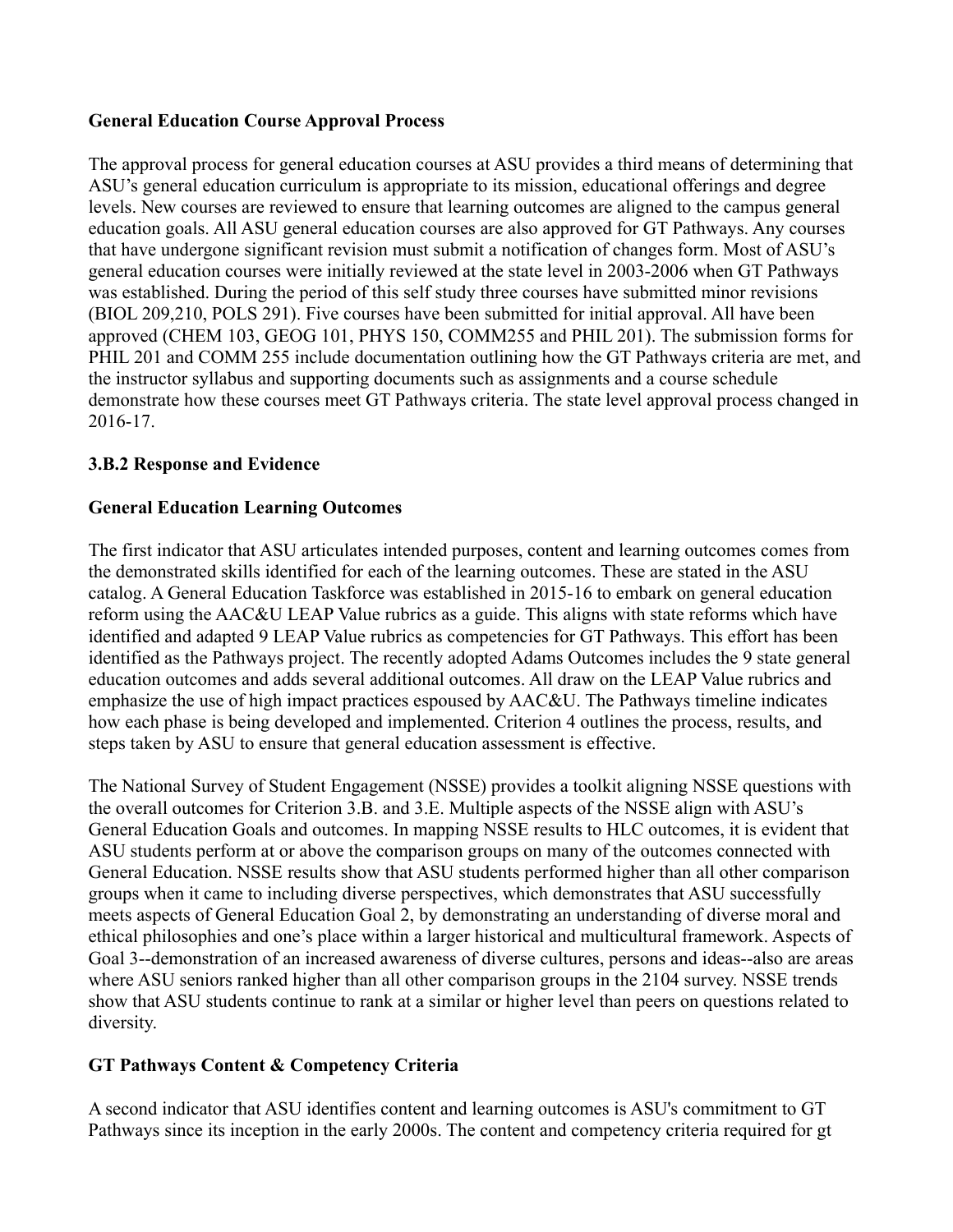Pathways have been in place for most of the period of this review. They are described in Criterion 3A. GT Pathways has remained largely unchanged during most of the period of this review; however, revision of competencies and content criteria began in 2015. At the state level, the Colorado Department of Higher Education's GE Council prioritized revising the content and competency criteria to include more measurable outcomes. In 2015-16 ASU faculty participated in the state Faculty-to-Faculty conference and helped establish new competencies and content criteria for each area based on the AAC&U LEAP Value rubrics. Implementation of these revised criteria will be phased in over the next three years. The ASU Essential Learning Task Force began parallel campus discussions starting in Fall 2016 and identified institutional and general education student learning outcomes known as Adams Outcomes that also use LEAP value rubrics as their basis. This effort, now known as the Pathways project, includes faculty, students and staff. It embeds SLOs into specific courses, develops new courses and phases in embedded assessment practices according to an established timeline. Revision of the general education goals/Adams Outcomes is described in Criterion 4.

### **Institutional and Instructor Syllabi**

A third means of determining that purpose, content and learning outcomes are clearly stated for all undergraduate general education courses is provided by a review of institutional and instructor syllabi. All undergraduate general education courses are approved on the basis of an institutional syllabus. The GECC reviews and approves new and revised general education courses to ensure the institutional syllabus provides evidence that the course meets the purpose (General Education goals), content (content area criteria) and learning outcomes (Adams Outcomes and GT Pathways competencies). The institutional syllabus provides the framework on which instructors base their own course syllabus. The template for the institutional syllabus includes categories that specifically state purpose, content and learning outcomes. Department chairs review individual instructor syllabi each semester to ensure they include the expected outcomes and content stated in the institutional syllabus. Instructor syllabi align with the institutional syllabus as described in the Syllabus Policy.

# **3.B.3 Response and Evidence**

### **Academic Coursework**

One of the most important indicators of student engagement in collecting, analyzing and communicating information comes from expectations and requirements in their academic coursework. The Academic Department Questionnaires cite examples of this in every department. The table Academic Department Engagement in Analysis shows how, and in which courses, that discipline promotes collection and communication of information, research, analysis, and inquiry. For example, economic impact studies for Athletics and ASU in the San Luis Valley were conducted by students for their business class under the supervision of the professor. NSSE trends also show that ASU students rank similarly to peer institutions when comparing the degree of analysis expected. For freshman the trend shows an increased expectation for analytical tasks, whereas for seniors in all peer groups a decrease was seen in the most recent survey.

# **Student Scholar Days**

Student Scholar Days celebrates its 10th anniversary the year of ASU's HLC site visit. Faculty established Student Scholar Days to promote and highlight the research and creative activity of undergraduate students. Students apply for Student Scholar Days and work with mentor faculty to develop and present their research during two days of oral presentations. The Schedule of Events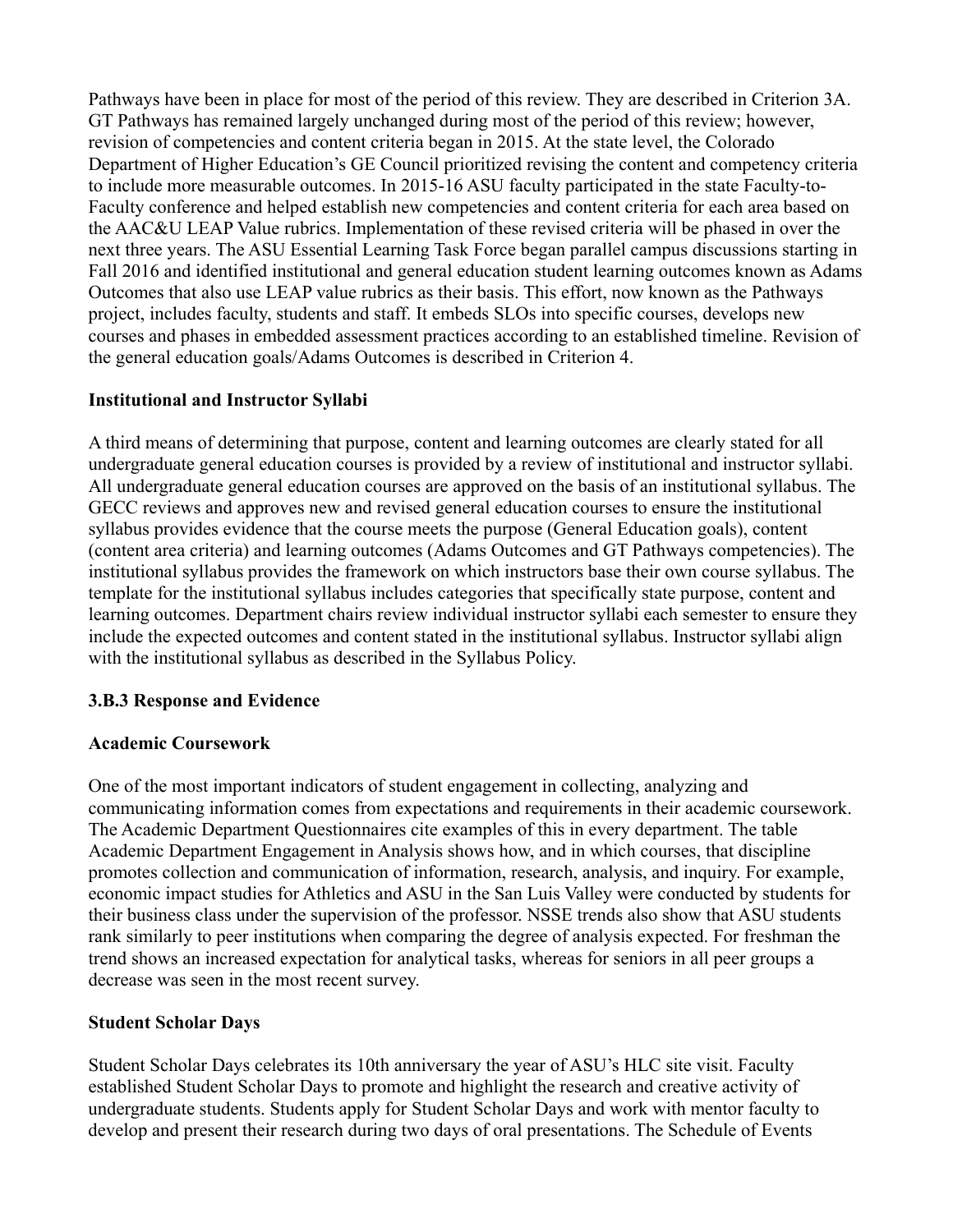indicates the wide range of presentations from across academic disciplines. In 2015 Student Scholar Days expanded to include poster presentations in addition to oral presentations. All these are judged by a panel of faculty according to rubrics for their abstract, poster, and oral presentation. SSD Presentations 2013-2015 provides links to videos of all the presentations at Student Scholar Days, as well linking each student to the academic department housing their major. A glance shows the breadth of presentations, representing nearly every department on campus. The Student Scholar Days website includes interviews with participating students and video records of past presentations. Multiple examples of student presentations and poster presentations from Students Scholar Days are provided as evidence.

## **National Survey of Student Engagement (NSSE) Data**

The NSSE includes a set of questions that assesses the student academic experience at their institution against multiple comparison groups. For ASU, students are compared to other public institutions in the Rocky Mountain region, other institutions with the same Carnegie classification, and an NSSE comparison group made of NSSE respondents from the same year. Seven additional institutions made up the Carnegie classification group. The NSSE group includes all other institutions participating in the 2013 and 2014 survey. The NSSE Snapshots for the last three years show that ASU meets or exceeds its peers in all Engagement Indicators.

### **3.B.4 Response and Evidence**

### **Diverse Student Population**

ASU has a very diverse student population. The 2016-17 Common Data Set Enrollment by Racial/Ethnic category shows that 61% of students are non-white. Because the student population has a diverse racial profile students are exposed to diverse perspectives throughout their experience on campus, both in the academic and non-academic aspects of campus life.

### **National Survey of Student Engagement (NSSE) Data**

NSSE data confirms that ASU students' campus experience encourages recognition of the human and cultural diversity of the world in which they live and work. NSSE data mapped to Criterion 3 and NSSE Trend Data indicate strengths in ASU's inclusion of diverse perspectives throughout the educational experience. ASU students rate higher than all other comparison groups in the following areas related to diversity:

- Including diverse perspectives in course discussions or assignments;
- Examined strengths or weaknesses of their views or perspectives;
- Had discussions with people of a race or ethnicity other than their own;
- Had discussions with people of an economic background other than their own;
- Had discussions with people of a religious background other than their own.

# **Curriculum & Academics**

All academic departments cite specific courses that promote recognition of the human and cultural diversity of the world in which students live and work. The Academic Department Questionnaires cite specific examples of how they integrate diversity into their curricula. Examples of courses that directly address human and cultural diversity are: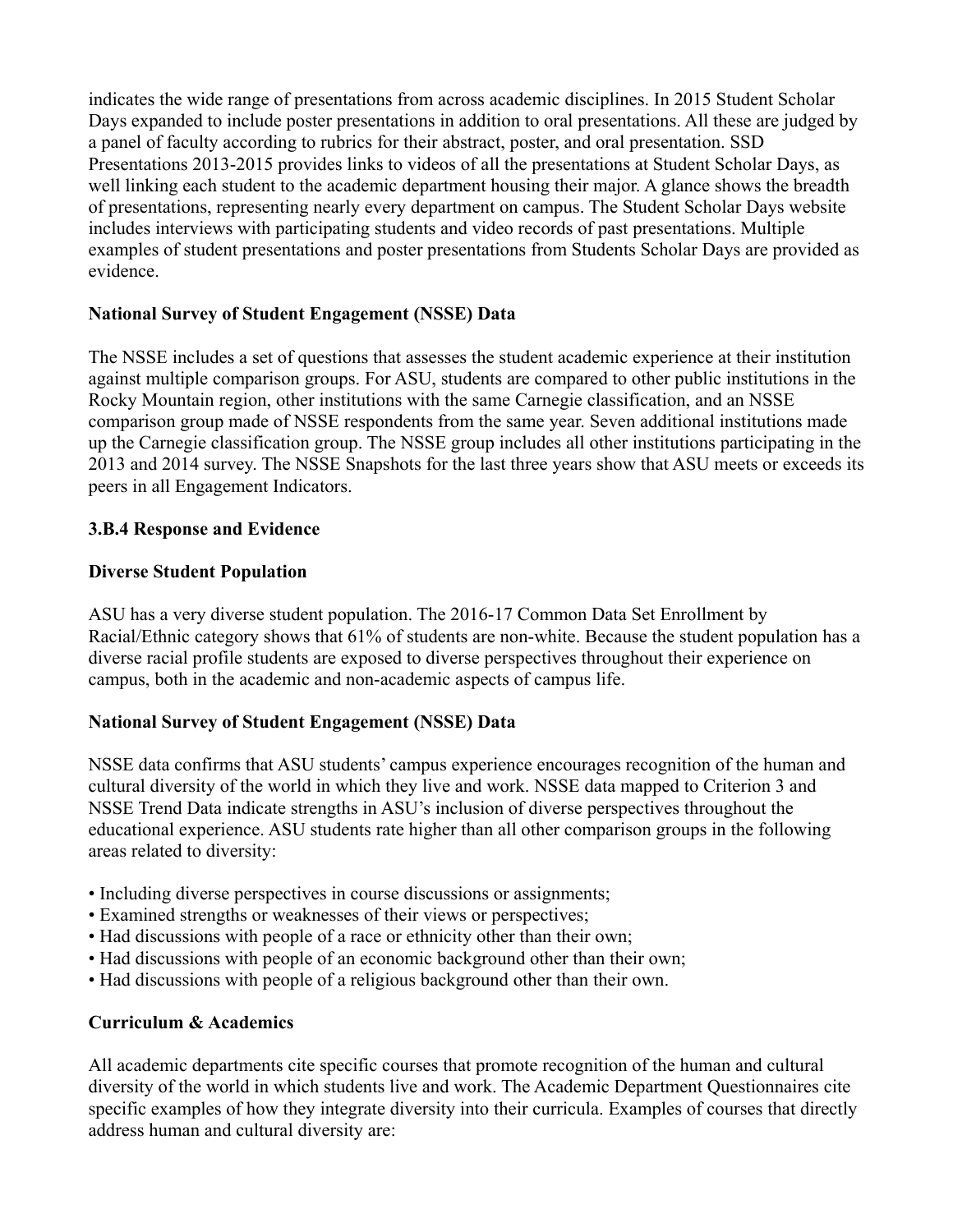- AR 103 Art Appreciation
- BUS 397 Women & Power: Gender, Leadership & Business
- COUN 515 Multi-Cultural Issues
- COMM 430 Diversity in Media
- MUS 100 Introduction to Music Literature
- PSYC 315 MultiCultural Issues
- PSYC 360 Psychology of Gender
- SOC 318 Race, Class & Gender
- SOC 365 Race, Culture & Ethnicity
- TED 549 Educating Diverse Learners
- CLD 516 Multicultural Narratives & Educational Reform

Institutional and instructor syllabi for these courses provide details as to how these courses contribute to meeting the criteria. Title V grants sponsors an elective course 'Lifeways of the San Luis Valley and the American Southwest' that provides students with additional opportunities to explore human and cultural diversity. This class focuses on the cultural richness of the San Luis Valley. It features speakers and storytellers from the region as well as field trips to culturally significant places in the SLV. The Pathways project also has been developed to include diversity and place as underlying themes for the ASU student experience. These themes will be threaded throughout the curriculum.

Additionally, many academic departments promote recognition of diversity through co-curricular and extra-curricular activities. Art exhibitions in the art department galleries include work by regional, national and international artists whose work reflects a wide array of perspectives and cultures. English book selections include authors from diverse backgrounds. Student learning is supplemented by bringing in authors such as Laura Pritchett and Maria Melendez. The department of History, Anthropology, Philosophy, Political Science and Spanish embeds human and cultural diversity in most classes, but especially in those dealing with world civilization and anthropology. It also sponsors the Model UN group which had three of its six members recognized as 'Best delegate' at the 2015 Mediterranean Model UN in France.

Most academic departments feature programming related to human and cultural diversity. The department of Human Performance and Physical Education also embeds diversity related content in many of its classes, including content related to gender, age, and disability. Music department performances feature a variety of genres and cultures including Mariachi, the Semillas de la Tierra dance group is well established on campus, and Theatre plays are selected to encourage audience members to think about the diversity of human experience. Additionally, a number of departments also provide students with study abroad options, usually through summer course offerings. For example, each summer former Sociology Professor Ben Waddell organized a three-week study abroad program to either Nicaragua or Cuba. The schedule and syllabus for the 2015 trip to Cuba demonstrate how the course addressed human and cultural diversity by exposing students to people and organizations in varied socio-economic and cultural contexts.

### **CASA, Student Clubs & Campus Events**

ASU offers many opportunities outside the classroom for students to interact with people of diverse backgrounds, as well as support for students from diverse backgrounds. The C.A.S.A. (Cultural Awareness and Student Achievement) Center was established specifically to reach out to Hispanic,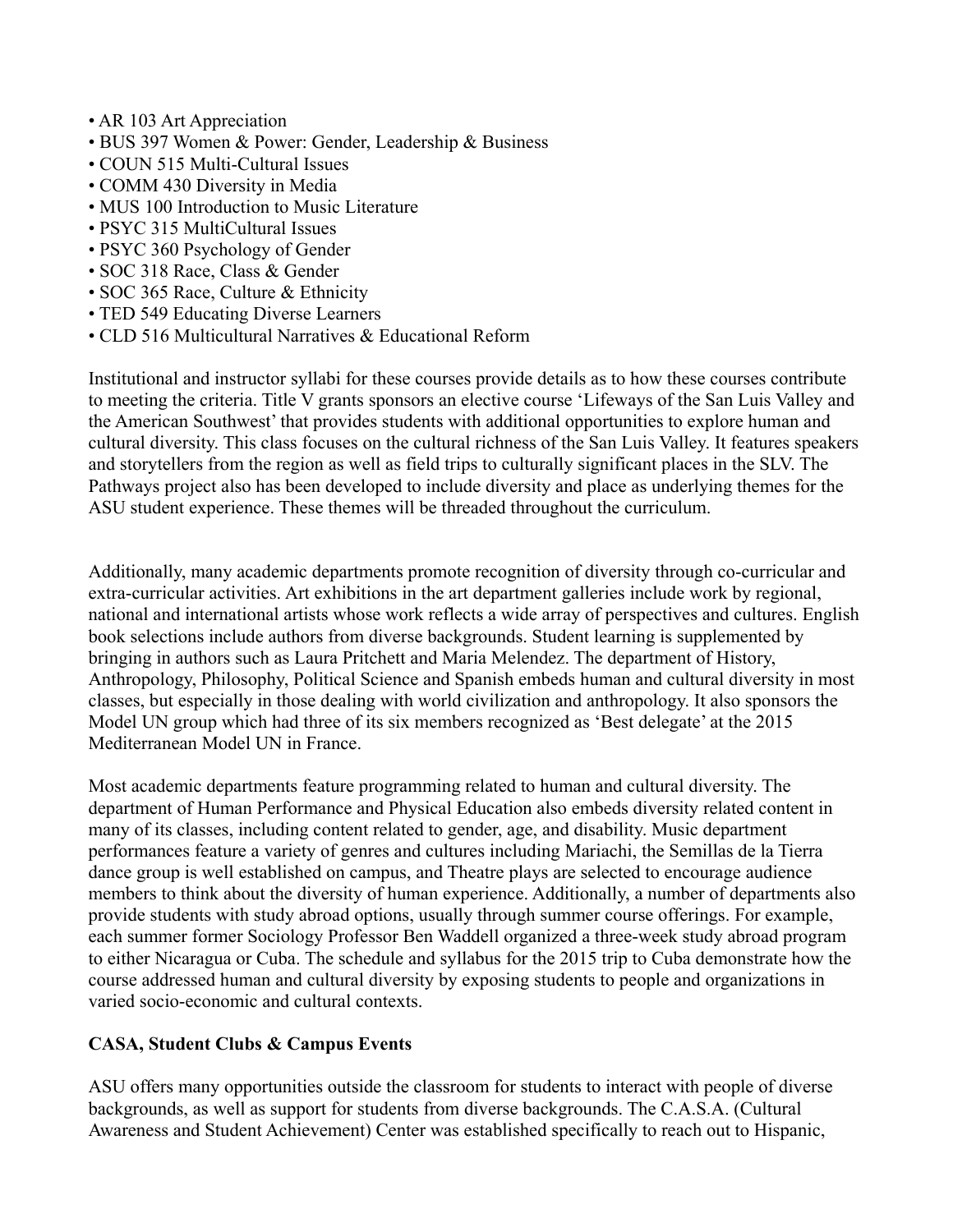first-generation students to make them feel more at home and connected with university life. Through its programming and welcoming environment, the C.A.S.A. Center promotes learning, celebrates cultures, and develops leadership and student success with a global perspective. Involvement with C.A.S.A. has provided students leadership opportunities, as well and each year students attend the HACU conference. Increased participation in CASA programming indicate that CASA provides the welcoming environment that is its goal. The student Multicultural Governance Committee promotes diversity and a safe environment for all students.

ASU also has over 25 students clubs, some with academic connections, others representing diverse students experiences such as El Parnaso (Spanish Club), SLV Pride, All Nations, the Black Student Union, Veterans club, and the Society for Advancement of / Chicanos and Native Americans in Science (SACNAS). A glance at student events for SACNAS for the 2014-15 academic year highlights the degree of involvement by students, including eleven students attending the national conference. Minutes also reflect a mix of fundraising events, participation with CASA, and collaboration with the STEM academy programs for K-12 students.

ASU hosts many campus events and speakers throughout the year that promote diversity and provide their human and cultural perspective. The2015 Fall semester began with Convocation where Dr. Mario Rivas and Thomas Brown described their own challenges to succeed in higher education as minority students and motivating ASU freshman to persist. The Common Reading Experience (CRE) also challenges students through speakers and reading series reflecting diverse experiences and cultures. CRE selected The Other Wes Moore as the book for 2014-15. Author Wes Moore was a featured speaker on campus addressing issues of circumstance, economics, and race as components of identity. The 2014-15 Annual Report provides a summary of committee processes and all events related to the CRE for the year. Posters and flyers are used to ensure the campus community is aware of these activities.

Additional speakers and events on campus include programming around Hispanic Heritage month, Martin Luther King Day and International Women's Day, which are just a sampling of opportunities for students to engage with issues surrounding human and cultural diversity. Campus Ministries also sponsors a number of speakers. Recent topics have included Laughter is a Sacred Space and The Islamic Threat: Myth or Reality. The campus Events Calendar on the website provides a much more detailed look at the extensive number of events available to students, staff and faculty. A sampling of weekly events is provided.

# **Trips, Study Abroad and Exchanges**

In addition to experiencing diversity through the variety of campus programming and activities, students at ASU have the opportunity to participate in a number of learning experiences that take them to different parts of the nation and world. Academic departments in Art, Biology, Psychology and Sociology have all regularly offered 1-3 credit classes in the summer session that immerse students in an experience that blends disciplinary knowledge with the context of another culture. Locations include a variety of European countries, parts of Africa, Australia, and central and South America.

Several other opportunities are also available to students. ASU was a member of the National Student Exchange until 2016. NSE enabled students to enroll at other member institutions for a semester or an academic year. These experiences gave ASU students the opportunity to observe and participate in other campus and regional cultures. Between 2006 and 2016 ASU sent an average of three students to other higher education institutions across the state while hosting two or three students. The low number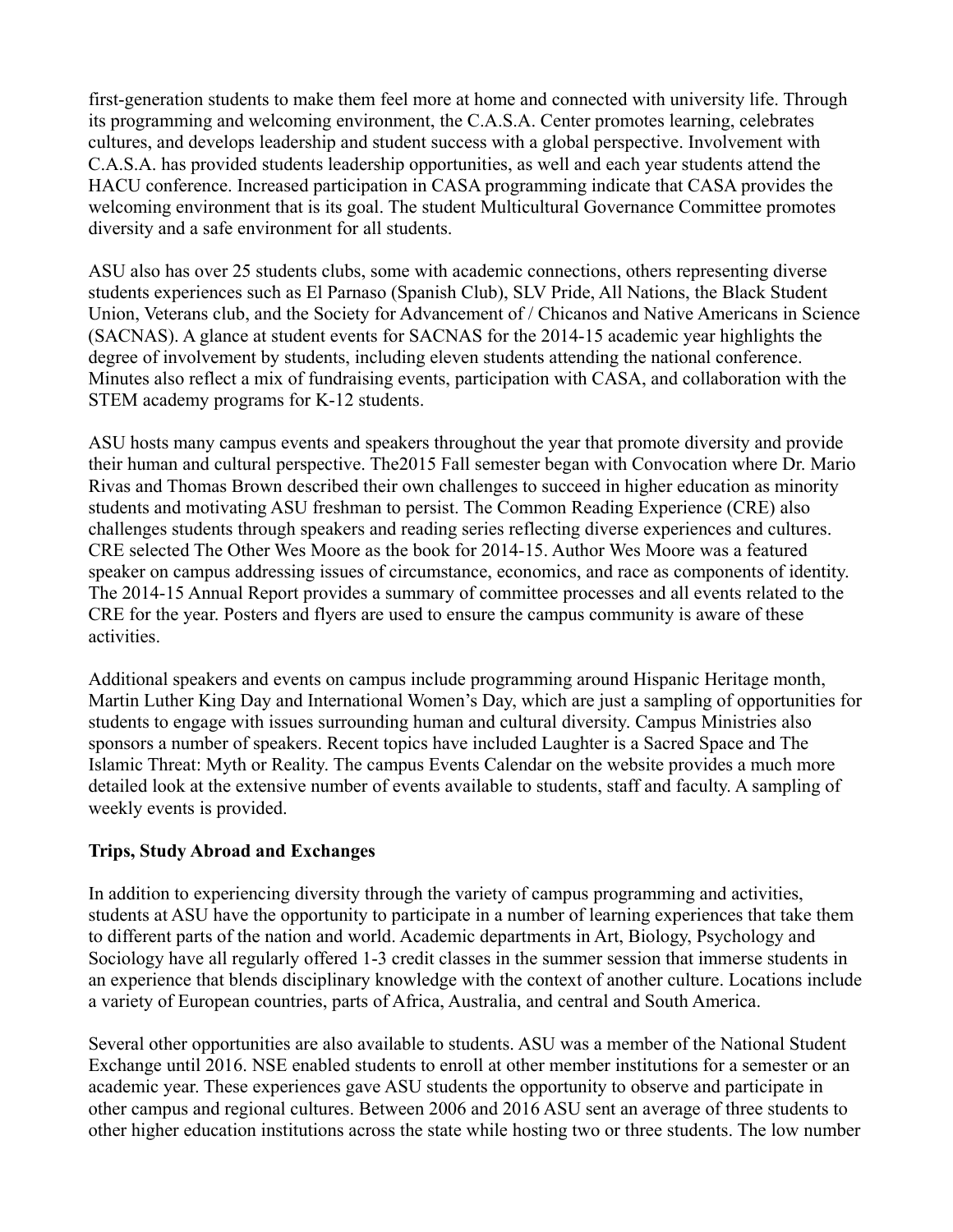of participants led to the decision to stop this program. Campus Ministries offers an alternative spring break trip that is focused on service learning and immersion into different cultures. The follow-up report and an article by student Chelsea Henderson highlights the role alternative spring break can play in developing students' awareness of human and cultural diversity. Other campus events involving students, such as ASU Cares Day and Women's Week events, also contribute to our students' ability to recognize and embrace human and cultural diversity.

## **3.B.5 Response and Evidence**

### **Student Scholar Days, Conferences and Presentations**

As cited earlier, Student Scholar Days provides an opportunity for undergraduate students to actively engage in and participate in scholarship, creative work and the discovery of knowledge. Sample presentations from the following departments demonstrate student participation in scholarship, creative work and the discovery of knowledge in the following disciplines: Biology, Business, Chemistry/Physics, History, Psychology. A complete list of Student Scholar Days presentations shows that students from most departments are presenting their scholarly and creative work. Many ASU students carry scholarship further by taking their research into the greater academic community. Many Psychology students present at the regional Rocky Mountain Psychology Association conference. Others have presented nationally at the conferences for APA (American Psychology Society), and NEEPS (North Eastern Evolutionary Psychology Society). The Psychology department has tracked their students' research and travel over the past 5 years: Student Research and Travel.

Graduate students also engage in scholarship both on and off campus. All students in the first cohort of PhD students in Counselor Education had their presentation proposals accepted at the national conference. The department of Counselor Education has provided a list of Master's and Doctoral students' presentations nationally, regionally and at the state level. Clearly these students contribute significantly to scholarship in their discipline. HPPE graduate students regularly present posters at the Rocky Mountain College of Sports Medicine (RMACSM) conference.

### **Retention, Promotion & Tenure; Annual Evaluations**

Scholarly/Creative Activity is a crucial component of the faculty Retention, Tenure, Promotion process, as well as the annual evaluation process. The Faculty Handbook cites three categories in which faculty members are expected to engage:

- Teaching
- Scholarly or Creative Activity
- Service

Faculty must demonstrate 'Satisfactory' or better performance in all three categories in order to be considered for tenure and promotion. Likewise, tenured faculty must demonstrate satisfactory or higher performance or face the possibility of post-tenure review. Faculty members submit an evaluation folder that outlines their scholarly/creative accomplishments for the year. Faculty vitae for each academic department summarize the scholarly/creative accomplishments for each tenured and tenure track faculty member. Some highlights from each department are summarized as evidence in addition to individual CVs for each full-time faculty member.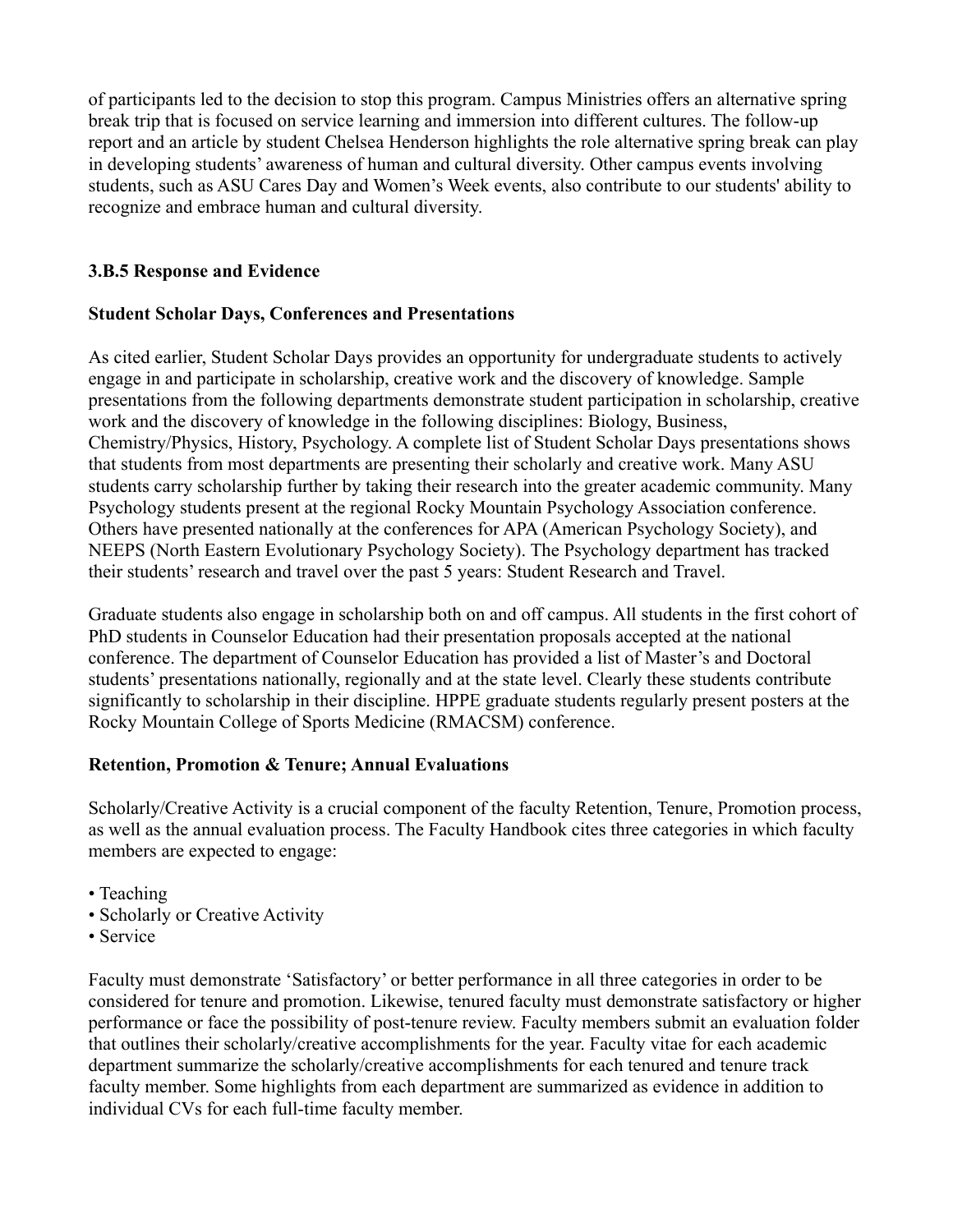### **Sabbatical Reports**

Sabbaticals provide an opportunity for faculty to concentrate on their scholarship in a manner that is impossible for many during the regular academic year when teaching four or more classes/semester. Since 2007, 28 different faculty members have been awarded sabbatical leaves. One faculty member was awarded sabbatical leave in 2008 and seven years later in 2015. Faculty must apply for sabbatical leave as specified in the Faculty Handbook. Upon completion of the sabbatical all faculty members are required to submit a sabbatical report that describes how they have accomplished the goals set out in their sabbatical plan. Sabbatical reports for the following faculty provide evidence of the scholarship and creative work completed during a sabbatical:

- Astalos
- Brink
- Centeno
- Christian
- Doell
- Hilwig
- Martin
- Provence
- Stout

Some faculty members are also asked to present their sabbatical report to the Board of Trustees (BOT minutes).

### **Faculty Lectures**

Two faculty lecture series have been ongoing over the period of this review. "Lunchtime Talks in Science and Math" has been ongoing since 2007 and features hour-long presentations primarily by science and math faculty. Geared to a general interest audience, they provide faculty a chance to share their research and passions with the public. A summary of Lunchtime Talks is provided as evidence. Youtube links to most lectures provide an opportunity for those who missed the lecture to share in the experience. The "Faculty Lecture Series" has also been ongoing since about 2011. This evening lecture series is open to the public and provides faculty from across campus the opportunity to share their expertise. Schedules for the Faculty Lecture s ries provide evidence of the variety of lectures faculty have delivered. The continuance of both series over time attests to their success and importance on campus.

#### **Sources**

- 2014 NSSE Peer Groups
- 2014 NSSE Peer Groups(2)
- 2015 Alumni Survey
- 3.B.3 Academic Department Engagement in Analysis, etc
- 3.B.3 Academic Department Engagement in Analysis, etc(2)
- Academic Department Questionnaires ALL
- ACT CAAP Summary Oct 2012
- Adams Institutional Learning Outcomes (web)
- AR 103 Art Appreciation IS Gawronski
- Art Course Trips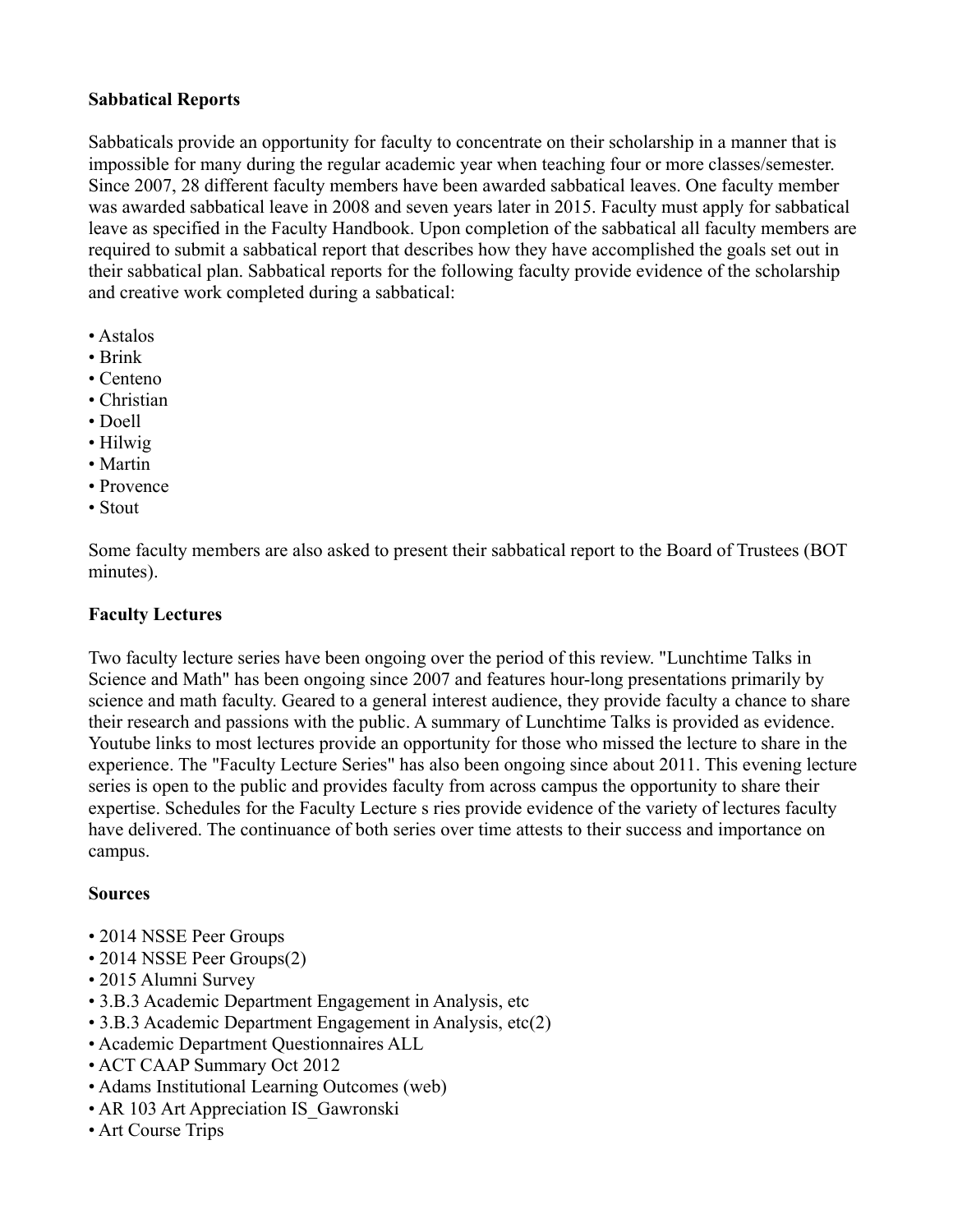- Art exhibitions
- Assessing Student Learning at ASU Final assessment plan 2017
- ASU PHIL 201 Resubmission Syllabus
- ASU Cares Day posters
- ASU Economic Impact Study\_ASU
- ASU Faculty Handbook (amended 2016 0826)
- ASU Faculty Handbook (amended 2016 0826) (page number 10)
- ASU Faculty Handbook (amended 2016 0826) (page number 84)
- BIOL\_ES Trips
- Biology Notification Forms
- BUS 394 IS Robbins
- BUSINESSStudent Scholar Days Presentation (Taxation)
- CASA Sampling of Events
- CDHE Statewide Transfer i-partl\_042014
- cds 2014-2015 ipeds
- cds 2014-2015 ipeds (page number 3)
- cds 2016-2017
- cds 2016-2017 (page number 3)
- CEStudentScholarship
- CLD 516 IS Porter
- CO Syllabi Revised GT Criteria
- COMM 430 IS\_Bonnstetter
- Common Reading Experience
- COUN 515 715 IS Meder
- Course Syllabus for Lifeways
- CRE Committee Annual Report 2014-2015
- CRE posters & flyers
- CRS 23-1-108.5
- CRS 23-51-101 from trusteepolicymanual
- CSCIPHYSICSMATHRafePaulson-SSDpresentation
- Cuba Itinerary
- EconFeasibilityStudy\_athletics
- ED 549 IS\_Judd
- ELTF Proposal
- Faculty Lecture Series Posters
- Faculty Vitae 2015-17
- Field School
- GECC Aug 11, 2017
- GECC Minutes 2-6-15
- Gen Ed curriculum map for Pathways
- Gen Ed curriculum map for Pathways
- gen-ed-fa-2017-rev-042817
- GEOG 101 Approval
- GT Pathways Competencies until 2016
- GTCompetencycritthinking
- GTCompetencymathcomp
- GTCompetencyreading
- GTCompetencytechnology
- GTCompetencywrittencomm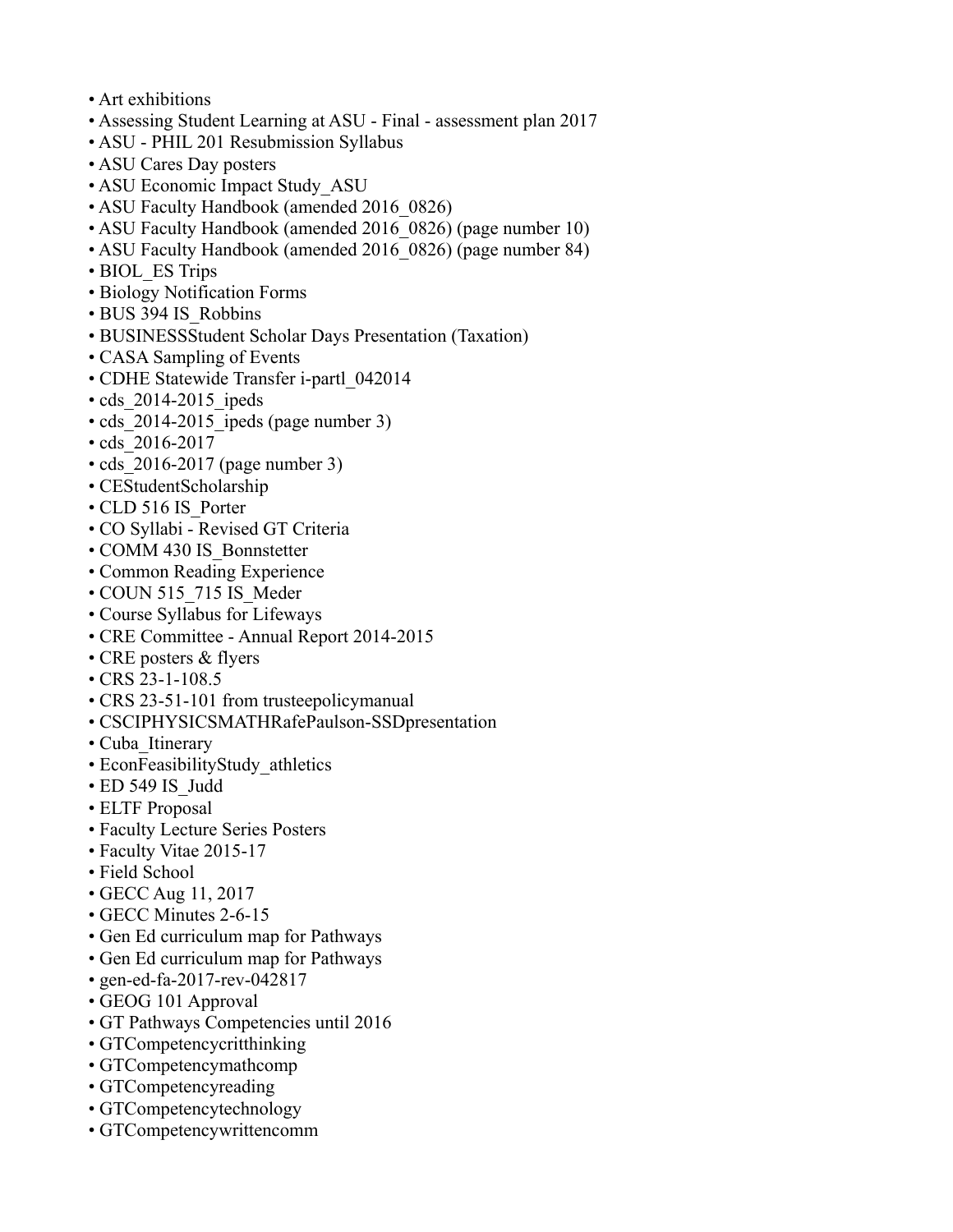- GTContentarthum
- GTContentcomm\_rev0108
- GTContentmath
- GTContentnatphysci
- GTContentsocbehsci
- gtpathways revised competencies 2016
- gtpathways revised content criteria 2016
- GTPathways statute
- HACU students apply what they learned at Annual conference (2)
- HAPPSSHow Bavarians and Brandenburgers Became Germans
- HIghlights Faculty Scholarly Activity
- HPPE Diversity syllabi
- IS Template UG 2015
- Islamic Threat Presentation
- JOUR 255 Approval
- Laughter Flyer Alamosa v2
- Laura Pritchett Lecture ETC
- LEAP Value Rubrics
- Lunchtime Talks 2008-2015
- LunchTImeTalksScience&Math
- Maria Melendez Lecture ETC
- Math Syllabi New Gt Pathways Criteria
- Mexicali article- Chelsea Henderson
- MLK posters
- Model UN International Conference
- Multicultural Governance Committee
- MUS 100 IS\_Robison
- Music Events sampling
- New GT Pathways Announcement from CDHE
- New GT\_Pathways\_Announcement\_from\_CDHE
- Notification Form for Approved GT Pathways Courses 2016 01 12 revised
- NSE info
- NSSE 2014 results
- NSSE HLC-NCA Toolkit 2014
- NSSE mapped to HLC3 08 14 16
- NSSE Snapshots 2008-16
- NSSE Trends Compiled
- NSSE08 Pocket Guide Report(ASC)
- NSSE14 Pocket Guide Report (ASU)
- Pathways Project timeline
- PHIL 201 Approval
- Policy 100-08-08 Syllabus (2017\_0418)
- Policy 100-13-06 Coursework Transfers (reviewed 2014\_0527)
- Policy 100-13-06 Coursework Transfers (revised 2017 0523)
- Policy 100-13-08 AA/AS Transfers (revised 2014\_0527)
- Policy 100-13-08 AA/AS Transfers (revised 2017 0523)
- Policy 100-13-09 AAA/AGS Transfers (revised 2014\_0527)
- Policy 100-13-09 AAA/AGS Transfers (revised 2017\_0523)
- PSYCH 315 IS Kelso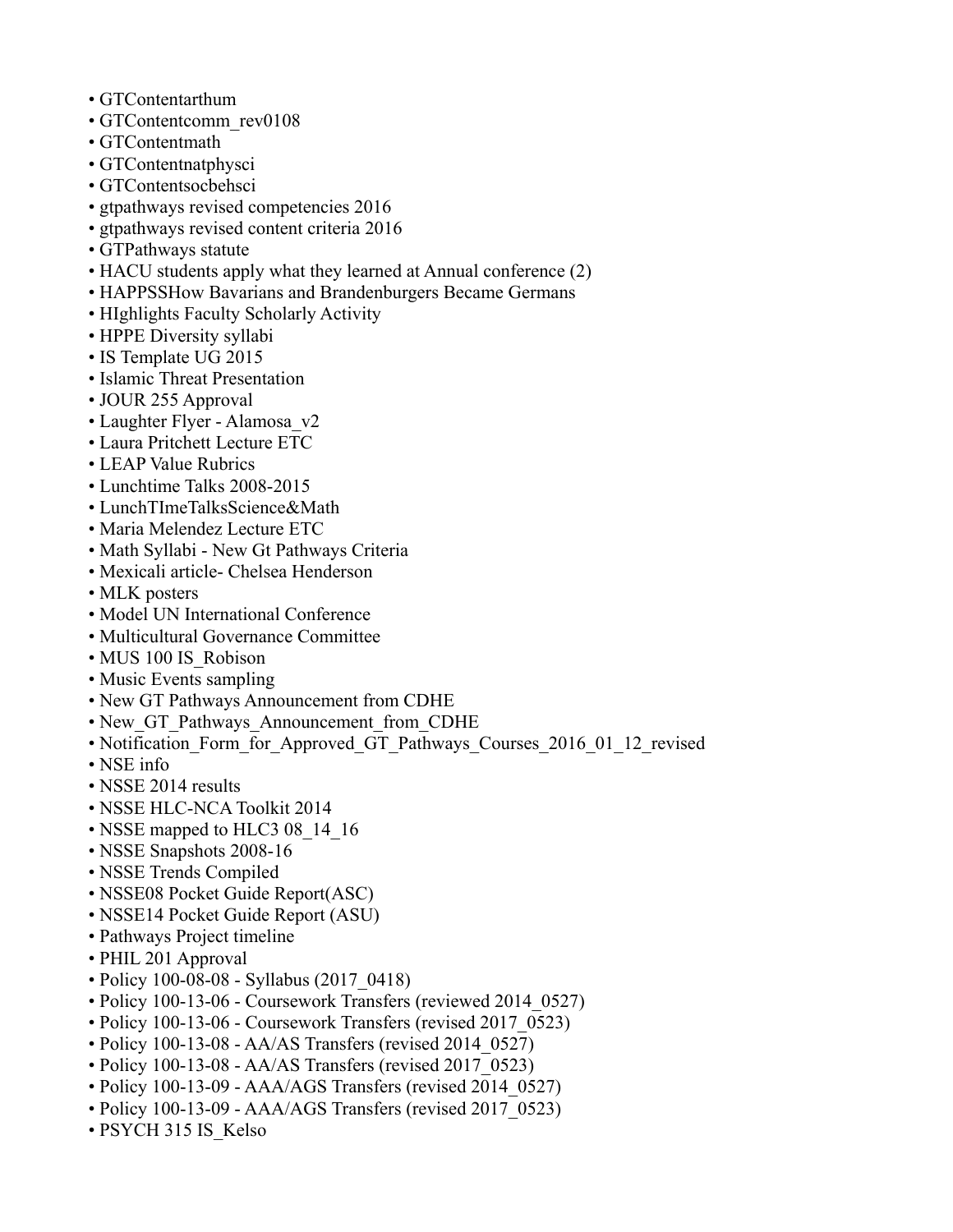- PSYCH 360 IS Kelso
- rivasbrown
- Sabbatical Astalos
- Sabbatical\_Brink
- Sabbatical Centeno
- Sabbatical\_Doell
- Sabbatical\_Linda Christian
- Sabbatical\_Martin
- Sabbatical\_Provence
- Sabbatical S Hilwig Spring 2012
- Sabbatical Stout Mar. 2010
- Sabbaticals 200702015
- Sabbaticals 200702015(2)
- SACNAS
- SACNAS Events
- SACNAS Minutes
- Sampling of Weekly Events
- SOC 318 IS\_Heddleston
- SOC 365 IS Waddell
- SSD Pposter Presentations
- SSD PPT presentations 2
- SSD Presentations
- SSD psychology
- SSD web page
- SSD\_Biology
- SSDabstract-judging-rubric
- ssd-oral-presentation-tips
- SSDposter-judging-rubric
- SSDpresentation-judging-rubric
- Student Clubs & Organizations
- Student Research \_ Travel
- student-scholar-days-schedule
- Syllabus 2015
- Theatre Posters 2011-16
- Womens Week posters

#### **3.C - Core Component 3.C**

The institution has the faculty and staff needed for effective, high-quality programs and student services.

1. The institution has sufficient numbers and continuity of faculty members to carry out both the classroom and the non-classroom roles of faculty, including oversight of the curriculum and expectations for student performance; establishment of academic credentials for instructional staff; involvement in assessment of student learning.

2. All instructors are appropriately qualified, including those in dual credit, contractual, and consortial programs.

3. Instructors are evaluated regularly in accordance with established institutional policies and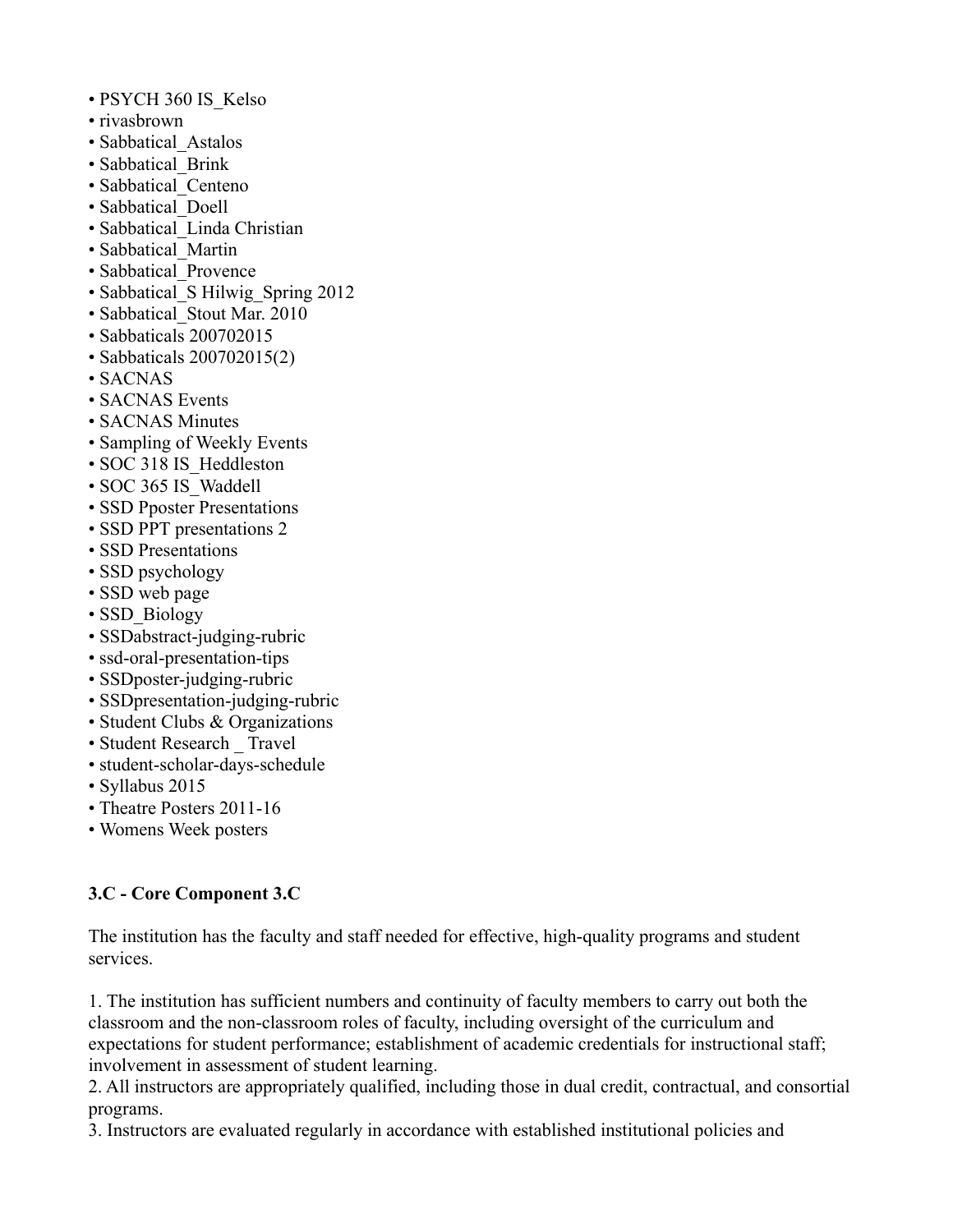procedures.

4. The institution has processes and resources for assuring that instructors are current in their disciplines and adept in their teaching roles; it supports their professional development.

5. Instructors are accessible for student inquiry.

6. Staff members providing student support services, such as tutoring, financial aid advising, academic advising, and co-curricular activities, are appropriately qualified, trained, and supported in their professional development.

### **Argument**

### **3.C.1 Response and Evidence**

### Number and Continuity of Faculty

Adams State University ensures that it has sufficient, highly qualified faculty. The Faculty Handbook describes expectations for all tenure and tenure-track faculty in regards to teaching, scholarly / creative activity and service. These three areas provide the basis of evaluation of tenured and tenure-track faculty and encompass both the classroom and non-classroom roles of faculty. Part-time and distance faculty must also meet minimum qualifications in their discipline in order to be considered as an adjunct instructor at ASU.

The number of faculty has remained fairly consistent during the review period, despite the economic downturn of 2008. The spreadsheet Faculty Summary Data indicates the number of total full-time faculty employed, as well as number by rank, gender and minority status. A comparison shows increases in the number of women and minority faculty in tenure/tenure track positions. A spreadsheet tracks faculty arrivals and departures from 2008-2015 and summarizes reasons for departures as well. Faculty lines and changes of personnel in each from 2007-2016 may be found here. Part-time numbers show some variation in data and indicate less rigorous record keeping in regards to qualifications. These numbers may also be found in our Common Data Sets from 2007-08, 2008-09, 2009-10, 2010- 11, 2011-12, 2012-13, 2013-14, 2014-15, 2015-16 and 2016-17. Academic Department Questionnaires indicate that departments do expect faculty to meet HLC expectations in regards to qualifications.

The number of women has fluctuated from a low of 41% in 2006 to a high of 52% in 2011 to the current number of 46%. The number of minority faculty has remained constant at 18-21%. The Common Data Set for 2016-17 shows a student to faculty ratio of 17:1, one that ensures sufficient numbers of faculty to carry out all faculty responsibilities. A comparison of student:faculty ratios with ASU's Colorado Peer Group indicates a stable student:faculty ratio, and one that is comparable to our peer group.

The Faculty Handbook clearly identifies specific minimum qualifications for faculty. With only a few exceptions these align with HLC's Qualified Faculty Guidelines. Section VI.B specifies the expected qualifications for faculty in terms of both college teaching experience and education and experiential qualifications. Generally tenured and tenure track faculty must hold a terminal degree in their field. The rank of instructor requires no minimum college teaching requirement but generally requires a master's degree. Exceptional qualifications for hire that do not match the preceding specifications for education and experience are based on criteria identified as appropriate for judging such exceptional qualifications. These criteria can be found in Section VI.B.2 and VI.C.2. In 2015, HLC made revisions to Assumed Practice B, which also articulates expectations for faculty credentials. ASU strengthened its policies and practices as a result. ASU passed academic policy 100-10-10 Faculty Qualifications which aligns with HLC requirements and provides guidelines for faculty to meet tested experience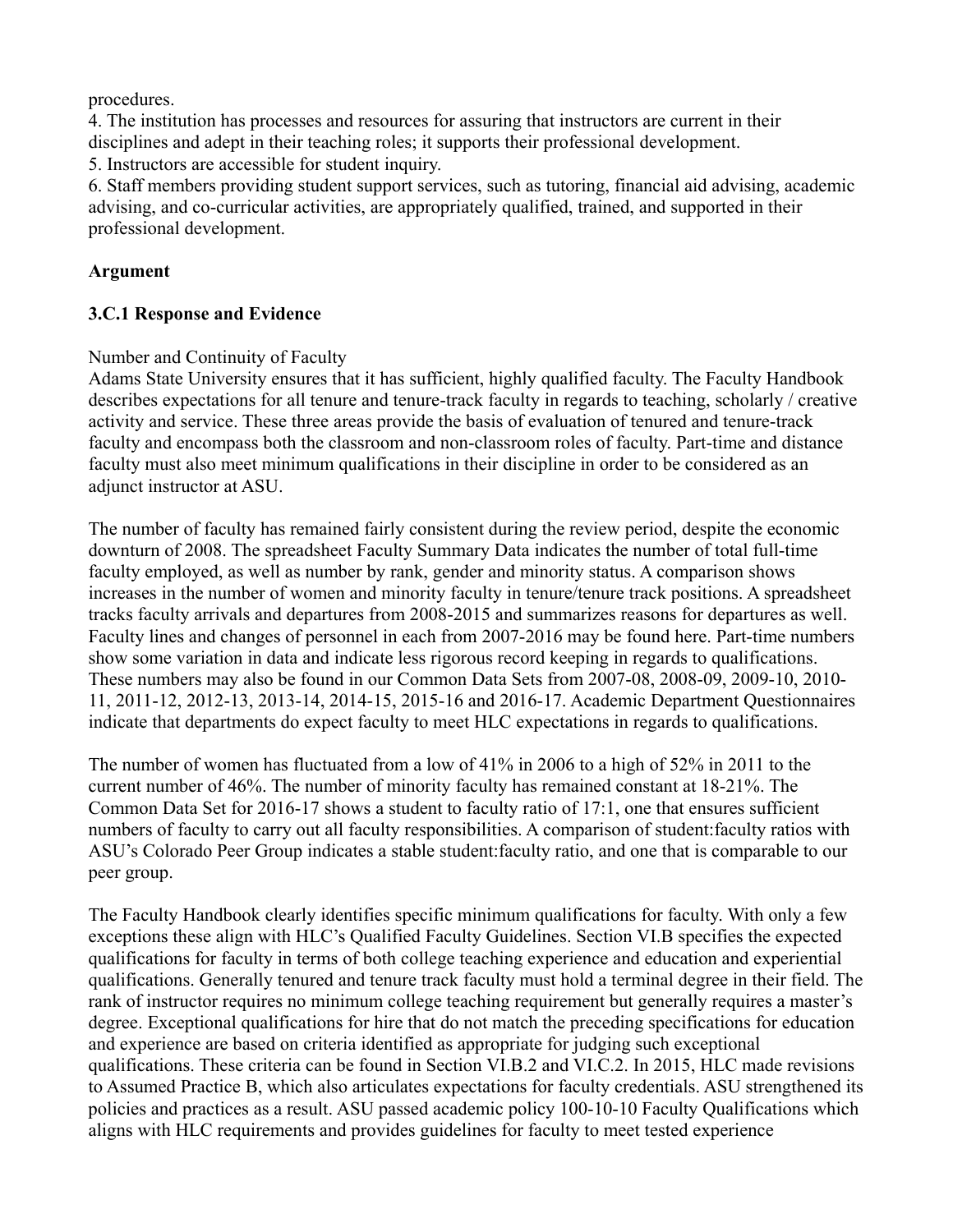requirements. Department chairs approve the qualifications for all adjunct and off-campus program faculty with the expectation that such faculty meet the requirements for on-campus faculty.

All instructors are involved in the assessment of student learning. At the individual course level, they develop course syllabi which specify course expectations and assessment measures. These follow an institutional syllabus template that was revised in 2014 to specify assessment methods for each learning outcome and to include sample rubrics for each non-test based method. In addition to this, faculty in each department work together to develop the curriculum and provide input to their department chair for the annual assessment report. The Plan for Assessment of Student Learning is detailed in Criterion 4, but relies on faculty participation in all phases of student assessment.

## **3.C.2 Response and Evidence**

As stated above, ASU follows the HLC's Qualified Faculty Guidelines under Assumed Practice B, as well as its own Faculty Handbook criteria to ensure that faculty are appropriately qualified. While ASU has always tried to meet the expectations of Assumed Practice B, with HLC's revision of that practice in 2015, more concrete protocols were implemented to ensure we are in compliance. Approval of adjunct faculty credentials was decentralized and allocated to the academic departments who maintained their own personnel files. In preparing for this report, and in reviewing the Common Data Sets, it was recognized that by decentralizing this process faculty credentials had never been entered into our Banner database. ASU spent the year collecting transcripts for all adjunct faculty, as well as full-time faculty for whom transcripts were missing. The Temporary Faculty Hiring and Evaluation policy was approved in 2017 and specifies that adjunct hires must now provide transcripts to the Office of Academic Affairs, which will create adjunct files for all temporary personnel and enter the credentials into Banner. The Faculty Qualifications Inventory and 16-17 Academic Year Instructor Credentials show the qualifications for all full-time and part-time faculty teaching in the fall 2016 and spring 2017 semester. Faculty vitae for all full-time instructors are included that show faculty qualifications as well as research and scholarship activity.

Faculty teaching in dual credit, contractual and consortial programs must meet the same criteria as seen in the Fall 2017 Dual Credit Instructor credentials.

### **3.C.3 Response and Evidence**

Evaluation of Faculty is specified in the Faculty Handbook, section IV. All tenured and tenure track faculty are evaluated annually according to these criteria, which include evaluation on Teaching, Scholarly or Creative Activity, and Service. Performance in Teaching is given the most weight in the annual evaluation. The Department Chair's Evaluation of Faculty specifies additional sub-criteria in each of the evaluation categories. Additionally, the Handbook clearly states Teaching Performance Standards which elaborate on expectations for faculty in regards to teaching. Performance Standards for Scholarly / Creative Activity and Service are also specified.

Tenure track, or probationary faculty submit an annual evaluation folder with evidence of their performance in teaching. The annual evaluation folder also contains a self-evaluation for scholarly/creative activity and for service. These self-evaluations also identify accomplishments and areas for improvement. The final component of the annual evaluation is the Professional Performance Plan, which identifies plans for improvement and growth in all areas of evaluation. Tenured faculty follow a streamlined evaluation process consisting of a self-evaluation that identifies accomplishments/strengths and areas for improvement in all three evaluation areas. The P2 file of Dr.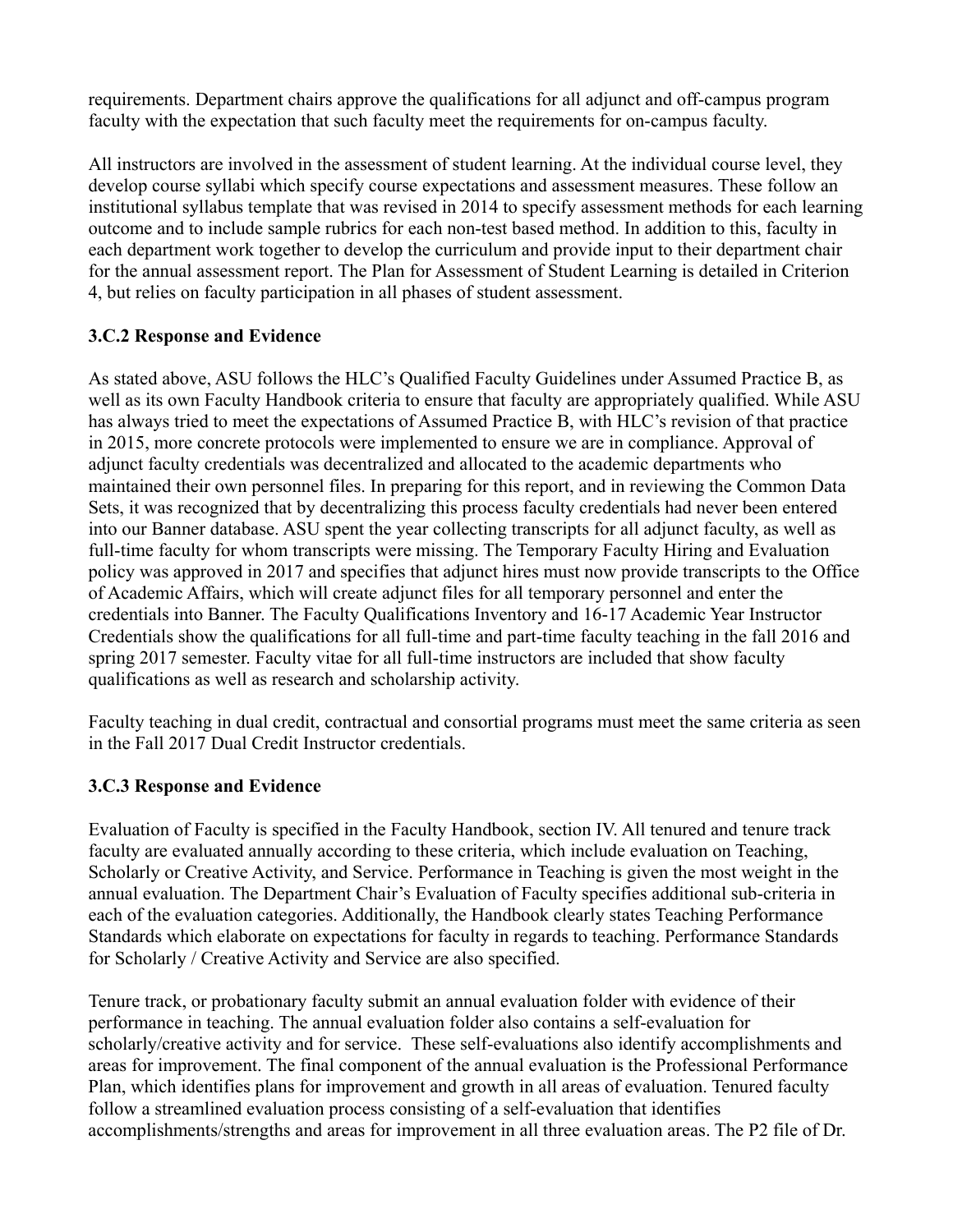Brian Zuleger, Assistant Professor of HPPE, provides an example. Department chairs review all annual evaluation folders using a common form. Faculty are rated 'Exemplary', Meritorious', 'Satisfactory', or 'Needs Improvement' in the three areas of evaluation. They are also given an overall rating using the same descriptors. Faculty who receive more than one 'Needs Improvement' in any of the evaluation areas must undergo Post Tenure Review procedures. The post tenure review requires the development of a Professional Improvement Plan that will be carried out by the faculty member and reviewed annually for three years by a Post Tenure Review Committee. There is not such a formalized evaluation process for instructors and adjunct instructors, although satisfactory performance is expected as described in the Temporary Hiring policy.

### **Ratings of Faculty by Students/Course Evaluations**

All courses except individual studies, internships and student teaching are available for students to rate, using an online rating system. The Faculty Handbook provides guidelines for rating of faculty by students. The same evaluation form is used for all courses. ASU noted that after the switch to online ratings evaluation, participation rates dropped despite efforts to encourage students to evaluate their classes. Given an aging software program and poor response rates, ASU piloted a new course evaluation platform in the spring 2017 semester. The existing questions were used in order to ensure consistency in the evaluation process over the academic year. However, new pilot questions were also included that better address current pedagogy. The new platform also allows ASU to include questions specific to delivery method. The pilot will be reviewed and full implementation is expected in fall 2017.

### **Peer Reviews**

All tenured and tenure track faculty are provided an opportunity to evaluate their peers via a Peer review form. Peer evaluations are included in the annual evaluations folder and are noted in the Department Chair's Evaluation of Faculty.

### **Classroom Observations**

Probationary faculty members are also evaluated via classroom observations by the department chairs. Probationary faculty in their first year are observed twice each semester. Faculty in probationary years two to five are observed once each semester, as are faculty applying for promotion. No set form is required for classroom observations; however, regardless of the format, the written report will include a summary of the observation as seen in the sample classroom observation form. In spring 2016, department chairs began reviewing all online courses mid-semester to ensure online course quality and faculty-student interaction. This included all online courses in graduate programs and in Extended Studies. The Department Chair Online Course Semester Review Form is used to evaluate the course and provide feedback to the instructor. Extended Studies instructors complete self-evaluation forms and are also evaluated by the Quality Assurance staff using the Extended Studies Course Review form. These provide the basis for discussions on performance and course improvements. The May 2017 HLC probation update provides detailed examples of the Extended Studies evaluation process.

# **3.C.4 Response and Evidence**

# **Annual Evaluation**

The Annual Evaluation form completed by department chairs includes a sub-category under 'Scholarly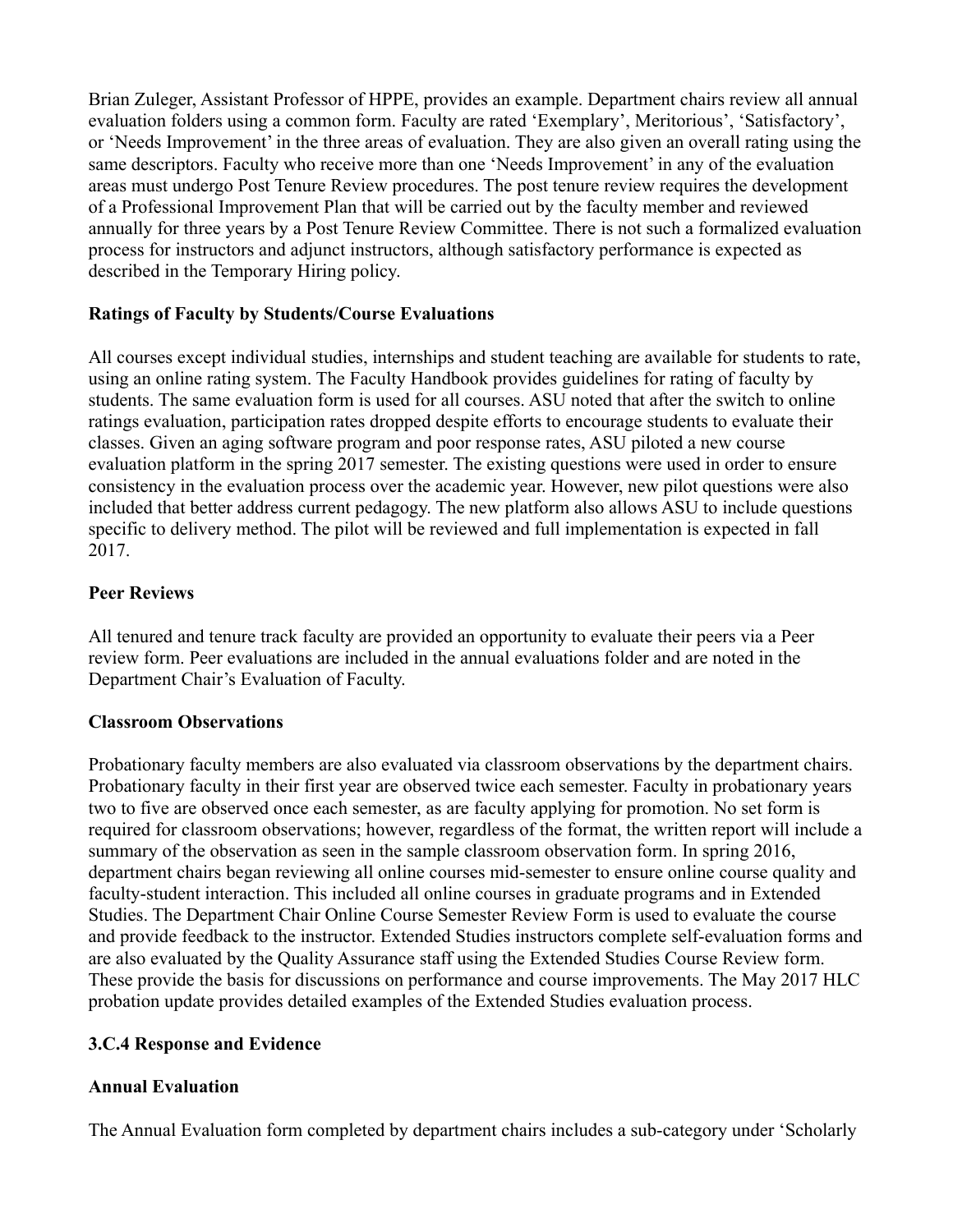Activity' that provides a place for the chair to evaluate currency. See Department Chair's Evaluation of Faculty in the Handbook.

## **Faculty Development & Training**

Over the past eight years, ASU has made a concerted effort to increase the scope of faculty development opportunities related to teaching and scholarship. Two primary avenues for training and funding are available to faculty:

1) Campus & Department Faculty Development Funds – ASU allocated \$40,000 annually for faculty development with \$10,000 of that earmarked for leadership development. Faculty may apply for funding using the Faculty Development Request Form. Applicants must describe the relevance of the activity and the benefit to them professionally. Standard allocations are \$500 to attend a conference or similar meeting, and \$750 to present at such a venue. Approved funding may or may not be supplemented by departmental funding.

2) Professional Development Programming (Center for Teaching, Innovation, and Research) -- ASU has made ongoing, substantive changes to professional development support since 2011. See here for a historical review. Currently, the professional development director (general job description) is a shared position (.25 grant funded) between the institution and our Title V grant. The director chairs and is advised by the Faculty Development Committee and receives a two-course release each semester. This position was formalized with the award of the 2015 Title V grant, along with the creation of a center, The Center for Teaching, Innovation, and Research (CTIR). The Title V award enables ASU to begin institutionalizing a professional development director position.

The Faculty Development Committee's Annual Report provides a good overview of their goals and accomplishments regarding faculty development for 2013-14, 2014-15, 2015-2016 and 2016-17. Originally, much of the programming delivered by the Faculty Development Committee was supported by funding from Title V. Beginning in 2015, \$20,000 in annual institutional programming funds were established (beyond the \$40,000 noted in item #1). Title V funds specific aspects of programming, aligned with the current grant. The projected budget for Title V expenditures supporting CTIR during 2016-17 demonstrates some of this support. Programming is open to all faculty regardless of rank. Recently, there have been more concerted efforts to include staff-relevant programming as well. The number of programming opportunities as well as attendance, has steadily increased since the inception of the CTIR. See here for attendance and programming data. Faculty Development in 2016-17 and planning for 2017-18 includes significant training aligned with the Pathways project, and pedagogy and curriculum design using High Impact Practices.

New Faculty Orientation (NFO) -- Beginning in 2013, the Faculty Development Committee has designed and delivered the NFO. This committee continued to refine programming in 2014, and in 2015 and 2016 offered teaching and learning institutes to kick off the event. Evaluation data indicates this programming to be impactful (2016, 2015, 2014, 2013).

Workshops & Retreats -- Faculty also have opportunities to participate in a number of retreats and workshops. As stated above, the Faculty Development Committee has organized faculty retreats focused on pedagogy and active learning strategies in 2014, 2015, and 2016. Evaluation data indicates these experiences to be impactful (2016, 2015, 2014). In addition, ASU holds multiple Title V grants that sponsor workshops for faculty and staff including HILOS Summer Insitute, Lifeways Lecture Series, and UNIDOS equity leadership retreats. HILOS evaluation data for 2013, 2014, and 2015 is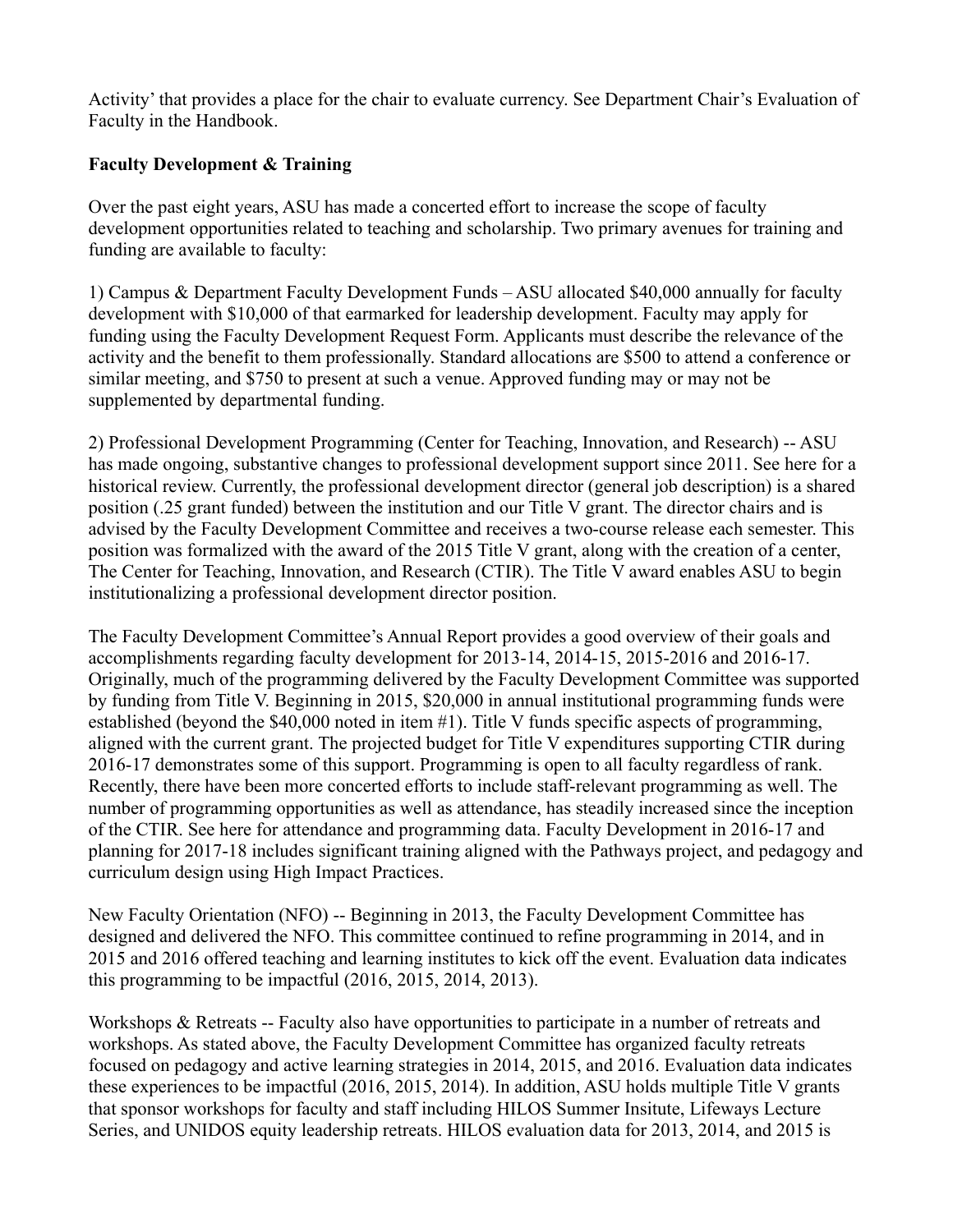available. PAWS Program -- In conjunction with the CTIR Professional Development Director, the University President convened a campus-wide ad-hoc committee in May 2016 with representatives from Inclusive Excellence, Human Resources, Athletics, Health & Wellness, Title IX/OEO, Title V, Professional Administrative Staff Council, Counseling Services, Student Life, and Housing to develop a comprehensive professional development program. This programming is being dubbed "PAWS"— Professional Advancement and Workplace Success. As of June 2017, this project is in the final development stages with administrative support over summer 2017 to work toward implementation during the next two academic years. Domains of professional training include Leadership, Wellness, Teaching and Learning, Compliance, and others. See here for a draft of programming. Leadership support is a key area of PAWS.

### **Leadership Training and Development**

ASU has supported a number of faculty and staff in pursuing leadership training. Women faculty members have been sponsored to attend Higher Education Resource Services (HERS), which provides leadership institutes for women. Similarly multiple women staff have attended the Academic Management Institute (AMI), a Colorado based leadership program for women in higher education. ASU also sponsored one faculty member/department chair to participate in the ACE Fellows program for the 2012-13 academic year. This individual subsequently assumed an administrative position.

## **Integration of Professional Development into the Strategic Plan**

During the 2015-16 academic year, the Professional Development Director was tasked with chairing a subcommittee for Goal 3 of the 2020 Strategic Plan. This allows better alignment between our Title V, CTIR, and PAWS programming goals. Supports for both Faculty and Staff professional development are explicit in this Goal. See here for initiatives associated with this goal.

# **3.C.5 Response and Evidence**

# **Office Hours**

During the entire period of this assurance argument, ASU has required faculty to hold a minimum of 10 office hours per week for full-time faculty. Adjunct faculty are expected to hold one office hour per class. While the ASU Faculty Handbook states that faculty are expected to "Maintain office hours as stipulated by the Vice President for Academic Affairs' Office," it did not provide specific details. Historically, an email was sent specifying that five hours were to be scheduled and five hours arranged. In Fall 2015, Academic Council approved a more detailed Office Hour policy. While this policy specifies the number of hours faculty are required to be available for student inquiry, in reality most faculty are readily available in person and via email far in excess of the required hours.

### **Course Evaluations**

One of the questions on all course evaluations relates to "Instructor Availability." This gives all students an opportunity to assess whether faculty members have been available, and provides feedback for department chairs in this regard. The spring 2017 Course Evaluations show that a majority of faculty rate 4 or higher on a five-point scale, indicating students find them to be generally accessible.

### **3.C.6 Response and Evidence**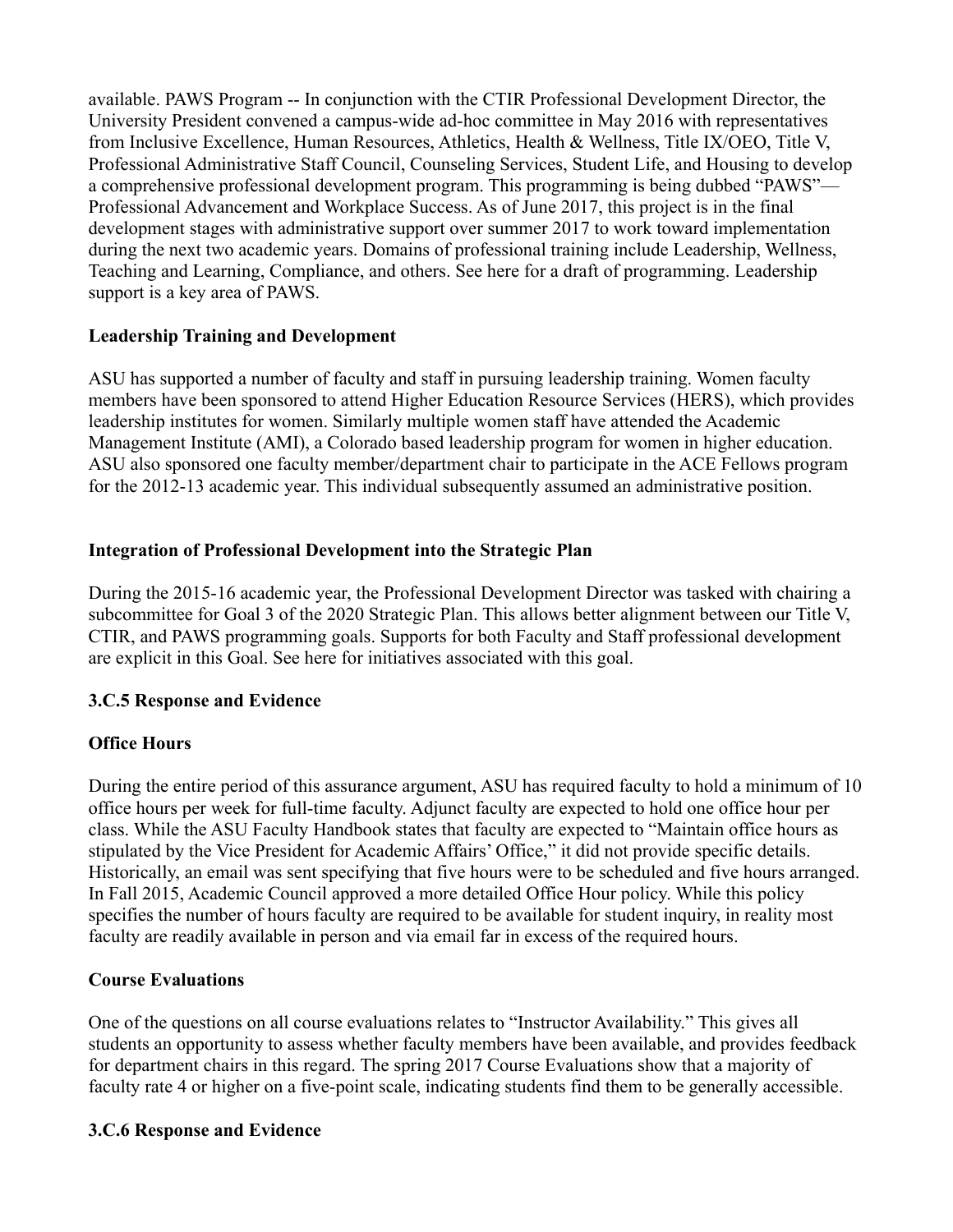### **Center for Teaching, Innovation, and Research**

Programming offered by the center in conjunction with the Faculty Development Committee (which includes staff representation) strives for inclusion of staff. For example, staff attended our annual midyear retreats. See Faculty Development Committee annual reports ( 2016-17, 2015-16) for more detail. Moreover, a requirement of the newest Title V grant is providing training in Appreciative Advising for all staff and faculty members with an advising role. Two sessions were offered in 2016-17, including a Blackboard Zoom webinar option for our distance (Denver-area) advisors.

### **Departmental Training and Professional Development**

A roundtable discussion in 2014 provided the opportunity to share gaps in professional development programming for staff. Since that time, there has been a concerted effort on the part of the FDC to offer programming aimed at Classified and Exempt Staff. For example, aside from staff representation and inclusive programming at the annual winter retreat (e.g., our 2016 agenda) programming such as "Brainy Breakfasts" for google applications, conflict management,and appreciative advising sessions have been designed to address gaps in professional development programming for staff. Moreover, the President's ad hoc professional development planning group, noted above, is developing inclusive programming with a variety of theme tracks (working draft), an effort now known as the PAWS Program.

As noted above, both Strategic Plan Goal 3 and the proposed PAWS programming specify professional development supports for staff.

Beyond local programming, many offices and departments provide opportunities for their staff to participate in regional and national conferences and training. Recently, the Faculty Development Committee surveyed both faculty and staff about their current professional development pursuits off campus and areas for improvement of offerings on campus.

#### **Sources**

- 2013.Hilos.Evaluation
- 2014. Hilos. Reflections
- 2015.Unidos Equity Leadership Institute. Evaluations
- 2016 Faculty Retreat Sagebrush evaluation summary
- 5-5-14 Faculty Development- staff roundtable
- Academic Department Questionnaires ALL
- Accomplishments in scholarly activity
- Accomplishments in the area of service
- Activities and performance in light of department
- Appreciative Advising overview
- •Appreciative Inquiry A Positive Revolution in Change Chapter 2 What is Appreciative Inquiry
- Areas for improvement in Scholarly Activity
- Areas for improvement in the area of service
- ASU 2020 Strategic Plan
- ASU 2020 Strategic Plan (page number 19)
- ASU Faculty Handbook (amended 2016 0826)
- ASU Faculty Handbook (amended 2016 0826) (page number 7)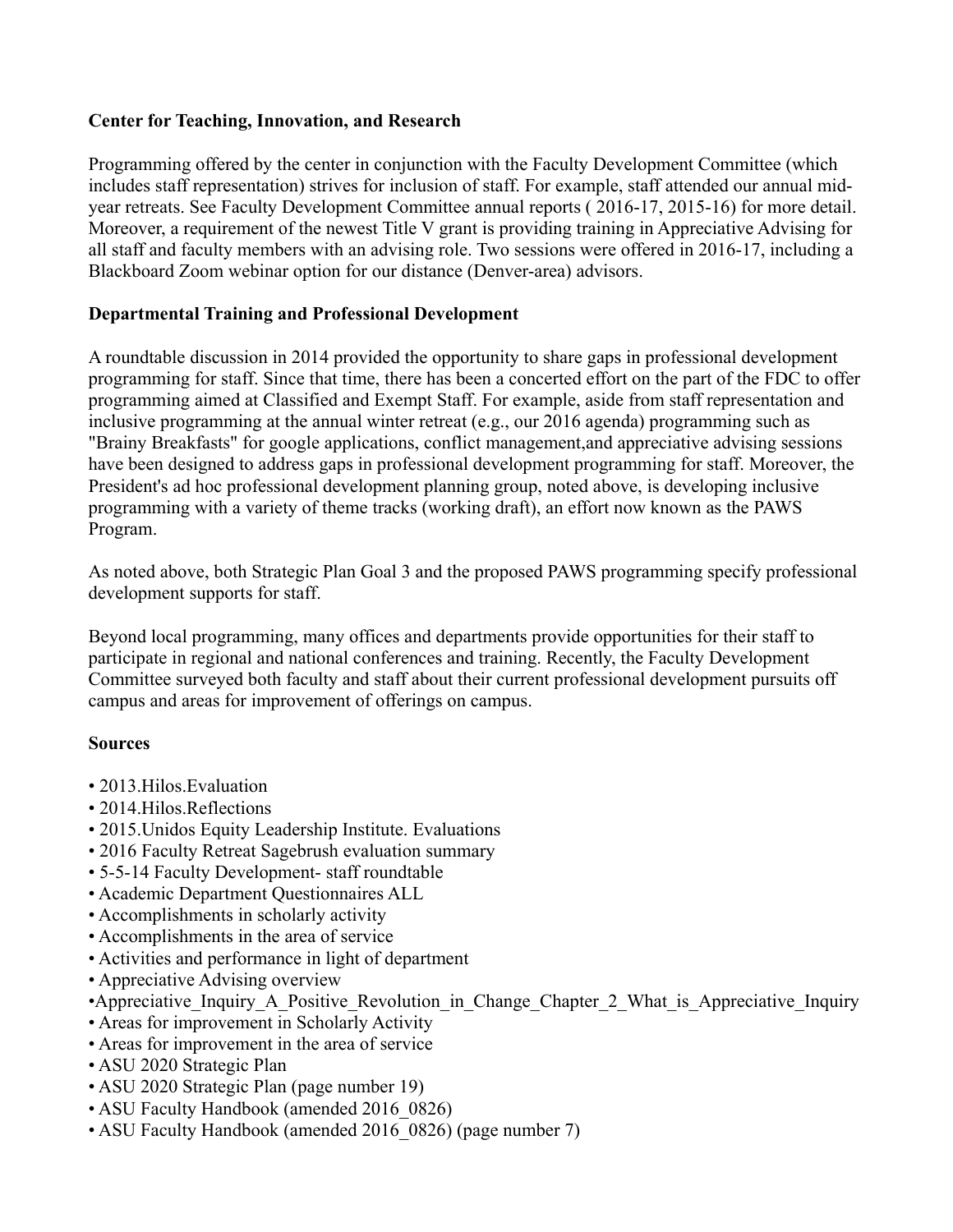- ASU Faculty Handbook (amended 2016 0826) (page number 10)
- ASU Faculty Handbook (amended 2016 0826) (page number 12)
- ASU Faculty Handbook (amended 2016 0826) (page number 13)
- ASU Faculty Handbook (amended 2016 0826) (page number 15)
- ASU Faculty Handbook (amended 2016\_0826) (page number 19)
- ASU Faculty Handbook (amended 2016 0826) (page number 22)
- ASU Faculty Handbook (amended 2016 0826) (page number 23)
- ASU Faculty Handbook (amended 2016 0826) (page number 36)
- ASU Faculty Handbook (amended 2016 0826) (page number 37)
- ASU Faculty Handbook (amended 2016 0826) (page number 141)
- ASU Faculty Handbook (amended 2016 0826) (page number 160)
- asu-2020-board-approved
- asu-2020-board-approved (page number 9)
- ASUProfessionalDevelopmentFramework
- AY 16-17 Instructor Credentials
- Brainy Breakfast- google drive--streeter
- Brief History of Faculty Development at ASU-HLC
- cds 2012-2013 ipeds
- cds 2012-2013 ipeds (page number 22)
- cds 2013-2014 ipeds
- cds 2013-2014 ipeds (page number 22)
- cds 2014-2015 ipeds
- cds 2014-2015 ipeds (page number 22)
- cds 2015-2016 ipeds
- cds 2015-2016 ipeds (page number 23)
- cds 2016-2017
- cds 2016-2017 (page number 23)
- cds2007\_2008
- cds2007\_2008 (page number 28)
- cds2008\_2009
- cds2008\_2009 (page number 27)
- cds2009-2010
- cds2009-2010 (page number 28)
- cds2010 2011 ipeds
- cds2010 2011 ipeds (page number 28)
- cds-2011-2012-ipeds
- cds-2011-2012-ipeds (page number 22)
- Conflict Mgmt—Getting off the Drama Train (AM Session)
- CTIR job description HLC
- CTIR2016-17Year-EndReport HLC
- Department Chair Faculty Checklist for Online Courses updated May2017
- Dual Credit Instructor Qualifications
- End of year report 2015-2016
- Faculty and Professional Development
- Faculty and Professional Development About
- Faculty Arrivals Departures 2007-2016
- Faculty ArrivalsDepartures
- Faculty Departures
- Faculty Dev adhoc-NFO 14 Evaluation results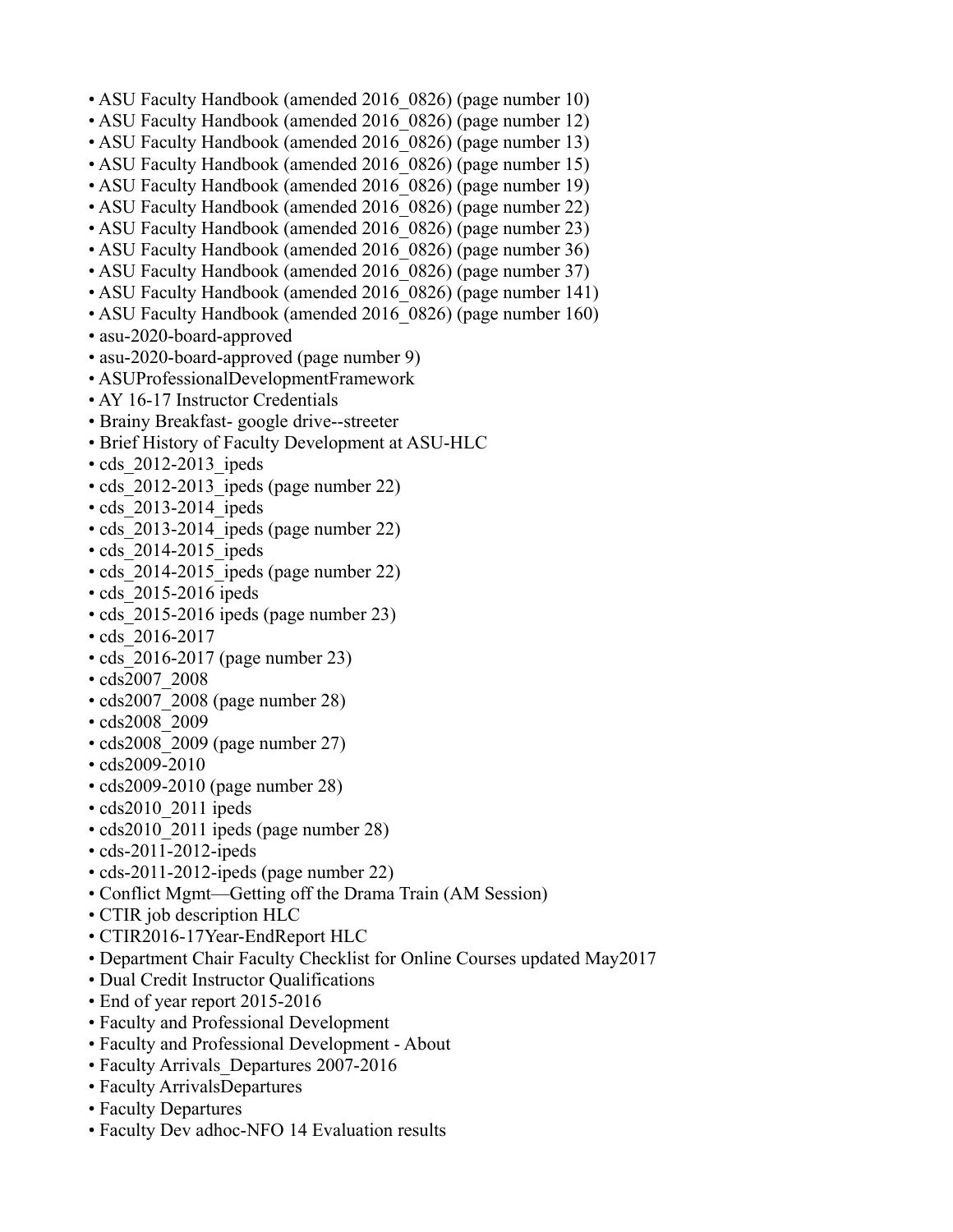- Faculty Development Committee 2013-14 End of year report-1
- Faculty Development Committee 2014-15 Year end report
- Faculty Development Request Form VPAA office
- Faculty Development Retreat 2014
- Faculty Qualifications Inventory
- Faculty Quals by Dept
- FAculty Qulaifications Semester Report
- Faculty Retreat Sagebrush Evaluation
- Faculty Retreat Sagebrush evaluation Summary
- Faculty Vita Template
- Faculty Vitae 2015-17
- Hersnet About Hers
- Hersnet What are the Institutes
- HILOS 2012
- HILOS Culturales Summer Institute
- Institutional Syllabus Template
- Lifeways HILOS Culturales Lecture Series
- May Update with Exhibit sample files
- New Faculty Orientation evaluation summary 2013
- New Faculty Orientation Schedule 2013
- New Faculty Orientation Schedule 2014
- NFO 2015 evaluation summary report
- NFO 2015 Final Schedule
- NFO 2016
- NFO 2016 Evaluation Summary
- Online Course Semester Review by Department Chair
- Online Interaction Review Form
- PAWS project professional dev framework HLC
- Policy 100-10-05 Faculty Office Hours (2016–0120)
- Policy 100-10-09 Temporary Faculty Hiring (2017\_0418)
- Policy 100-10-10 Faculty Qualifications (2017\_0418)
- Prof Dev Survey responses--Exempt and Classified Staff
- Prof dev survey responses--faculty
- QualifiedFacultyGuidelines\_2014-05\_OPB
- questions list
- Retreat schedule 2015
- Retreat schedule and session descriptions 2016
- Sample Exceptions-Faculty Qualifications
- Sample Self-Assessments
- spring-17-instructor-accessible
- Strategic Plan 2020 Goal 3 HLC
- Table 1 Student to Faculty ratio
- table of attendance and offerings HLC
- Title V budget 2016-17 HLC
- Tracis job desc F&A Program Coordinator
- UNIDOS Equity Leadership Retreat
- UPDATED Faculty Summary data 10 year Comparison
- UPDATED Faculty Summary data 10 year comparison Summary Tables
- Zuleger RTP folder P2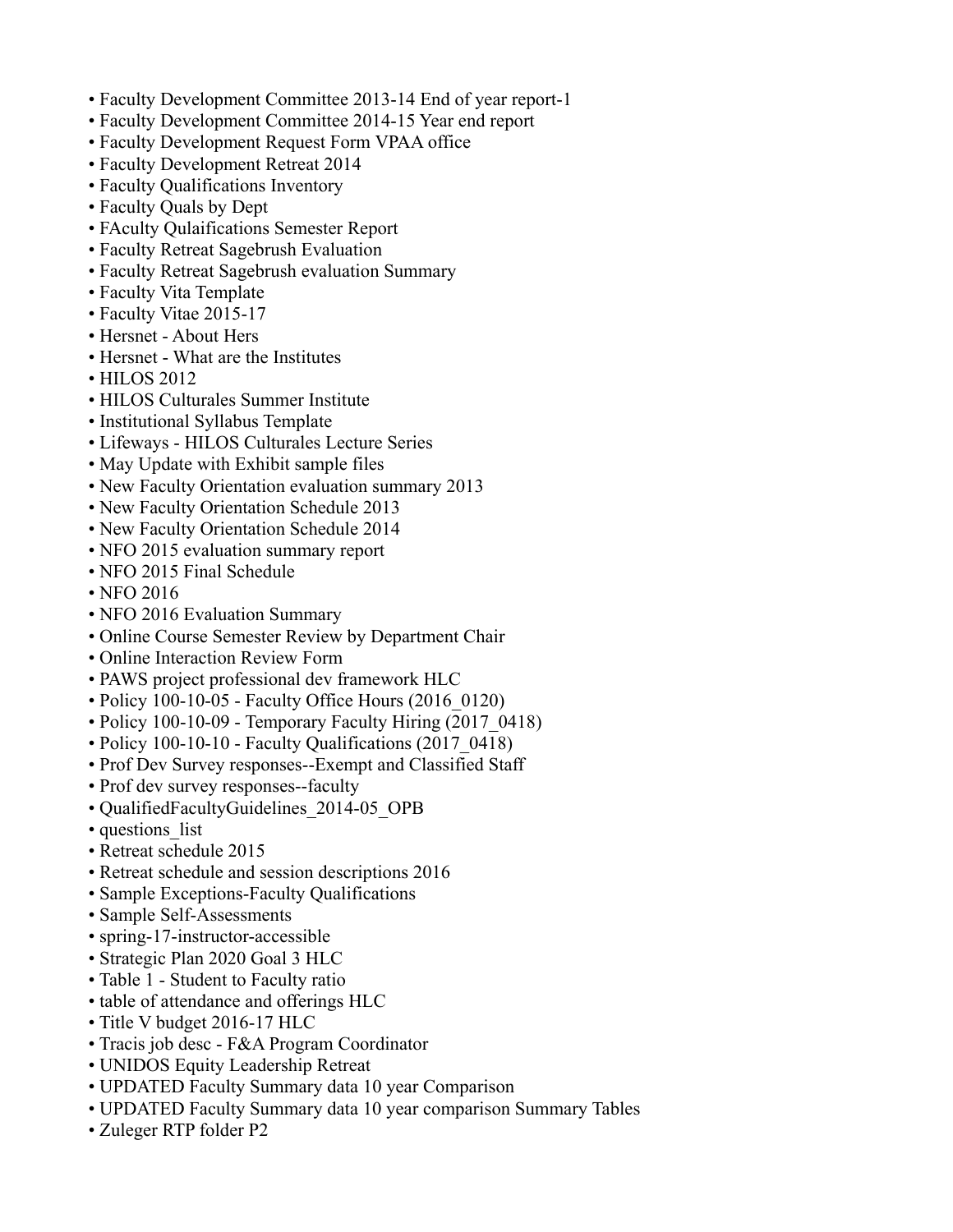## **3.D - Core Component 3.D**

The institution provides support for student learning and effective teaching.

1. The institution provides student support services suited to the needs of its student populations.

2. The institution provides for learning support and preparatory instruction to address the academic needs of its students. It has a process for directing entering students to courses and programs for which the students are adequately prepared.

3. The institution provides academic advising suited to its programs and the needs of its students.

4. The institution provides to students and instructors the infrastructure and resources necessary to support effective teaching and learning (technological infrastructure, scientific laboratories, libraries, performance spaces, clinical practice sites, museum collections, as appropriate to the institution's offerings).

5. The institution provides to students guidance in the effective use of research and information resources.

### **Argument**

### **3.D.1 Response and Evidence**

Each unit identified below supports student engagement and success. In addition to the descriptions below, each unit's 5 year assessment summary specifies their goals or outcomes and highlights actions undertaken to accomplish them.

#### **Student Success Center**

A number of programs to support students are housed within the Student Success Center in the Neilsen Library. The Student Engagement and Success program provided oversight for Early Alerts, First Year Interest Groups, New Student Orientation and Academic Advising until fall of 2015 when these programs were restructured into the First Year Immersion Program. The Student Success Center now houses Academic Advising, CAMP, Student Support Services and the Grizzly Testing and Learning Center. Academic Advising will be discussed in detail in section 3.D.3., the others are included below.

### **First Year Immersion**

New Student Orientation and First Year Interest Groups had stagnated under its existing leadership. In Fall 2015 responsibility for these programs moved from Student Engagement and Success to Student Life programming. Whereas schedules for the past decade had remained largely unchanged and did little to connect students with ASU, the 2015 New Student Orientation was carefully planned including articulating Learning Outcomes, using a planning guide from NODA (National Orientation Directors Association) as a resource. Students were put into 'Sleuths,' the term for a group of grizzlies. Each Sleuth group circulated between orientation activities together, helping form connections with other students and the university immediately. Participation rates in student government and other students clubs in fall 2015 exceeded past rates, suggesting that the revised NSO was successful at fostering a connection between new students and ASU. First Year Interest Groups (FIGs) are also undergoing revision with three Living/Learning Community models: Grizzly Learning Communities, Living/learning Communities, and Themed Housing placement. The Student Life & Recreation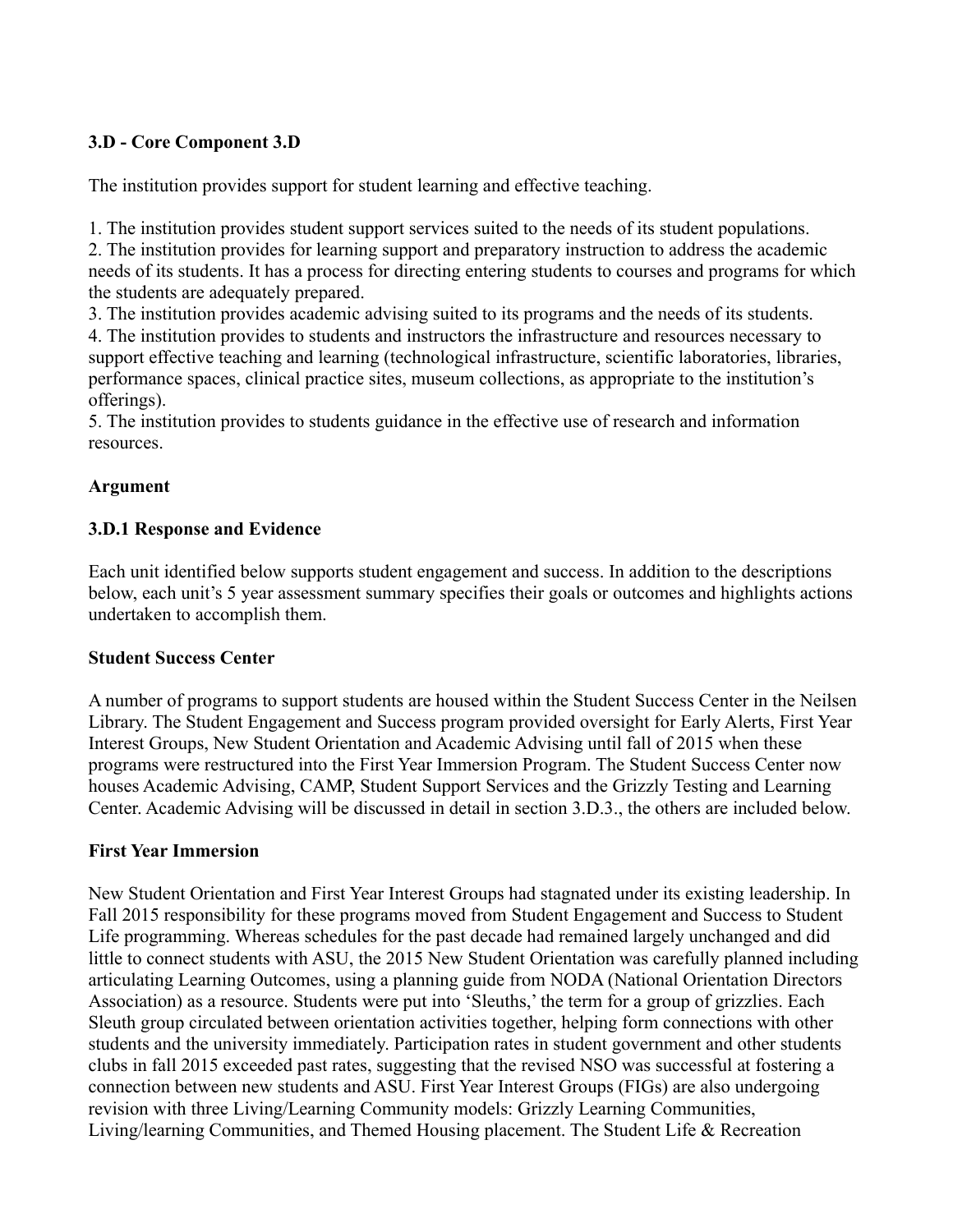proposal to E-team describes the vision informing the new approach to FIGs and to establishing Interest and Affinity groups.

# **Grizzly Testing & Learning Center**

The Grizzly Testing & Learning Center (GTLC) is dedicated to supporting students by providing assistive technology, testing services, and peer tutoring in a low stress and accessible environment. Tutors are recommended and/or approved by professors and must have completed the coursework with a minimum final grade of a "B". Job descriptions for Graduate Assistants, Note Takers, Peer Assisted Study Session Leaders, Supplemental Instruction Leaders, Supplemental Support Leaders, Tutors, and Student Associates help elaborate of the qualifications and types of support provided by the GTLC.

### **Counseling & Career Services/Office of Accessibility Services.**

Counseling & Career Services is committed to supporting student persistence and success in academic endeavors and in career selection and attainment. The 2013-14 and 2014-15 Student Affairs Assessment Plan/Report for this division describes in detail the programs and outcomes related to supporting students academically and emotionally. The 2014-15 Year End Report provides greater detail as to how ASU Counseling, Career, Prevention and Accessibility Services support students. The Strategic Plan identifies goals for the future.

*Counseling & Career Services.* Counseling services are provided by two qualified counselors as well as graduate assistant interns. See Utilization Stats and the Year End Report for additional information. Other services include individual counseling services, workshops and outreach, crisis counseling, mental health awareness week, supporting Safe Zone training, and therapy/service pets on campus including "Paws and Relax" sessions. Additionally, in conjunction with the Psychology Department, a 1-credit course, Prevention Awareness Crew is offered annually to assist in service projects related to prevention.

*Suicide Prevention and Outreach*. As described in the year-end report, three components make up suicide prevention efforts: The Campus Health and Safety team, a student led suicide prevention group (SWAG) and prevention programming. The Campus Health and Safety Team has offered education for faculty regarding disturbing writing and behavior, as a professional development option during the past three academic years. In 2011, ASU received a grant to assist in suicide prevention efforts. Two suicide prevention trainings (safeTALK and ASIST) are regularly offered on campus and available for faculty, staff, students and community members.

*Accessibility Services*. The Office of Accessibility Services provides equal education opportunities for persons with a variety of disabilities. All course syllabi also include a statement to students regarding the role of the Office of Accessibility Services and remind students to meet with their professors regarding any required accommodations.

# **Math Lab**

The Math Lab provides free tutoring for any student needing assistance in any math class through Calculus II. During the 2015 fall semester, the lab was staffed by student tutors from 5-8 hours daily Monday to Friday.

### **Writing Studio**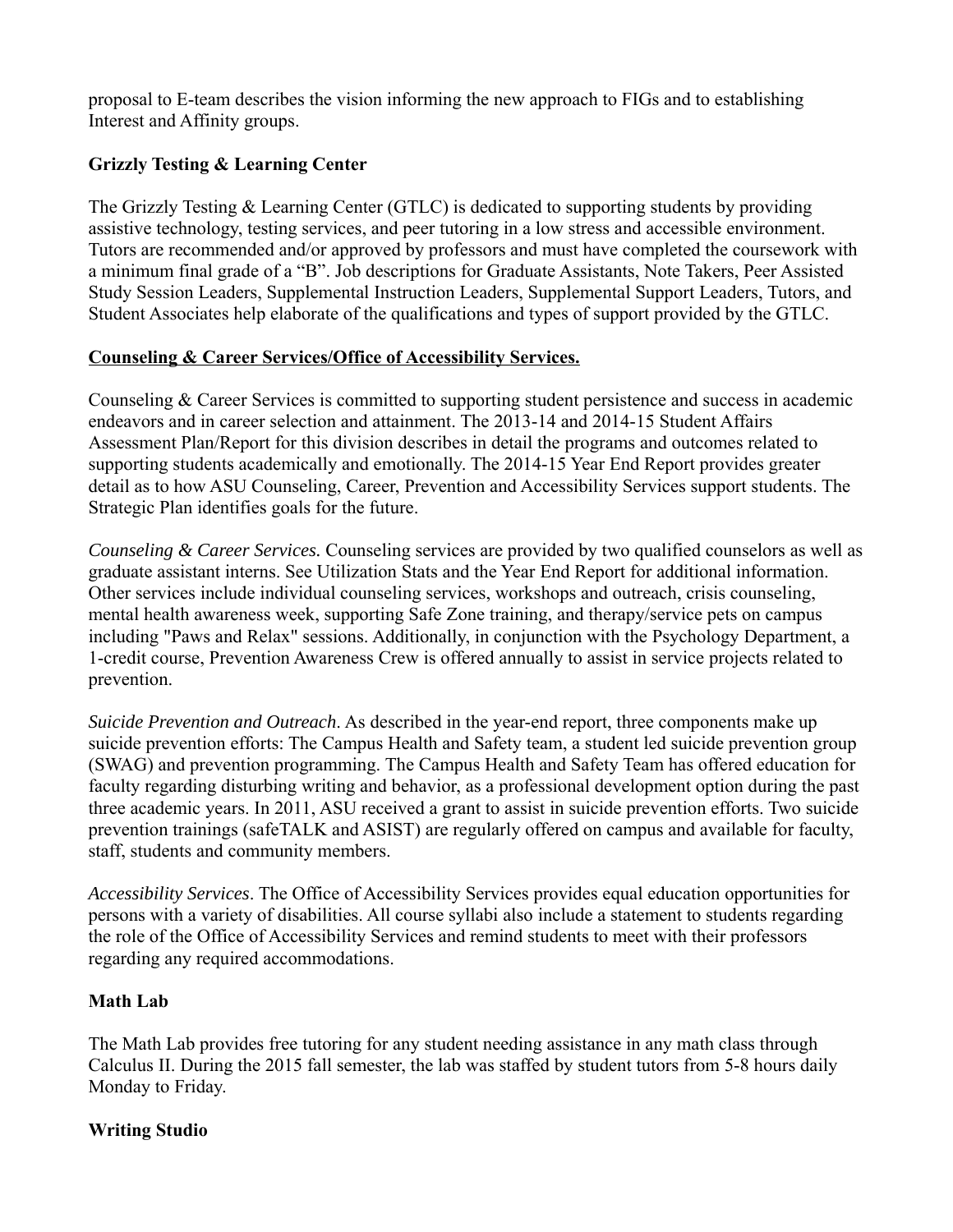The Writing Studio in McDaniel Hall helps students improve their writing skills and supports campus Writing Across the Curriculum efforts. The Writing Studio offers tutoring and collaborates with the Nielsen Library and the GTLC to offer additional services in the Library.

### **Veterans Services**

Over the past five years, ASU has made an effort to better serve veterans and military service personnel. In 2011, a Veterans Action Team was established to assess the climate for veterans at ASU. Their report called for the establishment of a Veterans Center on campus and a variety of other actions. ASU participated in the Department of Defense's Voluntary Education partnership until an In-State Tuition policy for veterans was established. Updates to Presidents Svaldi and McClure detail progress made on the original recommendations made by the Veterans Action team.

## **Grant Funded Student Support Efforts**

Additional grant-funded programs provide academic support services including SSS (Student Support Services) a Federally funded TRIO program, a Department of Education grant to fund support for migrant students (CAMP), and a Title V grant focusing on STEM.

*Student Support Services.* The Adams State University (ASU) Student Support Services (SSS) TRiO program supports students in their cognitive and non-cognitive skill development and offers some financial support to its participants.

Cognitive support comes in the form of tutoring, classes, and workshops offered through SSS and the ASU Summer Scholars program. Non-cognitive support is offered through a mentoring program for freshman participants and in other cultural based programming. Financial support is offered through participation and merit based scholarships as well as employment.

*CAMP*. CAMP (College Assistance Migrant Program) is a federally funded program through the US Department of Education, Office of Migrant Education, which supports students who are from migrant worker families. The CAMP Second Semester report gives a good indication of the goals and objectives for the CAMP program and describes the type of support it provides for students.

*STEM Center*. The STEM Center in Porter Hall was established as part of a Title V grant *Increasing Student Engagement and Success in STEM (ISES STEM)*. The grant narrative provides an overview of the grant which focuses on promoting STEM fields, and engaging and supporting students in those disciplines. Demographic and usage data is calculated using TutorTrac. Reports include information on the number of students who visit the STEM Center for tutoring services, the courses they are enrolled in, as well as gender and ethnicity information. The STEM Center is also equipped with laptops, graphing calculators, and LCD projectors available for student check out to support students in their academic pursuits. See external reports for more information (2012, 2013, 2014).

*Supplemental Instruction (SI)*. SI is an academic support that uses peer-assisted study (see leader job description) sessions to improve student retention and success within targeted historically difficult courses. Courses selected for SI tend to be gatekeeper courses for first and second year students. Tracking data from fall 2012-2014.

*Peer Led Assistants (PLA)* PLA are recruited by STEM faculty to become peer leaders. These are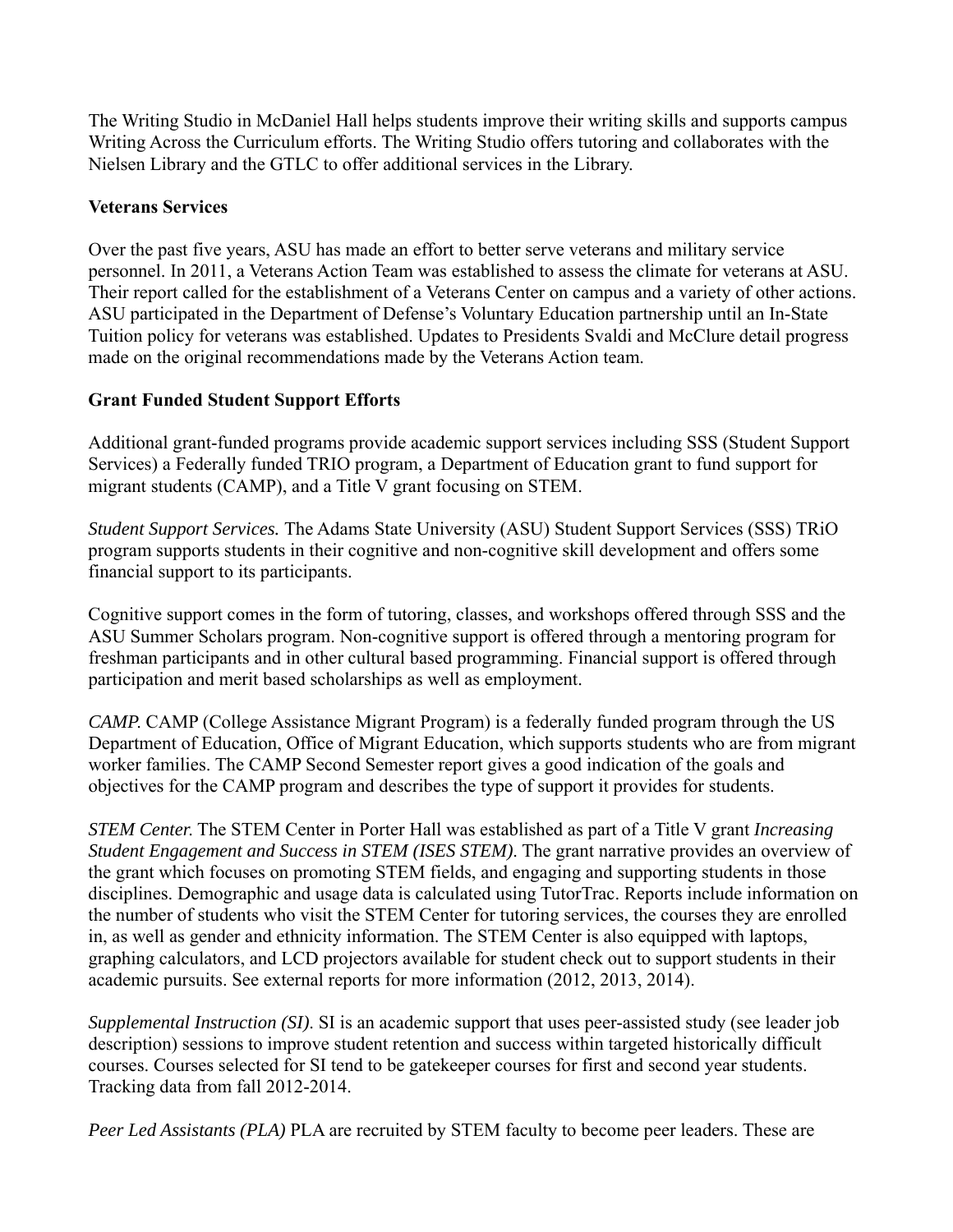students who have done well in the course and are available to facilitate small-group learning. STEM faculty make the PLA model an integral part of the course. Each week, with the support and guidance from the professor, PLA leaders meet with their group to discuss, debate, and engage in problem solving related to course material.

## **3.D.2 Response and Evidence**

## **Accuplacer and English Placement Exam**

Students are placed into courses based on their ACT/SAT scores and/or ACCUPLACER® exam, administered by the GTLC, according to specified placement criteria. Traditionally, the ACCUPLACER Elementary Algebra portion was used to assess a student's knowledge in Mathematics. Beginning fall 2016, the ALEKS placement assessment is used for Math (see policy). The ACCUPLACER® Sentence Skills portion is used to assess a student's knowledge in English and writing areas. Students can place into ENG 096 or ENG 101 based on this exam. If a student does not immediately place into ENG 101, they are provided the option of taking the English Placement Exam (EPE), an institutional writing exam scored by the on-campus English department faculty. These processes align with the policies on reading/writing placement and math placement.

## **Developmental Coursework Options**

ASU offers developmental coursework in mathematics and composition each semester, both in person and via extended studies, to students who are underprepared. ENG 096 College Preparatory Reading and Writing assists students in building skills required for college-level reading and writing. MATH 095, MATH 097 and MATH 099 build math skills needed to succeed in various subsequent college level math classes relevant to the student's chosen major. In 2013, these course were restructured to provide alternate math pathways that were not as heavily focused on algebra. A Math advising guide, posted on the ASU website explains which options are best for different majors. In 2016, a DevEd Taskforce was established to make recommendations for revisions to our Developmental Education structure. After an initial workshop on developmental education in December 2016, a smaller group was charged by the President to review best practices and recommend some pilot programs. The first of these, the use of Supplemental Instruction in Math 104 Finite Math begins in Fall 2017. Likewise, for the scheduled ENG 096 course offerings, three to four supplemental instructors will be available. Additional recommendations will be developed over the next year in conjunction with the Pathways projects.

### **AAA 101: Academic Achievement Strategies**

The AAA 101 class 'Academic Achievement Strategies' was developed in 2009 specifically to support incoming students in their transition to college. 250-350 new students enroll in AAA each fall semester. Learning outcomes focus on developing strategies for academic and personal success, goal setting, knowledge of university support services, policies and procedures and student engagement. An instructor syllabus for a fall 2015 class provides more detail on the content and methods by which AAA 101 supports student's college level learning.

### **Library**

Nielsen Library staff members teach information literacy instruction in all AAA 101 classes and most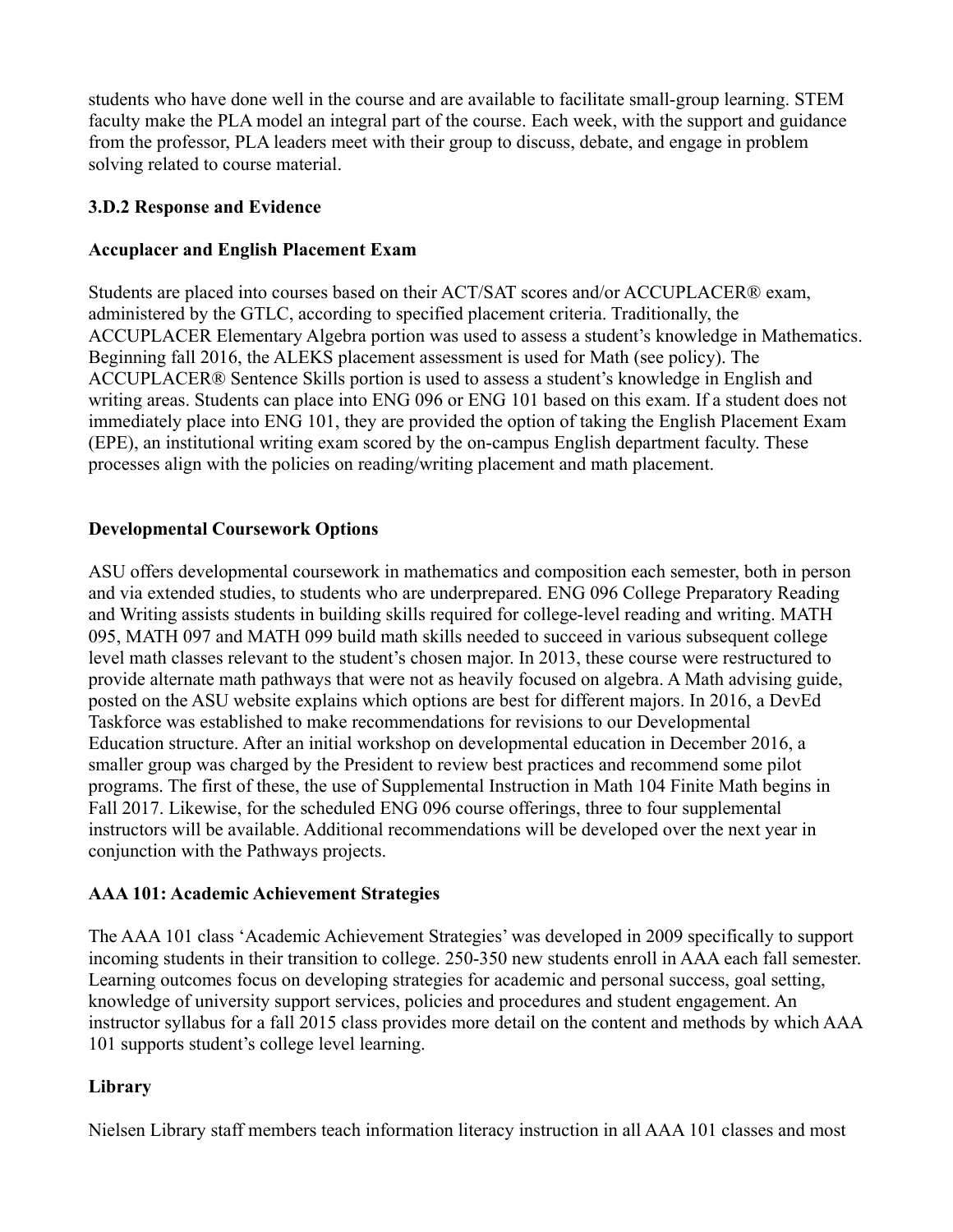ENG 101 and ENG 102 classes. Sessions include topics such as database research, source evaluation, or a general library orientation. A summary of library instruction sessions 2005-2015 demonstrates sessions provided. Moreover, the library provides LS 225 to assist in information literacy in a number of courses (see pre-test post-test data). The library also participates in New Student Orientation and recently implemented the Personal Librarian Program in an effort to ensure that new and first-year students are aware of the services the library offers.

## **Supplemental Instruction**

Supplemental Instruction (SI) is offered by the GTLC in many general education and gateway courses for majors. In addition, some academic departments offered independent variations of SI during the 2014-15 academic year. The job descriptions for SI Leaders and Supplemental Support Leaders provide a more detailed account of expectations for these positions and how they support student learning. SI in STEM fields transitioned to the STEM Center from the GTLC when it opened. GTLC SI data shows several hundred students make use of SI in the semesters tracked.

### *Graduate Student Support*

Graduate student support was not formalized centrally at ASU until recently. From 2005 until 2011, the Graduate School provided centralized services related to initial admission of students, oversight of graduate assistantships and scholarships, and awarding of graduate degrees. In 2011, with the departure of the Assistant Provost for Graduate Studies, most of these processes were decentralized to the academic departments offering graduate programs.

In 2014, in an effort to increase Hispanic participation and completion of graduate degrees, ASU submitted and was awarded a Title V grant specifically focused on providing support for graduate students. The PPOHA grant focuses on graduate student support and the development of a Graduate Center that centralizes such efforts.

In 2016, a task force of graduate faculty made recommendations (see the "GIG Summary") to reestablish an Office of Graduate Studies and Assistant Vice President for Graduate Studies. This position was filled in January 2017 and the appointment is responsible for oversight of graduate processes, assessment, and curriculum development.

### **Extended Studies Support**

Extended Studies supports students through the 'cranium cafe', an Online Chat and video feature that provides advising support to students. Distance faculty are supported in course development and training through a number of professional development opportunities which include 'TEED 589 From the Classroom to the Web' and 'Professional Development Online: Theory to Practice' courses. Additionally, Extended Studies students have access to many campus student services and specialized advising efforts to meet their needs. 'Net Tutor' services were added in 2017, making tutoring services available to online students.

# **3.D.3 Response and Evidence**

Recognizing that Advising is essential to student success, the Board of Trustees approved purchasing Degree Works in December 2016, with full implementation to begin for the fall 2017 semester. This comprehensive degree audit software will enable students and advisors to monitor student progress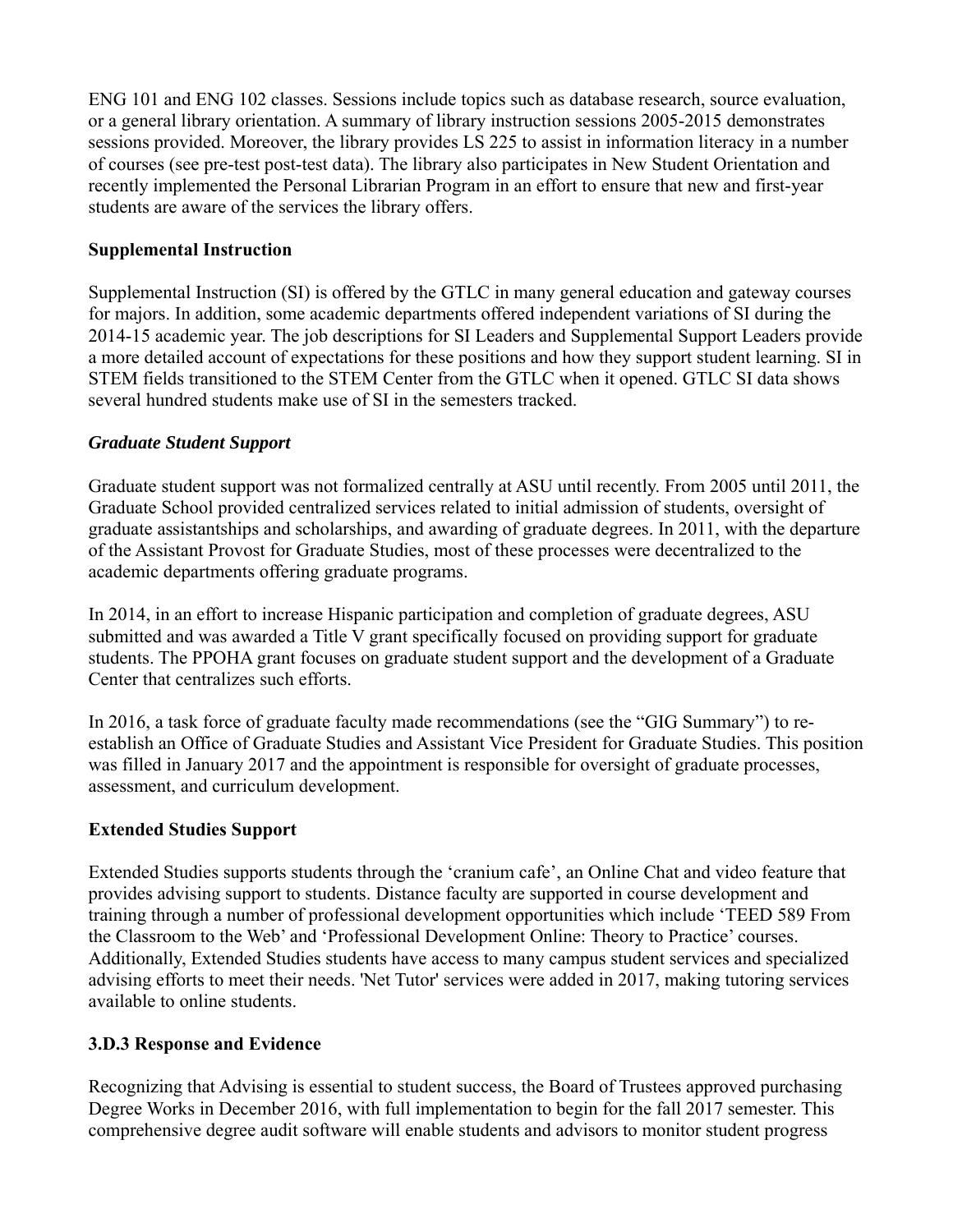towards their degrees.

### **Early Alerts/Academic SOS**

Early Alerts were a web-based reporting structure that enabled faculty to identify students who were struggling or failing to attend their classes. Once faculty submitted an early alert, graduate students reporting to the Director of Student Engagement and Success contacted the students to follow up with the concern. In Fall 2015, as a result of staffing changes and recognition that faculty had lost confidence in the existing Early Alert system, the process was revamped as an Academic SOS. Now a committee follows up with students according to the process for Academic SOS.

### **Undergraduate On-Campus Advising: Undeclared Students and Conditional Admits**

Undergraduate on-campus students admitted into associate degree programs, conditionally admitted or with an Undeclared majors are advised by advisors in the Student Success Center. One advisor works primarily with undeclared majors, and the other with conditional admits. These advisors also provide advisor training sessions for faculty advisors, meet with academic departments, and are responsible for major/minor changes and advisor assignments within the major. The Advising Handbooks from 2010- 11, 2011-12 and 2012-13 provide more details on advising at ASU. Surveys on advising were also conducted in 2011 and 2014.

### **Undergraduate On-Campus Advising: Declared Majors**

Undergraduate students enrolled in classes on campus are assigned a faculty advisor within their declared major(s). The faculty advisor assists students in scheduling and sequencing their courses as well as mentoring students regarding career and/or graduate school options. Faculty are responsible for submitting final degree checks and ensuring students have completed degree requirements. In Fall 2014, ASU began to stress to faculty the importance of Appreciative Advising. Joe Murray visited campus and gave several presentations to faculty and staff regarding best practices in Appreciative Advising, which stresses helping students identify goals and how to achieve them rather than simply enrolling in required courses.

#### **Undergraduate Distance Degree Seeking Students**

Three advising staff advise distance degree seeking students. Each has a general advising role plus assigned roles for one of the following: incarcerated students, international students, College  $\omega$  High School and Early College students, and MBA correspondence students. Checklists for the MBA and Undergraduates provide a description of how student advisors work with distance students. Cranium Cafe provides online video and chat features to provide advising support to distance students.

#### **Transfer Student Coordinator**

All incoming transfer students are initially advised by a transfer coordinator, who assesses their incoming credits and assigns general education and elective credit. Guidance for transfer is provided by policies for: CLEP/DSST, AP, IB, Vocational Credits, Military Credits, BA/BS degrees, AA/AS degrees, AAA/AAS degrees, transferrable courses, credits from non-accredited institutions, credits over 10 years old, transferrable grades, and for ASU Courses to the Home Institution. The transfer coordinator also consults with department chairs to determine appropriate transfer of major credit. Following initial advising by the transfer coordinator, students with a declared major are assigned to a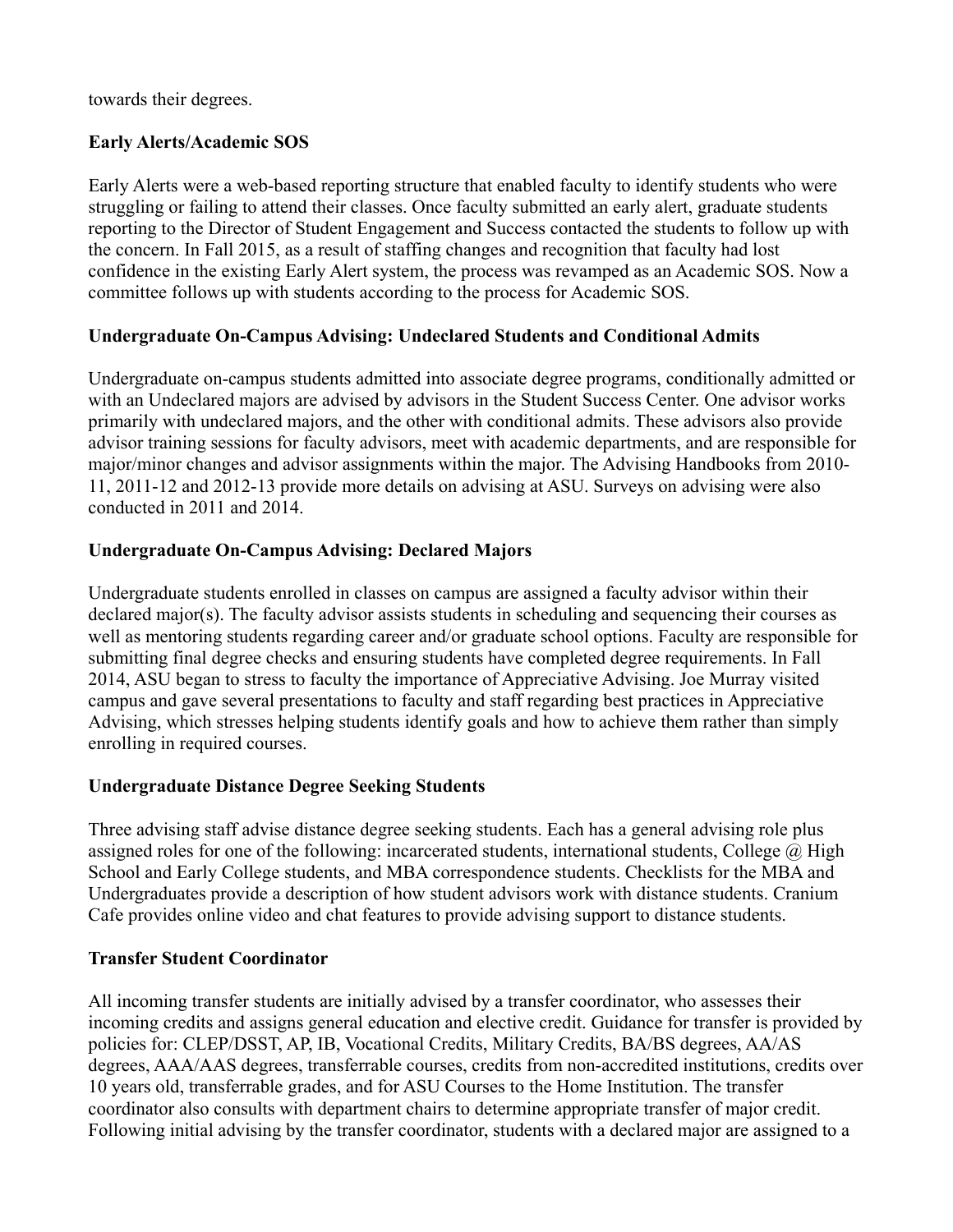faculty advisor in that area for subsequent advising.

## **Graduate Advising**

Advising for graduate programs occurs within the academic department, primarily by program faculty. Several larger graduate programs (Teacher Education, Counselor Education) have dedicated advisors for their graduate students.

### **3.D.4 Response and Evidence**

## **Construction & Improvement Projects**

The ASU campus has been transformed through \$104 million in improvement projects over the last seven years. While most of the projects undertaken were initially identified in a 1993 Campus Master Plan and revised in a 2007 Campus Master Plan, changes in personnel have resulted in retention of very few program plans documenting the details of each project. A new Campus Master Plan is underway.

Academic buildings have improved technology and teaching spaces, some dedicated to specific disciplinary requirements that provide additional student support. Improvements were completed in the following spaces:

- McDaniel Hall, Music, Leon Memorial Hall, Library
- Porter Hall, STEM Center, Planetarium & Observatory
- East Campus
- Nursing

Instruction occurs in several other campus buildings. The School of Business was renovated prior to the period of this review, but also features multiple general technology enhanced classrooms, seminar rooms and meeting spaces. The art building was renovated in 2000 and features studio spaces specific to various art media. In addition to the existing lecture room, a TEC was added during the period of this review.

Non-academic buildings have also been renovated or constructed to improve workspace, recreation/athletic spaces and living space for faculty, staff and students. Improvements have been made to these spaces:

- Richardson Hall
- Residences at Rex/Rex Stadium/North Campus
- Plachy Hall
- High Altitude Training Center

### **Technology**

ASU has worked to keep pace with technology and has made campus improvements to support teaching and learning. Computing Services, the Academic Instructional Technology Center, and IT Governance structure work in collaboration to oversee, identify and prioritize technology use across campus. Improvements are guided by the IT Strategic Plan and are presented to campus constituents. The IT Governance Charter describes the role of various constituent groups in informing IT decisions. These include the Administrative Technology Advisory Committee (ATAC) and Faculty Technology Advisory Committee (FTAC). A summary of technology infrastructure and support is provided.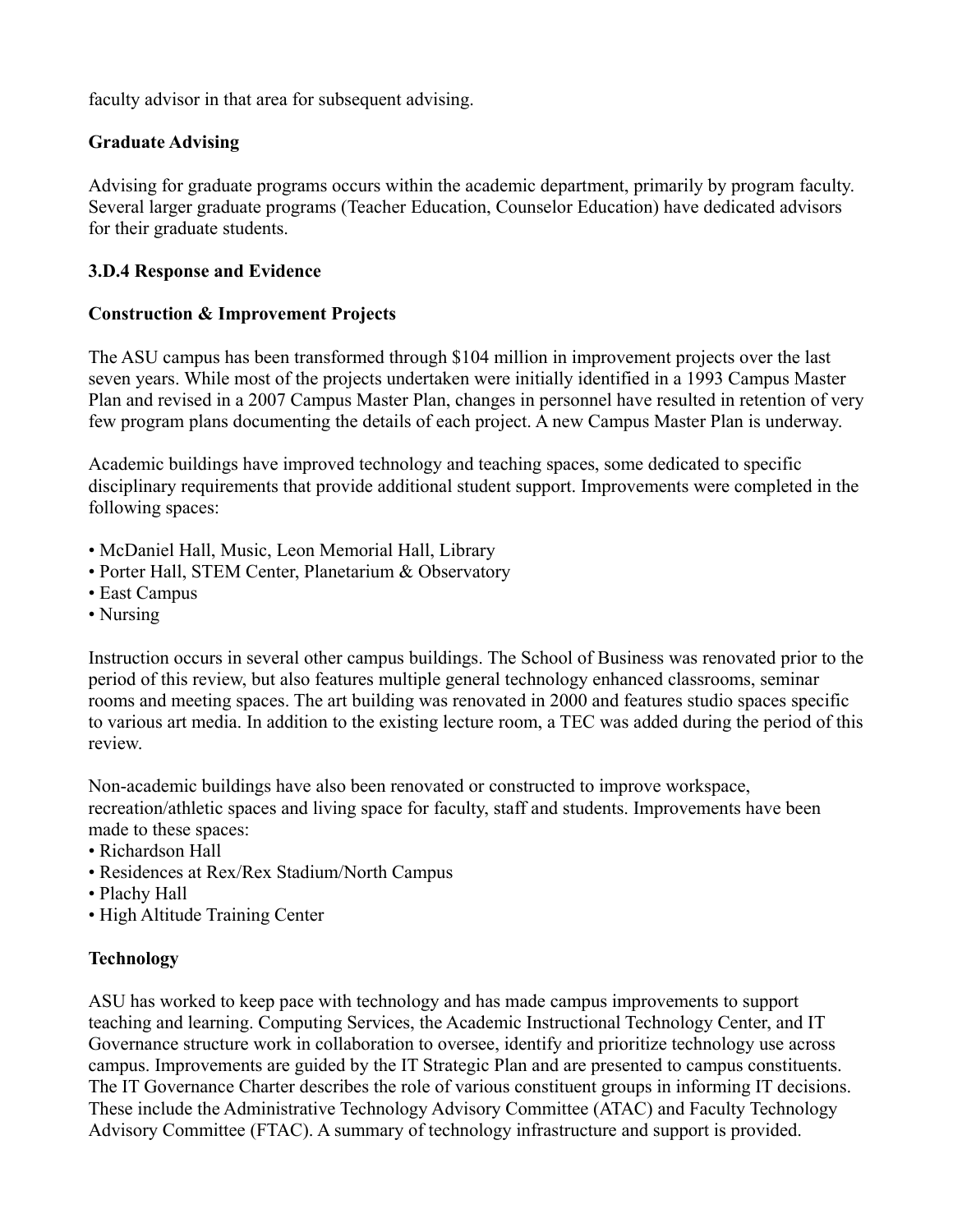## **Library**

With the exception of holidays and intersession periods, the Nielsen Library is open seven days a week (84 hours per week during spring and fall semesters and 67 hours per week during the summer). The library offers extended hours during finals week, providing reference and circulation services to students until 2 a.m.

Nielsen Library offers a variety of print, multimedia, and electronic resources, including academic journals and online databases. The library maintains dedicated funds for each academic department at Adams State as well as a general collections fund. As of November 2015, the library provides access to over 118,000 print books and 140,000 electronic books. The library also holds 1,357 print journals and over 156,000 electronic journals organized into 62 databases. Library resources are organized by EBSCO Discovery Service, which optimizes both discovery and access, particularly for online students. All students and faculty have complete access to the library's print and electronic resources. All students and faculty have access to the Interlibrary Loan service. Nielsen Library belongs to a borrowing group called RapidILL that guarantees a 24-hour turnaround time for article requests.

### **3.D.5 Response and Evidence**

### **Library Services**

Nielsen Library staff provide students guidance in the effective use of research and information resources through online (24-hour chat, email) and in-person reference services, teaching, liaison services, the library website and other online services. The library provides reference services seven days a week and offers the opportunity to schedule in-depth one-on-one or small group research consultations. Instruction Statistics show a drop in usage over time with a slight increase in the past year. This may coincide with increased online reference resources. In addition, the library's "Research on the Run" program reaches out to students who might not otherwise come to the library. Library staff teach information literacy concepts and the use of information resources. LS 225: Research Skills in the Social Sciences, which is taught by librarians, is open as an elective to all students and is a required course for psychology and sociology majors. Library session feedback responses provide evidence of how this course guides students in the use of information and resource services. Pre & Post Tests indicate some variation in students' improved ability to conduct research before and after, suggesting that students are more comfortable with the process. Each Adams State student has an assigned librarian to help with research through the personal librarian program and all students can obtain discipline-specific assistance through designated subject librarians.

The library provides distance services to students both through online services such as 'Ask a Librarian', access to databases, research guides of specific courses, and the 'Ask Academic' chat reference service. The library website and online research guides provide students with point-of-need help. The library has a comprehensive strategic plan and assessment plan which it uses to guide services. Floor counts show that the library is most heavily used during Finals Week.

### **Curricular**

Many academic departments include instruction in the effective use of research and information resources within their curriculum. For example, art theory classes at both the undergraduate and graduate level require students to conduct research and include in-class and library instruction in the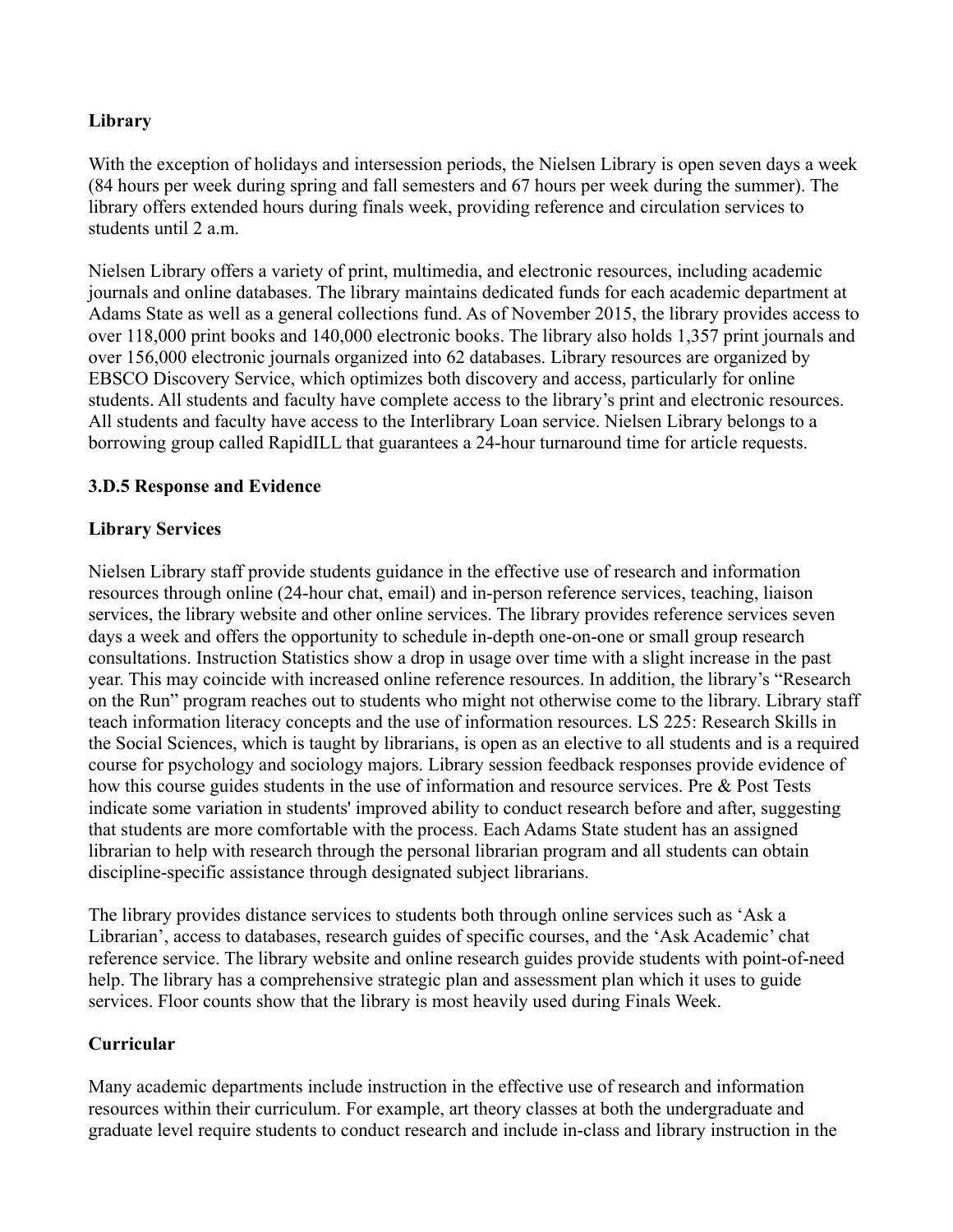effective use of research and information resources. Art Research Specific classes give examples of syllabi and required annotated bibliography assignments that demonstrate student understanding. Most Graduate programs have courses that focus on research methods specific to that discipline. Syllabi for the following undergraduate and graduate classes exemplify integration of research and information literacy in the curriculum:

- ENG 102 Communication Arts II
- ENG 495 Senior Seminar
- NURS 210 Nursing Research
- PSYC 355 Research Methods in Psychology
- SOC 455 Sociological Research Methods
- ED 571 Educational Research
- HPPE 503 Introduction to Research
- COUN 503 Introduction to Research
- COUN 708 Quantitative Research Methodology

### **Center for Graduate Studies**

As described in section 3.D.2., the Center for Graduate Studies offers a workshop on Library Research and Information Literacy, which is available to all graduate students.

#### **Sources**

- 2008 NSO Schedule-Parent
- 2008 NSO Schedule-Student
- 2011-12 Advisor Prof Dev Handout
- 2012. Mar 23. External Evaluation
- 2012-13 Advisor Prof Dev Announcement
- 2013. Nov 8. External Evaluation
- 2013. Sept. Extenal Evaluation
- 2014 2015 Year-End Report
- 2014. Feb 7. External Evaluation
- 2014 aprReport P031S100016
- 2014-15 Supervisor Evaluation Data
- 2015 ADA Syllabus Statement
- 3rd-floor-mockup
- AAA 101
- AAA 101, CRN 13809, C. Heaton
- About The Office of Accessibility Services
- AC minutes-suicide prevention
- Academic Advising for Conditional Admits
- Academic Advising for Undeclared Students
- Academic Advising Manual 2010-11
- Academic Advising Manual 2011-12
- Academic Advising Manual 2012-13
- Academic Advising Student Services 5 year Assessment Summary
- Academic SOS Process
- Accessibility Services
- Accessibility Services RC\_2015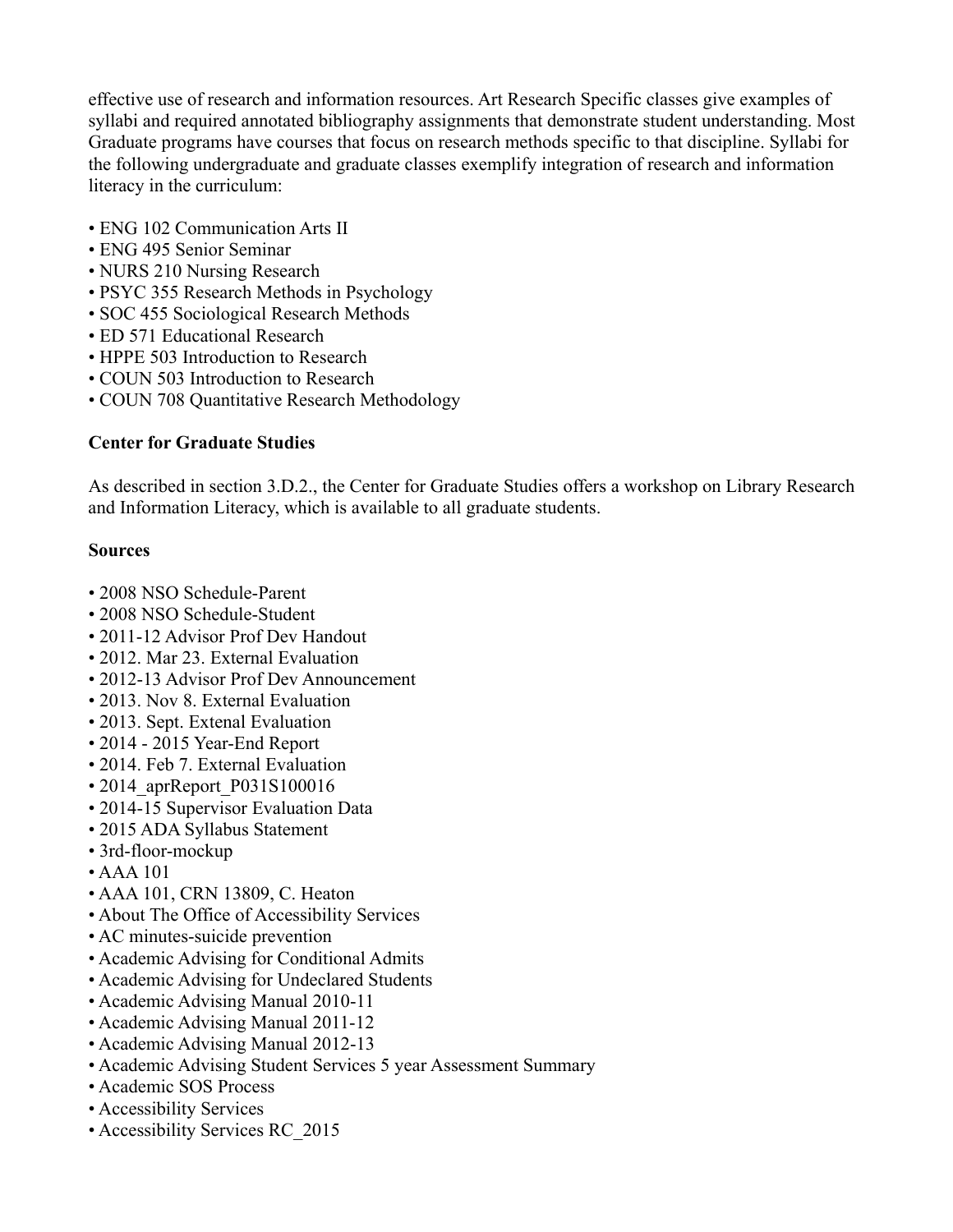- Advertisement
- Advising brochure
- Advising Survey 2014 results
- Advising\_survey\_2011
- Advisor Training Manual 2009-10
- Agenda for Fall 2008 Departmental Meetings
- ALEKS
- ALEKS Placement Policy
- ANNOTATED BIBLIOGRAPHIES
- Appreciative Advising overview
- APR Data #1 SSS
- APR Data #2 SSS
- APR Institutional Grant Year 2
- APR Institutional Grant Year 3
- Articles & databases
- ASC High Altitude Center
- ASC\_HSI\_STEM\_ProjectNarrative
- ASC music program final
- asc-north-campus-plan
- ASIST Grant ASU Counseling Services
- ASIST Training at ASU
- ASIST Training at ASU(2)
- ASU Counseling & Career Assessment and Strategic Plan CURRENT
- ASU Counseling Diversity and Human Differences
- ASU Counseling Services Center
- ASU Counseling Workshops and Outreach
- ASU Crisis Counseling Services
- ASU Math Lab
- ASU Mental Health Awareness Week
- ASU Observatory location pic
- ASU Student Affairs Assessment Plan 2013
- ASU Student Affairs Assessment Plan 2013-14
- ASU Student Affairs Assessment Plan 2014-15
- ASU Student Affairs Assessment Plan 2015-16
- ASU Suicide Prevention Grant
- ASU Writing Studio
- ASU Writing Studio On-Campus Tutoring
- ASU Writing Studio Online
- BOT Meeting (2016 1216)
- BOT Meeting (2016 1216) (DUP?)
- CAMP ad
- CAMP Brochure
- CAMP Celebration Program
- CAMP HLC info
- CAMP Program (web)
- CAMPSecond Semester Report 7-3-15
- Campus Health and Safety team-responding to disturbing writing and behavior
- CEP MBA ADMISSION REQUIREMENTS
- CEP UG ADMISSION REQUIREMENTS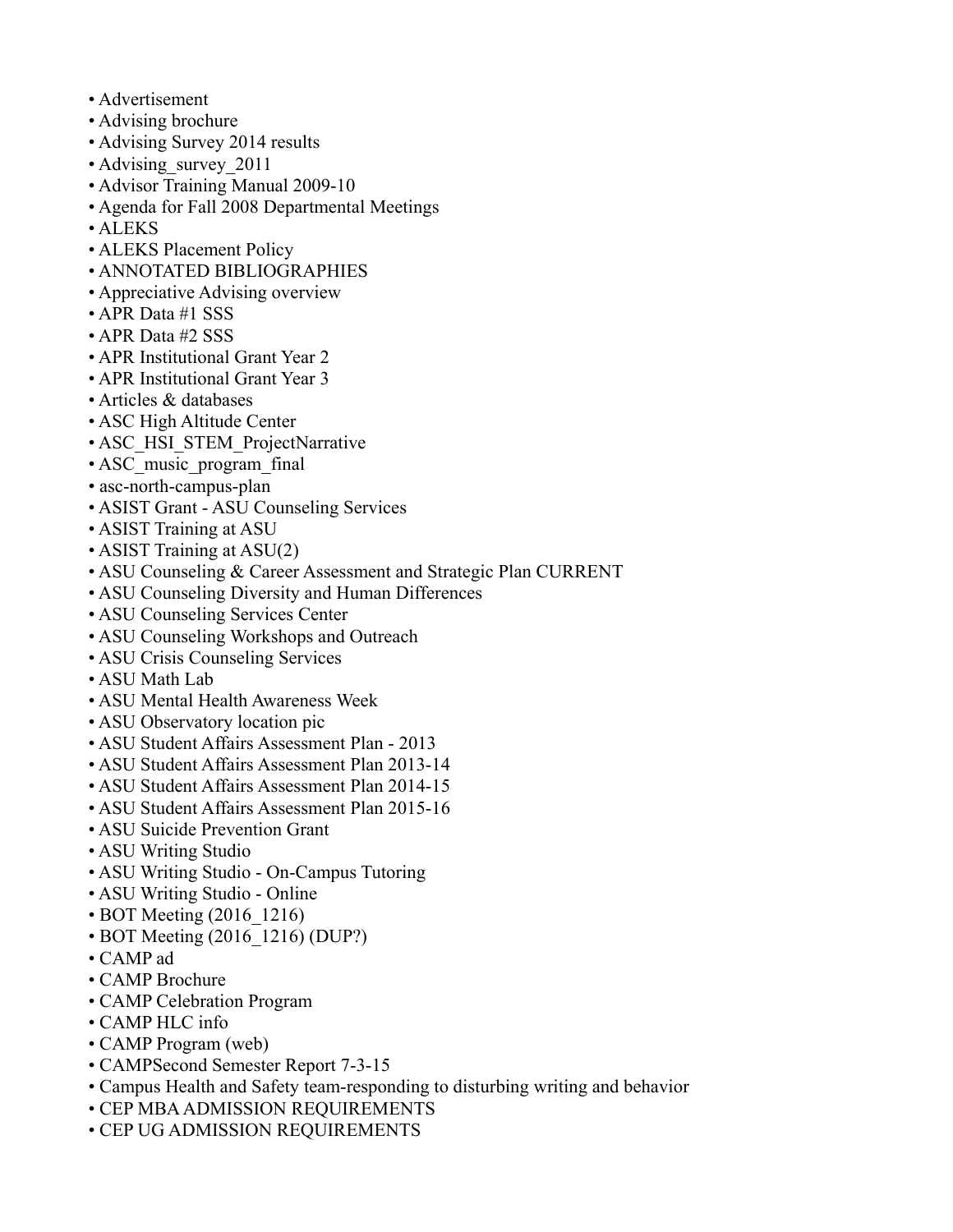- Colorado Challenge
- Conditional Admit Agreement Form
- Conditional Admits Fall Check-in
- Conditional Admits Spring Check-in
- Counseling Services and Resources
- Counseling Services web site
- Counseling, Accessiblity, Career Services Summary
- Counseling Career Services web site
- Distance\_Library\_Services
- DPS Adams State Porter Hall Addition
- Earth Water SkyPoster
- ED571 Inst
- Elevations
- Ellucian Degree Works \_ Ellucian
- emotional-support-animal-policy
- End of year report 2015-2016
- ENG 102, CRN 13283, L.King
- ENG 495 CRN 11564 Dmac-2
- ETeam PresentationGLCs
- Event Stats
- facilites master plan 2007
- Faculty Development Committee 2013-14 End of year report-1
- Faculty Development Committee 2014-15 Year end report
- FDC end of Year Reports
- FIG 11-12 booklet
- FIG Brochure 201314
- FIG booklet 20152
- finals beverage voucher (1)
- First Year Immersion Assessment Summary
- Floor Counts 2013-14
- Game Night
- GIG Appreciative Inquiry Summary & Conclusions
- GIGSummary
- Grad Center 5 year Assessment Summary
- Grant Narative. STEM
- Greg Elliot AMSR Certified ASU Counseling Services
- GTLC
- GTLC Summary
- GTLC-Services
- HLC 3.D.1.- The Grizzly Testing and Learning Center
- Hope Wall Counseling Services
- HPPE 503 Syllabus Fall 2015
- Individual Counseling Services
- Infrastructure
- Instructional Training
- Instructional Training
- Interest & Affinity Groups
- Invitation--Developmental Education Review
- IT Governance Committee Blog (web)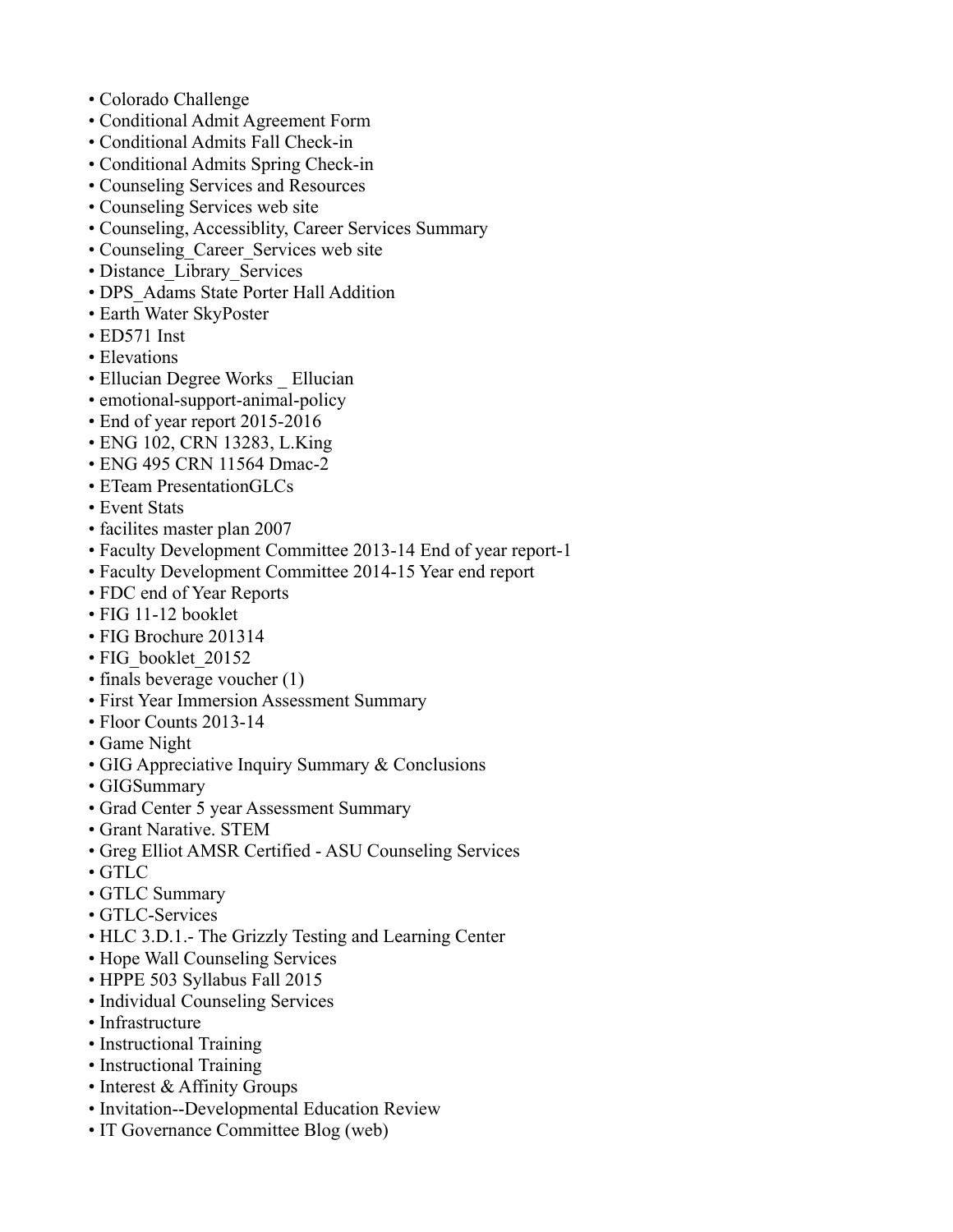- IT Governance Committee Charter (web)
- Job Description Graduate Assistant
- Job Description Note Taker (Spring 2015)
- Job Description Peer Assisted Study Session Leader (Spring 2015)
- Job Description Student Associate (Spring 2015)
- Job Description Supp Instruction Leader (Fall 2014)
- Job Description Supp Support Leader (Fall 2014)
- Job Description Tutor (Spring 2015)
- Joe Murray Bio 2-2014 (1)
- Learning Outcomes
- Library Research & Info Literacy Workshop
- Library\_Session\_feedback\_Form
- Library session feedback responses fit page
- LibraryEvidenceLinks
- LS 225 Pre and post test results S12
- LS 225 Pretest Responses 2011-2013
- LS225 Pre and Post Test S2015
- LS225SyllabusSP2015
- Math 095
- Math 097
- Math 099
- Math 104 Flyer
- Math Advising Gudie
- Net Tutor
- Nielsen Library Faculty Liaison Program
- Nielsen Library Floor Counts 2013-2014
- Nielsen Library Floor Counts Fall 2014 Finals Week
- Nielsen Library Instruction Statistics
- NSO 2009 parent schedule
- NSO Agenda
- NSO Agenda 8 12 15
- NSO detail schedule
- NSO Downtown
- NSO Luau at the Library Spring 2014 Review Report
- NSO revised sched Falll 09
- NSO Schedule Table
- NSO Task Grid
- NURS 210 Nursing Research
- observatory-concrete-sketch-v2
- observatory-drawings
- Orientation Planning Manual
- Orientation training Outcomes
- PAC Syllabus
- Paws and Relax Poster-Fall2015
- Personal Librarian Program poster
- Pod Schedule
- Policy 100-07-03 Credit By Examination (revised 2017\_0523)
- Policy 100-07-04 Credit for Military Experience (reviewed 2015\_0605)
- Policy 100-13-01 Eligibility for Admission (reviewed 2017 0620)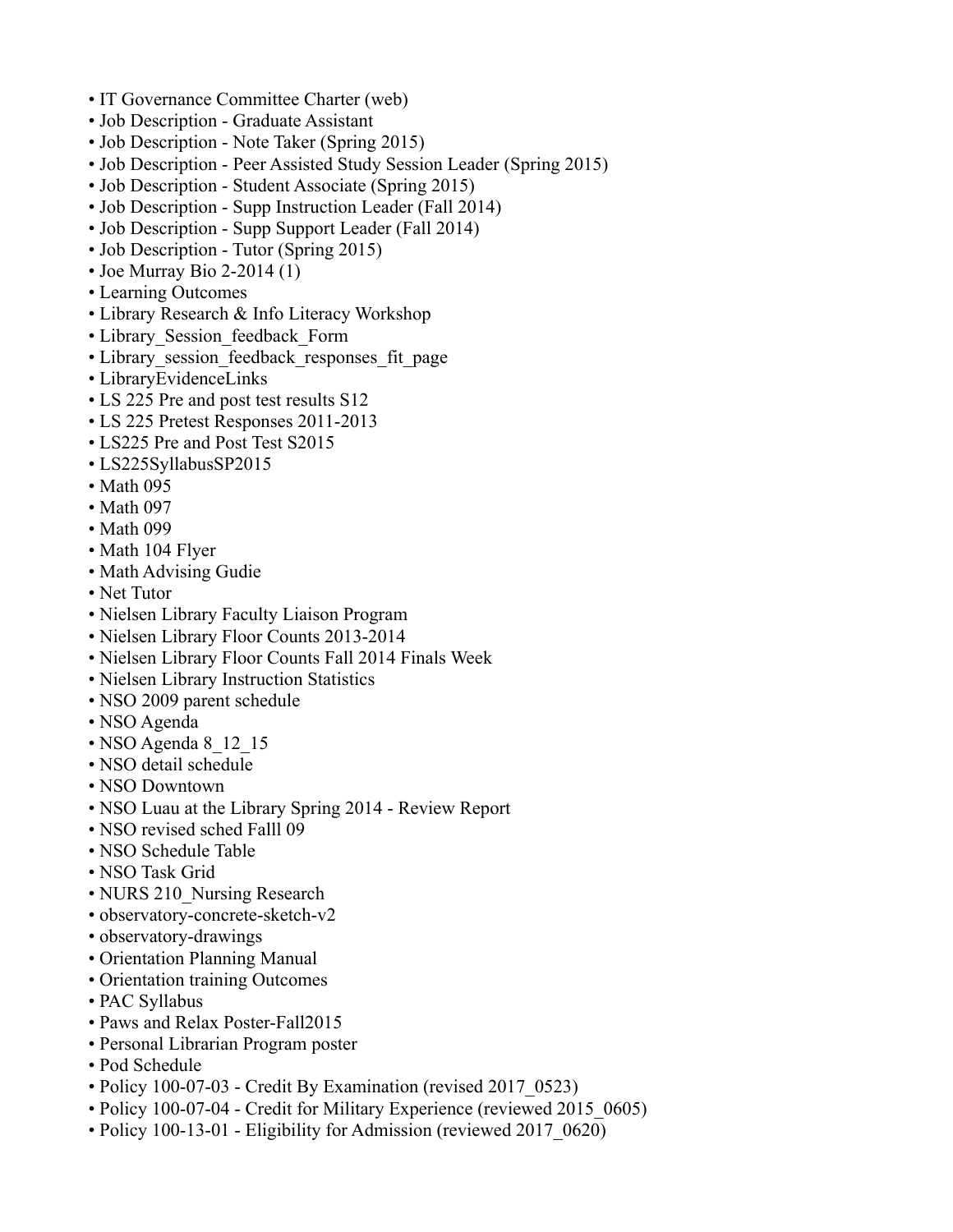- Policy 100-13-02 Transferable Grades (reviewed 2017\_0620)
- Policy 100-13-03 CLEP/DSST Scores (reviewed 2017 0523)
- Policy 100-13-04 AP Scores (revised 2017\_0620)
- Policy 100-13-05 Vocational Credits (reviewed 2017\_0620)
- Policy 100-13-06 Coursework Transfers (revised 2017 0523)
- Policy 100-13-08 AA/AS Transfers (revised 2017\_0523)
- Policy 100-13-09 Transfer AAA/AGS Transfers (revised 2017\_0523)
- Policy 100-13-10 BA/BS Degree Transfers (revised 2017\_0523)
- Policy 100-13-11 Credits Over 10 Years Old (revised 2017\_0523)
- Policy 100-13-12 Credit from Non-Accredited Schools (reviewed 2017\_0620)
- Policy 100-13-13 Intl Baccalaureate Recognition (revised 2016 0712)
- Policy 100-13-14 ASU to Home Institution  $(2015\,0414)$
- Policy 100-14-01 Math Placement (revised 2017 0523)
- Policy 100-14-02 English Placement (revised 2017 0523)
- Policy 100-15-05 Transfer Students (reviewed 2017\_0620)
- Porter Hall 3rd Floor Renovation
- Preliminary plans
- Proposal for ASU New Early Alert System
- Psyc 355 Syllabus
- Ref Stats 2007
- Ref Stats 2008
- Ref Stats 2009
- Ref Stats 2011-12
- research on the run
- RESUME martinez
- Revised Announcement Email for Academic SOS
- Safe Zone flyer
- Sample Research Guides
- Screen Shot 2015-09-02 at 9
- SI Tracking
- Sociological Research Methods & Lab Syllabus 2016
- SSB\_Poster
- SSC Brochure fall2013
- SSS HLC Summary
- SSS Services offered
- STEM Center
- Student Life & Leadership HLCsummary
- Student Visit Information
- Supplemental Instruction
- Tunes at 2 Poster
- Utilization Stats
- Veteran Action Team Report Dec 2011
- Veterans Affairs Updated report to Dr. McClure
- Veterans Center HLC Report
- Veterans in state tuition policy
- World AIDS Day Flyer (1)
- Writing Studio Helpful Links
- Writing Studio Policies
- Writing Studio Web Site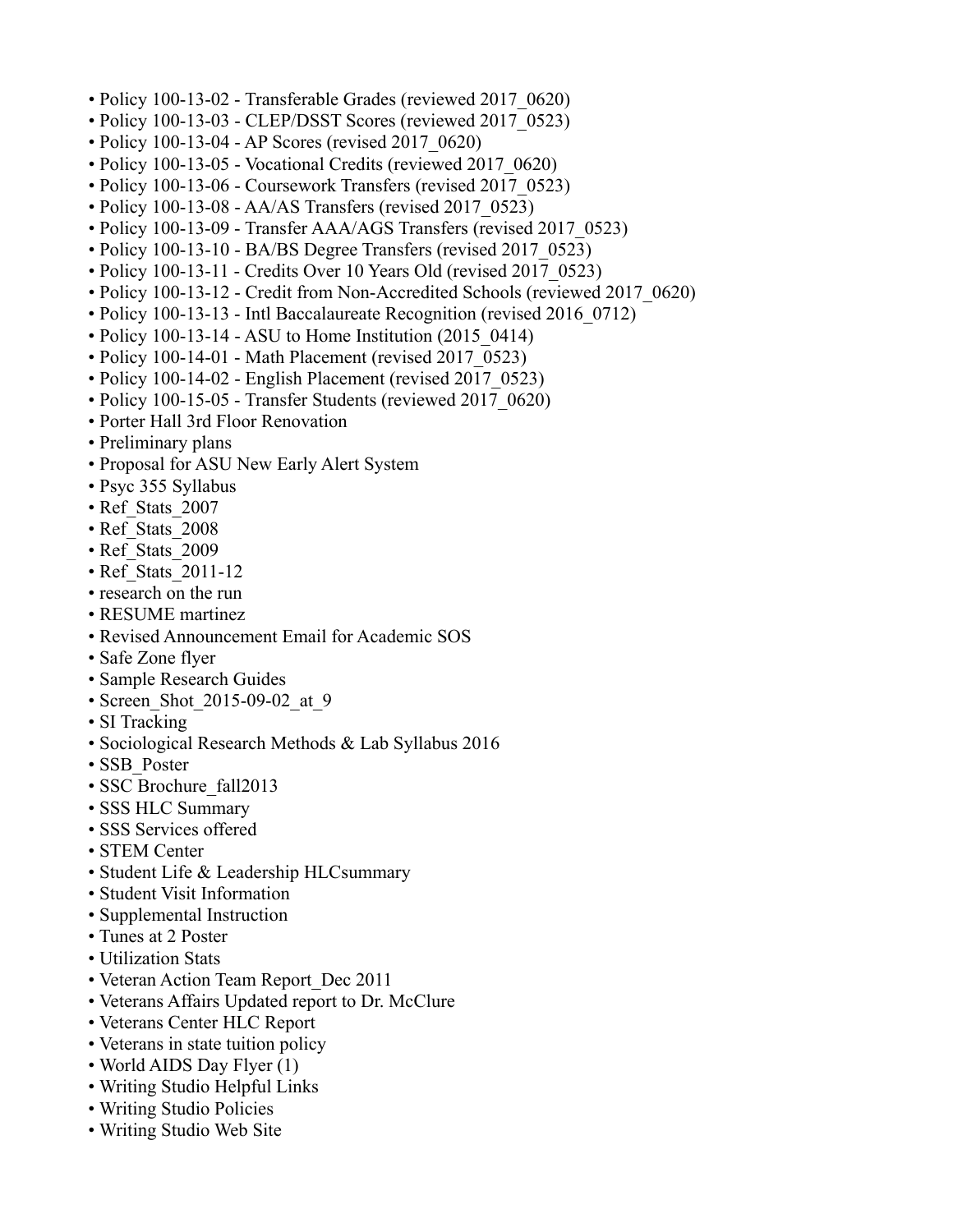- www-livingworks-net safetalk
- www-livingworks-net--asist

## **3.E - Core Component 3.E**

The institution fulfills the claims it makes for an enriched educational environment.

1. Co-curricular programs are suited to the institution's mission and contribute to the educational experience of its students.

2. The institution demonstrates any claims it makes about contributions to its students' educational experience by virtue of aspects of its mission, such as research, community engagement, service learning, religious or spiritual purpose, and economic development.

### **Argument**

### **3.E.1 Response and Evidence**

ASU's co-curricular programming is extensive. Student Services programs incorporate learning outcomes, program evaluations, and assessment strategies. ASU provides students with opportunities for engagement through involvement in student government, clubs, and programming. ASU immerses undergraduate students into the educational environment beginning with their recruitment process. In line with ASU's 2020 Strategic plan, Goal 2, Student Success Strategic Initiative 2.1 focuses on providing flexible avenues and entry points from which to engage in and progress toward their educational, personal, and career goals.

#### **Student Life & Recreation**

As described in Criterion 3.D.1, the New Student Orientation and First Year Immersion programs are designed to engage and support students and align with ASU 2020 Goal 2. 'Check I'm Here' provides students with a one stop resource to identify programming and co-curricular opportunities. A dashboard suggests high numbers of students have made use of this tool.

### **Adventure Leadership & Programming Apprenticeship (ALP)**

Students may apply for acceptance into a co-curricular leadership certificate program entitled the "Adventure, Leadership, and Programming Apprenticeship." Students receive a variety of training and mentoring, and are given responsibility for the design and leadership of programs and activities. This program has a systematic design for learning assessment that aligns with the Council for the Advancement of Standards including rubrics for student self-assessment in numerous domains of learning, peer assessments, and instructor assessments. Student learning outcome assessment occurs regularly each semester. The ALP Field Handbook provides a comprehensive description of the program. Each student's progress is documented for the student's personal record and for the program coordinator's monitoring.

#### **Adams State Adventure Programs**

Our Adams State Adventure Programs (ASAP) offer a number of adventure sports events, intramurals, adventure leadership programs, opportunities for personal recreation, wellness programs and adventure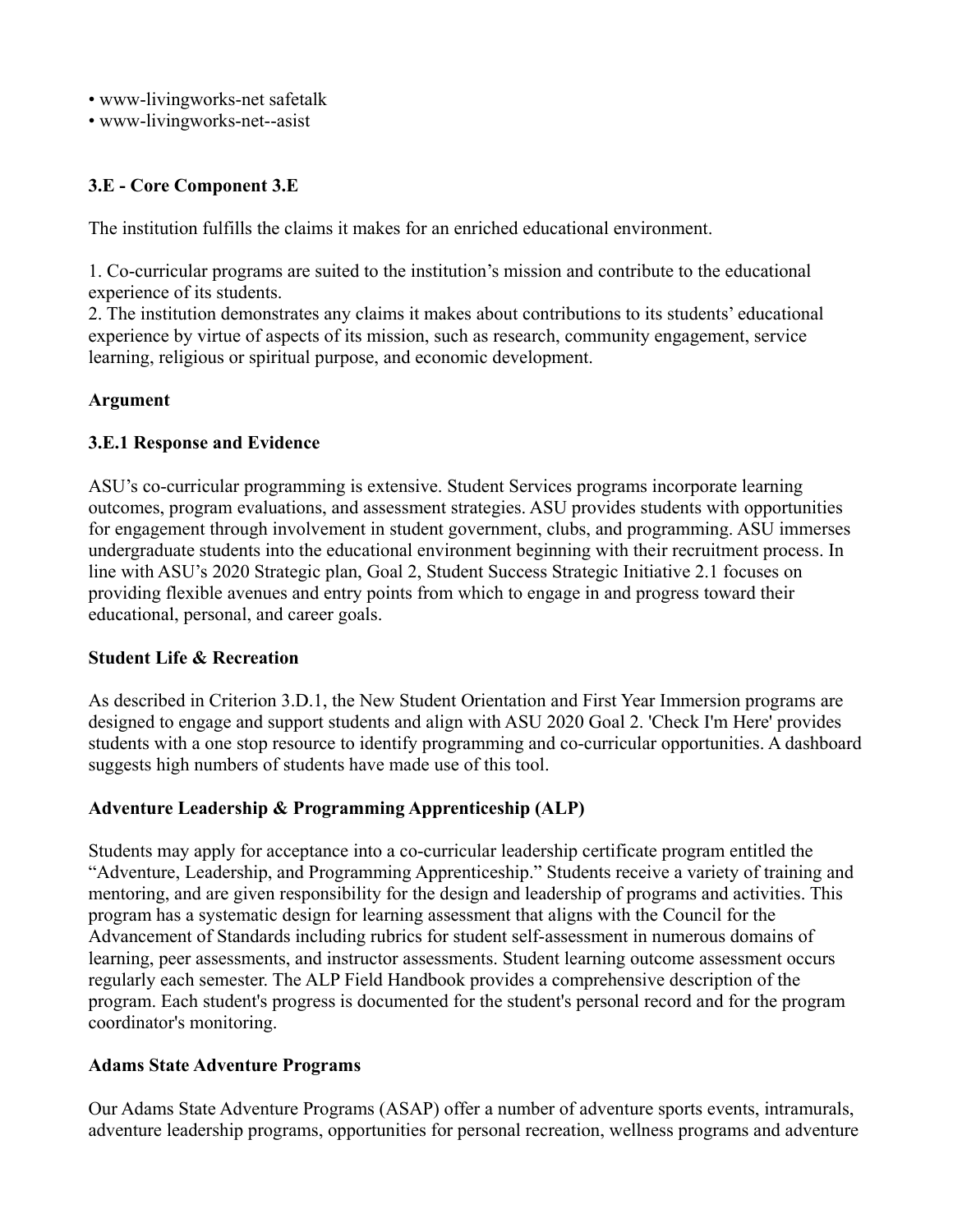sports programs like cycling and climbing.

## **Student Government**

AS&F (Associated Students and Faculty) is a student government organization. Student Government also has a co-curricular piece in which student government members sign up for a GOVT 379 course to receive one credit hour for their work. AS&F's Strategic Plan and end of year reports describe their current goals and outcomes and the degree to which each was accomplished. AS&F bills, presentations and retention activities show an engaged and active student government. Many student organizations' activities and programs strive to promote student interactions, integration into the community, and success at ASU and beyond.

## **Housing and Residence Life**

Housing and Residence Life supports the overall university mission by connecting students to involvement opportunities that promote student engagement. The Quality of Life Survey is conducted annually to assess students' living/learning experience. Results are used to identify areas for improvement. The academic experience is enhanced by additional programs and services within Housing such as the following: student-staff members who mentor first year students; Living Learning Environments that encourage programming and educational cohorts; an active Residence Hall Association to develop leadership skills; and in-hall programming surrounding diversity and inclusive activities. The housing staff are grounded in social justice principles through an intensive two week training program which includes ongoing staff development opportunities.

## **Leadership**

Adams State links learning inside and outside the classroom with a robust Co-Curricular program. The course SLOs link to the student's participation and engagement in AS&F, the Grizzly Activity Board, the Multicultural Student Governance Committee, and National Society for Leadership and Success. Syllabi for the following six courses describe the outcomes of these co-curricular experiences:

- ID/LEAD 179 Grizzly Activity Board Leadership
- ID/LEAD 279 Introduction to Student Leadership
- ID/LEAD 279 New Student Orientation Leadership
- ID/LEAD 379 Applied Student Leadership
- ID/LEAD 479 Internship in Leadership
- ID/LEAD 479 Leadership Capstone Course

The Student Life and Leadership Strategic Plan outlines the efforts made to connect co-curricular activities with institutional goals.

# **Service / Co-Curricular Service Trips**

Service based programming is another area that gets our students out in the community. ASU Cares Day, Alternative Spring Break, and academic trips abroad with service components are all described in more detail in section 3.B.

# **Clubs & Services**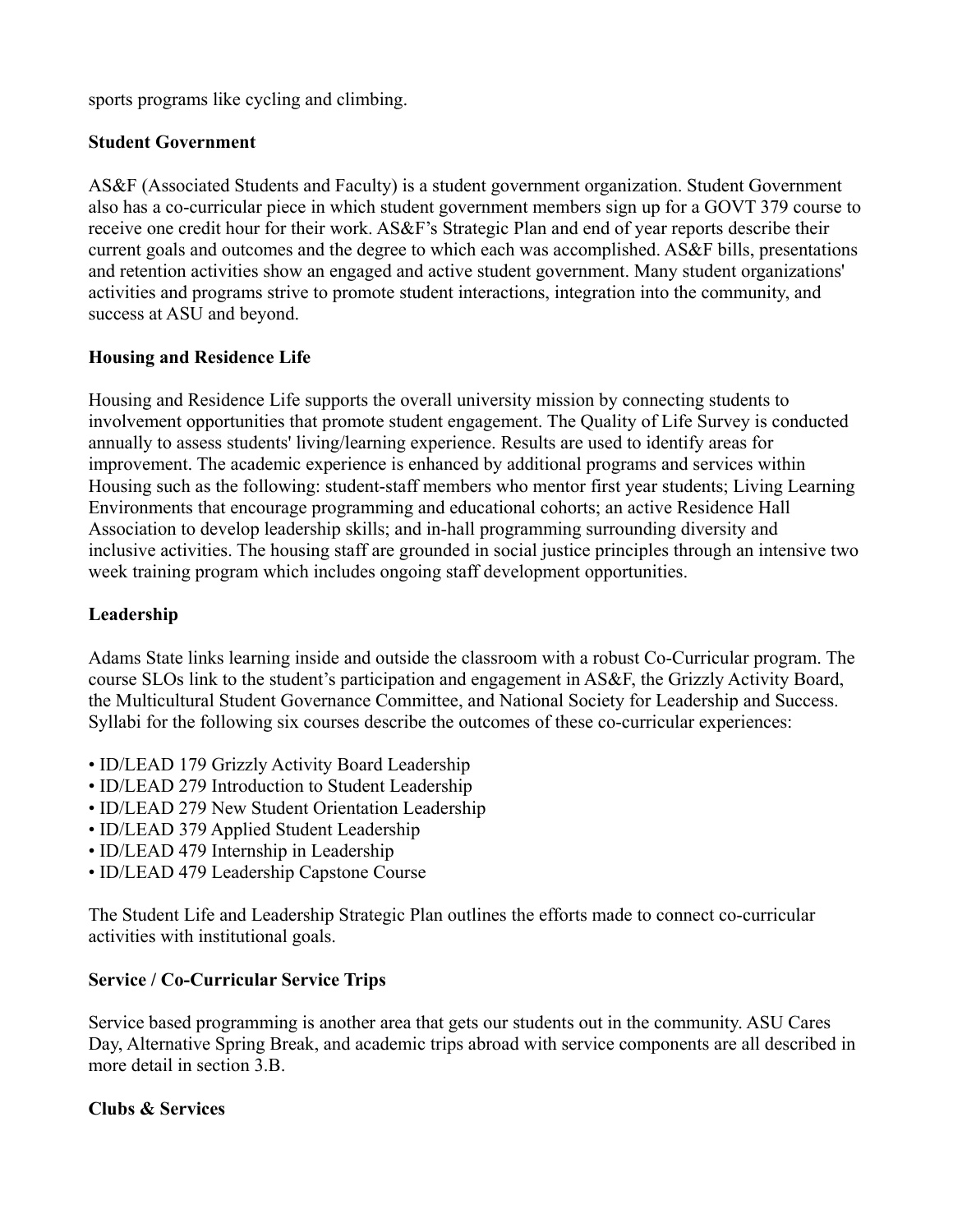Besides the availability of a variety of clubs and services, our campus also has a number of organizations that provide individual needs to specific groups like Campus Ministry, Veterans Center, CASA, and student clubs and organizations for special interest groups. Although these organizations are designed to meet the needs of specific students, anyone is welcome. These are described in more detail in sections 3.B. and 3.D.

## **3.E.2 Response and Evidence**

### **Mission, Vision & Values**

ASU's Mission, Vision and Values convey a commitment to access, diversity  $\&$  inclusivity, academic excellence, a caring community, and responsible behavior.

### **Hispanic Serving Institution Role**

ASU works hard to ensure that it is an Hispanic Serving Institution rather than merely an Hispanic enrolling Institution. To this end it has prioritized diversity through the establishment of a Liaison for Diversity & Inclusion position, and by changing the approach to faculty hiring practices through revised job descriptions, evaluation rubrics, and the inclusion of a diversity liaison on search committees. The CIELO group actively promotes diversity and inclusion practices including those that define ASU's HSI role. This group includes both a working group and President's Advisory Group. Faculty development opportunities such as Hilos Culturales, the Unidos Equity retreat and the annual Faculty Development Retreat include programming aimed at helping faculty better understand Hispanic, first-generation students as well as students from other underrepresented populations. Elective courses such as 'Lifeways of the Valley', 'Mariachi', and 'Semillas de la Tierra: Dance' celebrate Hispanic culture and are open to all students. ASU has also implemented numerous student support services geared at promoting student success. These are described in detail in section 3.D.2.

### **Caring Campus Culture**

The opportunity for students to get to know their faculty, along with support services, student clubs, cultural events and recreation activities described throughout Criterion 3 contribute to a caring campus culture that promotes students' success. The EARTH Group promotes responsible stewardship to our planet by promoting recycling and awareness. ASU Cares Day gives back to the community through community service. New Faculty Orientation and New Student Orientation have both been expanded and revised to emphasize establishing connections to the ASU community. The Pathways Project strives to carry this further by emphasizing Diversity and Inclusion, and Place as themes to be embedded in courses as new curriculum is developed. The faculty mentoring program also welcomes new faculty to ASU and helps them acclimatize to the campus culture.

### **Regional Education Provider**

As the Regional Education Provider for southern Colorado, Adams State is crucial to enhancing the area's educational opportunity, economic development, and cultural enrichment. Adams State emphasizes its historic commitment to under-served populations, including underrepresented minorities, first-generation, and low-income students. Beginning in fall of 2016, ASU implemented a Guaranteed Tuition program for on-campus undergraduate students to help ensure predictable costs and promote completion in 4 years. ASU also contributes to the economy of the entire San Luis Valley.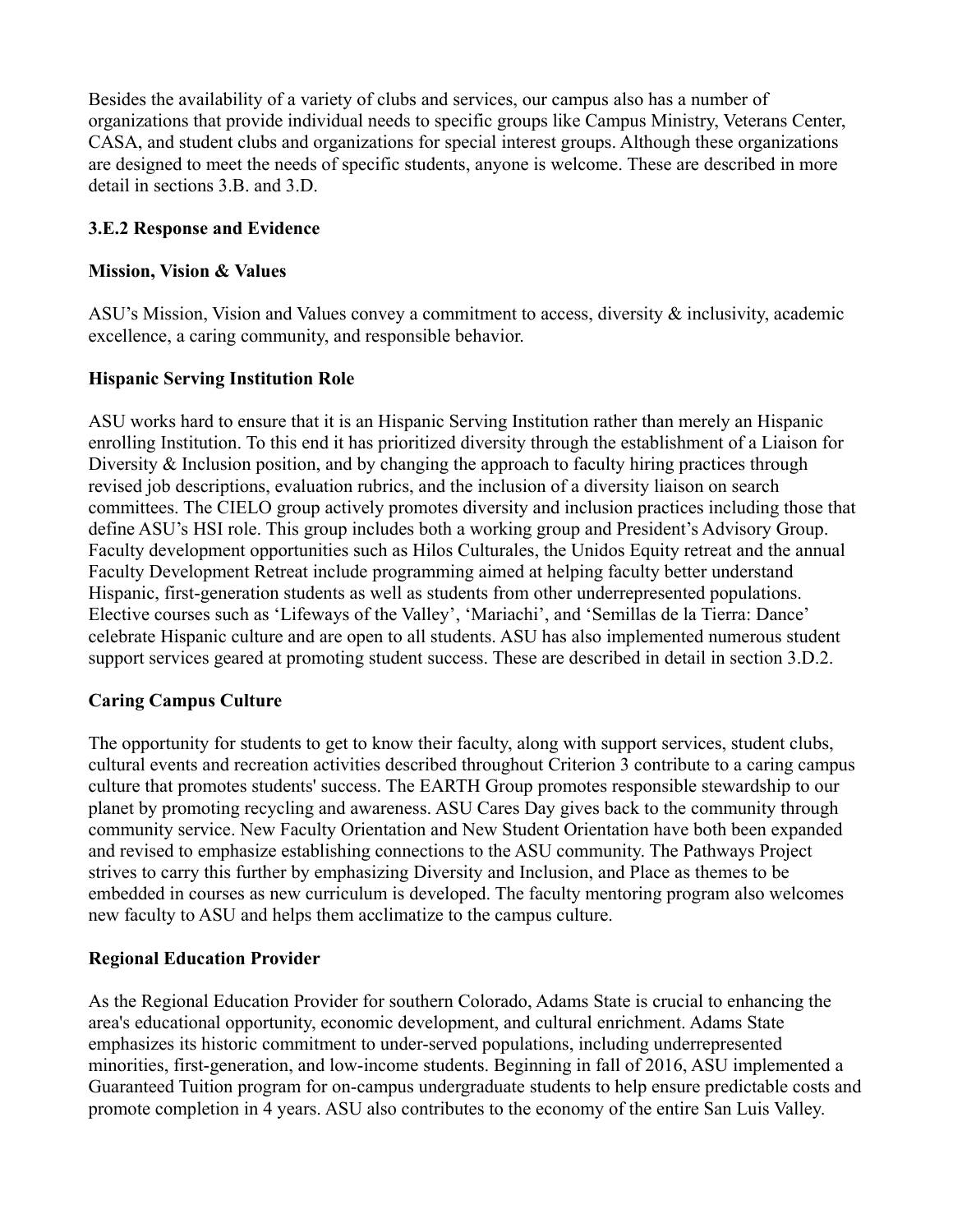## **Economic Impact**

Economic Impact studies for Athletics and the entire University show how crucial ASU is to this region. Additionally, ASU has become more active in the region, leading economic growth through Value Added Agriculture and Healthcare Sector Partnerships, hosting an Economic Summit, and working with external partners to promote the development of an Industrial Hemp industry in the region.

### **Sources**

- 2013 summer
- Adams State hosts SLV Economic Summit
- Adams State University announces Industrial Hemp Initiative
- ALP Apprenticeship Field Handbook 1\_2014
- ALP Apprenticeship Learning Outcomes
- ALP Apprenticeship PLOs
- Alternate Spring Break
- AS&F Strategic Plan 16-17 (Completion)
- AS&F web page
- AS&F web site
- AS&F web site(2)
- AS&Fblogs-adams-edu
- AS&Fblogs-adams-edu(2)
- ASAP
- ASF Blog
- ASF End of Year Report
- ASFStrategyTaskGrid
- ASU Cares Day posters
- ASU Economic Impact Study Final--Changes
- ASU Next Steps for Admitted Students
- ASU Retention Strategy Task Grid- NSO Sheet1
- asu-2020-working-copy
- asu-resource-guideCML
- BlankBill
- BOT Meeting (2015 1218)
- BOT Meeting (2015\_1218) (page number 7)
- Campus Ministries
- CASA Sampling of Events
- Check I 39 m Here
- CheckImHere
- CIELO
- CIELO Planning Template 3.2.15
- cielo-asu2020-responsibilities (1)
- Course Syllabus for Lifeways
- Dashboard \_ Check I'm Here
- Earth Group
- EconFeasibilityStudy
- Empoer U blog
- Empower U week 2015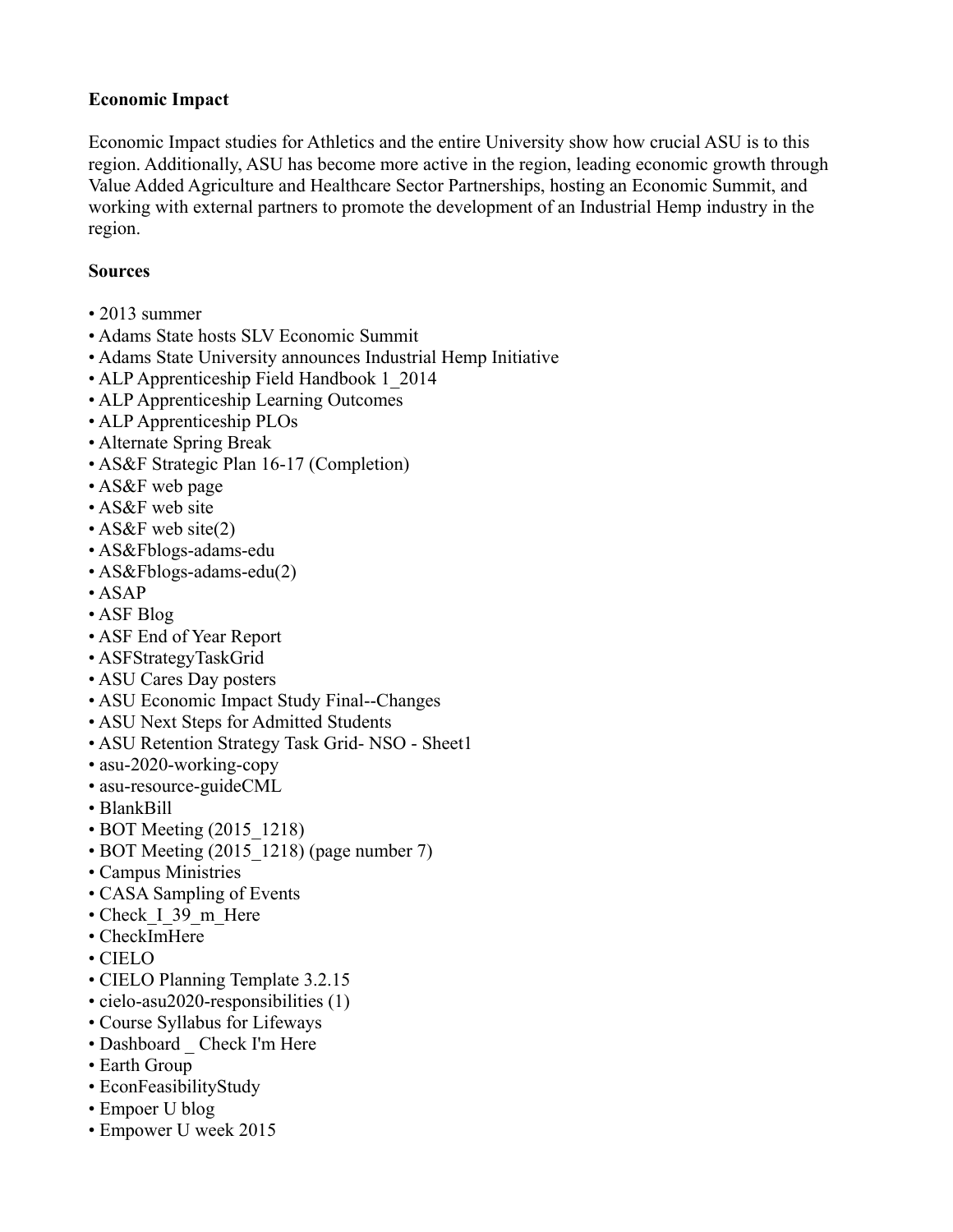- Fac DevRetreat schedule2016
- Faculty Mentoring program
- FYI
- GAB web site
- Great Stories
- guaranteed-tuition-policy-bot
- Hilos Culturales
- HLC Core Component 3E
- LEAD1xxGABleadershipInstitutionalSyll16
- LEAD1xxIntrotoLeadership
- LEAD2xxOrientationInstitutionalSyllabus16
- LEAD3xxAppliedLeadershipInstitutionalSyllabus16
- LEAD4xxInternshipInsSyll
- LEAD4xxLeadershipCapstoneInstSyll
- LearningOutcomesMapped.docx
- NB.MUS 210.Mariachi.F15
- new-student-checklist
- Next Steps Admissions
- NFO 2015 Final Schedule
- NSO Schedule 2016
- NSOAnticipated Course Schedule (1)
- On-Boarding
- Presidential Teaching Award
- Quality of Life Survey Results all data
- RD training
- Strategic Plan Presentation
- Student Clubs & Organizations
- Student-Government Class
- StudentLifeLeadershipSP.Assessment1516 (1)
- Unidos Institute\_web
- Veterans

## **3.S - Criterion 3 - Summary**

The institution provides high quality education, wherever and however its offerings are delivered.

## **Summary**

ASU has worked to ensure high quality of its programs in all delivery formats. In the past two years is has embarked on an ambitious reworking of its general education curriculum stemming from the development of both institutional and general education outcomes. These outcomes align to a revamping of the state's GT Pathways guaranteed transfer curriculum as well.

ASU's curriculum is developed and approved by faculty though established faculty committees. Distance courses must align with approved institutional syllabi and must additionally undergo a rigorous Quality Assurance review by Extended Studies staff and department chairs. All online courses are reviewed mid-course to ensure appropriate faculty-student interaction.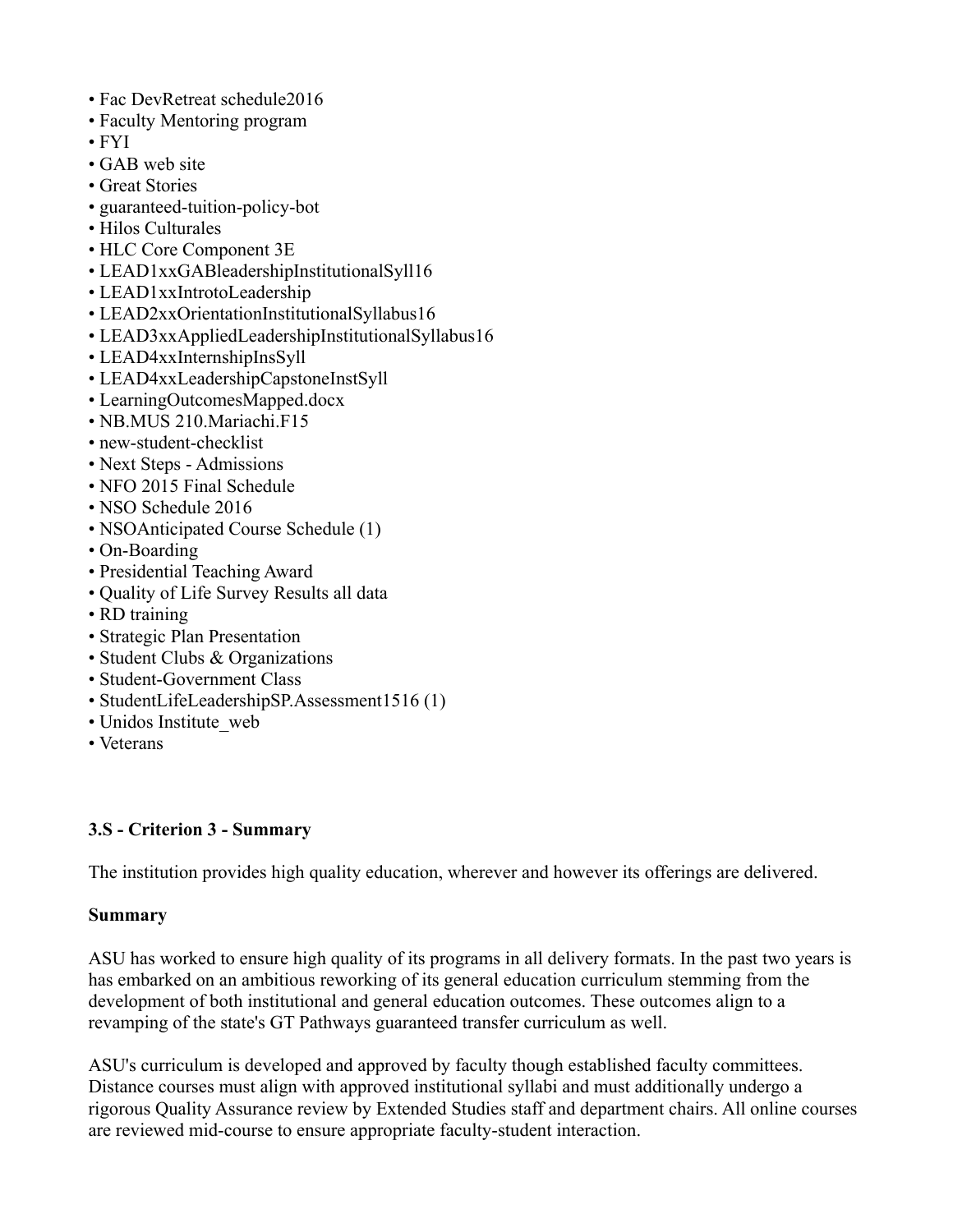Faculty and students in all academic departments are engaged in scholarship and research, much of which is showcased during Student Scholar days. Faculty sabbatical reports also demonstrate scholarship.

Faculty qualifications are governed by HLC guidelines as well as the faculty handbook, which also prescribes evaluation of faculty. ASU has worked to develop practices on hiring, qualifications and faculty load into clear policies for faculty.

ASU provides many opportunities for student support and has recently added DegreeWorks advising software to ensure that students are able to see their progress towards a degree at all times. Achieving the first two ASU 2020 goals of Academic Excellence and Student Success are at the forefront of all decisions.

### **Sources**

*There are no sources.*

## **4 - Teaching and Learning: Evaluation and Improvement**

The institution demonstrates responsibility for the quality of its educational programs, learning environments, and support services, and it evaluates their effectiveness for student learning through processes designed to promote continuous improvement.

## **4.A - Core Component 4.A**

The institution demonstrates responsibility for the quality of its educational programs.

1. The institution maintains a practice of regular program reviews.

2. The institution evaluates all the credit that it transcripts, including what it awards for experiential learning or other forms of prior learning, or relies on the evaluation of responsible third parties.

3. The institution has policies that assure the quality of the credit it accepts in transfer.

4. The institution maintains and exercises authority over the prerequisites for courses, rigor of courses, expectations for student learning, access to learning resources, and faculty qualifications for all its programs, including dual credit programs. It assures that its dual credit courses or programs for high school students are equivalent in learning outcomes and levels of achievement to its higher education curriculum.

5. The institution maintains specialized accreditation for its programs as appropriate to its educational purposes.

6. The institution evaluates the success of its graduates. The institution assures that the degree or certificate programs it represents as preparation for advanced study or employment accomplish these purposes. For all programs, the institution looks to indicators it deems appropriate to its mission, such as employment rates, admission rates to advanced degree programs, and participation rates in fellowships, internships, and special programs (e.g., Peace Corps and Americorps).

## **Argument**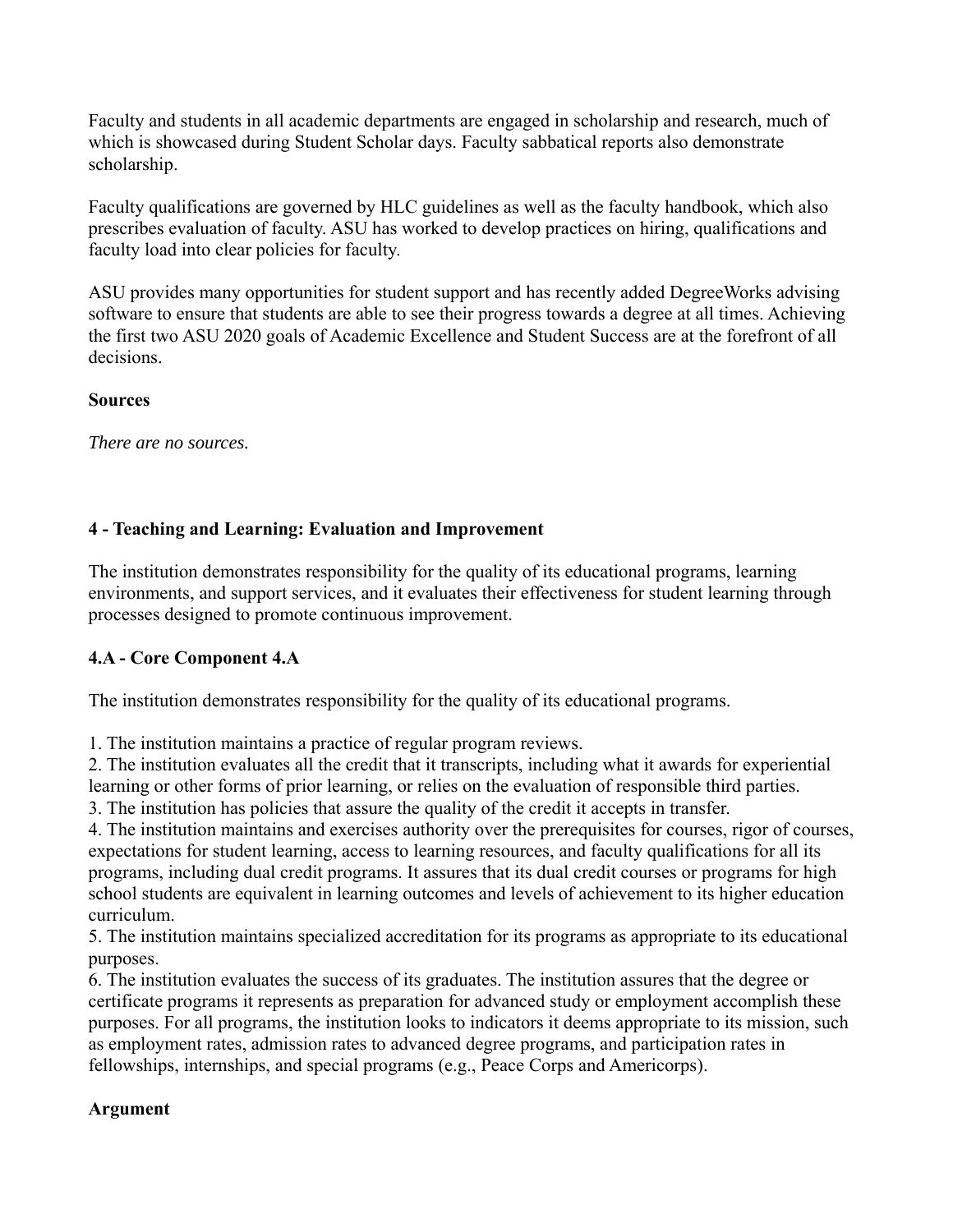## **4.A.1 Response and Evidence**

## **Yearly Reviews**

At the time of the 2009 HLC's Focus Visit, ASU was working to implement a more solid process for assessing and reporting student learning. As cited in the Focus Visit Report, "The institution [ASU] has developed a 'Plan for Assessment of Student Learning: An Academic Assessment Plan,' which outlines procedure and process for program and general education assessment."

Since the 2009 Focus Visit, ASU has continually improved upon the oversight and follow-through of regular reviews of undergraduate programs, graduate programs, and General Education. The 2013 update and staff review verified significant progress in meeting assessment goals. All yearly program reports and five-year program reviews occur in accordance with ASU's assessment plan that was established in 2009 and revised in 2012, 2015 and 2017 (now titled "Assessing Student Learning at ASU"). The plan, which is currently under review to improve the five-year program review process, will include new processes for yearly assessment of programs and General Education which will then inform the departmental five-year program reviews.

All academic departments complete a program assessment report each fall. The departments review the previous academic year with regard to program goals, student learning outcomes, assessment strategies, benchmarking, and the time frame for each measure. The "Student Learning Assessment Committee" (SLAC) oversees the review of yearly program reports using a scoring rubric. The results of the program reviews are shared with the Assessment Coordinator and the VP for Academic Affairs. Since beginning this annual assessment practice in 2012, 100% of all undergraduate programs completed a yearly program report. 100% of graduate programs also completed annual reports by 2016. These yearly program reports allow for a more frequent departmental review and have helped departments make curricular or pedagogical changes on an ongoing basis, leading to a more comprehensive fiveyear program review.

## **Five-Year Program Review**

Evaluation of the departmental five-year program reports is currently completed by the Curriculum Review Committee (CRC), a subcommittee of the Faculty Senate. This occurs in three phases as outlined in the Assessment of Student Learning plan. Graduate program reviews are conducted by the Graduate Council. A rubric was developed by Graduate Council to provide feedback.

As evidenced in the following program review samples, inconsistencies existed with regard to reports and feedback, hence, the collaborative call for a one-year hiatus to rewrite guidelines. A sample of former program review documents and CRC feedback includes:

- Biology report and feedback
- Earth Sciences report and feedback
- Human Performance & Physical Education report and feedback
- Music report and feedback
- Psychology report and feedback
- MA Humanities: US History report & feedback

Beginning in Spring 2016, all yearly and five-year program reports were uploaded into Blackboard Outcomes and subsequently evaluated by the CRC or Graduate Council. Using Outcomes provides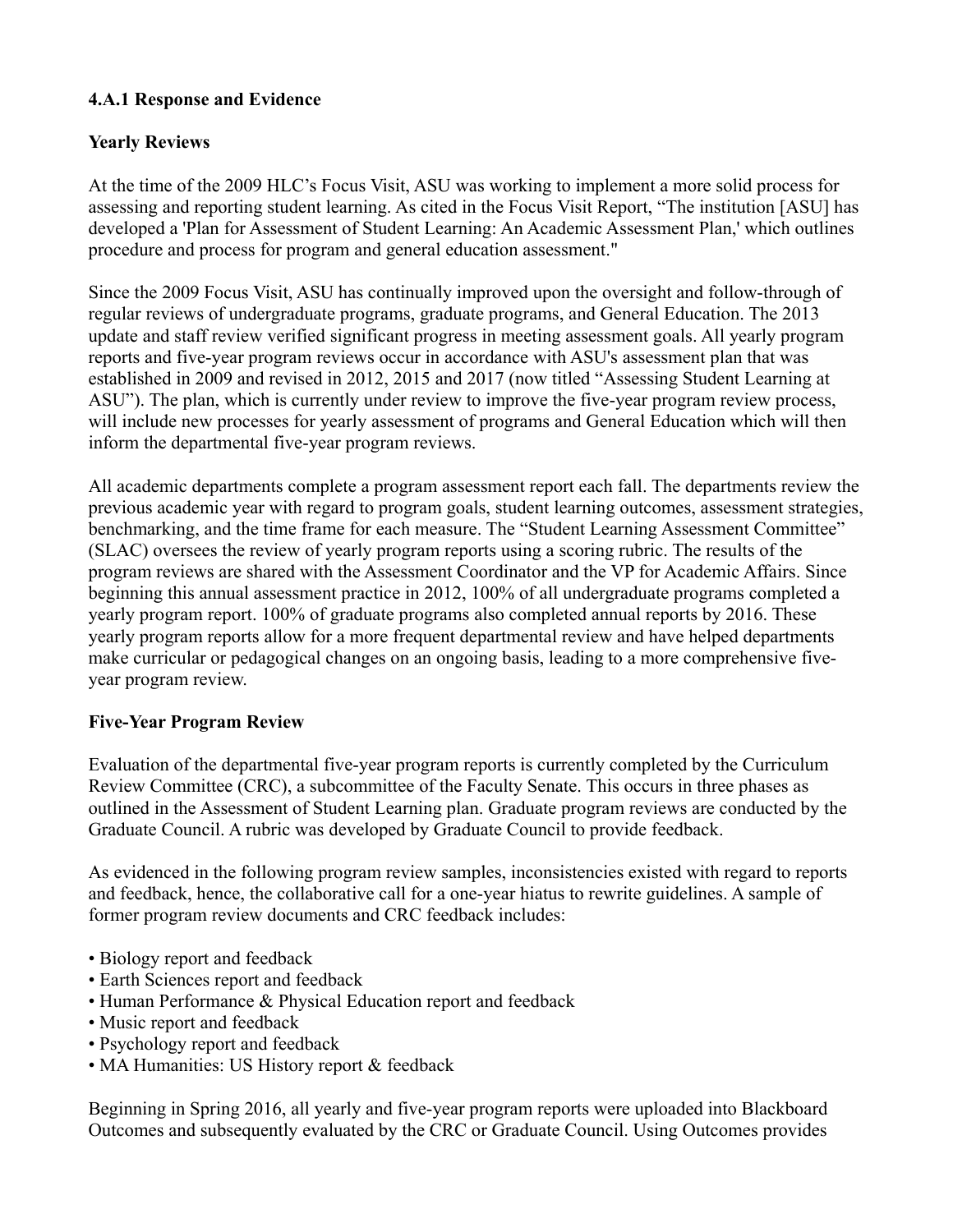ASU a more efficient means of collecting, storing, analyzing and generating assessment reports. Also, prior to 2015, an external evaluation of the five-year program review was optional. This became mandatory effective Spring 2016. The 2015 program review from Art includes an external review.

In Spring 2017, the Student Learning Assessment Committee (SLAC), Curriculum Review Committee (CRC), and Academic Council (AC) recognized that the five-year program review process and guidelines were dated and not reflective of ASU's recent efforts to improve assessment practices. The SLAC met and proposed that ASU take a one-year hiatus from conducting five-year program reviews so that a committee could be formed to update these processes and guidelines. The committee was charged by President McClure with reviewing current guidelines, researching best practices, and writing new guidelines, timelines, and rubrics for undergraduate, graduate, and General Education programs. Given the significance and scope of this work, the process should be completed and approved by AY 2018-19 as per the timeline.

# **4.A.2 & 4.A.3 Response and Evidence**

ASU has institutionally established policies with regard to the credit we transcript, including experiential learning or other forms of prior learning. These policies are published on the ASU website.

ASU provides the necessary forms and clearly outlines the process of evaluating the transfer of credit or degrees in the online catalog and on the transfer website.

Policies address credit regarding the transfer process for courses from other post-secondary institutions, minimum grade accepted, number of transfer credits accepted, general education courses, upper division credits, and elective credits.The policy also outlines the process for undergraduate degree transfers that are both in-state and out-of-state.

- 100-13-01 Eligibility for Admission
- 100-13-02 Transferable Grades
- 100-13-03 CLEP/DANTES Scores
- 100-13-04 AP/Scores
- 100-13-05 Vocational Credits
- 100-13-06 Coursework Transfers
- 100-13-08 Associate of Arts/Associate of Science Transfers
- 100-13-09 Associate of Applied Science/Associate of General Studies Degrees
- 100-13-10 Bachelor of Arts/Bachelor of Science Degrees
- 100-13-11 Transfer Credits Over 10 Years Old
- 100-13-12 Credit from Non-Accredited Schools
- 100-13-13 International Baccalaureate Recognition Policy
- 100-13-14 Transfer Credit: ASU to Home Institution

Quality of transfer credits are also assured in the following three ways: a) a third party review for international credits; b) articulation agreements in which a content expert has done a review; c) preapproval to take a course at another institution, and; d) department chair approval of coursework transfer in the major.

## **4.A.4 Response and Evidence**

ASU has policies and procedures that guide academic departments and General Education with regard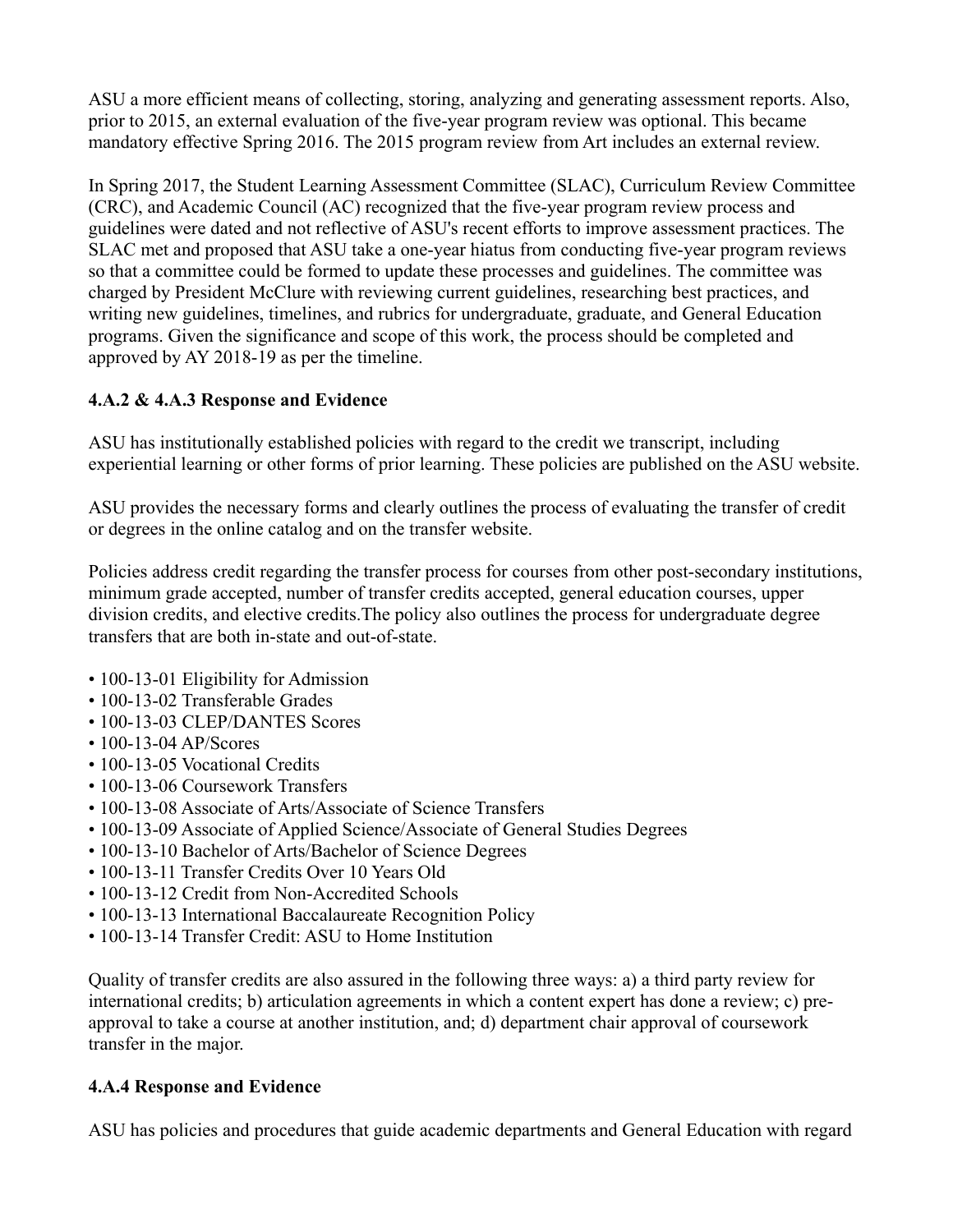to prerequisites, course rigor, expectations for student learning, access to learning resources, and faculty qualifications at the undergraduate and graduate levels.

Prerequisites for courses, course rigor, and student learning outcomes are developed by academic departments that then submit documentation for the course review and approval process managed by the CRC. Courses being considered for inclusion in General Education must be approved by CRC and the General Education Curriculum Committee (GECC). All courses for graduate programs follow the same processes using similar paperwork but submit documentation to Graduate Council for final approval. Each academic department is responsible for assessing instructor qualifications and establishing appropriate teaching assignments, which are subsequently approved by the Office of Academic Affairs.

All academic programs (as per policies for new programs or changes to existing programs), course descriptions including course number, and prerequisites are determined by the faculty member(s) primarily responsible for teaching the course and the program. All new courses, programs, course descriptions and prerequisites are reviewed and approved by the CRC or Graduate Council before they appear in the course catalog.

The policy regarding institutional syllabi (IS) allows for CRC to check appropriate course rigor by reviewing the level of SLOs and the proposed course assignments. Every new or modified course sent to CRC for review must include an IS that clearly outlines the intended SLOs for the course and the proposed course assignments for each SLO. CRC determines if the written SLOs are at an appropriate level (100 vs. 400 level courses) by using Bloom's Taxonomy, and assesses rigor for the course level based on assignments (e.g., T/F exams vs. research papers). A rubric was developed in 2017 to assist CRC members in evaluating Institutional syllabi. Graduate courses follow the same policy but are reviewed by Graduate Council.

Through Banner, the Registrar's Office enforces prerequisite requirements at the time of registration. However the department chair can waive prerequisites for students who are adequately prepared for the course.

The review and approval of Extended Studies courses and instructor credentials require review and approval by the relevant academic department chair, VP for Academic Affairs, Extended Studies Director of Quality Assurance, Associate VP for Extended Studies-Academics, and the Operations Manager for Distance Learning as detailed in the following flowchart. A current list of approved instructors of dual credit courses offered at Alamosa High School is located in the evidence file. Extended Studies instructors are required to follow course development guidelines which are provided once a course is initiated through a course initiation form and process.

All ASU faculty meet required qualifications as discussed in Criterion 3.

## **Learning Resources for Faculty and Students**

- Accessibility Services
- Academic Instructional Technology Center
- Center for Teaching, Innovation, and Research
- Counseling Center and Career Center
- Math Lab
- Nielsen Library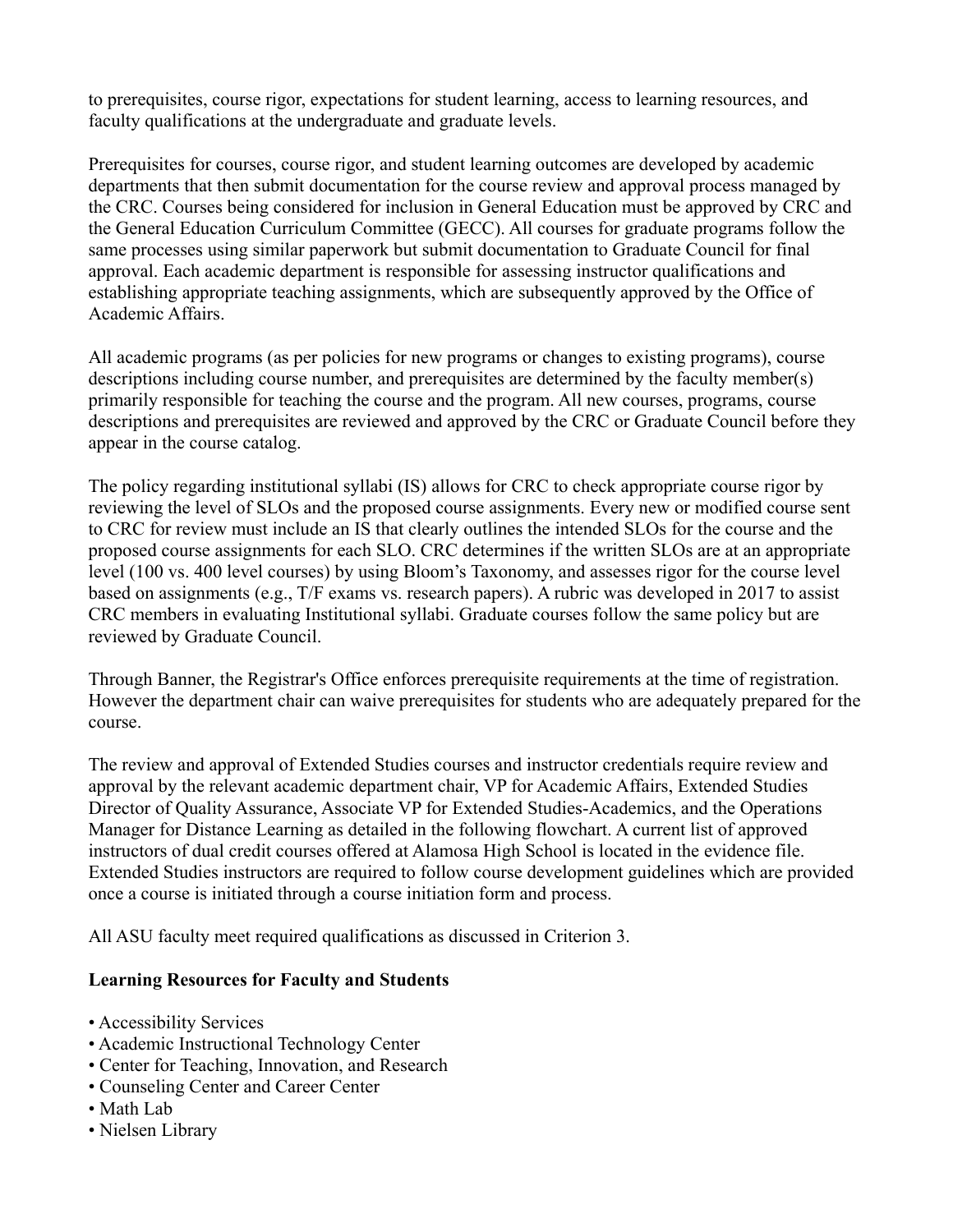- STEM Center
- The Writing Studio
- Grizzly Testing and Learning Center

Dual credit courses that meet both high school and college requirements are known as concurrent enrollment courses. Qualified high school students may be eligible to register for courses on campus at Adams State. To be eligible for the concurrent enrollment program, students must be approved by their high school and meet all prerequisites, including minimum placement testing requirements, for each course they choose to take. There are three ways for high school students to take ASU courses: 1) video courses at the high school; 2) online-dual enrollment semester-based courses; and 3) concurrent enrollment on the ASU campus. These students are also eligible for an ASU scholarship.

## **4.A.5 Response and Evidence**

Four academic programs have achieved specialized accreditation. Specialized accreditation reviews supplement ASU's five-year and yearly program reviews to inform program improvement and resource allocation.

| Program                               | <b>Accrediting Body</b>                                                                                              | Review Cycle                                                             |
|---------------------------------------|----------------------------------------------------------------------------------------------------------------------|--------------------------------------------------------------------------|
| Counselor Education -<br>graduate     | Council for Accreditation of<br>Counseling & Related<br><b>Education Programs</b><br><b>CACREP PHD</b> accreditation | Accredited since 1995<br>Current accreditation through<br>2011 - 2019    |
| Music - undergraduate and<br>graduate | National Association of Schools<br>of Music                                                                          | Accredited since 1988<br>Current accreditation cycle is<br>$2008 - 2018$ |
| Nursing - undergraduate               | Commission on Collegiate<br>Nursing Education                                                                        | Current accreditation cycle is<br>2016-2026                              |
| <b>Teacher Education</b>              | Colorado Department of Higher<br>Education                                                                           | Current accreditation cycle is<br>$2012 - 2017$                          |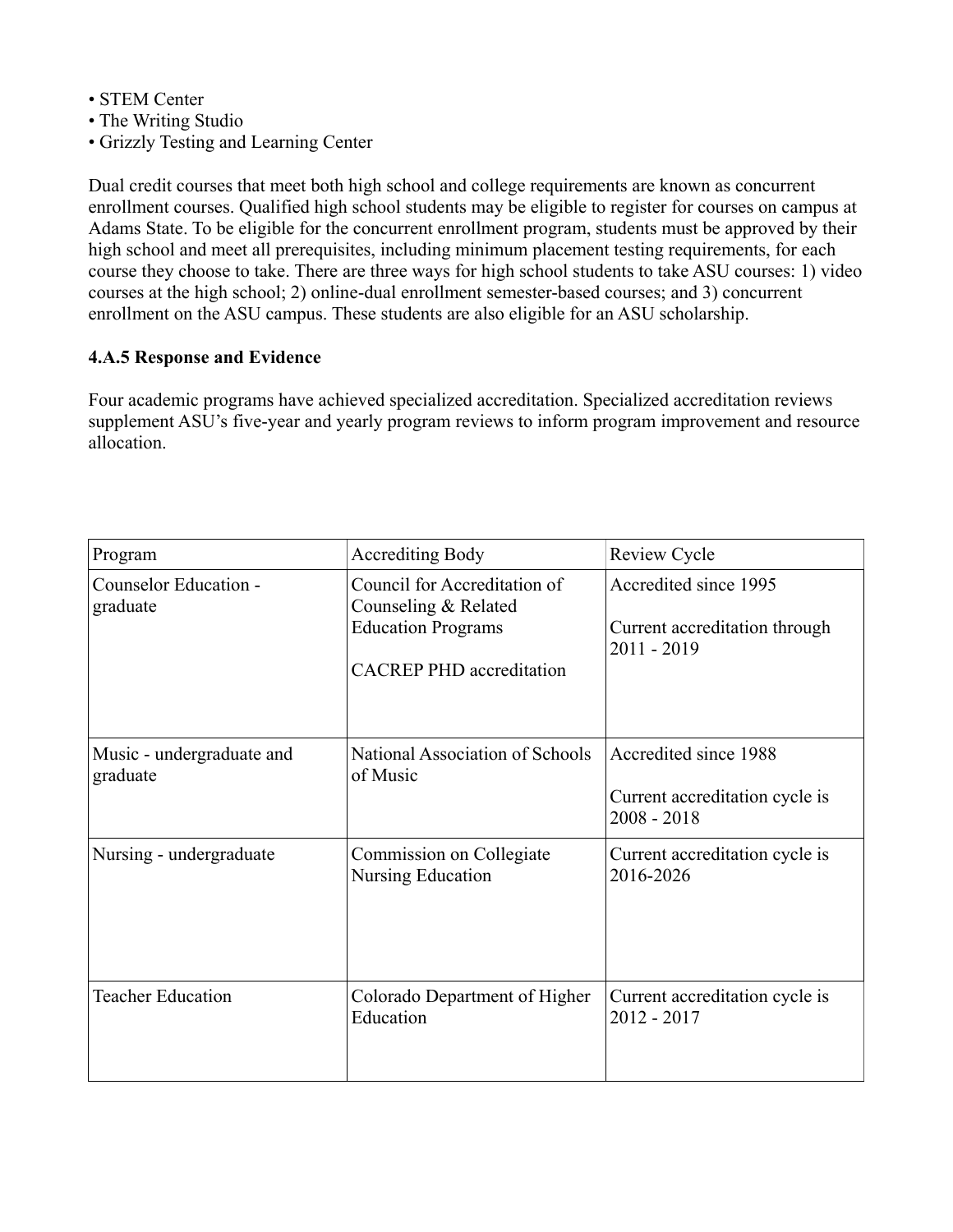### **4.A.6 Response and Evidence**

ASU academic departments track graduates for a variety of purposes including program assessment, accreditation, and grant writing: Business, Nursing, English, Earth Sciences. The university is aware of and publicizes individual graduate success stories, but to date, ASU, like many institutions with limited resources, has struggled with systematically collecting, analyzing, and publicizing data related to graduates' success.

To explore the role of skills and competencies achieved through the General Education curriculum, GECC designed and administered an alumni survey in 2010, and re-administered it in 2015, which included questions about continuing and graduate education pursuits of graduates. ASU plans to administer this survey every five years in order to evaluate the success of our graduates.

The 2010 alumni survey was updated and administered in 2015, and a total of 426 surveys were completed. Of those 426 surveys, 216 were completed by students who finished our undergraduate program within the last 10 years. The remaining surveys were completed by graduates of our master's programs or by those who graduated more than 10 years ago. Of those who have been out of school for at least two years, 30% have since completed a master's degree. Almost 40% of our alumni have taken additional courses since graduation. Of those graduating at least 10 years ago with a baccalaureate degree, 9% have since completed a doctoral degree. For those who graduated at least two years ago, 71% are working within their major area of study.

The Alumni Relations office collects information from graduates from all programs at ASU. The office tracks employment and additional degrees from other institutions and currently utilizes information from a survey given three weeks before students graduate. Information is saved in the alumni database. A selection of San Luis Valley (local) graduates shows employment records for 40% of alumni. Though this system allows the institution to collect some self-reported data, the information is not robust enough to support significant analysis. Data from 2012. Data from 2014.

By acknowledging the need to better measure the success of our graduates, the Alumni Relations Office has implemented a more involved process for tracking graduates. Starting in Summer 2016, the Alumni Relations Office began surveying three groups of alumni at these intervals: 6-12 months after graduation, at two years and five years. This survey link is sent via email and direct mail, plus a request via Facebook. Alumni identification numbers are used to reduce duplication. The 2016 online results (65 responses) indicated that 65% were employed in 1-6 months after graduation, 100% were currently employed, 91.1% felt they were somewhat or adequately prepared for the work force. In Fall 2016, an intern was hired to research employment as part of a prospect screening project which utilized LinkedIn Premium. The intern researched 1676 graduates from 2013 to 2016 that had missing employments. The intern was able to find 882 employment titles or companies. The Alumni Relations Office will work with the Office of Institutional Effectiveness on additional ways to collect and report employment and additional degrees received from other institutions.

## **Sources**

- 100-05-03-catalog-program-changes-20170523
- 100-05-08-course-descriptions-20170523
- 100-05-10-course-numbers-20150512
- 100-08-01-new-course-approval-20170523
- 100-08-02-institutional-syllabi-20170523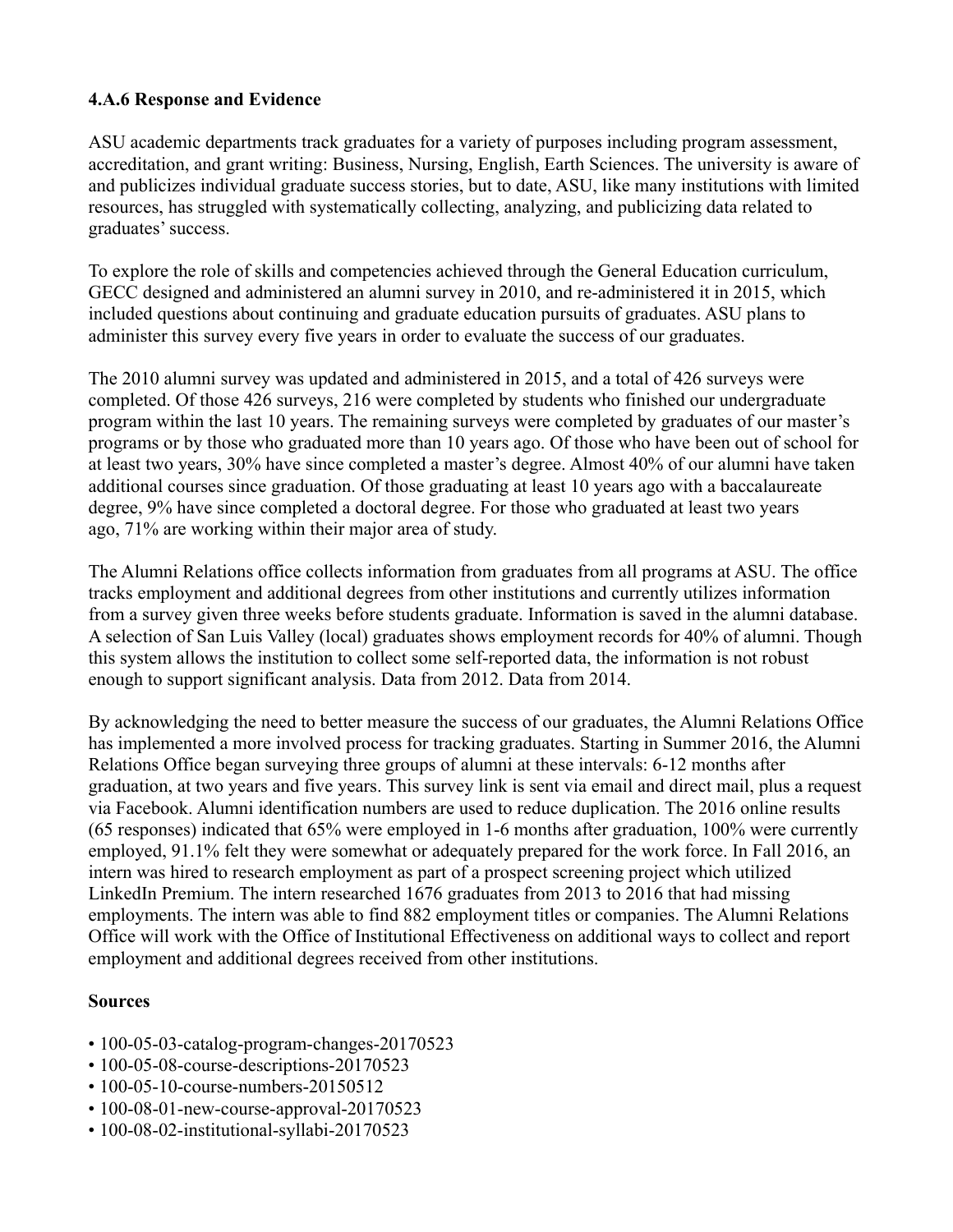- 100-08-03-new-program-approval-20170523
- 100-08-04-program-changes-20170523
- 100-13-01-eligibility-for-admission-20170620
- 100-13-02-transferable-grades-20170620
- 100-13-03-clep-dantes-scores-20170523
- 100-13-04-ap-scores-20170620
- 100-13-05-transfer-vocational-credits-20170620
- 100-13-06-coursework-transfers-20170523
- 100-13-08-transfer-aa-as-20170523
- 100-13-09-transfer-aas-ags-20170523
- 100-13-10-ba-bs-transfers-20170523
- 100-13-11-credits-over-10-vears-20170523
- 100-13-12-credits-from-non-accredited-institutions-20170620
- 100-13-13-international-baccalaureate-recognition-policy-20170620
- 100-13-14-transfer-credit-from-asu-to-home-inst
- 100-15-07-international-student-admission
- 2009 HLC Focus Visit
- 2010 Alumni Survey Results
- 2012 ASU Graduation Surveys
- 2013 ASU TED Reauthorization Letter from CCHE
- 2013 03 ASU Progress Report Student Learning Assessment
- 2013 0408 Staff Analysis of 2013 Progress Report
- 2014 ASU Graduation Surveys
- 2016 Yearly Report Template (1)
- 5 year program review phases
- Accessibility Services Webpage
- Accessibility Services Webpage
- Adams State College Alumni Graduate Survey template
- AITC Webpage
- AITC Webpage
- Alumni Surveys SU16F16
- Art External 2015
- Art UG Program Review 2015 final
- ASC Alumni Report 2015
- AssessingStudentLearningatASU-Final-assessmentplan2017 (1)
- AssessmentCommitteeCharge
- ASU SA Assessment Bookstore
- ASU SA Assessment Counseling Ctr
- ASU SA Assessment Residence Life
- ASU SA Assessment SUB
- ASU SA Assessment Plan
- BIOL and ES Alumni Info
- Biology Program Review 2008
- CACREP Certificate
- CACREP PHD accreditation
- CCNE accredidation letter
- Center for Teaching Webpage
- Charge 5 year Program Review update
- concurrent-dual-enrollment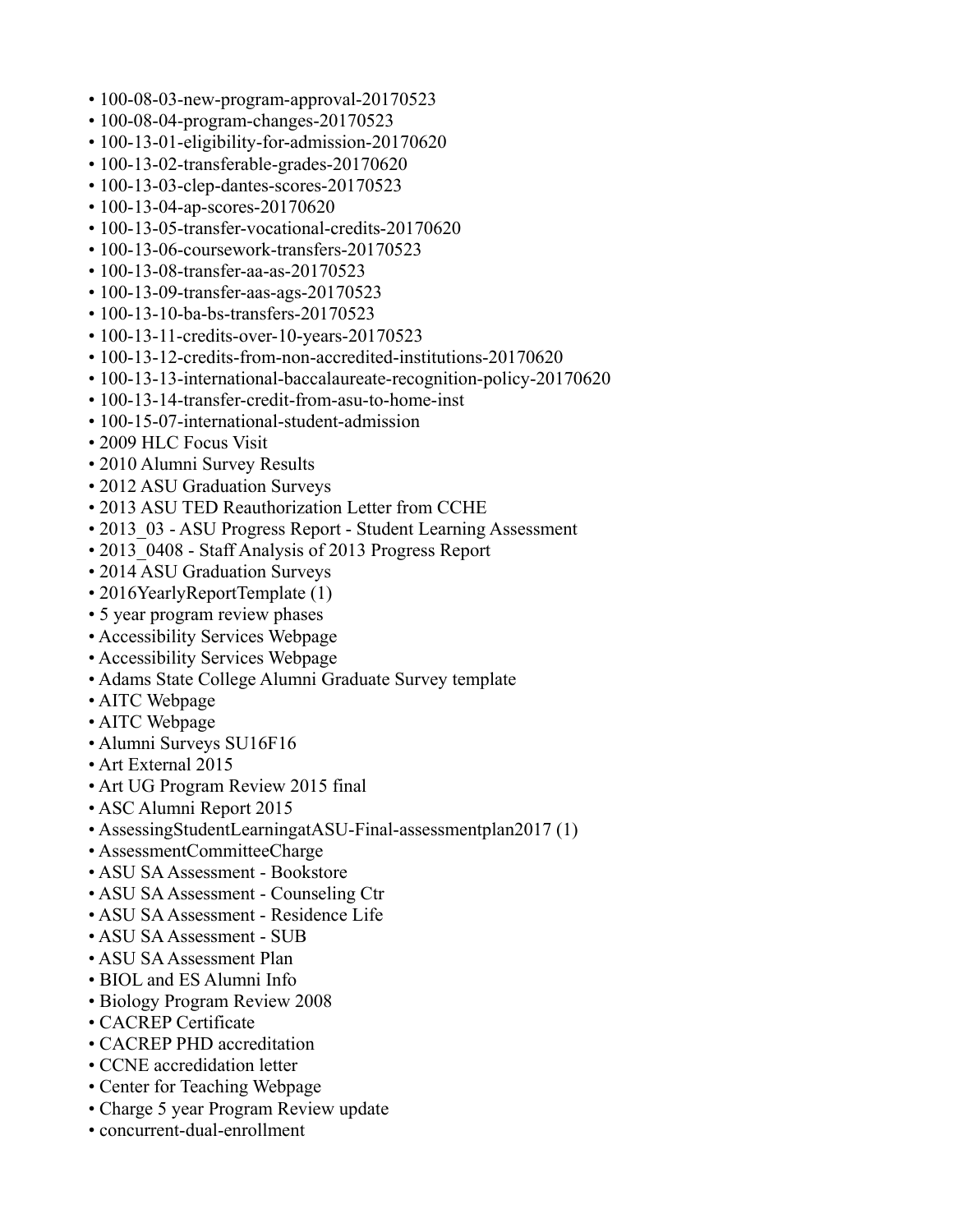- Counseling & Career Center description
- Course Approval Flowchart Ext Studies
- Course\_Initiation\_Form\_ExtStudies
- CRC feedback Biology02-07
- CRC feedback Earth Sciences 2012
- CRC feedback HPPE 2011
- CRC feedback Music 02-07
- CRC feedback Psychology
- CRC operations guidelines
- Credit for Prior Learning Web
- CTIR web site
- Department nursing AlumniInfo
- DepartmentAlumniInfo ETC
- Dual Credit Instructor Qualifications
- dual-enrollment-concurrent-scholarship-application
- Earth Sciences Program Review
- GECC Aug 11, 2017
- GECC\_End\_of\_Year\_Report\_2015\_2016
- GTLC Webpage
- Guidelines for Course Development Ext Studies
- HPPE Program Review
- Library Web Site
- MA Humanities--United States HIstory 2014 final revision
- Math Lab Webpage
- Math Lab Webpage
- Music Program Review
- NASM Accreditation Letter
- New Program Approval Checklist
- New Program Approval Checklist (page number 2)
- Nielsen Library Webpage
- Nielsen Library Webpage
- PathwaysProjectpurposeanddescription (1)
- PathwaysProjecttimeline
- Policy 100-10-10 Faculty Qualifications (2017\_0418)
- Program Review Rubric GC
- Program Review Rubric MA\_HUM\_HISTsp2015
- Psychology Program Review
- Show Cause Vacated Adams State May 2017
- SLAC Minutes for 6 February 2017
- SLAC Yearly Report Rubric 2016
- SOB Alumni Info
- STEM Center Webpage
- STEM Center Webpage
- Summary Yearly Reports2014-15
- Timeline 5 year program review update
- Transfer Agreements web site
- Transfer policies web site
- Transfer Requirements Web Site
- transfer credit approval form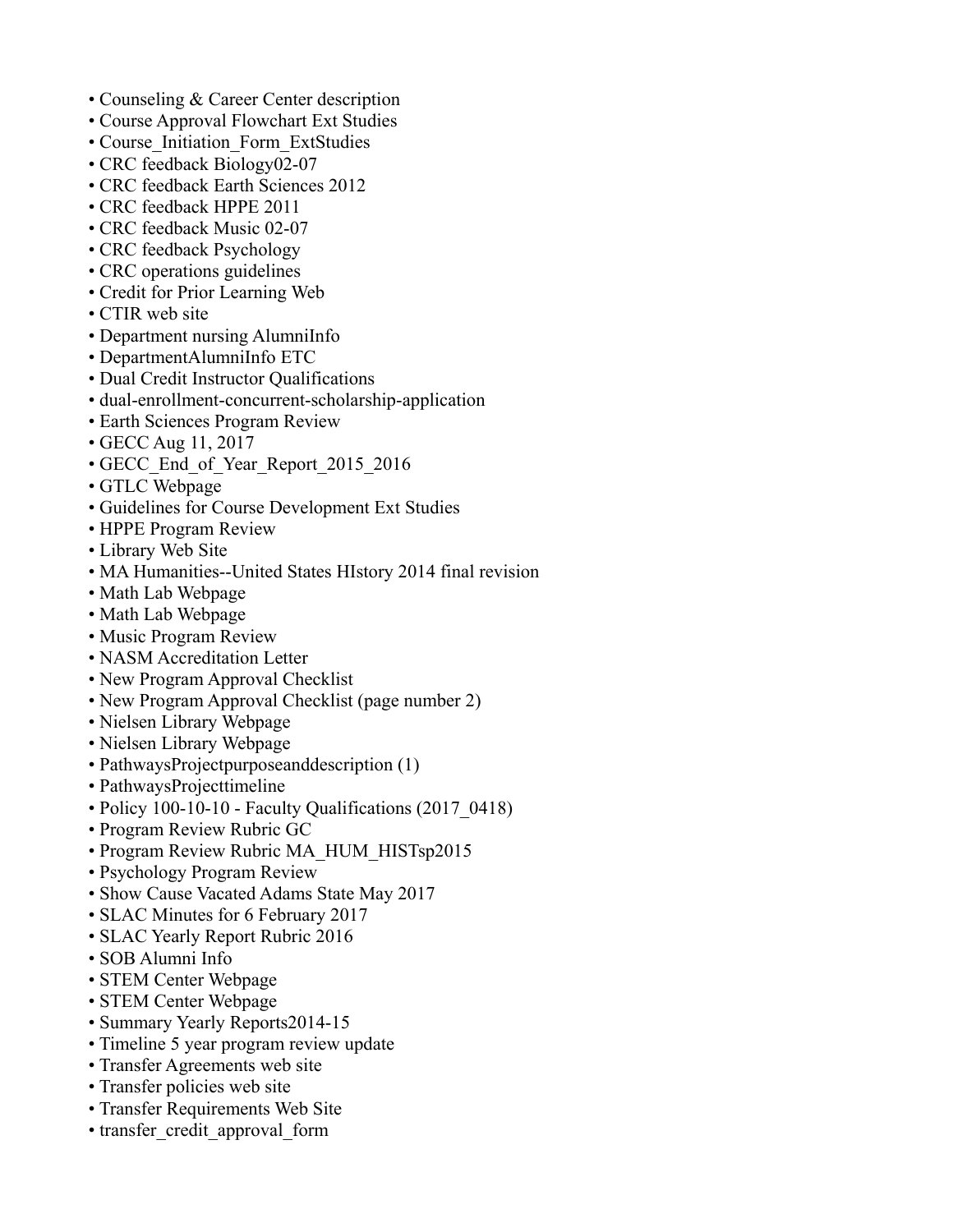- Writing Studio Webpage
- Writing Studio Webpage

### **4.B - Core Component 4.B**

The institution demonstrates a commitment to educational achievement and improvement through ongoing assessment of student learning.

1. The institution has clearly stated goals for student learning and effective processes for assessment of student learning and achievement of learning goals.

2. The institution assesses achievement of the learning outcomes that it claims for its curricular and cocurricular programs.

3. The institution uses the information gained from assessment to improve student learning.

4. The institution's processes and methodologies to assess student learning reflect good practice, including the substantial participation of faculty and other instructional staff members.

### **Argument 4.B.1 & 4.B.2. Response and Evidence**

As described in 4.A.1. in 2009, HLC completed a Focus Visit to review ASU's "strategic planning, assessment, and its governance and administrative structure." After the initial review and a progress report and staff analysis in 2013, ASU's assessment plan was considered satisfactory.

Since 2009 the university updated the assessment plan in 2012, 2015 and 2017 (now titled "Assessing Student Learning at ASU"). It identified institutional learning outcomes (Adams Outcomes), appointed a part-time Assessment Coordinator, and created an Office of Institutional Effectiveness. All updates to the university assessment plan were the result of feedback from academic departments and our increased understanding of best practices in assessment of student learning. The assessment plan is under review.

## **General Education & Institutional-level Program Review and Assessment**

The process for reviewing the General Education program is also outlined in the Assessing Student Learning plan. Prior to 2011, assessing General Education was completed by each department but not reported in systematic or formal ways. In 2011, based on research by GECC in looking at best assessment practices used on other campuses, three tools were chosen to measure student learning: NSSE, ACT CAAP, and an alumni survey. A summary report on CAAP from 2012 demonstrates the intended use of CAAP for Gen Ed assessment. Although CAAP was administered for four years, extremely low participation rates negated the usefulness of the results and they were not summarized.

In 2015, the General Education Curriculum Committee (GECC) and the Assessment Coordinator realized that significant changes were needed on the General Education curriculum, on program review and on assessment. The shortcomings of the General Education assessment plan used between 2011 and 2015 (specifically the use of ACT CAAP) were outlined in the final report from GECC to Faculty Senate. Beginning in Fall 2015, ASU, with the work of the General Education Revitalization Task Force (now titled Essential Learning Task Force), embarked upon a two-year endeavor to align our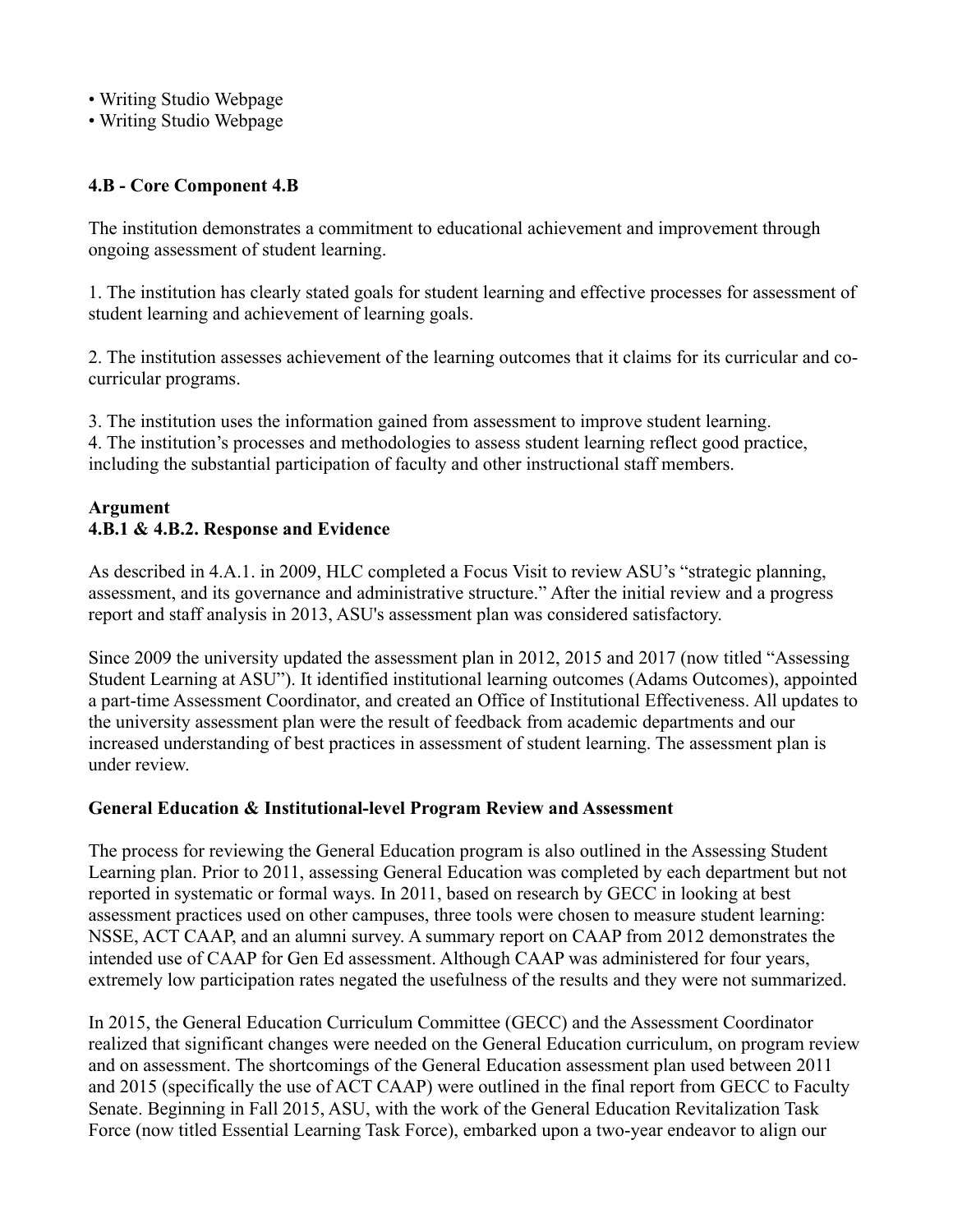entire curriculum (ASU "Pathways Project") and outline a plan for regular General Education and institutional-level program review and assessment. This realignment coincided with state efforts to revise its GT Pathways curriculum as described in Criterion 3. The Pathways Project timeline should be completed by 2018.

Up until Spring 2016, ASU's General Education Program Goals represented the institution-wide goals for all students graduating from associate and baccalaureate degrees. Given the increasingly assessment-focused culture at ASU, GECC, under the directive of the Faculty Senate in 2014-15, reevaluated its role in approving general education courses and the assessment of the General Education outcomes. These dialogues resulted in the formation of the "General Education Revitalization Task Force", now titled the "Essential Learning Task Force/ELTF". The ELTF began work with a three-day retreat (link) in December 2015 and, subsequently, in Spring 2016, began outlining proposed institutional learning outcomes ("Adams Outcomes"), and the Pathways Project. ASU's Institutional and General Education outcomes, Adams Outcomes, were identified and approved by Faculty Senate and the Board of Trustees in Fall 2016.

One key element of Pathways is the integration of more High Impact Practices in General Education and major courses. The ELTF is currently using results from the NSSE and FSSE that compares results from 2014-16 in order to structure the proposed new curriculum. ELTF will use these data to educate the campus on the impact of HIPs on student learning to date. This Pathways Project is in progress with an implementation plan set for 2018.

## **Department Student Learning Goals**

All academic programs engage in assessment of their stated outcomes as described in "Assessing Student Learning at ASU". Assessing learning within academic departments now occurs on a yearly and five-year basis.

All academic departments identify program goals and student learning outcomes which are articulated in curriculum maps and in Institutional Syllabi. Guided by the Assessment Coordinator, departments will update these program goals and SLOs to better align with the newly established Adams Outcomes. This will be a multi-year process. The "Assessing Student Learning at ASU" plan outlines the process for assessing these outcomes at the undergraduate, graduate, and General Education levels. Current program goals are posted on each department's website and are housed in the "Assessment" folder on the shared/C-drive and the SLAC Google Drive.

Examples of Departmental Goals:

- Art
- MA in Music Education
- Chemistry
- Math
- Sociology

The 2014-15 Summary Reports, Scores by Department, and Scores by Rubric (based on the report rubric) were prepared by the Assessment Coordinator, and shared with the VPAA and Department Chairs. The Summary Report outlines the cumulative results of all yearly reports including number of SLOs measured, the most frequently used direct assessment measure, and the most common assessment tools used. Processes for improving assessment practice in departments not deemed to be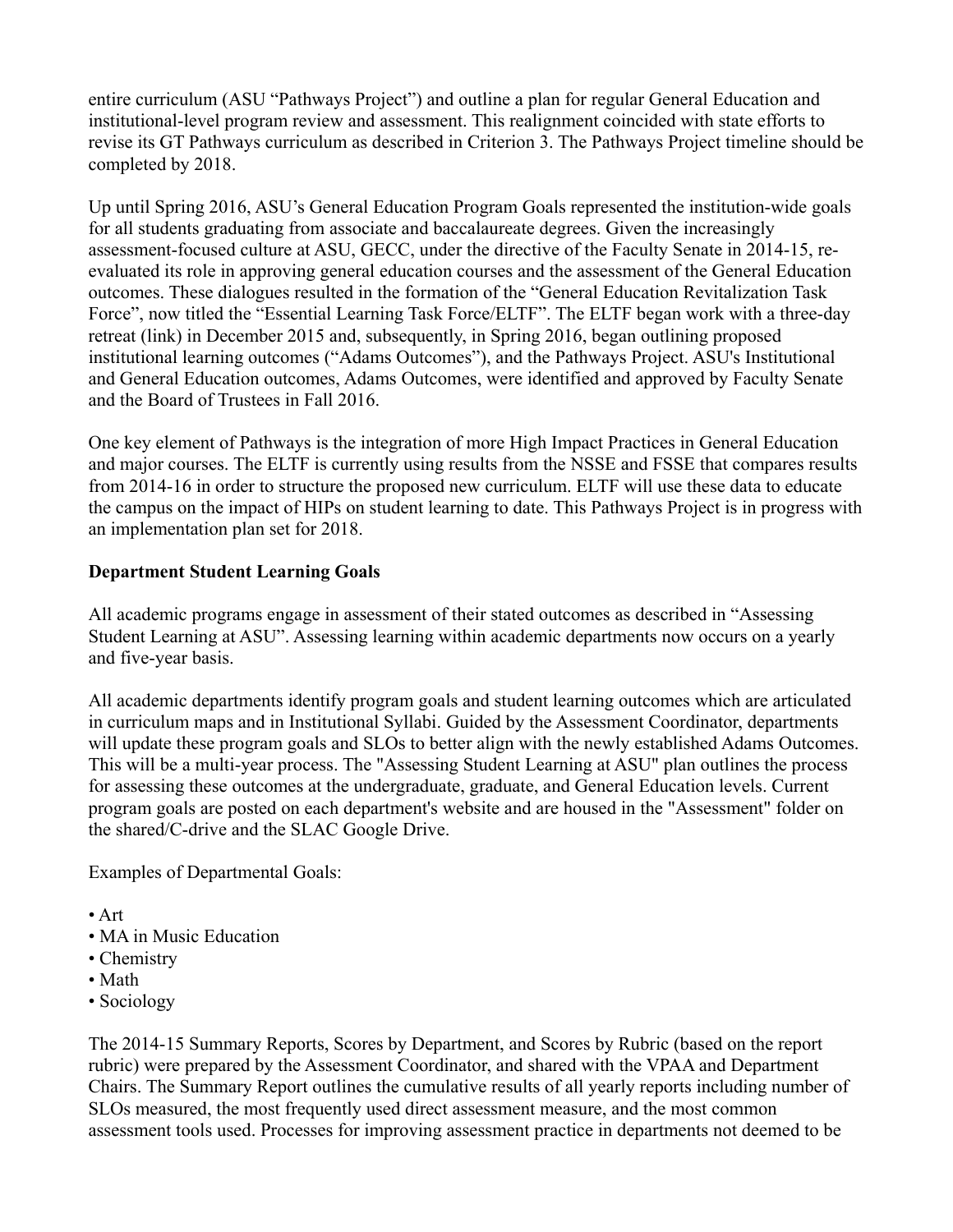adequate in one or more aspects of their assessment of student learning are detailed in 4.B.4.

With the establishment of the Student Learning Assessment Committee (SLAC) in 2015, the review of yearly reports is completed by SLAC, thus offering more comprehensive university-wide feedback to each department. The SLAC shares the yearly report reviews and scores with the Assessment Coordinator and the VP for Academic Affairs (VPAA). The VPAA then shares the SLAC feedback with each department.

All graduate programs have SLOs and these are assessed on a yearly and five-year basis. Graduate Council reviews and provides feedback on annual assessment reports for graduate programs . In Spring 2016, the Graduate Program Initiative outlined Adams Outcomes for graduate programs. The assessment of graduate programs is outlined in the Assessing Student Learning plan.

Several graduate programs, including Art, Counselor Education, and HPPE, require successful completion of capstone courses (thesis, field-based research project, practicum, portfolio, etc.) that aid in assessing program effectiveness.

## **Course-Level Goals**

At the course level, listing course-specific SLOs in the Institutional Syllabus (IS) has been a practice at ASU since before 2005. In 2015, this policy was updated to state that all undergraduate and graduate ISs must list relevant program and/or General Education goals, course-specific SLOs, and sample course assignments that align with each goal and outcome. As per the directive of the VPAA in 2016, all departments updated their IS using the new IS template.

## **Student Affairs**

To improve student retention, the Office of Student Affairs designed an assessment plan that would result in a comprehensive, outcome-based assessment program for seven departments. The assessment program reflects the division's success in moving from a program-improvement/student-satisfactionbased initiative to a student- learning-based initiative. This process relied on the submission of an "Annual Activities Summary," designed to capture a department/program's perspective of their successes and achievements, challenges, status of current program goals and professional development goals. Some areas, such as Counseling and Career Services, submitted comprehensive reports. Others were less detailed; however, 5-Year summaries provide an overview of current practices.

This assessment plan will be updated in the near future to reflect alignment with the new Adams Outcomes and the curricular work being done in the Pathways Project. This plan was presented to ASU's President by the VP of Student Services in Spring 2017. Work revisions to student affairs and co-curricular is already underway with a comprehensive presentation on assessment from the Office of Institutional Effectiveness. Several units have already completed unit assessment plans and set benchmarks.

The Office of Housing & Residence Life conducts an annual Quality of Life Survey that includes questions pertaining to the learning outcomes of department-sponsored programs, events, and activities. The survey also asks questions regarding the student's experience with the student conduct process, and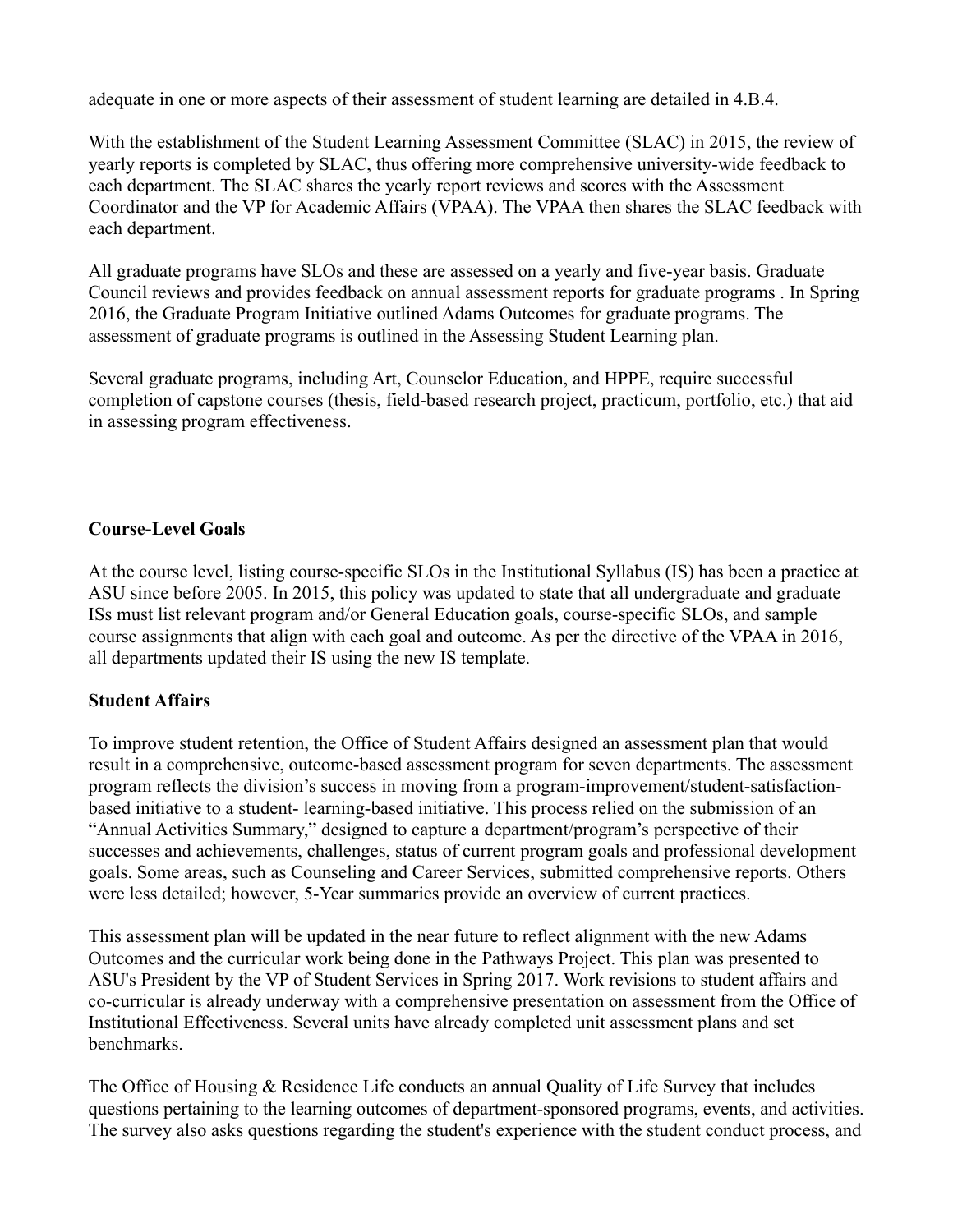whether learning outcomes are met with regard to students who are in violation of residence hall policies. Results are used to plan programming and inform changes in housing practices as described earlier in the five-year summaries.

## **Extended Studies**

Degree programs and discrete courses in Extended Studies use the same program and course SLOs as those programs and courses delivered in face-to-face classes on campus. On-campus programs that also offer a distance version of a degree or course must address those outcomes in their five-year program reviews. While the program outcomes themselves do not vary, the content delivery method does.

## **4.B.3. Response and Evidence**

ASU used the results of the ASU Campus Climate Report in 2014 to begin the Pathways Project using the lens of Inclusive Excellence and diversity. Results of the Climate Survey revealed that despite reporting high levels of satisfaction with the campus climate at ASU, there existed low levels of satisfaction at ASU for persons of specific racial, ethnic, social class, gender, and sexual backgrounds. Such findings provided the impetus for the Pathways work to begin with inclusion and diversity at the center.

With the Pathways Project, ASU is increasing attention to finding ways to use information gained from assessment to improve student learning. Recognizing gaps between collecting assessment data and using those data resulted in the formation of the Student Learning Assessment Committee in 2015. In addition, the Essential Learning Task Force has a two-year goal of outlining the Pathways Project that will include an improved assessment plan for institutional learning outcomes and general education. The Graduate Initiative Group's (GIG) work in 2015-16 focused discussion on these same gaps existing for graduate programs. As a result, the GIG proposed to hire a Vice President of Graduate Studies who will work closely with Graduate Council to strengthen the use of assessment data in improving student learning at the graduate level.

## **Departmental Assessment**

Individual departments collect assessment data to support decision-making related to curriculum and learning. Most departments rely on course-embedded assessments, portfolios, culminating experiences, and comprehensive exam results in order to gather information about student learning. Regardless of the artifacts and tools selected, the yearly and five-year program reviews serve as the basis for course and program improvements. 5-Year Assessment summaries describe how departments have made changes based on assessment results.

By 2015, 100% of all undergraduate programs collected and compiled assessment data with only a few programs struggling with documenting and reporting results. On the Yearly Report form, programs are asked, "What, if any, changes might you make to the curriculum or pedagogy to improve student learning based on the results of your assessments?" Each year, programs must reflect upon these decisions and how they "closed the loop" with regard to student learning. The "comments" section of the yearly reports shows how departments apply assessment results directly to curricular changes.

Examples of academic departments using assessment data to improve student learning include: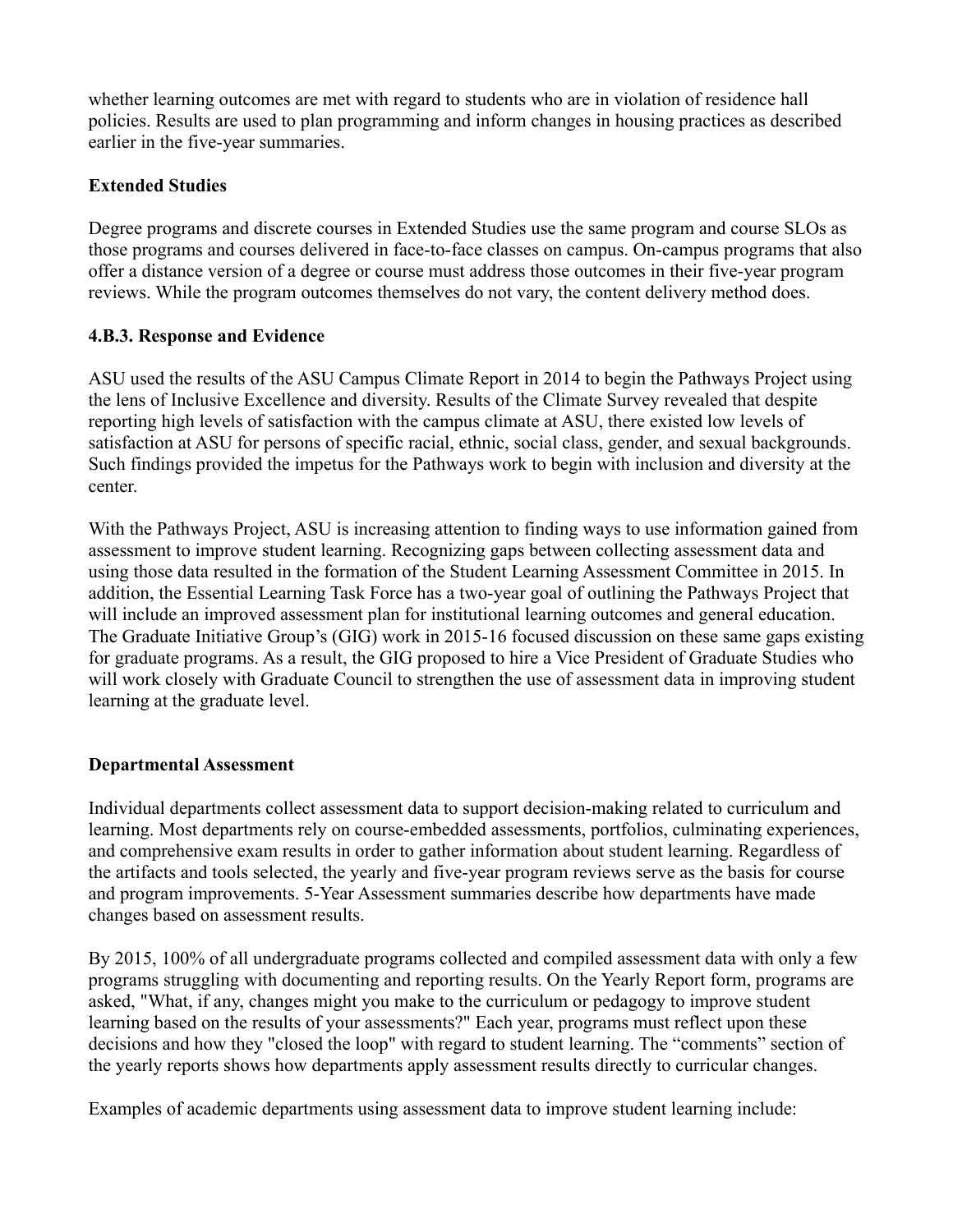- Developmental Math Curriculum Redesign
	- o Pass rates in developmental courses
		- o Math 104 pre-requisite change
	- o Change from Accuplacer to ALEKS
- Biology Department 5-year Program Review
- English Department Yearly Report
- 2015-16 Summary of Yearly Reports

## **General Education**

The Gen Ed assessment program between 2011 and 2015 relied on the ACT CAAP, NSSE, and alumni surveys. The ACT CAAP was administered for several years but the report generated in 2012 for the campus provided insignificant data for ASU to make any decisions regarding General Education. The NSSE 2014 High Impact Practices and 2010 & 2015 Alumni Survey results provided more useful data in terms of what skills and competencies students and alums believed important for career success and whether these skills were developed at ASU through High Impact Practices.

Following analysis of these data and review of our General Education curriculum assessment processes in 2015, we recognized that weaknesses existed in the aforementioned assessment of General Education. Therefore, during the 2014-15 academic year, the GECC decided to form the General Education Revitalization Task Force (now titled "Essential Learning Task Force"). As this is a significant issue facing ASU, the VPAA, Senate, and GECC collaborated to define the charge and timeline for the Task Force's work with Pathways. A large component of the Pathways Project from now through 2019 will focus on reviewing best practices in assessment, and, subsequently, determining how ASU will gather and use data to support student learning in General Education.

## **Student Affairs Report**

As described earlier, the Student Affairs assessment plan has been inconsistent in its use and reporting. A new plan has been implemented and several units have already created unit assessment plans. The full description can be seen above.

One example of the improvement in Student Affairs assessment is the Adventure Program. This program has a systematic design for learning assessment including rubrics for student self-assessment in numerous domains of learning, peer assessments, and instructor assessments.

The Adventure Program reviews the status of its program outcomes twice a year and provides a model for co-curricular assessment. It utilizes data collected during student learning assessments, formal debriefs of student led programming, and program evaluations completed by participants. This information, coupled with feedback received verbally, is then carefully reviewed by the leadership of adventure programs, which includes students who are in manager roles within the program and the program director. Data indicating progress toward achievement of SLOs is considered. This information is used to modify program strategies so that there is a continual cycle of feedback, assessment, and redesign of the program strategies.

# **Report Repository**

In 2015, ASU purchased Blackboard Outcomes, which adds an assessment module into the campus LMS. Prior to obtaining Outcomes, assessment reports were shared via e-mail and stored on the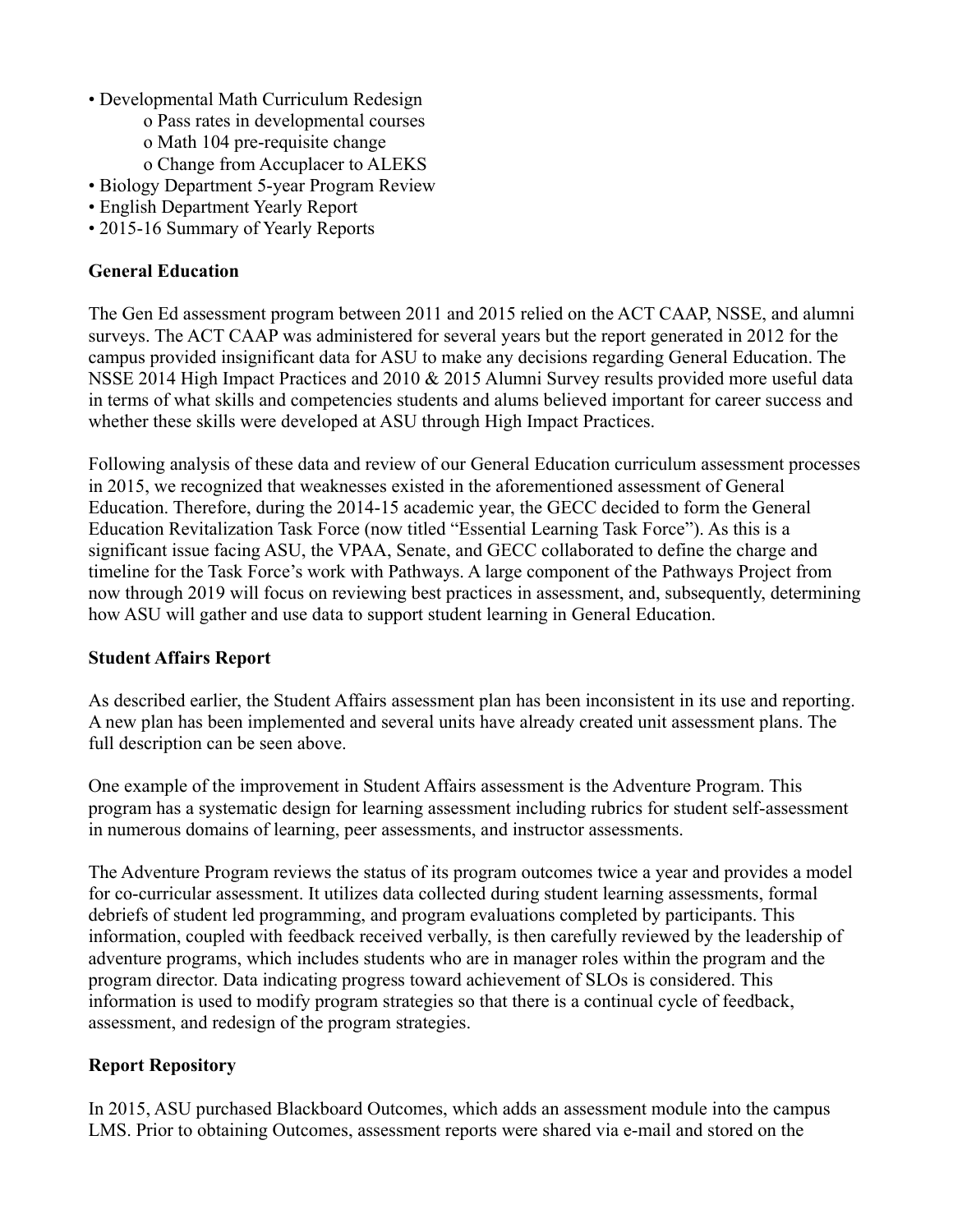university's "shared drive." Blackboard Outcomes integrates SLOs developed for specific programs and courses with assessment rubrics that have been aligned to those goals. Once the assessment rubrics have been entered into Blackboard, the Outcomes module collects data enabling assessment reports to be run without additional work by the instructor. In Fall 2015, all academic departments were required to submit yearly reports in Outcomes, which helped to streamline the process and serves as a repository for reports, scoring, and feedback comments. Each department chair now submits his/her yearly report and/or five-year program review to Outcomes. The Assessment Coordinator then shares the Outcomes data with SLAC for their review of reports. One model program that uses Outcomes on a regular basis is Counselor Education:

- COUN 503
- COUN 528
- COUN 546
- COUN Practicum

Having this system in place makes the assessment process more streamlined and makes the sharing of assessment data more efficient.

## **4.B.4. Response & Evidence**

Over the past five years, ASU has worked towards adopting best practices in assessing student learning throughout the institution. The part-time Assessment Coordinator was added prior to the 2009 Focused Visit, and became a half-time faculty position in 2014. In 2017 ASU committed to hiring an Assessment Director. The position is currently being advertised and will enable ASU to provide dedicated support for assessment across campus.

Faculty are highly involved with assessment activities within their departments and many faculty serve on critical committees that are responsible for the assessment of General Education and other programs.

The Assessment Coordinator assumes responsibility for meeting with department chairs and the VPAA, providing professional development sessions, reviewing yearly reports, assisting CRC and GECC, updating the "Plan for Assessment of Student Learning," maintaining the Assessment webpage, etc. The Assessment Coordinator offers professional development opportunities to educate the campus on best practices occurring at other institutions. In Spring 2015, the Assessment Coordinator organized the first "Student Learning Assessment Committee" (SLAC), which is charged with determining how evidence of student learning can strengthen programs and enhance accountability. In Summer 2015, the current and past Assessment Coordinators held the first "Summer Assessment Workshop" to provide instruction and advice for faculty and Student Affairs professionals on best practices in setting outcomes and assessing student learning.

ASU continues to use best practices in assessment. As described earlier, the adoption of nationally standardized tools in 2012 such as the NSSE and ACT CAAP represented a step forward in utilizing best practices to assess student learning at ASU. NSSE has been administered since 2008 and CAAP since 2011. NSSE will continue as an assessment tool, but CAAP will no longer be used as per the recommendation of GECC, the Assessment Coordinator, and the Essential Learning Task Force.

In 2014, GECC completed the first five-year follow-up of the alumni survey (first administered in 2010 and re-administered in 2015). The "Plan for Assessment of Student Learning" (updated in 2015 and re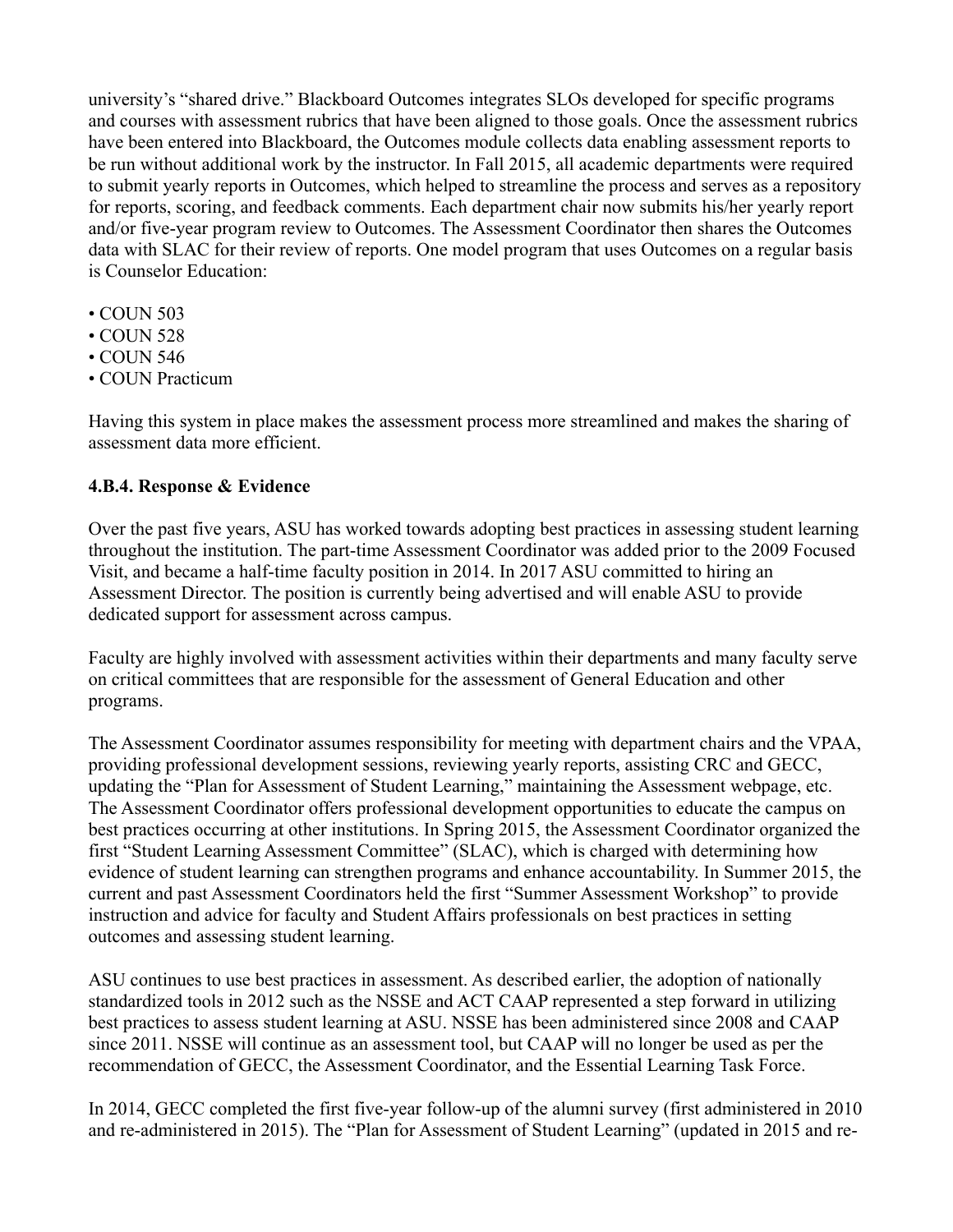named Assessing Student Learning at ASU), is reviewed and updated at least every five years. The fact that it is currently under review as part of the Pathways projects provides another example of ASU recognizing that changes to assessment practices are needed.

While oversight of assessment resides with the VPAA, a substantial portion of all assessment-related activities falls directly into the hands of faculty and department chairs. Individual faculty members are responsible for their particular course-level assessments and they are also deeply involved with shaping program-level goals and assessment activities. Conversations about program level assessments occur either through departmental meeting minutes or retreats. The yearly assessment report requires that each department report on these discussions. This system means that faculty are engaged in assessment at all levels of the institution. Examples of meeting minutes and retreat/workshop notes that documented discussions on assessment include (each department houses meeting minutes):

- Art
- Biology
- Chemistry Department retreat workshop (also completed for Earth Sciences, Biology, and Business)
- Earth Sciences
- English, Theatre, Communication
- Human Performance & Physical Education
- Nursing

All departments have articulated learning objectives that are consistent with practices in their respective fields and include both direct and indirect measures. As seen in the assessment reports, cited earlier, all departments discuss and document their assessment activities in department meetings, via email, or at annual retreats and through participation in CRC, GECC, Graduate Council, and SLAC.

For co-curricular learning, professionals within Student Affairs and Enrollment Management are involved in all steps of assessment planning, data collection, analysis, and program planning. Personnel from Student Affairs and Enrollment Management are deeply involved with the Essential Learning Task Force work and will begin to align co-curricular activities with the Adams Outcomes and appropriate assessment tools.

In 2015, ASU transformed the Institutional Reporting Office into the Office of Institutional Effectiveness and hired a full-time Senior Research Analyst to oversee this office. This critical move is further demonstration of ASU's commitment to improving the assessment of student learning. This office will work closely with the Assessment Director, once hired, and the Pathways Project in the coming years.

## **Sources**

- 100-08-02-institutional-syllabi-20170523
- 2009 HLC Focus Visit
- 2013 03 ASU Progress Report Student Learning Assessment
- 2013 0408 Staff Analysis of 2013 Progress Report
- 2014-2015 Assessment Report Scores by rubric question
- 2014campusclimateexecutivesummaryillustrated
- 5 YEAR ASSESSMENT SUMMARIES
- ACTCAAPSummaryOct2012.docx
- Adams Outcomes Graduate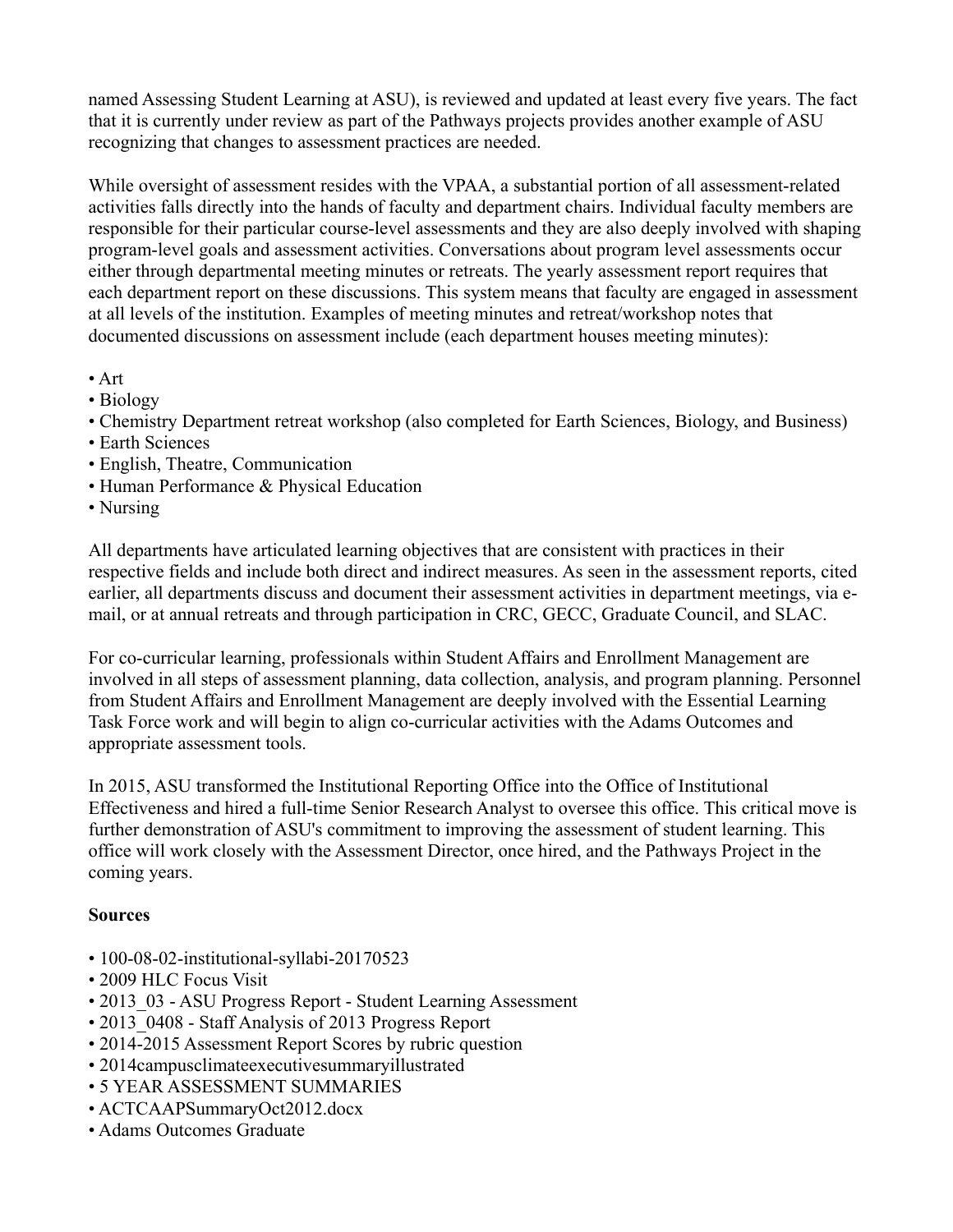- AdamsOutcomes\_expandedwithdescriptions
- AdamsOutcomesforGenEd\_expandedwithdescriptions
- Aggregate Outcomes by Rubric COUN 503 Intro to Research Spring 2016
- Aggregate Outcomes by Rubric COUN 528 Career Development Spring 2016
- Aggregate Outcomes by Rubric COUN 546 Assessment Spring 2016
- Aggregate Outcomes by Rubric Practicum Spring 2016
- ALEKS rationale
- Alumni Report 2015 (1)
- Alumni Survey Results 2010
- AR 598 Thesis IS (capstone)
- ARt Assessment Meeting Minutes 04-26-12
- ASAP Participant Evaluation Form Tres Piedras Rock Trip 2015
- ASAP December 2014 Program Review
- Assessment Plan, Spring 2017 (2017–0417)
- AssessmentCommitteeCharge
- AssessmentCoordinatorPositionDescription
- ASU SA Assessment Bookstore
- ASU SA Assessment Counseling Ctr
- ASU SA Assessment SUB
- Bb outcomes for yearly reports
- BIO 2014 5 year program review
- BIO Minutes 20 August 2015
- Charge Student Affairs alignmnet with Adams Outcomes
- CHEM retreat Goals, SLOs, Mapping Workshop
- CITs and ELTF Team Leaders
- COUN 537 Institutional, Sum12RevFinal
- Counseling Services 2014 2015 Year-End Report
- Curriculum Maps
- director of assessment
- Div of SS Assessment Rubric
- EC Faculty Meeting Mar 9
- ELTF Proposal (2015\_04)
- ELTF Retreat, Report & Summary (2015 1204-06)
- English Comm Yearly Report 2015
- ES Program Minutes 8 Nov 2016
- GECC\_End\_of\_Year\_Report\_2015\_2016
- GECC\_End\_of\_Year\_Report\_2015\_2016
- General Education Program Goals
- GIGSummary
- Graduate Assessment Summaries 2015-16
- HPPE 596- Capstone Project IS Fall 2016
- HPPE Minutes 9-4-14
- Institutional Effectiveness Webpage
- Institutional syllabus template 2015
- IS Template UG 2015
- Learning OUtcomes on Web
- Math 104 success rates
- Math prelim-curriculum-redesign
- NSSE High-Impact Practices-2014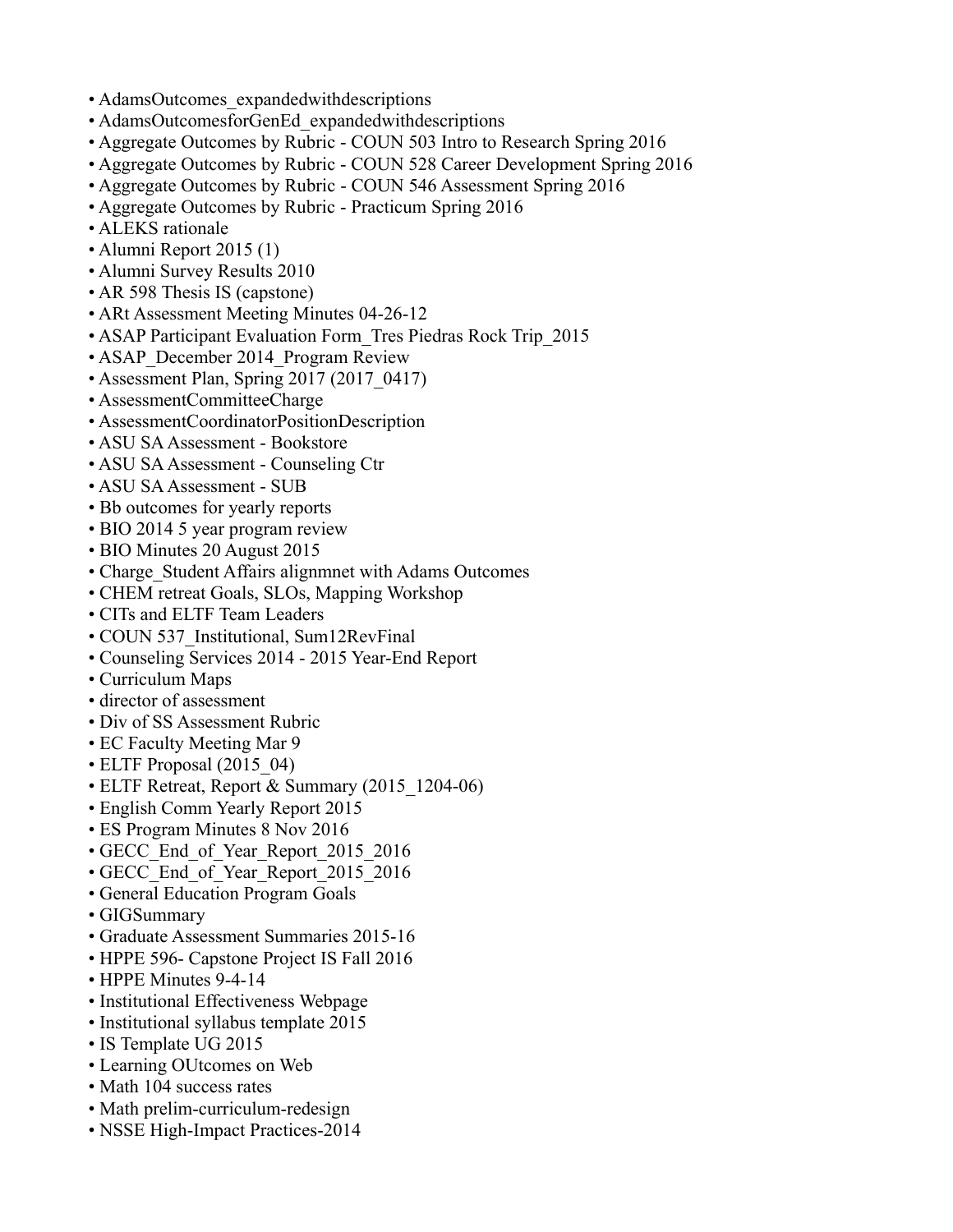- NSSE-FSSE-results
- Nursing Minutes Jan 14
- Pathways Project purpose and description
- Pathways Project timeline
- Program goals Art
- Program Goals math
- Program Goals Master of Arts in Music Education
- Program Goals Sociology
- Program Goals-chemistry
- Quality of Life Survey Questions 2015
- Qulaity of Life Survey Results all data
- SA Assessment Presentation
- SLAC Feedback to Dpeartments 2015-16
- Student Affairs 5 Year Assessment Summaries
- Student Affairs Assessment Plan
- STudent Affairs Learning Outcomes charge
- Student Affairs Unit Assessment Plans
- Summary of YearlyReports 2014-15 (2)
- SummaryofYearlyReports2015-16
- Yearly Report Rubric 2016
- Yearly report scores for departments
- Yearly Report Template 2016

## **4.C - Core Component 4.C**

The institution demonstrates a commitment to educational improvement through ongoing attention to retention,

persistence, and completion rates in its degree and certificate programs.

1. The institution has defined goals for student retention, persistence, and completion that are ambitious but attainable and appropriate to its mission, student populations, and educational offerings.

2. The institution collects and analyzes information on student retention, persistence, and completion of its programs.

3. The institution uses information on student retention, persistence, and completion of programs to make improvements as warranted by the data.

4. The institution's processes and methodologies for collecting and analyzing information on student retention, persistence, and completion of programs reflect good practice. (Institutions are not required to use IPEDS definitions in their determination of persistence or completion rates. Institutions are encouraged to choose measures that are suitable to their student populations, but institutions are accountable for the validity of their measures.)

## **Argument**

## **4.C.1.**

In 2013, based on a decade's worth of student recruitment and retention data and a thorough market analysis contracted through Noel Levitz in 2012, ASU Enrollment Management 'shifted gears' from a checklist method to development and implementation of a comprehensive retention effort. The 2013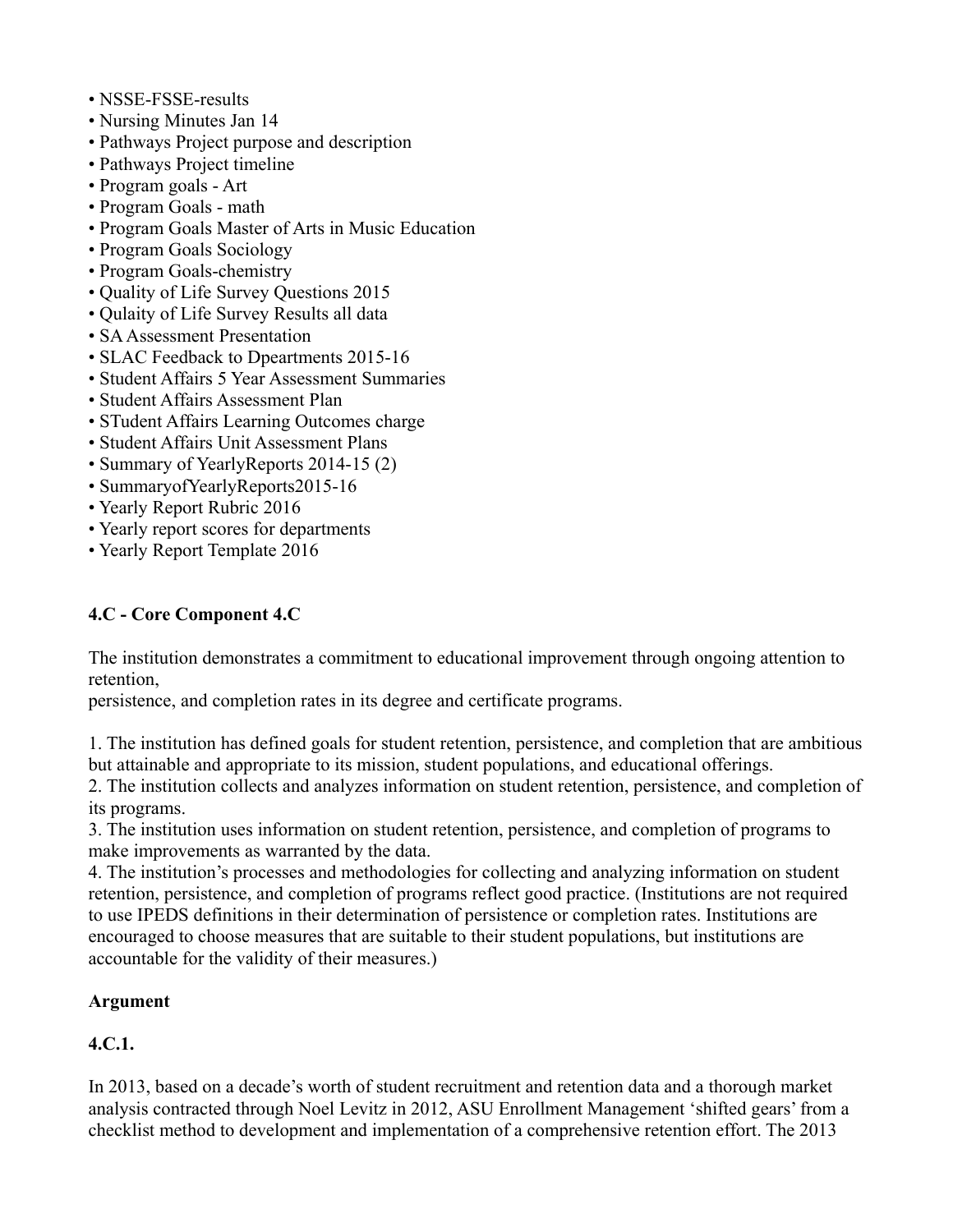ASU Retention Plan focused on using best practices in recruitment and retention to gain higher retention rates and increased degree completion rates of students. Multiple data points were considered in creating the new 2013 plan including: (1) Undergraduate Fall-to-Fall Retention Rates by Class, (2) Undergraduate Degrees Awarded by Type, (3) Fall-to-Fall Retention of First-Year Students, (4) First-Time Full-Time Four-Year Retention by Residency, and (5) First-Time Full-Time Retention by Admission Index Score. CCHE's performance contracts with each public higher education institution also required ASU to make progress with degree completion and student success.

Subsequent to the 2013 Retention Plan, Enrollment Management established six retention subcommittees to further research the goals and recommend strategies. After the subcommittees reported their recommendations, a retreat of about 25 individuals from across campus was held in Fall 2014 to prioritize these recommendations.

In Summer 2015, ASU's VP of Enrollment Management vacated this post. This transition, and the naming of our new ASU President, put the work of the six subcommittees on hold until Fall 2015. Recognizing that the previous recruitment and enrollment plans lacked measurable goals, ASU's new President appointed a new director to establish a Recruitment and Retention Committee with representation from across campus. This committee continued the work of the previously established subcommittees, developed a Strategic Enrollment Management Plan, and defined measurable outcomes for student retention, persistence, and completion that are consistent with ASU's mission, institutional goals, student populations, and educational offerings.

In addition to the aforementioned activities, ASU's Quality Improvement Committee (QIC) incorporated some of the 2013 retention goals into the Quality Initiative Proposal (QIP) submitted to the Higher Learning Commission in 2014. The goals included:

• Development of four-year degree maps. Goal met in Fall 2014; all maps are on academic web pages and regularly updated.

- Increased Supplemental Instruction availability.
- Required completion of general education mathematics within first 30 credits.
- Review of current math requirements. Goal met: the math department changed general education math prerequisites to better align with academic majors.
- Follow up with students who withdraw.
- Faculty development in career advising.

Probationary status and the transition to the Standard Pathway eliminated a formal QIP report; however, outcomes of the QIP are still being implemented and evaluated. Results show an increase in declared majors, decrease in completion times for both associate and bachelor's degrees.

# **4.C.2.**

Student retention studies are conducted annually to track academic progress and to make improvements in programming and resource allocation. These studies were used to analyze student success in terms of GPA, retention, and, ultimately, six-year graduation rates.

In Fall 2014, Student Life began tracking employment data of graduates who were involved in leadership roles within student life. Responses from 2011 through 2015 show incomplete data for the cohort but do show a significant number of employed students and many with plans for additional education. A new survey will be implemented in 2017. Several academic departments also track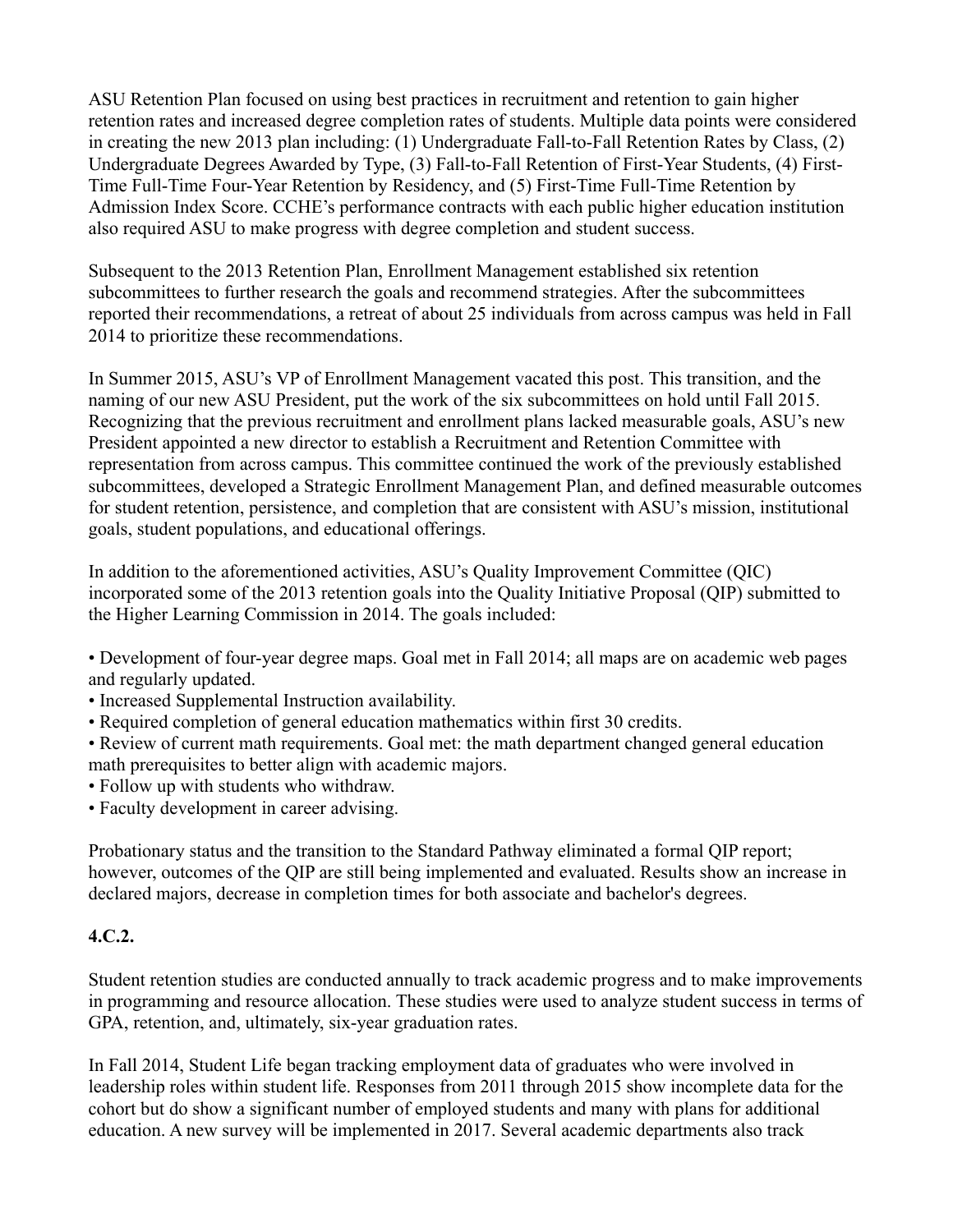employment of their graduates however this is not consistent across programs.

Recognizing the need to better utilize data analytics for research and assessment, ASU's Office of Institutional Reporting was renamed the Office of Institutional Effectiveness (OIE) in Spring 2016. Last year, OIE collected and analyzed a comprehensive set of data on student outcomes, which include retention, persistence and completion rates. These rates were calculated not just by student types in terms of gender, ethnicity and aid recipient, but also by different academic programs. This information allowed us to detect which academic programs do a better job at retaining and graduating students and which ones need more institutional support. In addition, OIE has compiled the latest graduation and post-graduation outcomes data. Particularly, the transfer-out and employment rates gave us insights into how ASU adds value to the journey of our students.

ASU administers the National Survey of Student Engagement (NSSE) every three years to incoming and graduating students. The NSSE results provide ASU with student engagement data and indirect evidence as to why students persist and which activities they engage in throughout their college career.

In addition, ASU employs the Common Data Set initiative and posts the data set on OIE's website in early Spring every year. CDS helps us improve the quality and accuracy of information for prospective students as well as for parties that would like to get official Fall data.

## **4.C.3.**

Recruitment, retention and graduation data informs our decisions to implement initiatives and programs, mostly targeted at underclass students, to increase enrollment and program completion. First-year programs that are assessed have included STAY, First Year Immersion (formerly First Year Interest Groups), AAA 101: Academic Achievement Strategies, Summer Scholars and athletics.

In 2009, data indicated that students needing two or more developmental courses had the lowest retention rates of all students. In response, STAY (Structured Transitional Academic Year) was implemented that fall semester. STAY's purpose was to support underprepared students for success through a prescribed learning community/cohort course schedule based on test assessments, tutoring, small group and individual study time, and service-learning. It also provided a mechanism for students to comply with Colorado regulations for completing developmental coursework within the first 30 attempted credit hours. While higher-than-average retention data showed program success, 2014 graduation rates of STAY students were only equivalent to (not above) STAY eligible students. Due to lower than expected results and lack of institutional support, the program was terminated.

AAA 101 (Academic Achievement Strategies at Adams) was developed in 2010 to assist first year students in their adjustment to college. More than 250 first-year students are enrolled in AAA 101 each fall. Students enrolled in that course retained at about the same rate as those who did not take the course.

Results of the NSSE provide ASU with student engagement data and indirect evidence as to why students persist and which activities they engage in throughout their college career. In 2015, a faculty workshop was held to analyze the relationship between our NSSE results and recommended high impact educational practices to improve student engagement. In 2016, OIE analyzed NSSE-FSSE results thoroughly and shared the findings with key administrators from the Office of Academic Affairs and Student Services.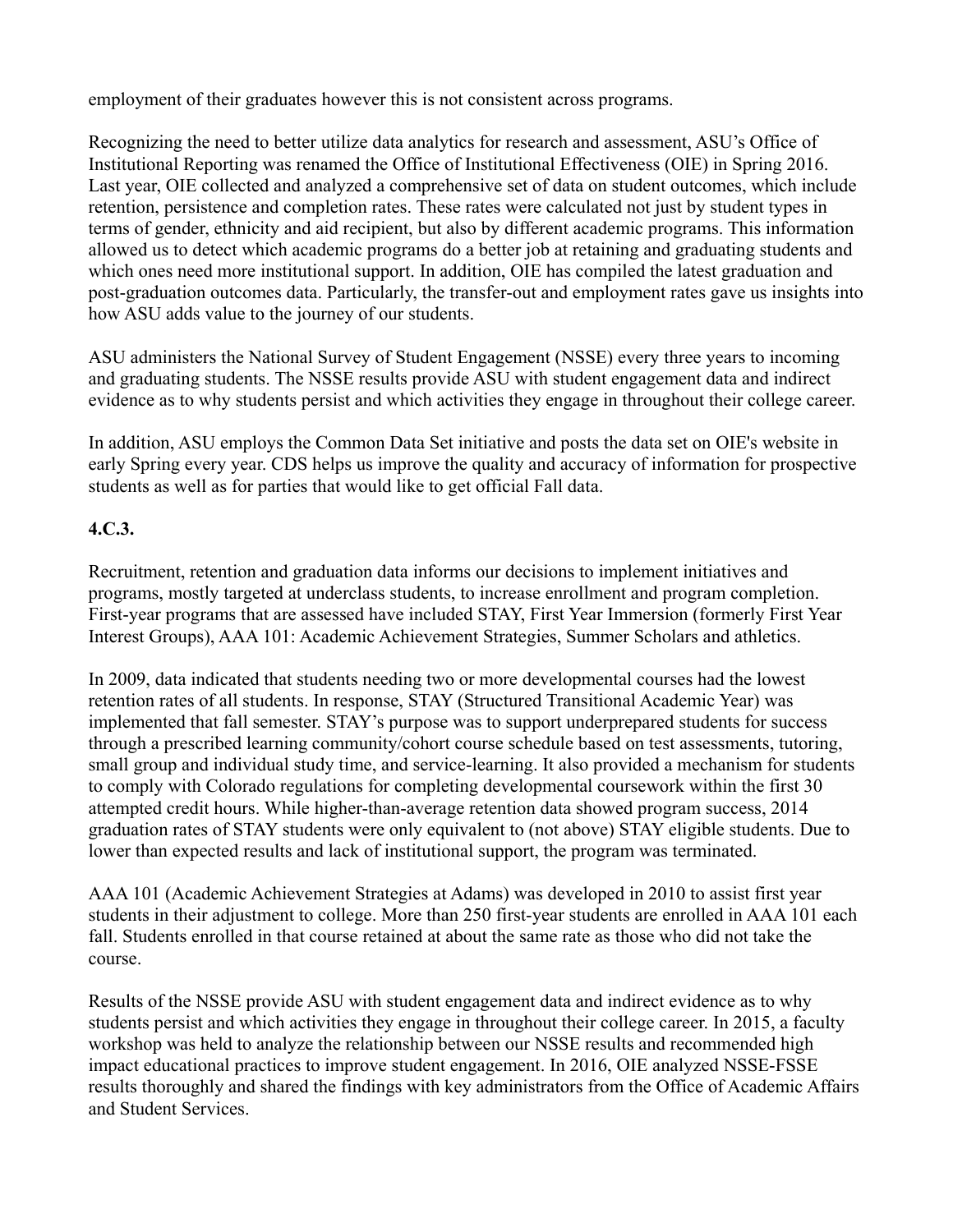Another example of utilizing retention data was the design and implementation of the Adventure Program's "First Year Free" initiative. Through consideration of data presented in several roundtables and engagement in critical review sessions in committees, it became evident that there were barriers to first year students finding means of being engaged in campus activities. The leadership of the Adventure Programs gleaned findings from these sessions and decided to eliminate a financial barrier for incoming students as a means of increasing engagement with the campus. The "First Year Free" initiative was initiated Fall 2014 and data is being collected to provide a means of evaluating its success.

The Office of Housing surveys its on-campus students annually through a Quality of Life Survey. The Housing 5 year Summary describes how results have been used.

ASU's Grant Writing Specialist regularly uses data on student retention, persistence, and completion to obtain outside funding. In particular, grants written for Title V must include institutional data regarding the success of our Hispanic students. Over 15 years, ASU has acquired numerous grants that have totaled more than \$32 million. The work of Title V at ASU assists with strengthening institutional programs, facilities, and services to expand the educational opportunities for Hispanic Americans and other underrepresented populations. The Title V grants have enabled ASU to expand and enhance our academic offerings, program quality, and institutional stability. For example, the establishment of the Grizzly Testing & Learning Center, and the STEM Center in Porter Hall.

## 4.C.4.

Given the fact that ASU serves a large proportion of historically underserved students, the commonly used retention and graduation rates have limited meaning for the performance of our institution. As a result, OIE has conducted extensive research and proposed a new metric called "Successful Learning Rate," which is achievement of an academic credential or progression towards the credential within six years among students who have transferred prior to degree attainment or are still enrolled at our institution. This definition effectively captures the diversity of our at-risk student population, their enrollment patterns, and the role ASU played in the transfer process. For all cohorts from 2009 to 2013, the one-year rate has been higher than 80%. Based on these data, OIE has mapped student cohorts. These maps gave us an in-depth understanding of how students flow through our institution over a six-year period.

OIE has expanded their research further and signed up for Student Achievement Measure (SAM) in order to benchmark ourselves against our peer institutions. SAM gives us detailed information on the outcomes of different student cohorts. These data sets also inform the Strategic Enrollment Management Plan and goals for recruitment and retention.

To get robust comparative views on retention and enrollment trends, OIE has utilized the hierarchical cluster analysis and discriminant analysis in choosing peer institutions. This peer list has been useful for our strategic planning and decision making, especially pertaining to enrollment management.

To streamline data sharing and tracking, OIE is in the process of developing interactive dashboards. All external audiences will be able to view these dashboards and get specific answers for their questions on retention and enrollment trends.

OIE is also implementing the short- and long-term predictive analytical tools for use in more effectively recruiting and retaining students. The predictive enrollment model was pilot-tested in Fall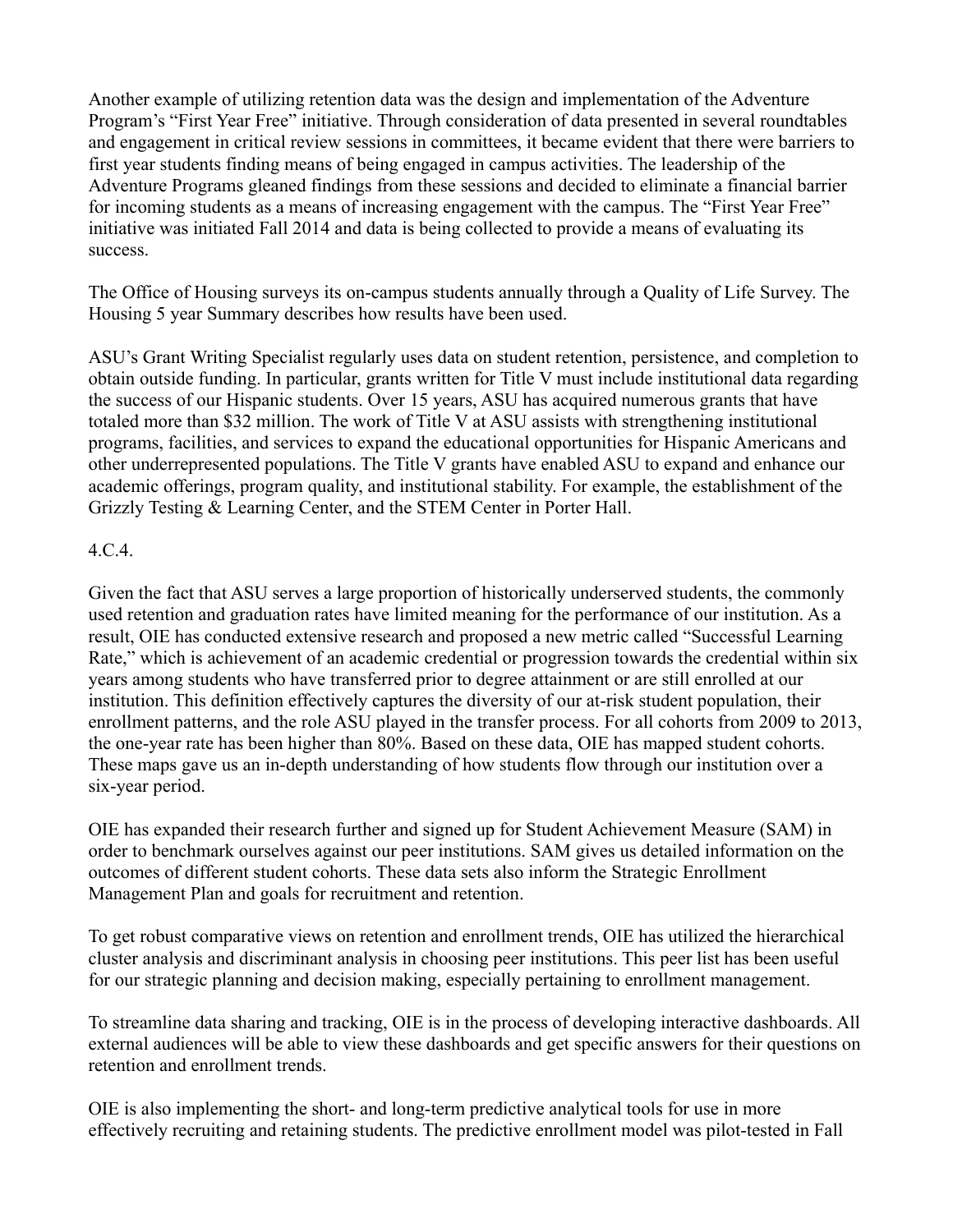2016 and will be upgraded to full-scale implementation in upcoming years. The predictive retention model was developed in Fall 2017 and plans for its implementation phase have been discussed and finalized.

### **Sources**

- 2016MarketingPlanKeyObjectives
- asap memberships
- ASU Common Data Sets
- ASU retention plan 2013
- ASU-FSSE-NSSE
- ASU-PredictiveEnrl
- ASU-Tableau
- Common Data Set of Adams State University
- Degree Maps on web
- graduation & transfer-out rates 2016-nov
- grizzly testing and learning center adams state university
- Housing Program Survey
- methdology-peer-inst
- nsse16-pocket-guide
- NSSEFacultyDevelopmentWorkshopOutline
- NSSE-FSSE
- office of title v grant initiatives
- persistence rates 2016-nov
- postgraduate outcomes 2016-nov
- project STAY proposal 2
- QIP 2014
- Quality Initiative Data
- Quality of Life Survey Results all data
- Reasons to Sunset the STAY Program in 2014
- Retention dashboard data
- retention rates 2016-nov
- Retention retreat 6 committees
- SAM-ASU
- SEM Plan, 2016-20 (2016–07)
- stem center
- Student Life Employment Surveys
- Student Life Employment Surveys (page number 15)
- StudentOutcomesweb
- successful learning rates 2016-nov

# **4.S - Criterion 4 – Summary**

The institution demonstrates responsibility for the quality of its educational programs, learning environments, and support services, and it evaluates their effectiveness for student learning through processes designed to promote continuous improvement.

## **Summary**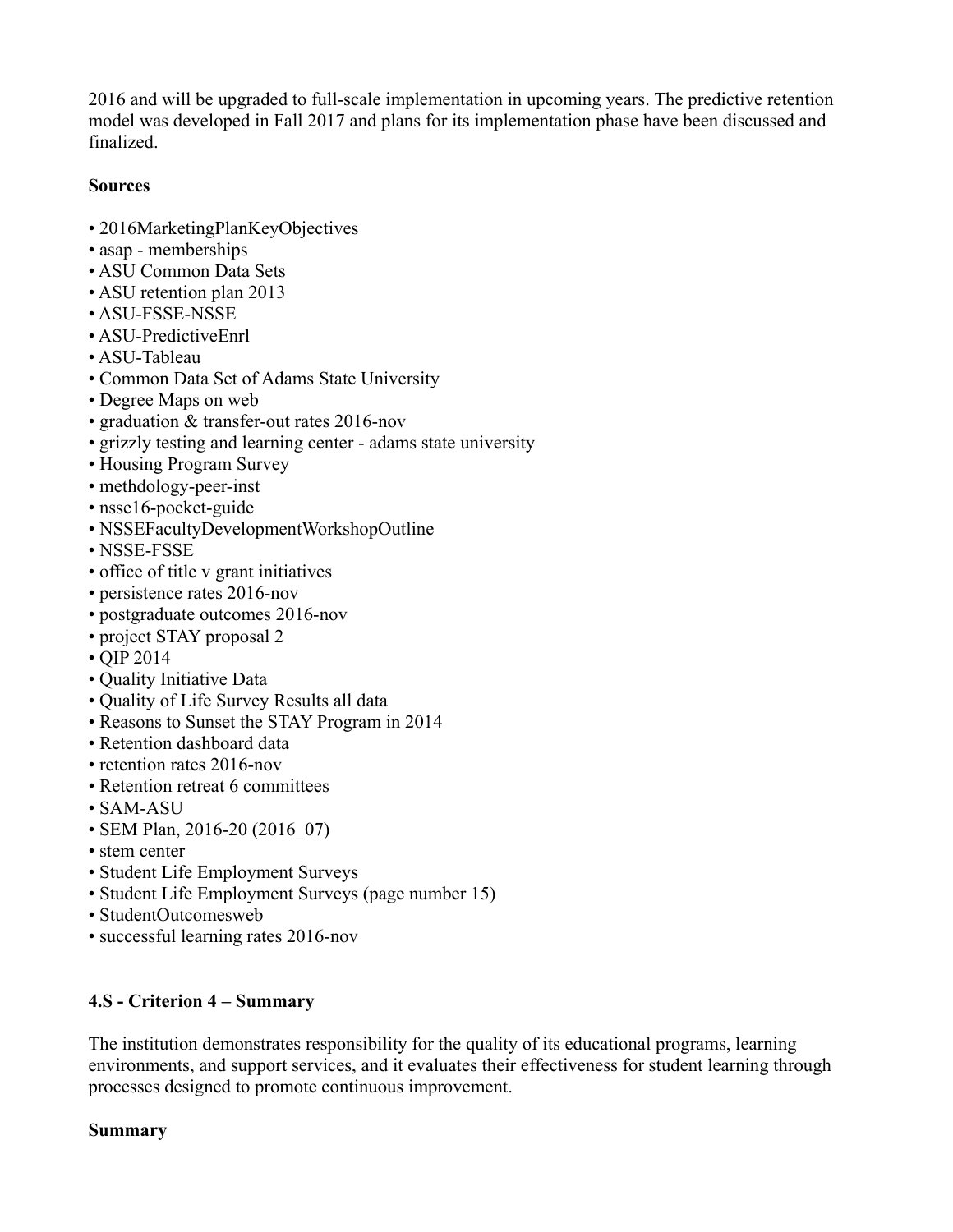ASU has demonstrated a growing commitment to ensuring and improving upon the quality of educational programs, learning environments, and student support services. This commitment is evident in (a) having defined student learning outcomes at all levels of the institution, (b) improving on assessment practices at the undergraduate and graduate levels, (c) increasing our data informed decision making, (d) creating the Assessing Student Learning Plan, and (e) offering numerous student support services.

The assessment plan has been in place since 2009 and is updated as changes in curriculum and assessment have occurred. It serves as a blueprint for undergraduate, graduate, and General Education systems to conduct program review and assessment. The assessment plan is under revision as the Pathways Project leads to new institutional curriculum and revised program goals and outcomes. Additionally the five-year program review process is being revised. The assessment of co-curricular activities has improved and is being refined further as assessment of these areas continues.

A new focus on enrollment management and institutional research regarding retention, persistence, and completion rates promises greater success in these areas, paired with a dedication to continued improvement. The addition of a full-time assessment director will ensure that assessment practices expand across the institution.

## **Sources**

*There are no sources.*

# **5 - Resources, Planning, and Institutional Effectiveness**

The institution's resources, structures, and processes are sufficient to fulfill its mission, improve the quality of its educational offerings, and respond to future challenges and opportunities. The institution plans for the future.

# **5.A - Core Component 5.A**

The institution's resource base supports its current educational programs and its plans for maintaining and strengthening their quality in the future.

1. The institution has the fiscal and human resources and physical and technological infrastructure sufficient to support its operations wherever and however programs are delivered.

2. The institution's resource allocation process ensures that its educational purposes are not adversely affected by elective resource allocations to other areas or disbursement of revenue to a superordinate entity.

3. The goals incorporated into mission statements or elaborations of mission statements are realistic in light of the institution's organization, resources, and opportunities.

4. The institution's staff in all areas are appropriately qualified and trained.

5. The institution has a well-developed process in place for budgeting and for monitoring expense.

## **Argument**

**Criterion Five. Resources, Planning, and Institutional Effectiveness.**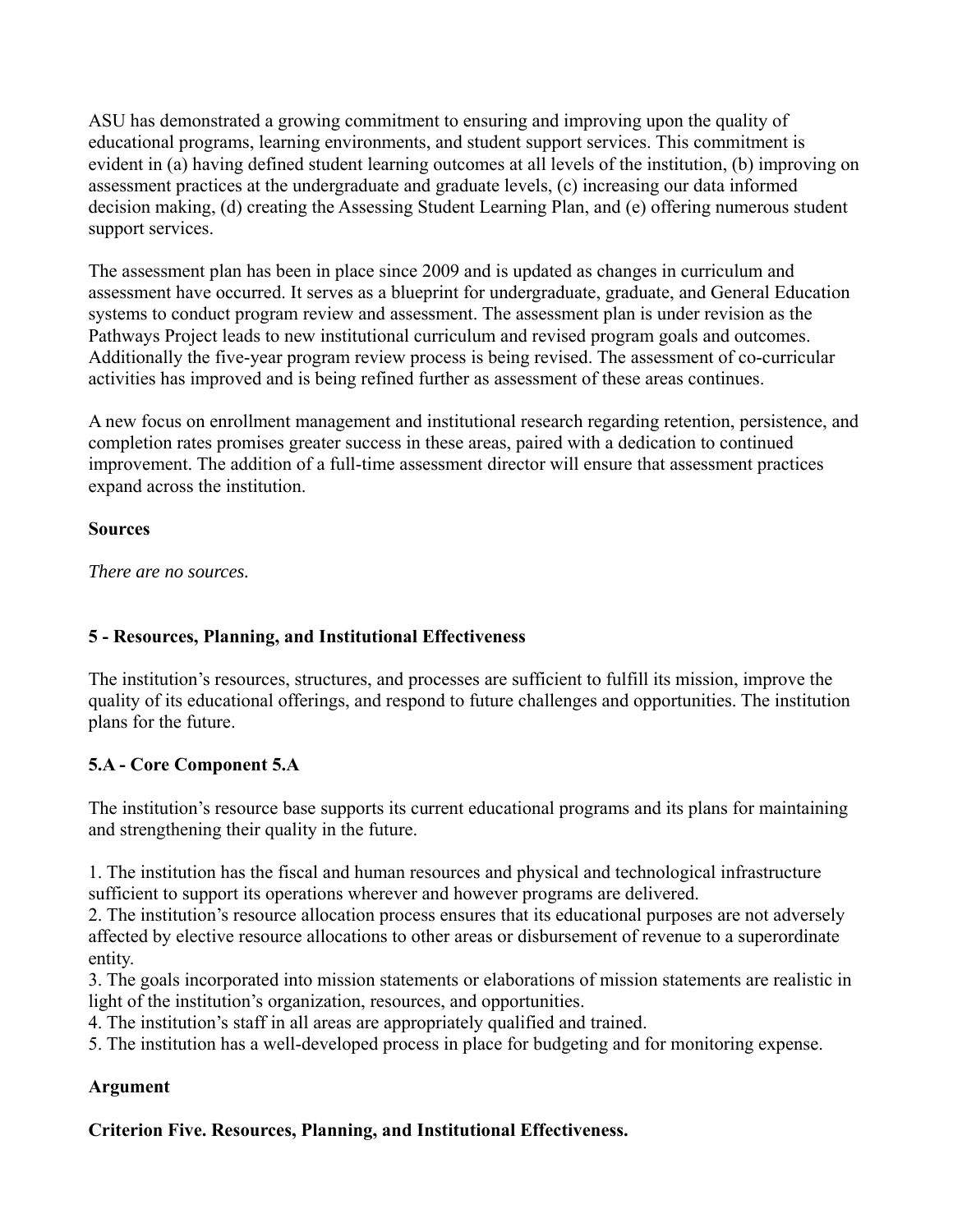### **Sub-component 5.A.1. Response and Evidence**

### Fiscal Resources

In 2016, after an audit finding, the Colorado Office of the State Auditor mandated performance evaluations for two public universities: Adams State University and Colorado Western State University. The performance evaluation was conducted by Huron Consulting Group and confirms the need for ASU to ensure its pricing serves the underserved market. Both the Huron report and Moody's reports emphasize the need to maintain a tuition rate that encourages underserved and first-generation students to enroll in college. ASU also recognized that declines in enrollment corresponded with increases in tuition and took action by limiting the tuition increase in 2016 and enacting a guaranteed tuition policy. Tuition rates for undergraduates were held flat for 2017 to further ensure ASU meets its mission. With another decline in undergraduate enrollment in fall 2017, the Board of Trustees approved a Financial Plan of Action in their August 2017 meeting. This will determine a course of action to 'right size' the institution.

ASU's revenue is driven by enrollment. The university experienced several years of enrollment growth between 2008 and 2013, followed by declines in undergraduate enrollment in subsequent years. Declining revenue and weakened liquidity led to a Moody's Rating downgrade from A3 to A2 in 2016. The report notes the challenges ASU faces in balancing its mission to serve underserved students while maintaining adequate revenues. Although the Moody's rating in 2017 is unchanged, the report does note that liquidity is a notable improvement. Debt restructuring, approved at the April 2017 board meeting will add nearly \$1 million a year over the next three years.

Despite enrollment challenges, ASU has grown its net assets from \$51,427,693 in fiscal year 2006- 2007 to \$61,696,530 in fiscal year 2015-2016 (excluding GASB #68). Audited Financials for the period of the review illustrate the changes in assets over the course of this review. ASU has invested a substantial amount of money in capital infrastructure, as can be seen in the audited financial statements for FY2006-2007 and FY2015-2016. These investments were made in large part by the implementation of a student capital fee in FY2006-2007. Students voted on a referendum recommending the fee to the Board of Trustees, with 603 students voting, 475 of whom voted in favor of the fee. The fee was designed to increase over the course of the following ten years. As the fee continued to escalate each year, ASU began to price ourselves out of our market. Thus, in FY13-14, the components of the capital fee that were not used for bonding were discontinued.

#### Human Resources

ASU's staffing levels have remained fairly constant over the past decade. The number of full-time, nontenure track positions has increased as ASU has filled vacant positions on a temporary basis, allowing departments to assess the teaching assignments and need for the position. The number of exempt staff positions has increased very slightly, primarily in grant-funded positions. Staff positions are down nearly 10 positions since a high in 2012-13.

During the 2007 Accreditation Affirmation visit, reviewers noted concern about low faculty salaries. The economic downturn in 2008 made it difficult for ASU to address the issues immediately. However, in 2014, at the direction of the Board of Trustees, a campus Compensation Committee was formed to study compensation issues across campus. Committee membership consisted of representation from the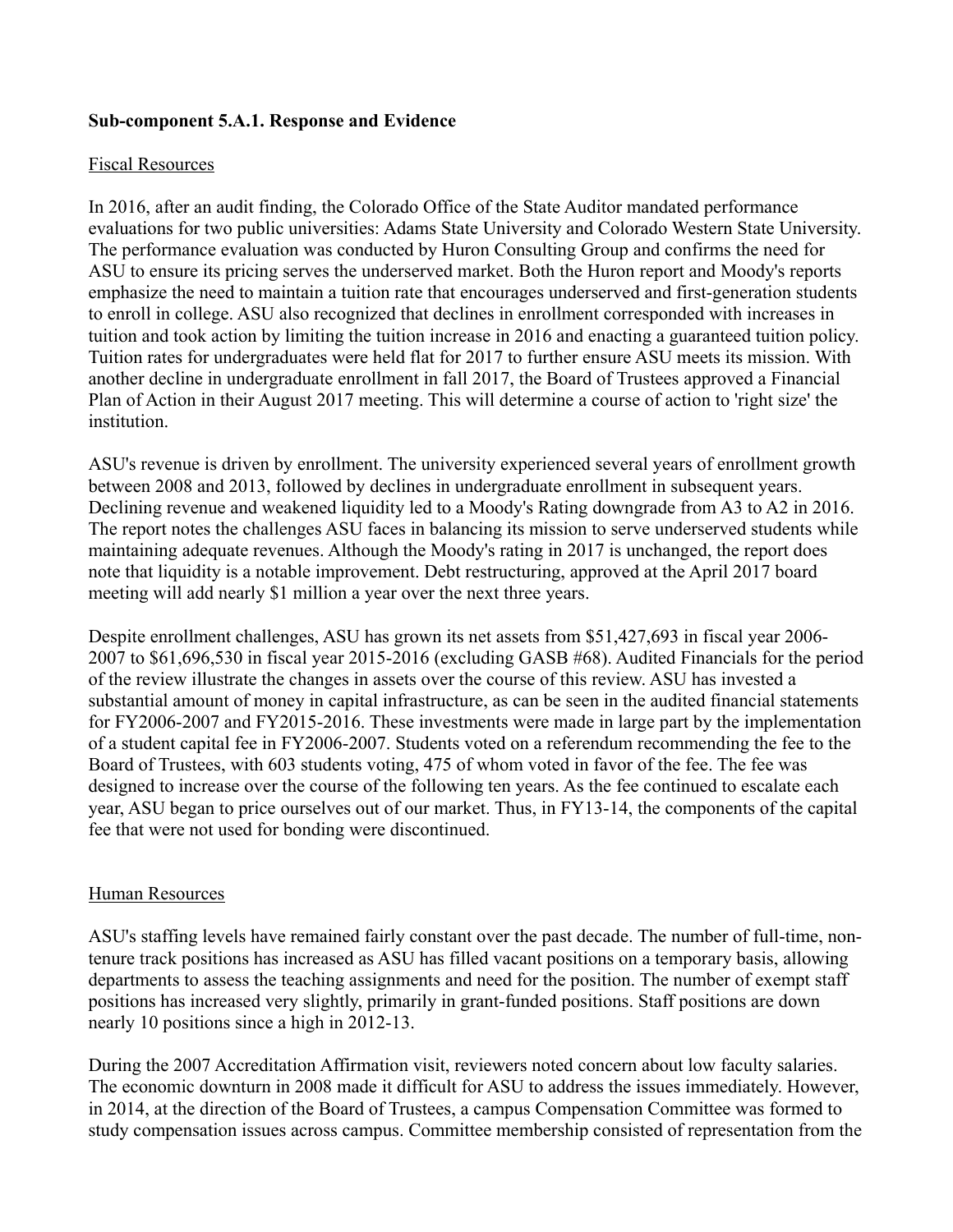Board of Trustees, Business & Governmental Relations, Faculty Senate, Classified Employees Council (CEC), Professional Administrative Staff Council (PASC), Budget, and Human Resources.

The committee reviewed and updated our College and University Professional Association (CUPA) peer group. This resulted in a CUPA Peer group of 89 institutions that the compensation committee endorsed. \$200,000 was set aside in the FY15-16 budget to address compensation concerns across campus, including faculty, administrative staff, and classified staff.

The compensation committee reviewed preliminary CUPA data and recommended that the \$200,000 set aside be used to bring all positions up to 72.5% of the CUPA PG average for faculty and administrative staff, address compression issues caused by adjustments and address compression issues within classified staff. As a result, 17 administrators received corrections totaling \$56,825 and 33 faculty (all but one at rank of Professor) totaling \$136,428. The remaining portion of the \$200,000 was allocated to address compression issues within the classified employees pending completion of a state review of salary ranges for classified positions. This has not been completed.

Through the budget process, ASU continues to evaluate every permanent position, re-configuring duties to ensure it meets needs, assessing whether it is essential, and adjusting salary as needed. We are currently in the process of consulting with the Colorado Department of Personnel and Administration (DPA) to develop a policy that is consistent with state rules, and developing a sub-committee with classified employees to review and evaluate the classified salary data.

### Physical Infrastructure

ASU currently has the physical infrastructure necessary to support operations. Because of the investment in infrastructure, the book value of buildings rose from \$46,118,818 to \$108,478,464. The average age of our buildings is 11.3 years, while the median average age of buildings for other A3 rated institutions is 15.2 years as cited in the most recent Moody's Rating Report.

There is in place a deferred maintenance plan based on a five year controlled maintenance plan that utilizes monies for deferred maintenance control. Deferred infrastructure issues such as deficiencies (boilers, sewer, electrical distribution systems) are planned for and application is made to the state controlling authority based on priorities identified in phase I and II of the Master Planning process.

Classroom utilization meets industry norms. Criterion 3.D.4. describes in more detail the infrastructure improvements made in academic areas. Currently, faculty and staff have sufficient office space. With lower than anticipated enrollment, housing is sufficient to meet demand. Currently, the University is at 80% of available occupancy. With current enrollment numbers, student affairs space is adequate in respect to the number of students. The University is exploring options for room scheduling software to better identify capacity.

In Fall 2016, ASU created an updated draft Facilities Master Plan. This plan identifies housing and auxiliary buildings as a priority for replacement or renovation. ASU's leadership is actively exploring public/private partnerships to create new housing without adding to the debt structure and to create new revenue streams to retire the existing debt. These partnership projects will assume maintenance costs and replace existing outdated housing. They mirror successful partnerships implemented by higher education institutions nationwide. Currently, the VPAA is working to update the Strategic Academic Master Plan, which will inform and update the Facilities Master Plan.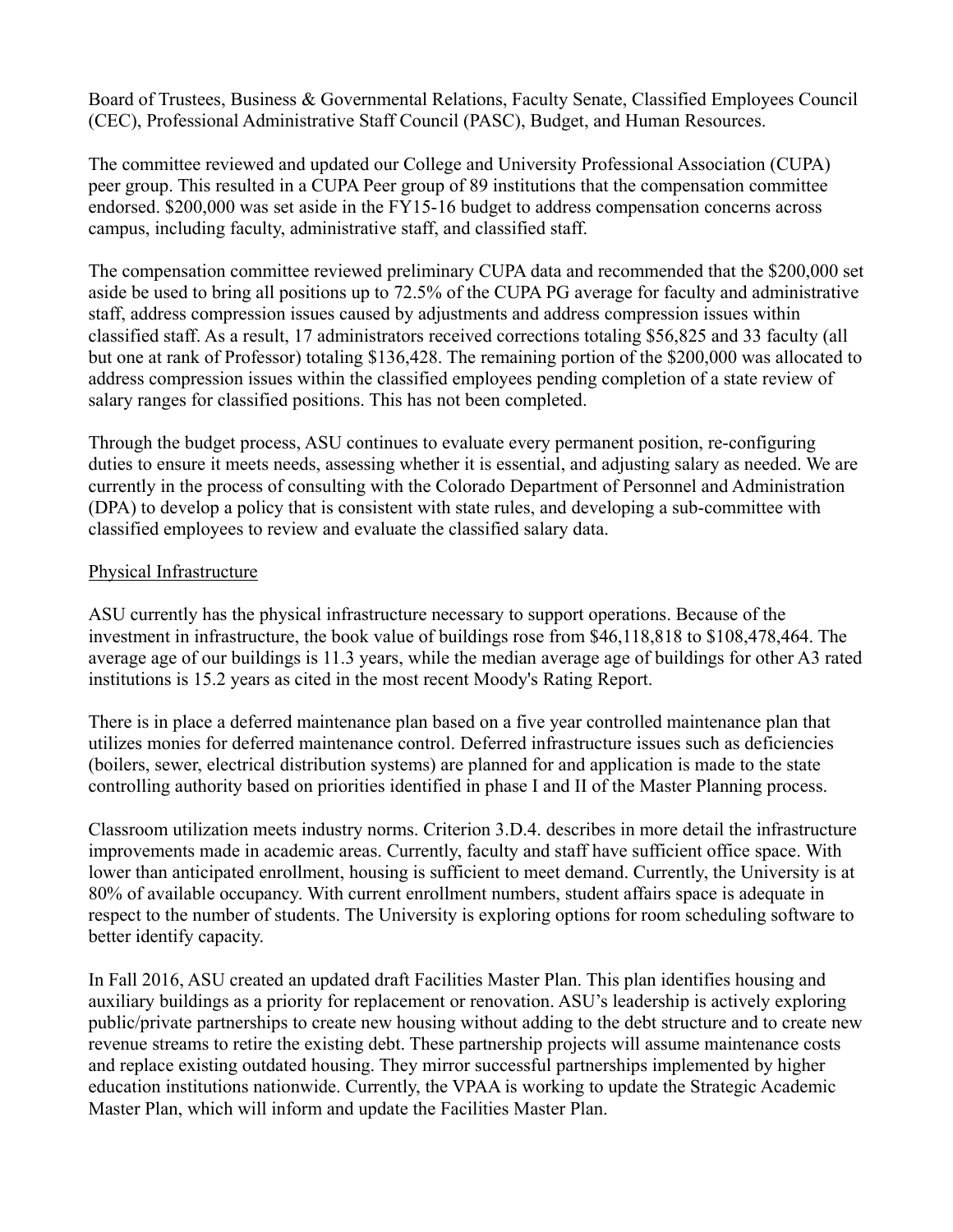Adams State University has 1,193,787 gross square feet of building infrastructure. Of that, 670,253 square feet is purposed for academics and 523,534 for student housing and the Student Union building. The current replacement value for the campus infrastructure is valued at \$112,902,990.

In 2009, the administration created the Capital Renewal and Planning Committee to work through questions and concerns that arose after approval of the Capital fee (sample minutes and sample project). This committee united a group of people that represented the campus as a whole. Faculty, students, staff/administration and construction leaders met regularly to discuss capital construction and renovation projects. The committee recently disbanded because the number of renovation projects has decreased and most are small enough to go through campus construction processes without feedback from campus members. A Space Allocation Policy now guides decisions. ASU continues to submit larger requests to the state for consideration as they fund capital projects.

Facilities Services submitted a budget request to better help them maintain our campus building infrastructure. This request was funded in FY2017-2018, allocating additional resources to building maintenance.

#### Technological Infrastructure

Computing Services provides a wide array of technology infrastructure services provided by four distinct teams: Support Services, Network/Telecommunications, Systems Administration, and Banner Applications Development. An overview of all technology services is available in the IT service catalog.

The Academic Instructional Technology Department (AITC) is the academic counterpart to Computing Services. AITC's primary role is administering the campus Blackboard learning management system and providing hands-on training and support for faculty and staff in using technology for teaching.

Computing Services and AITC base improvements on surveys and feedback tools to ensure effectiveness in providing support for teaching, learning and overall campus IT service. These include the Computing Services customer service survey, AITC's tech survey, and evaluating effectiveness of training offered to campus. Further, AITC assists with design of online courses, and also teaches TEED 589, a course in best practices in online teaching. Students in TEED 589 evaluate the course as well.

Since 2007, ASU has made significant upgrades to the campus technical infrastructure. These include major upgrades to our campus wireless network, an increase of campus bandwidth from 33 MB/per second in 2007 with a single provider, to 2,300 MB/per second in 2017 with two providers, both with redundant pathways to ensure highly available internet services. ASU utilizes Ellucian's Banner ERP for the student information system, including the functions of student services, financial aid, finance, human resources and housing. ASU utilizes a campus how-to wiki and work ticket system in addition to face-to-face, online and phone technical support to all students, faculty and staff. Staff from Computing Services, AITC, and Creative Relations meet weekly to collaborate and discuss technical maintenance, operations and debriefings.

Through our campus IT Governance model, ASU is able to solicit input and feedback from all campus constituents for use in the technology strategic planning and resource allocation decisions. The IT Governance function, as outlined in their charter, is the primary communication link between Computing Services and AITC to all campus constituents for identifying and prioritizing technologyrelated projects to improve the campus. Computing Services also provides a \$5,000 faculty technology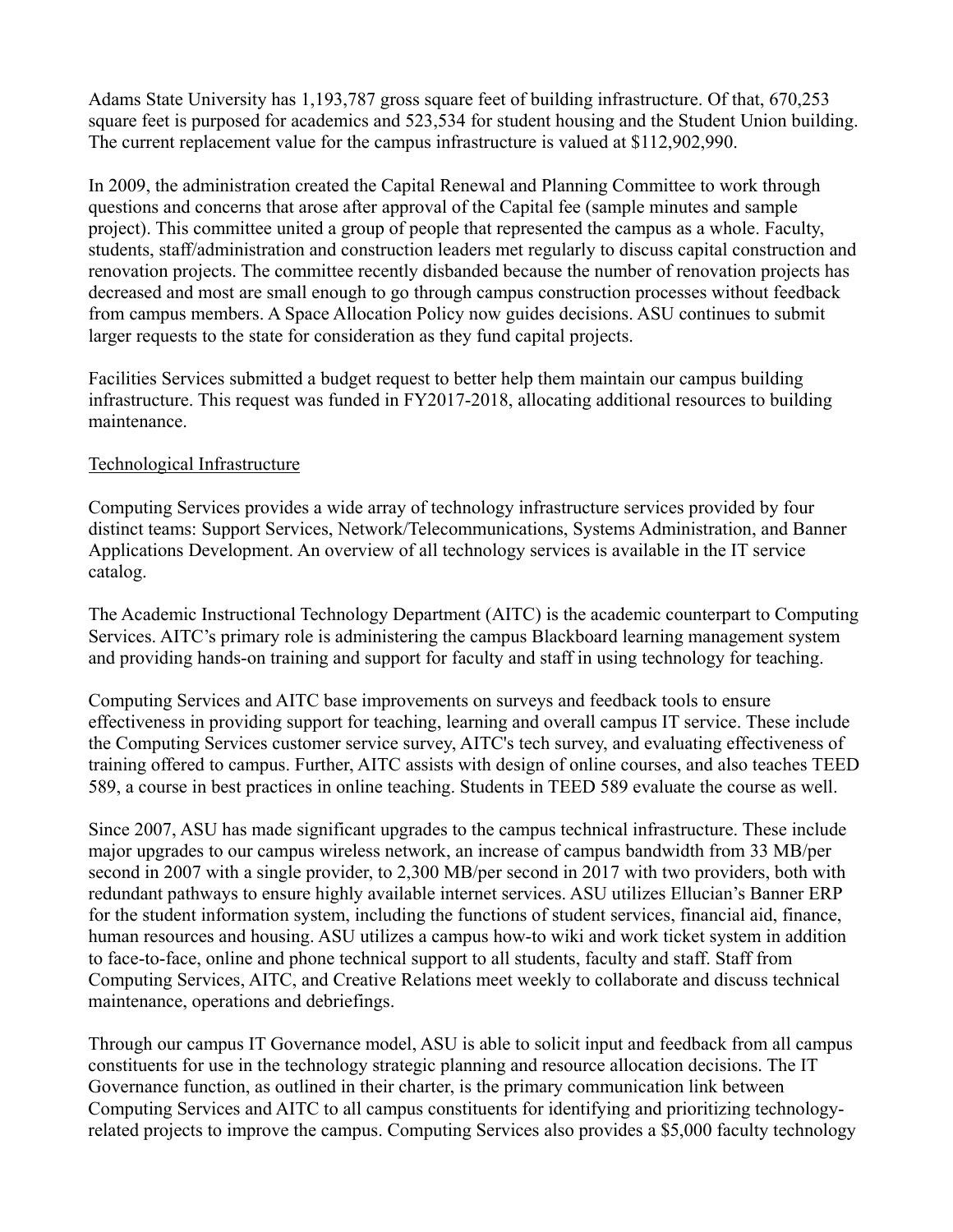grant each year to encourage innovation and creativity with technology. In 2016-2017, IT Governance formalized the Technology Research and Implementation Proposal (TRIP) process to assist campus constituents with researching and identifying IT systems and processes that align with the campus strategic direction. Also in 2016-2017, Computing Services updated their IT Strategic Plan and instituted quarterly campus project portfolio updates from each of the four teams in Computing Services. ASU is currently implementing DegreeWorks, an advanced advising system that faculty, staff and students brought to the IT Governance group as a priority. The implementation of DegreeWorks helps achieve Academic Excellence (Goal 1) and Student Success (Goal 2) in ASU 2020.

Long-range technology planning is integrated into ASU's campus strategic planning processes. Through the President's Cabinet and membership on several other committees, the CIO works closely with campus constituents to ensure current technology infrastructure meets the needs of campus. Computing Services utilizes project management software to manage the various mid-term and longterm IT Strategic Initiatives. To more efficiently use institutional technology funds, ASU has instituted a five-year computer replacement plan, for both desktop computers and server replacements.

## **Sub-component 5. A. 2. Response and Evidence**

ASU has an independent Board of Trustees; therefore, no resources are allocated to a superordinate entity. Furthermore, ASU follows a detailed annual budget policy and process. All budget decisions are approved by ASU's Executive Council, which represents all areas of campus. Executive Council members serve as the liaisons for communication between the council and the area of campus they represent. The President meets individually with Trustees to review the proposed budget. The final budget, as well as tuition and fee rates, is approved by the Board of Trustees. Any changes to the final budget over \$50,000 go back to the Board of Trustees for approval. The Board established a Finance & Audit Committee to better oversee resource allocation.

ASU's budget process also allowed the University to develop a plan to address capital needs. A capital fee, approved by student referendum and implemented Fall 2008, provided much-needed updates to several of the university's buildings as evidenced by ASU's 2007 Facilities Master Plan, campus construction website and construction project archive. To minimize the impact on students, only the portion of the fee dedicated to debt service is currently being assessed to students.

During years in which funding fell short of budgeted expenditures, Executive Council met regularly to identify any cost-savings initiatives and necessary cuts to balance the budget. For example, in FY2013- 2014, cuts were made across campus to operating non-recruiting travel budgets and senior administration reserve budgets. In FY2015-2016, the cuts made to the campus operating travel budgets were restored once funding recovered. The institution also intentionally holds unfilled positions open for two months to both review the need for the position, and accrue vacancy savings which are used to fill budget shortfalls.

Education and general revenues go to support the primary educational mission of the University. Student fees primarily fund elective resource allocations such as student government and student activities. These fees and their use must be approved through a formal resource allocation process overseen by the Associated Students and Faculty (AS&F) student government. Course-specific fees must also be formally approved.

## **Sub-component 5.A.3. Response and Evidence**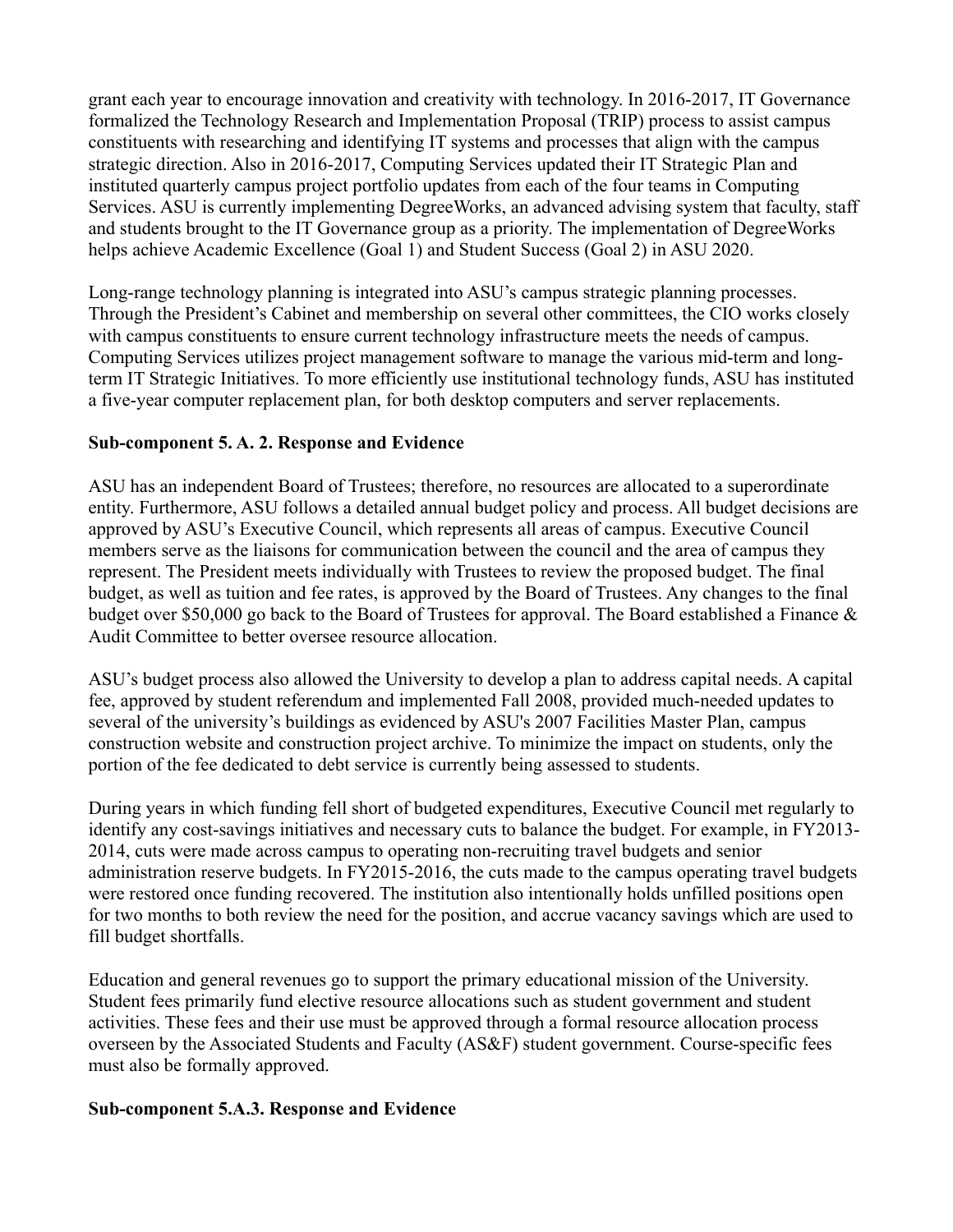As described in Criterion 1, ASU's core purpose statement and related vision and values statements were recently revisited and revised in an extensive, inclusive campus-wide process. The process incorporated the input of all major stakeholders, including, but not limited to, the Strategic Planning Steering Committee, Academic Council, Faculty Senate, Student Affairs, Athletics, the ASU Foundation, and Cabinet. The ASU Board of Trustees formally approved the University's updated core purpose, vision, and values statements on October 10, 2014.

As a federally designated HSI, Colorado's first four-year Hispanic-Serving Institution (HSI) serving a rural, diverse, and low-income population that has been historically underserved by higher education, these updated core purpose, vision, and values statements articulate the highest aims of the University and establish context for setting institutional priorities. For this reason, ASU's new core purpose/mission and vision statements are re-stated on every page of the working plan. They underpin and drive all organizational planning and resource allocation processes at all levels. Proposals for new academic programs, budget requests and Board of Trustees agenda items are all linked to Strategic Plan goals.

As an HSI, the University qualifies for multiple Title V programs and takes full advantage of these competitive grant opportunities. ASU has expanded education resources and services for Hispanic and low-income students via one Title III and five Title V grants in the past decade, in addition to providing professional development opportunities, many centered around equity and diversity issues. Additional federal grants include Upward Bound, Title IV TRIO (Student Support Services), and previous, completed Title V grants. These grants have been instrumental in beginning student success initiatives (Goal 2) which have subsequently become institutionalized.

ASU, per its creation by state statute, is a regional access institution dedicated to serving local students from the San Luis Valley and Upper Rio Grande. Per Board of Trustee Bylaws, the university "has a significant responsibility to provide access to teacher education in rural Colorado, to serve as a regional education provider, and to offer programs, when feasible, that preserve and promote the unique history and culture of the region." The expansion of online graduate programs over the past decade is a direct response to serving a rural population (Goal 1). Graduate programs in Teacher Education, the Master of Public Administration, and the robust Counselor Education program attest to the demand for programs accessible to rural students and were a direct response to stakeholder demand.

The University's dedication to its Hispanic-serving mission led to the formation of the Cultural Awareness and Student Achievement (CASA) Center. CASA is discussed in more detail in Criterion 3.

The College Assistance Migrant Program at Adams State University (CAMP@ASU) is a program federally funded by the US Department of Education, Office of Migrant Education, designed to provide academic, social, and financial support services to migrant and seasonal farm workers or their dependents, to assist them in the successful completion of their first year of college and persistence toward degree attainment. To further demonstrate its commitment to access and affordability (Goal 4) and community support (Goal 5), ASU partnered with the the SLV Migrant Education program in 2016, to house the program on the ASU campus. ASU became one of the only institutions nationwide to provide seamless support for migrant students from childhood through college. The program benefits from ASU resources and indirect costs from the program's grant funding ensure adequate resources to support the partnership.

The strong focus of ASU's core purpose, vision, and values of fostering inclusivity and opportunities for the region's diverse population is directly supported by the Community for Inclusive Excellence,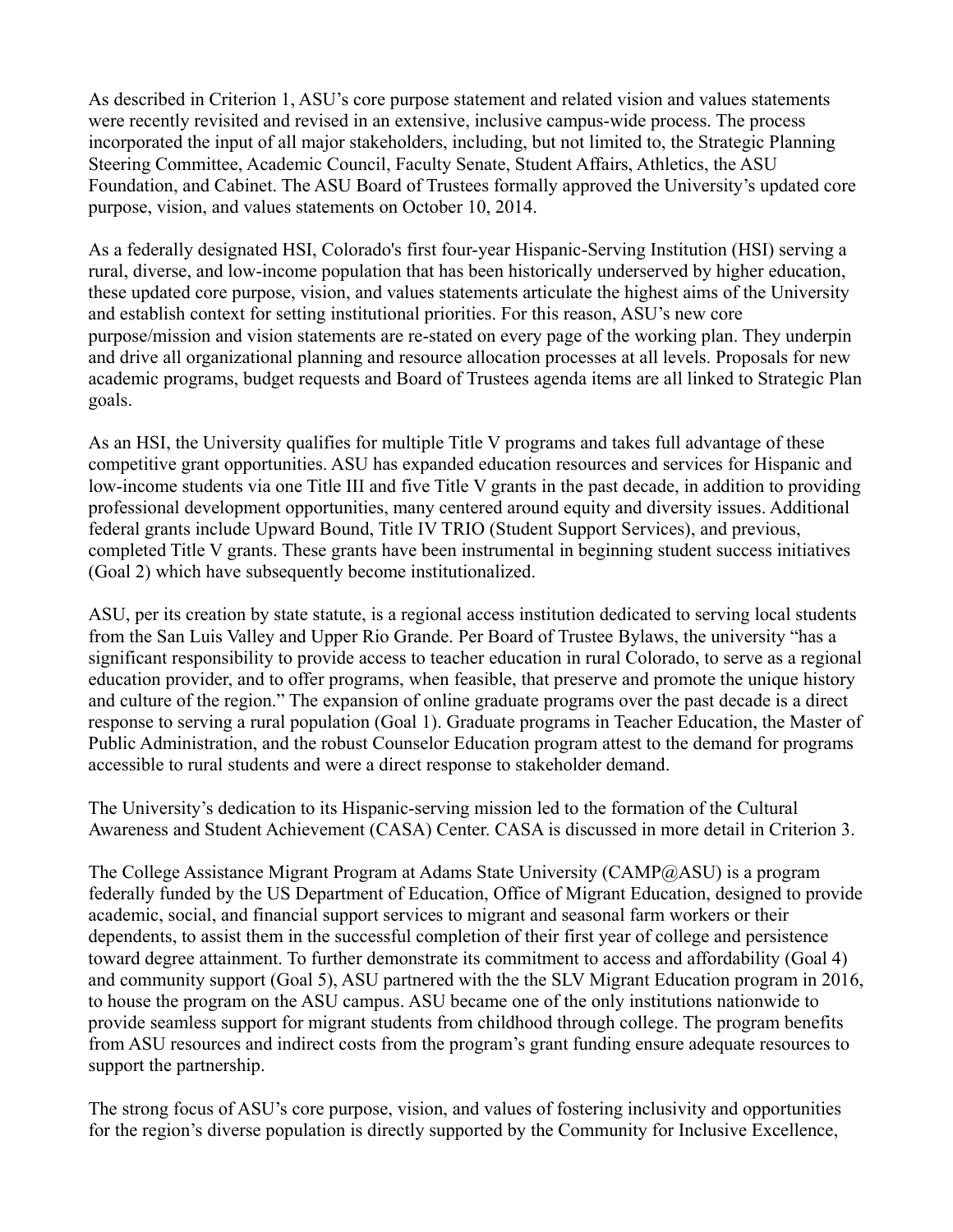Leadership, & Opportunity (CIELO), a presidential advisory group that leads the campus in building intensive, intentional best practices in support of our core purpose. Institutional funds support CIELO and professional development programming with supplemental funding provided by Title V grants. Professional development training (Goal 3) is described in more detail in Criterion 3.

### **Sub-component 5.A.4. Response and Evidence**

ASU has established policies and procedures for hiring appropriately qualified and experienced faculty and staff. This includes guidance on faculty search procedures and best practices.

According to the 2016-17 Common Data Set and 10 Year Staffing Pattern, ASU employs 419 people, including 235 full- and part-time instructors and 278 non-teaching staff. Of the teaching staff, 110 are full-time and 125 are part-time (adjunct) instructors. Faculty qualifications are governed by HLC Assumed Practice B.2., Adams State University Faculty Handbook and academic Policy 100-10-10. A full description can be found in Criterion 3.C.1 and 3.C.2.

Professional administrative (exempt) staff qualifications are established by ASU and include minimum educational and experiential qualifications for all exempt professional positions; these requirements are determined according to the responsibilities, knowledge, and skills required for the position and are documented in professional staff job description documents. All professional personnel policies and procedures are documented in the Professional Personnel Handbook. ASU has over 170 professional administrative staff.

Colorado state classified staff positions are governed by the Personnel Board Rules and Administrative Procedures of the State of Colorado Division of Human Resources (DHR) documented in the Classified Employee Handbook. Minimum qualifications for classified staff positions are determined by DHR's Department of Personnel and Administration (DPA). ASU employs 101 classified employees.

## Evaluation

ASU engages in employee performance evaluation and professional development plan processes for all classifications of employees in order to facilitate the continuous improvement of employee skills.

All faculty members holding the rank of assistant professor or above are evaluated annually as described in 3.C.3.

Instructors may be assessed via student evaluations and classroom observation, but are not typically evaluated annually unless they are being considered for the rank of Assistant Professor. Policy 100-10- 09 Temporary Faculty Hiring & Evaluation policy provides a description of additional methods used to evaluate temporary faculty. Individual departments may maintain additional discipline-specific guidelines for the evaluation of faculty. These guidelines are in full accordance with the policies and procedures of the Faculty Handbook.

All professional personnel undergo an annual performance review, guided by the development and assessment of an annual Professional Management Plan. The process, updated in 2015-2016 includes a self review, evaluation of job description and annual evaluation and planning document. ASU state classified employees are evaluated according to the state-mandated policies and procedures for the evaluation of classified system employees.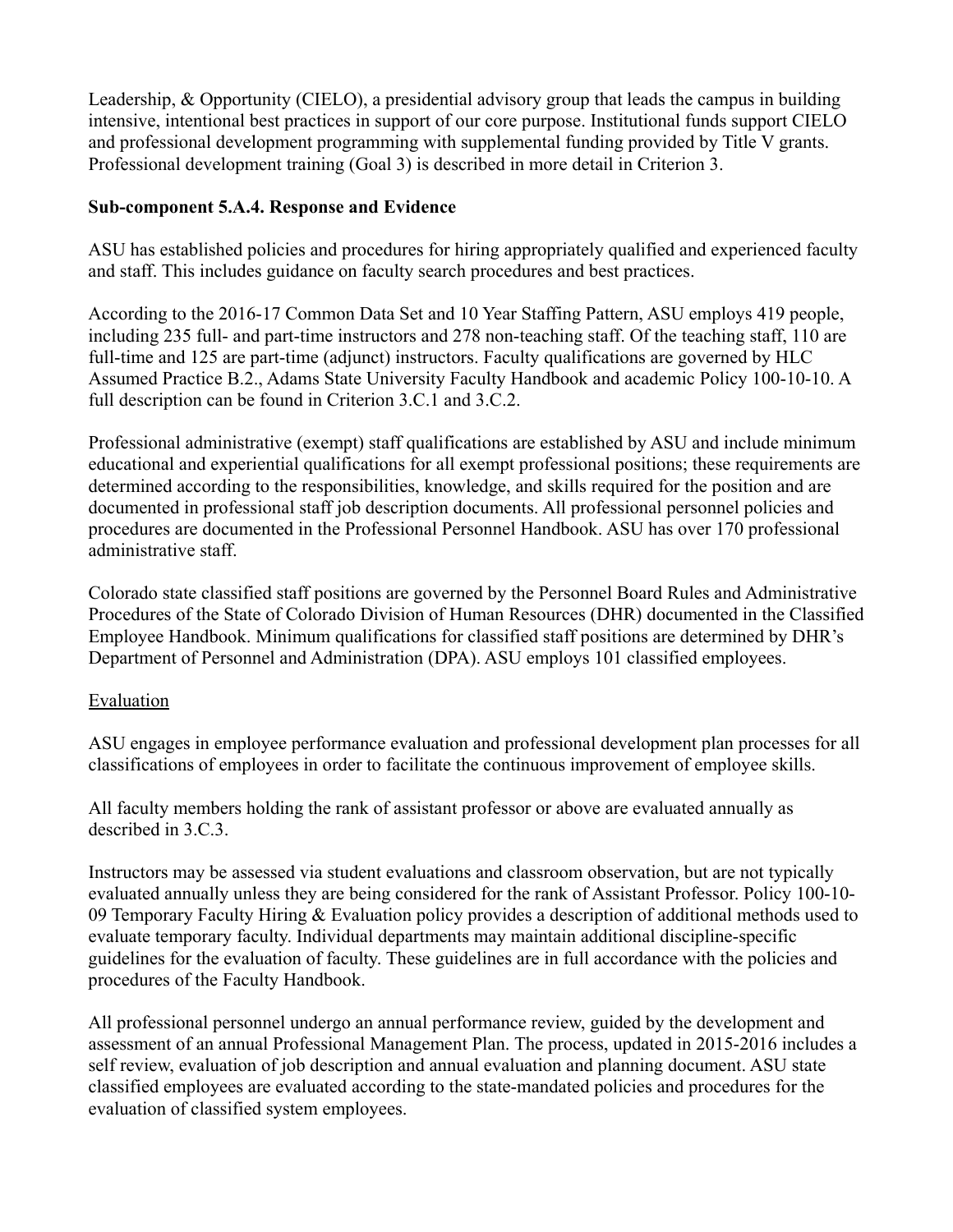Classified employees are evaluated on their ability to follow prescribed job duties according to state guidelines. If they fail to do so, a Performance Improvement Plan is developed.

### Professional Development

The ASU 2020 Plan, Goal 3 states "Adams State University will provide educational and professional development opportunities for all faculty and staff." ASU is committed to continuous improvement through ongoing, targeted professional development opportunities for both faculty and staff. A full description of professional development for faculty is described in section 3.C.4. Efforts to establish a more comprehensive institutional plan to support staff development is underway based on survey results by the CTIR. The Professional and Workplace Success (PAWS) program will offer all employees access to a variety of training, including leadership, regulatory compliance, and inclusive excellence.

The PAWS initiative will complement the formal and informal professional development opportunities that exist in units across campus. Most administrative offices send staff to conferences and trainings in their professional realm. The University President holds periodic campus-wide roundtables, typically one or two per semester, on significant issues impacting all employees. Additional roundtables have been held on a variety of topics including the Pathways project, shared governance, and the HLC criteria for accreditation.

## Background Checks

Adams State University performs background checks as a condition of employment for prospective employees and current employees seeking certain promotional opportunities. Offers of employment are contingent upon completion of an acceptable background check. Applicants are asked to provide personal data and sign a release form before the background check is conducted. Applicants who fail to provide the data and consent form will not be considered for employment or promotion. Background checks include review of criminal records and sex offender registry background. Credit and driving record background may apply to certain positions.

## **Diversity**

In keeping with its mission, the University places a high priority on developing and maintaining a pool of faculty and staff whose diversity reflects the population we serve. ASU is an Equal Opportunity/Affirmative Action employer. Applications are sought from all qualified persons regardless of race, color, sex, disability, and, as covered by law, veteran status. In addition, University policies prohibit discrimination on the basis of religion, national origin, ancestry, age, sexual orientation including transgender status and gender expression, marital status, and parental status. Revisions to the exempt hiring process and the exempt evaluation process in 2015-17 incorporate methods to ensure employees recognize the importance of diversity to ASU, and in their interactions with colleagues and students.

## **Sub-criterion 5.A.5: Response and Evidence**

## Budgeting Process

The Budget Office, which reports to the Chief Financial Officer, is responsible for developing and reporting the University budget. The budgeting process is based on the principles of shared governance.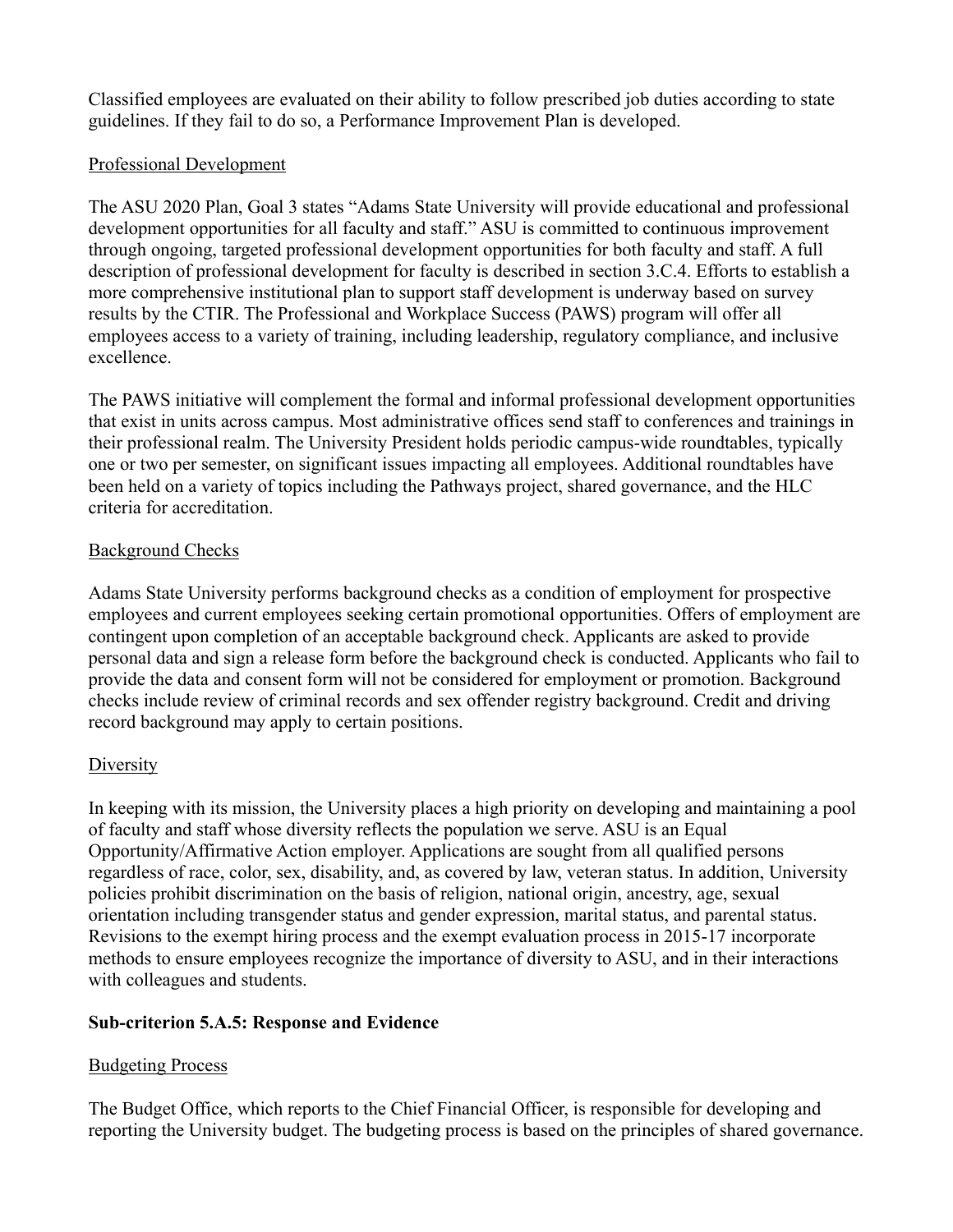It is an active process with involvement from many levels of the organization.

ASU's budget process is defined in detail in the Budget Process policy. Prior to 2015, budget requests were submitted to the relevant Vice President who prioritized them and submitted them for review by Executive Council. These were reviewed according to agreed-upon priorities and funding recommendations were made to the President, who had final approval. An updated policy with procedures was adopted in Fall 2015, described in a campus-wide email. New budget requests, which must be aligned to Strategic Plan goals, are prioritized by the Executive Council, with unfunded requests assigned a timeline for future review and consideration. Supplemental budget requests are submitted to Executive Council and undergo a rigorous prioritization process as well as a recommendation from the Council to the President. Every spring, the CFO presents the proposed budget to the Board of Trustees for adoption in the next fiscal year.

Additionally, the Board of Trustees created a Finance and Audit Committee, which reviews the financials on a regular basis. This committee works closely with administration to identify potential revenue-generating opportunities, as well as possible cost-cutting measures. The Trustees consider the financial health of the institution as one of their greatest priorities (example: December 2016 Board of Trustees minutes). The Board of Trustees provides the final approval for the annual budget (example: board action item to approve the annual budget).

The staff in the Budget Office provide budget training, and work with departmental budget managers on general budget administration. Departmental budget managers receive their upcoming budget sheet prior to the start of the next fiscal year. Requests beyond continuation budgets must follow the budget request process. Departmental budget managers have the responsibility of allocating and monitoring their annual budget resources effectively and in alignment with University goals.

## Monitoring Expense

Departmental budget managers have access to the University's Banner system for monitoring and allocating expenses appropriately, according to the University's accounting code system. This includes the ability to transfer between budgets and to correct any revenues or expenses that were incorrectly recorded.

At the University level, the Budget Office monitors overall institutional expenses and proactively works with budget managers on budgetary issues. These include such issues as non-sufficient funds or incorrectly allocated expenses. Additionally, all salary and benefits expenses are monitored and verified by the Budget Office and Executive Council to ensure effective management and allocation of institutional budget.

At an institutional level the Board of Trustees is committed to monitoring expense. The Financial Plan of Action scheduled for the August 2017 board meeting is a first step to creating an intentional plan to ensure the institution is not outspending it's resources. This plan will draw on the recommendations of the Huron report referenced above.

# **Sources**

- 10 Year Staffing Levels (2007-17)
- 10 year staffing w grant data
- AITC Design & Build Form (Responses)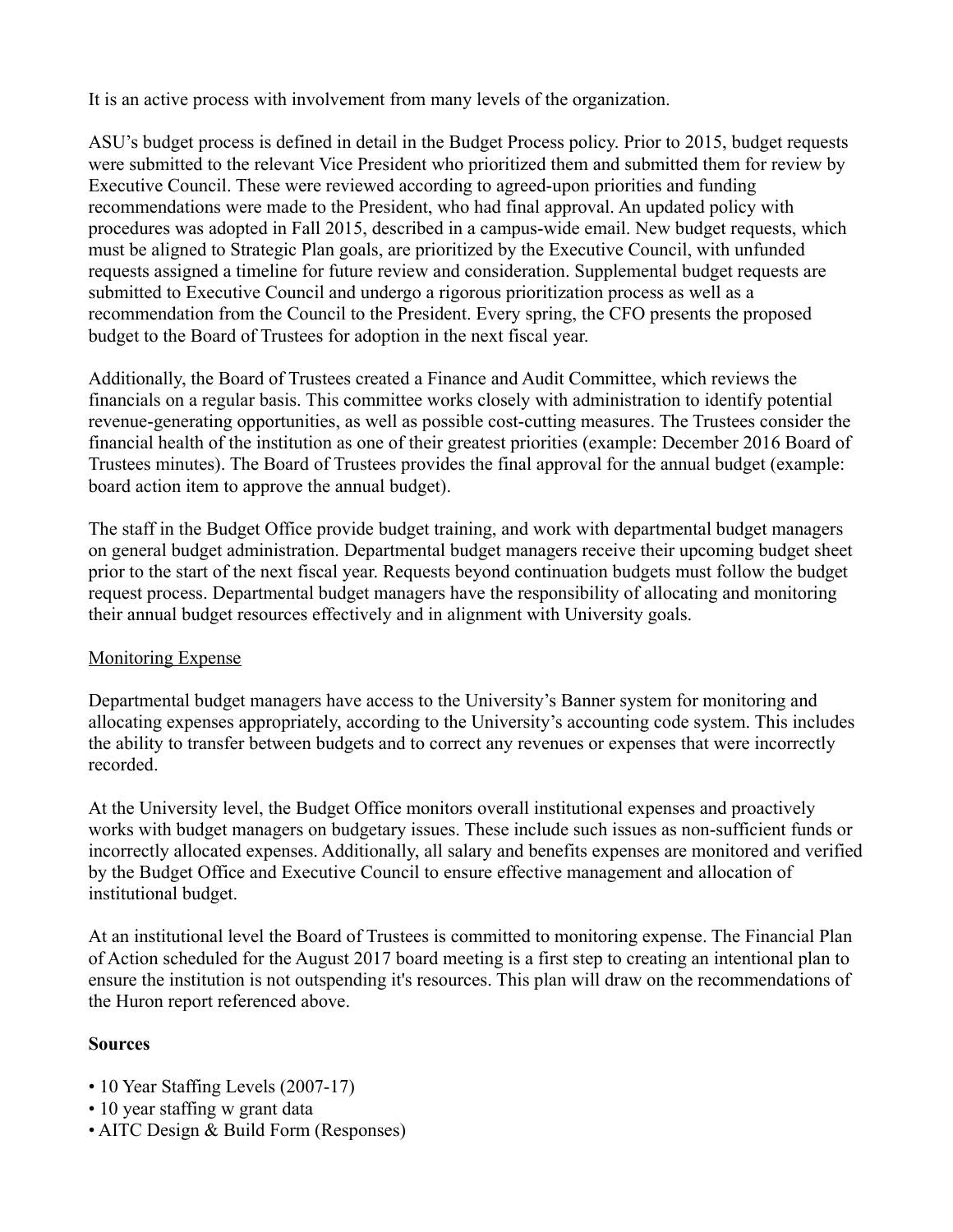- AITC Technology Survey (Student Responses) (Spring 2017)
- AITC Training Attendance (2012-17)
- Annual Budget Requests (FY2013)
- AS&F Bill ASF141500 New Funding
- AS&F Bills
- AS&F Bylaws Funding
- ASU 2020 All Campus Meeting Notes
- ASU 2020 Summary (2015–1002)
- ASU BOT Bylaws (2013–0711)
- ASU Faculty Handbook (amended 2013 0822)
- ASU Faculty Handbook (amended 2013 0822) (page number 10)
- ASU Faculty Handbook (amended 2013 0822) (page number 36)
- ASU Faculty Handbook (amended 2013 0822) (page number 45)
- ASU Faculty Handbook (amended 2016 0826)
- ASU Faculty Handbook (amended 2016 0826) (page number 10)
- ASU Faculty Handbook (amended 2016 0826) (page number 37)
- ASU Faculty Handbook (amended 2016 0826) (page number 46)
- ASU Mission, Vision, Values (web)
- ASU Professional Personnel Handbook (amended 2008\_0829)
- ASU Trustee Policy Manual (amended 2010 04)
- ASU-budget-policy-2017
- Banner Budget Management Training
- BOT Meeting (2014 1010)
- BOT Meeting (2016 1216)
- BOT Meeting (2017–0425)
- BOT Meeting Action Item re Capital fee + Auxiliary Refinance (2009–0128)
- BOT Meeting Action Item re FY2016 Budget (2015\_0515)
- BOT Meeting Packet (2017\_0207)
- BOT Meeting Packet (2017–0207) (page number 6)
- BOT Meeting Packet (2017\_0825)
- Budget Funding Request Form (web)
- Budget Office (web)
- Budget Prioriteis
- Budget Process Email (FY2015-15) (2015\_1012)
- Budget Timeline update Fall2016
- Cabinet Meeting (2012–1128)
- CAMP Program (web)
- CAMP Program (web)
- Campus & Open Forums (2009-17)
- Campus Announcement Financial Action Plan
- Campus Construction (web)
- Campus Construction Projects Archive (web)
- Carson Auditorium Remodel (2011\_0606)
- CASA Center (web)
- CIELO (web)
- CIELO (web)
- CIELO Campus Climate Report (2014)
- Common Data Set (2013-14)
- Common Data Set (2016-17)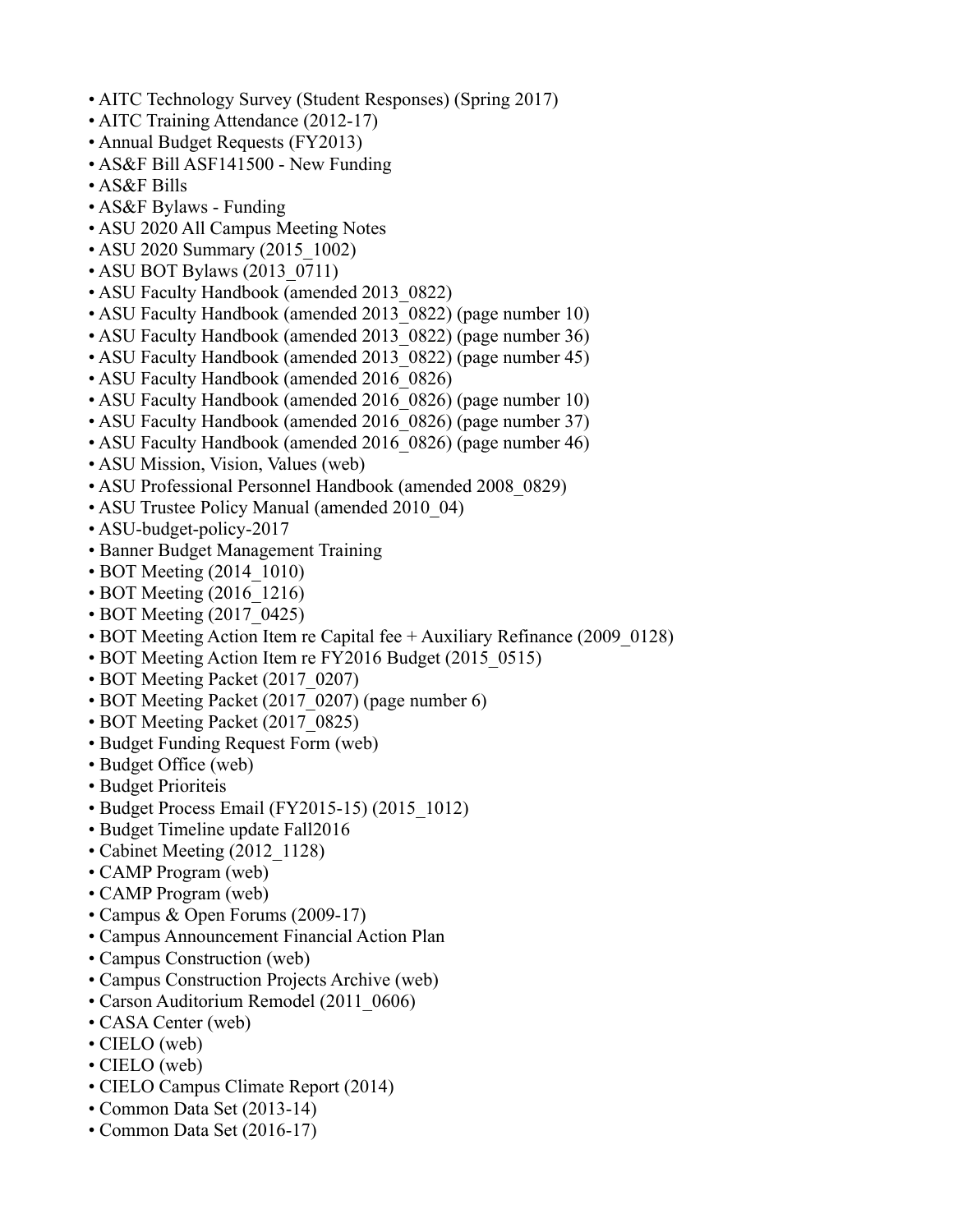- CompSvcs Banner Team Projects (SAMPLE) (2016 0115-2017-0919)
- CompSvcs Customer Service Survey (Responses) (2017)
- CompSvcs Helpdesk Dashboard (2016\_0726)
- CompSvcs How-To Wiki (web)
- CompSvcs Mission, Vision, Strategic Plan (web)
- CompSvcs MODs Committee Agenda + Minutes (SAMPLE) (2016–0518)
- CompSvcs MODs Committee Summaries (web)
- CompSvcs Server Inventory Tracking
- CraP Meeting (2012–0831)
- CUPA Peer Group (updated 2014 12)
- Disclosure & Authorization Forms re Employment (revised 2016\_0621)
- Executive Council (web)
- Executive Council (web) (DUP?)
- Executive Council Summaries (2016) (web)
- Executive Council Summaries (2016-17) (web)
- Exempt Employee Evaluation Form (2016–0218)
- Facilities Budget Request (SAMPLE)
- Facilities Master Plan (2007 12)
- Facilities Master Plan (DRAFT) Presentation
- Facilities Master Plan, 2015-25, Phase I (2015–0706)
- Facilities Master Plan, 2016-26, Phase II
- Facilities Master Plan, 2016-26, Phase II (page number 2)
- Faculty Search Procedures & Best Practices (web)
- Finance Blog (web)
- Financial Statements (audited) (FYE 2007\_0630, 2006 -2016\_0630, 2015)
- Financial Statements (audited) (FYE 2007\_0630, 2006)
- Financial Statements (audited) (FYE 2016\_0630, 2015)
- FTAC Technology Grant (web)
- FY15 Budget Requests All
- HEAL Program (web)
- Hilos Summer Institute (web)
- HR Employment (web)
- IT Governance Committee (web)
- IT Governance Committee Charter (web)
- IT Service Catalog (web)
- Job Description Template
- Latino Americans: 500 Years of History Program (web)
- Lifeways Hilos Culturales Lecture Series (web)
- Moody's Rating Report (2016–0126)
- Moody's Rating Report (2017–0504)
- Moody's Rating Report (2017–0504) (page number 4)
- Moody's Rating Report (2017–0504) (DUP?)
- New Program Approval Form
- Office of Title V Initiatives (web)
- PAWS project professional dev framework HLC
- perf improve plan-1
- Performance Contract 2016
- performance evaluation 5-14
- Performance Evaluation of ASU (Huron) (2017\_0215)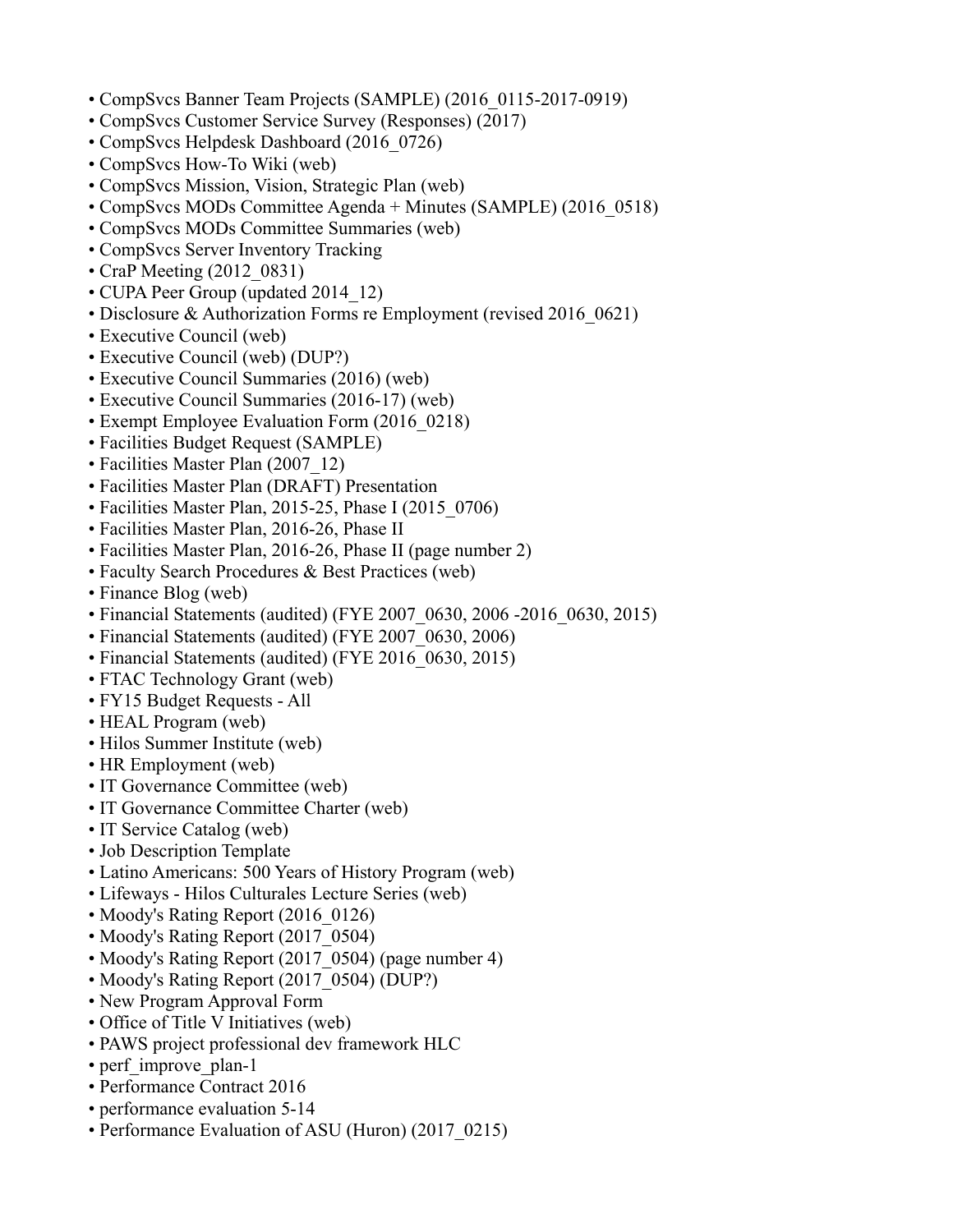- Policy Background Check
- Policy Guaranteed Tuition (2016 0701)
- Policy 100-10-09 Temporary Faculty Hiring (2017\_0418)
- Policy 410-001 Budget Process (2008\_0215)
- Policy 500-013 TRIP (2017\_0418)
- Policy 650-01-01 Space Allocation and Designation (2017–0328)
- Prof Personnel Performance Evaluation (approved 2016 0218)
- Prof Personnel Self-Review Form (approved 2016 0218)
- State of CO Capital Deferred Maint Project Applications (2014-17)
- State of CO Classified Employee Handbook (revised 2016-05)
- State of CO Classified Employee Handbook (revised 2016-05) (page number 12)
- State of CO Controlled Maint Request Summary (SAMPLE) (2017 0612)
- Student Capital Fee Referendum Ballot (2008\_0303)
- Student Support Services (web)
- Supplemental Budget Request Form
- TEED 589 Course Course Evaluation Form (Responses)
- TEED 589 Course Students That Have Completed
- Title III & V Grants History
- Title V Professional Development Participation (2010-17)
- Tuition & Fee Policy (revised 2012 09)
- Upward Bound (web)
- What Works for Latino Students in Higher Ed: 2013 Compendium
- What Works for Latino Students in Higher Ed: 2013 Compendium (page number 33)

## **5.B - Core Component 5.B**

The institution's governance and administrative structures promote effective leadership and support collaborative processes that enable the institution to fulfill its mission.

1. The governing board is knowledgeable about the institution; it provides oversight of the institution's

financial and academic policies and practices and meets its legal and fiduciary responsibilities.

2. The institution has and employs policies and procedures to engage its internal constituencies—

including its governing board, administration, faculty, staff, and students—in the institution's governance.

3. Administration, faculty, staff, and students are involved in setting academic requirements, policy, and processes through effective structures for contribution and collaborative effort.

## **Argument**

#### **Sub-component 5.B.1. Response and Evidence**

ASU Trustees and administration are committed to shared governance. This section reviews the support mechanisms for sharing information and perspectives to enhance communication and give prompt attention to University matters.

Pursuant to Colorado Revised Statute 23-51-102, the ASU Board of Trustees includes nine voting members serving staggered four-year terms who are appointed by Colorado's Governor and confirmed by the Senate. Board members are term-limited after two consecutive terms. New board members are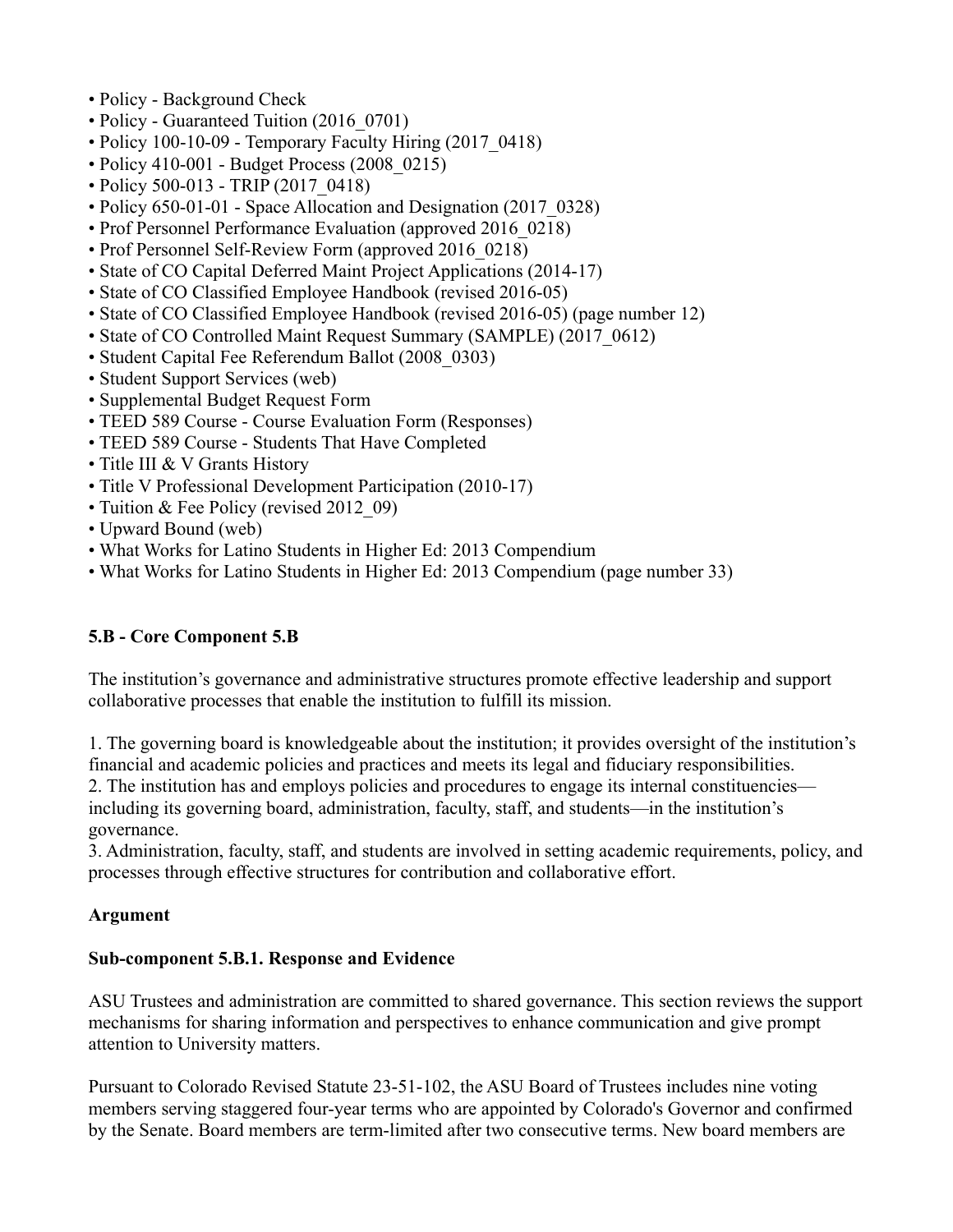invited to an orientation that includes a briefing by legal counsel on the Open Meetings Act and a review of financial, organizational structure, and shared governance policies. They are also informed of the statutory mission of the University and their fiduciary role. Legal counsel is present at every Trustee meeting and provides guidance to the Board on each decision and ensures compliance. Because the Trustees are appointed by the Governor, they are accountable to the Governor's office for their conduct, in and outside of meetings. The Board attends regular meetings held for Trustees and Presidents conducted by the Colorado Commission of Higher Education that includes training on the roles and responsibilities of the Trustees. The Board agreed at their 2017 retreat to forego a retreat in 2018 and attend the Association of Governing Boards conference instead.

ASU faculty and the student body each elect one non-voting member to serve two- and one-year terms on the board, respectively. The ASU Board of Trustees meets regularly, as shown in the FY15-16 Board of Trustees Meeting Schedule and interacts with stakeholders to solicit input prior to making decisions. All board meetings are announced in advance and open to the public. (See Board Agenda and Minutes).

The ASU University Manual (Section 3: Shared Governance) describes the roles of various entities in the Shared Governance process. The Board reaffirms its policy of delegating to the President the authority and responsibility for administering the University.

### **Sub-component 5.B.2. Response and Evidence**

As the Chief Executive Officer, the President establishes a working accord among trustees, faculty, staff, administration, and students, eliciting optimal contributions from each individual and group to achieve success in the educational process. The quality and intensity of the consultation process is central to shared decision-making, which varies according to the situation. In some instances, an initial exploration or recommendation is made by the President with consideration by the faculty or staff at a later stage; in others, recommendations originate with the faculty or staff, subject to the endorsement of the President and the Board; and in still others, student leaders are involved.

During the past decade, three Shared Governance surveys have been conducted, two by faculty senate (2009, 2015) and one as part of an ACE Fellows project (2013). All surveys showed a fair amount of dissatisfaction with the shared governance practices at ASU. Faculty Senate surveys focused on faculty concerns only, advocating for greater faculty voice in decision-making. Specific recommendations included more voice in the selection and evaluation of academic administrators. Since those recommendations were made, selection committees for the Vice President for Academic Affairs search and subsequent search for an interim VPAA have been made up of faculty representatives. Open forums and surveys have been used to provide an opportunity for feedback to all campus constituents. Similar processes were used for the 2015 Presidential search and two faculty representatives were included on the search committee. Comments in all surveys highlighted the need for improved communication. Recognizing that faculty and staff had differing visions for shared governance, efforts in 2016-17 focused on shared governance. A consultant, Sheila Trice Bell was hired to review shared governance practices and make recommendations. Ms. Bell met with each of the representative governing groups (Faculty Senate, Classified Council (CEC), Professional Administrative Staff Council (PASC), Associated Students & Faculty (AS&F), and Executive Council). She also presented and led a roundtable discussion at the Fall 2016 all-campus meeting. Based on those meetings, Ms. Bell offered two primary recommendations: 1) prepare a decision flowchart, and 2) reorganize the President's Cabinet. Both of these measures have been completed. The flowchart for policy approval parallels the broader decision-making process. Cabinet was reorganized to remove Executive Council members and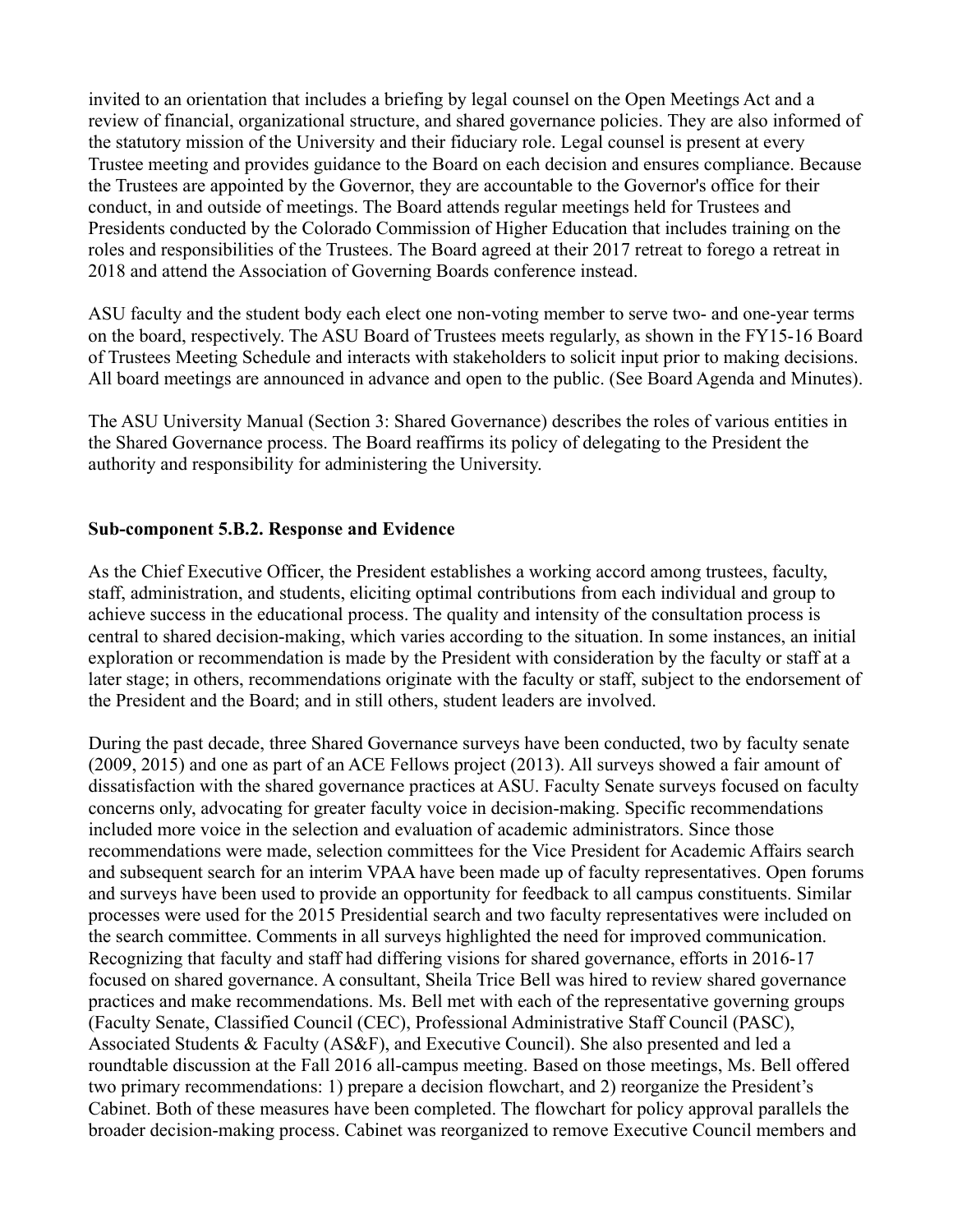include representatives from various constituent groups based on employment class and special interest groups such as CIELO and the Latinx Caucus, rather than reporting structure. The new structure provides two avenues for concerns to reach the President, either through the reporting structure via Executive Council, or based on employment status or special interest via Cabinet. Governance groups will be charged to conduct additional surveys once the new structure has been in place for a full academic year.

Executive Council advises the University President on matters of broad institutional significance, with these responsibilities:

- Implement the strategic plan;
- Develop an annual budget to support the strategic plan;
- Advise on day-to-day operational and personnel matters.

Members are responsible for serving as a communication link between Executive Council and University constituents. This communication, which must be reciprocal, involves anticipating issues, seeking perspective and advice, and sharing information before and after decisions are made. (See sample minutes and archived summaries.)

The President's Cabinet is the primary planning body of the University, responsible for setting the strategic vision and writing the strategic plan. It votes on policies and procedures that affect the institution and advises the President. It also reviews and recommends approval of other major planning and policy documents to the University President. (See sample minutes and archived summaries.) Cabinet has cross-campus representation and all members vote. They are urged to engage their constituents in all facets of decision making. Changes to Cabinet were implemented in January 2017 and added representatives from the following groups to the Cabinet: Latinx Caucus, Contingent Faculty & Staff Council (CFIC), Strategic Planning, Technology/IT Governance, Title V, and Student Athletic Advisory Council (SAAC).

The CIELO President's Advisory Group is a subgroup of CIELO (Center for Inclusive Excellence, Leadership and Opportunity community). This group meets regularly with the President to discuss matters of equity and inclusive excellence and has a seat on Cabinet.

The Associated Student & Faculty Senate (AS&F) is the collective voice for the ASU student and faculty body at the campus, local, and state levels. AS&F holds open forums to initiate innovation, creativity, and change to protect education and rights of students and faculty. As student and faculty advocates, they promote student involvement, positive student interests, and community service. AS&F has representation on the Cabinet and Faculty Senate. The AS&F Vice President for External Affairs also serves as the Student Trustee. (See AS&F Constitution, sample minutes and archived minutes.)

The Classified Employees Council (CEC) is committed to improving quality service and communication throughout campus, representing classified staff and increasing awareness of their concerns. A representative of this council sits on the Cabinet. (See archived minutes.)

The Professional Administrative Staff Council (PASC) represents all non-faculty personnel who are exempt from the Colorado State Personnel System. The Council supports the vision, mission, values and goals of ASU and participates in developing policies that affect the professional administrative staff. It is an advisory or recommending body for the University President, President's Executive Team members, Cabinet and other groups or organizations whose policies and/or procedures affect the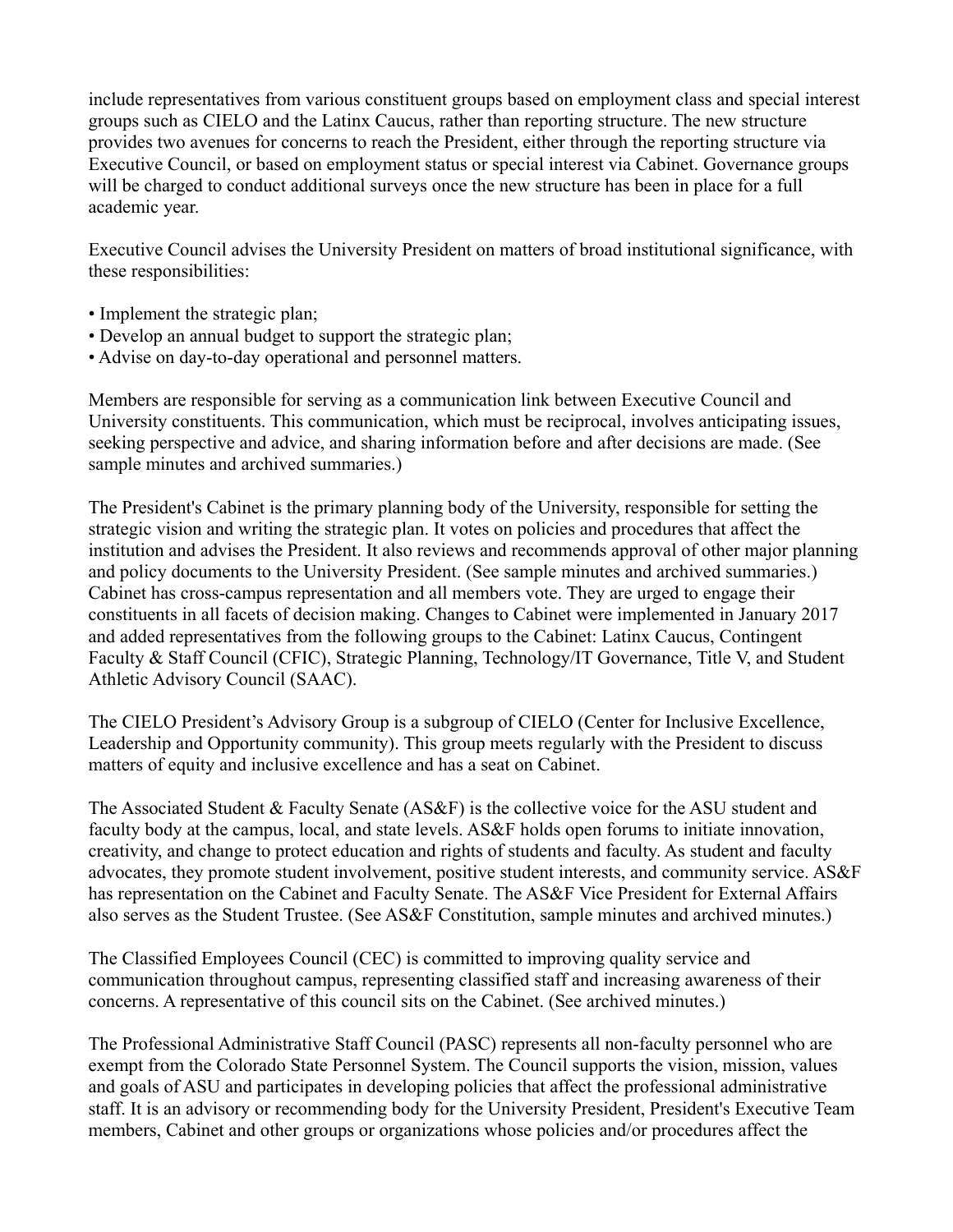professional administrative staff. PASC members are elected by their peers from within 5 different administrative areas on campus. Representatives from PASC participate on the Cabinet. (See PASC Constitution, sample minutes and archived minutes.)

Faculty Senate and Academic Council (described below) also participate on the President's Cabinet to discuss faculty concerns. In addition to Cabinet, the President meets with the larger constituent groups of faculty senate, PASC and CEC each semester.

### **Sub-component 5.B.3. Response and Evidence**

Academic Council includes all academic department chairs and representatives from Extended Studies, the Library and AITC. It is responsible for overseeing academic policies, approving the academic calendar, and advising the VPAA on how institutional decisions may affect academic departments and students. As the primary faculty governing bodies, Academic Council and Faculty Senate support faculty and staff responsibilities and provide leadership and support for assessment activities. The Academic Council, working with Faculty Senate, the General Education Curriculum Committee, the Graduate Council, the Curriculum Review Committee, the Student Learning Assessment Committee, and the Office of Institutional Effectiveness, is responsible for the coordination, review, and follow-up of assessment activities in each academic unit. (See Meeting Schedule, sample minutes and archived minutes.)

The Graduate Council is facilitated by the Assistant Vice President for Graduate Studies (AVPGS) and includes Graduate Program Directors or their designees. Graduate Council determines institution-wide graduate policies and evaluates the five-year graduate program reviews. It meets with program representatives and makes recommendations to the AVPGS. In addition, Graduate Council reviews and approves all curricular changes to graduate programs, including student-learning outcomes. (See Meeting Schedule, sample minutes and archived minutes.)

The Faculty Senate represents the faculty and serves an integral and vital role in shared governance at ASU. Each academic department elects a senator from their tenured ranks. The faculty's primary rights and responsibilities are the development of curriculum content, the determination of methods of instruction, the conducting of academic research, and the assessment of faculty status. The Senate ensures effective support of faculty rights and responsibilities through shared governance by the Board of Trustees, the administration, and other campus entities or constituents. (See sample minutes and archived minutes.) A student representative from AS&F serves on this body.

The Curriculum Review Committee reports to the Faculty Senate and reviews, approves, and critiques academic program reviews, changes, or additions to all courses and/or curriculum; annual student assessment and accountability; and addresses other curriculum issues. The committee helps ensure the integrity of the academic curriculum in the spirit of shared governance. (See sample minutes and archived minutes.)

The General Education Curriculum Committee reports to Faculty Senate. It reviews and critiques annual student assessment and accountability data for general education, and reviews and approves revisions to the general education curriculum and ensures the curriculum is aligned to GT Pathways. (See sample minutes and archived minutes.)

The Student Learning Assessment Committee (SLAC) also reports to Faculty Senate. The SLAC reviews annual assessment reports for academic programs and makes recommendations for improved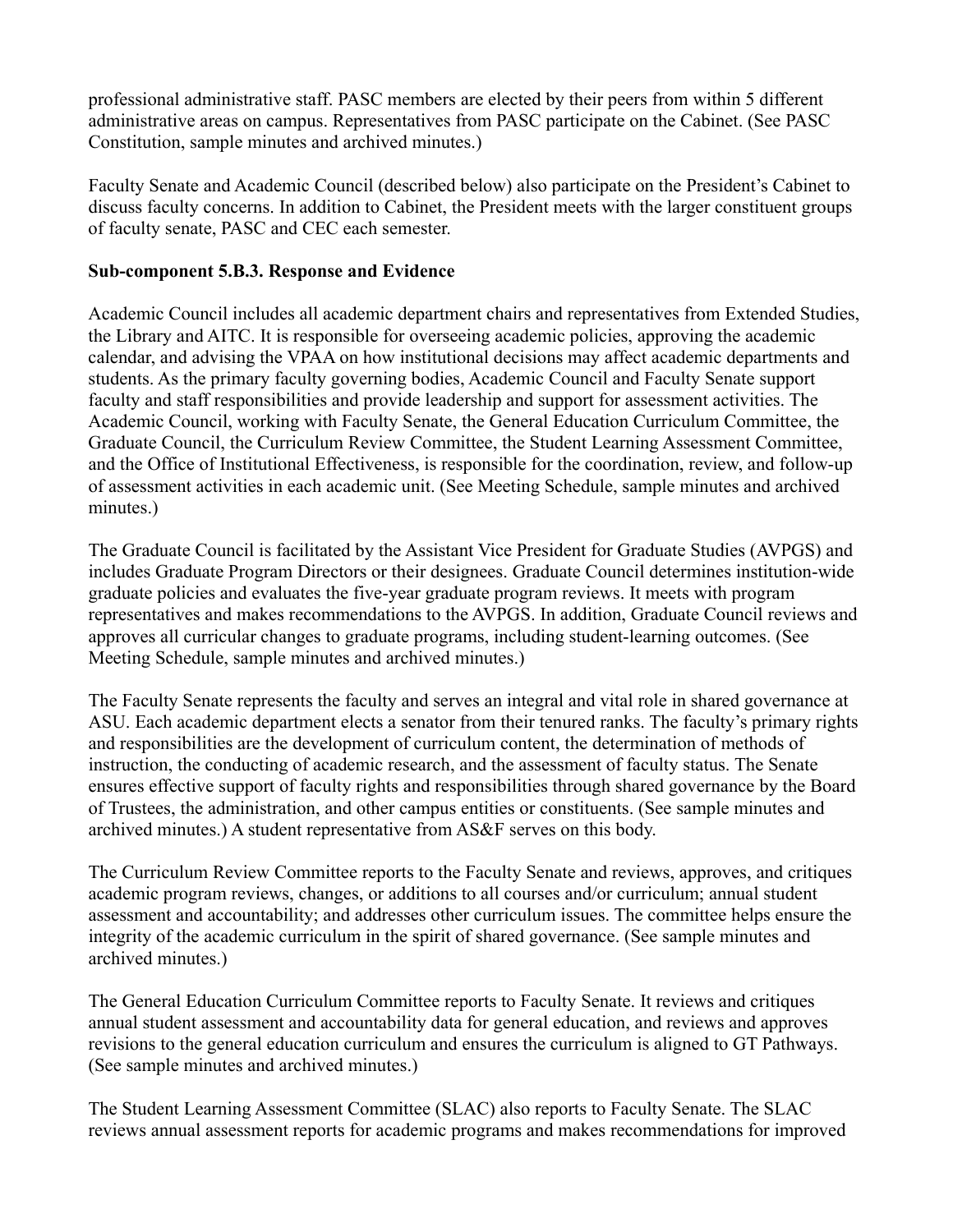assessment processes. Its role is described in more detail in Criterion 4.

The Faculty Technology Advisory Committee reports to the Faculty Senate and serves as a liaison to communicate the instructional technology needs of faculty to the University administration and help determine instructional technology priorities for campus-wide planning purposes. The committee includes faculty members representing various disciplines. (See sample minutes and archived minutes.)

# **Sources**

- Academic Council Meeting (2015–0406)
- Academic Council Meeting Minutes (2006-15) (web)
- Academic Council Meeting Minutes (2006-17) (DUP w/slight diff)
- Academic Council Meeting Schedule (2014-15)
- AS&F Blog (web)
- AS&F Bylaws
- AS&F Constitution (2015-16)
- AS&F Constitution (2016-17)
- AS&F Meeting (2015–0223)
- AS&F Meeting (2016 1107)
- AS&F Meeting Agendas + Minutes (2015-16) (web)
- AS&F Strategic Plan (2016-17)
- ASU Trustee Policy Manual (amended 2010\_04)
- ASU Trustee Policy Manual (amended 2010–04) (page number 5)
- ASU University Manual, General Regulations (2016–0826)
- ASU University Manual, General Regulations (2016–0826) (page number 5)
- BOT Meeting (2015–0515)
- BOT Meeting Agendas + Minutes (2003-16) (web)
- BOT Meeting Schedule (2015-16)
- Cabinet
- Cabinet Meeting (2015–0714)
- Cabinet Meeting Agendas + Minutes (2008-16) (web)
- CEC Meeting Minutes + Reports (2004-16) (web)
- CEC Meeting Minutes + Reports (2004-17) (web) (slight diff w/above?)
- CIELO (web)
- CO Revised Statutes 23-51-101-110 re ASU
- CRC (web)
- CRC Meeting (2015–0427)
- CRC Meeting Minutes (2003-15) (web)
- Executive Council
- Executive Council Meeting (2015–0706)
- Executive Council Summaries (2016) (web)
- Faculty Senate (web)
- Faculty Senate Meeting (2015\_0402)
- Faculty Senate Meeting Minutes (2004-16) (web)
- FTAC (web)
- FTAC Meeting (2014 1023)
- FTAC Meeting Minutes (2014-16) (web)
- GECC (web)
- GECC Meeting (2015–0406)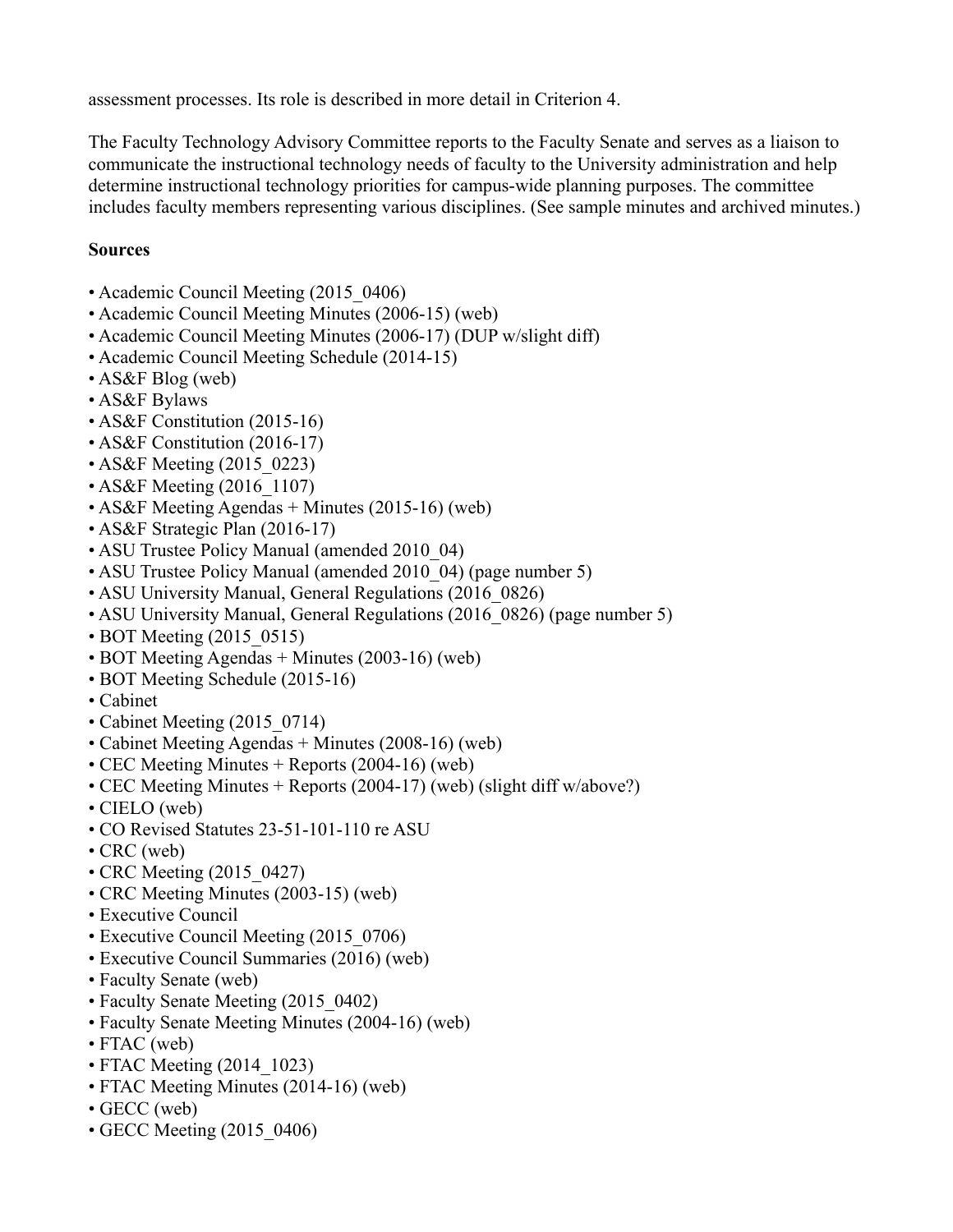- GECC Minutes (2009-15) (web)
- Graduate Council Meeting (2015\_0507)
- Graduate Council Meeting Minutes + Schedule (2009-16) (web)
- Graduate Council Meeting Minutes + Schedule (2009-16) (web) (DUP?)
- Graduate Council Meeting Schedule (2014-15)
- Notes STB All Sessions
- PASC Blog (web)
- PASC Constitution & Bylaws
- PASC Meeting (2015–0805)
- PASC Meeting Minutes (2013-16) (web)
- SG Roundtable Responses
- Shared Governance Overview & Recs from Consultant (2016–0909)
- Shared Governance Organizational Chart (2016–12) (DUP?)
- Shared Governance Policy Approval Flow Chart (2016 1216)
- Shared Governance Report (Demski) (2015 10)
- Shared Governance Report (Doell) (2013–0610)
- www-agb-org

## **5.C - Core Component 5.C**

The institution engages in systematic and integrated planning.

1. The institution allocates its resources in alignment with its mission and priorities.

2. The institution links its processes for assessment of student learning, evaluation of operations, planning, and budgeting.

3. The planning process encompasses the institution as a whole and considers the perspectives of internal and external constituent groups.

4. The institution plans on the basis of a sound understanding of its current capacity. Institutional plans anticipate the possible impact of fluctuations in the institution's sources of revenue, such as enrollment, the economy, and state support.

5. Institutional planning anticipates emerging factors, such as technology, demographic shifts, and globalization.

## **Argument**

#### **Sub-component 5.C.1. - Response and Evidence**

ASU engages in systematic and integrated planning that is guided by its 2020 Strategic Plan, developed in 2015, and by strategic initiatives approved by the Board of Trustees in December 2015. The complete plan was approved on May 13, 2016. The plan derived from work of committees representing the University's various stakeholders. Built around five broad institutional goals, the plan articulates a vision for ASU in the year 2020. The budget planning policy and process, described in the evidence items for Sub-component 5.A.5, requires all budget requests to be linked to the Strategic Plan.

With the completion of the ASU 2020 Strategic Plan, the next progression of strategic planning efforts are underway. The most recent Academic Master Plan was initially adopted in 2006 and revised in 2009 with the intention of a subsequent revision in five years. With some turnover in leadership in the VPAA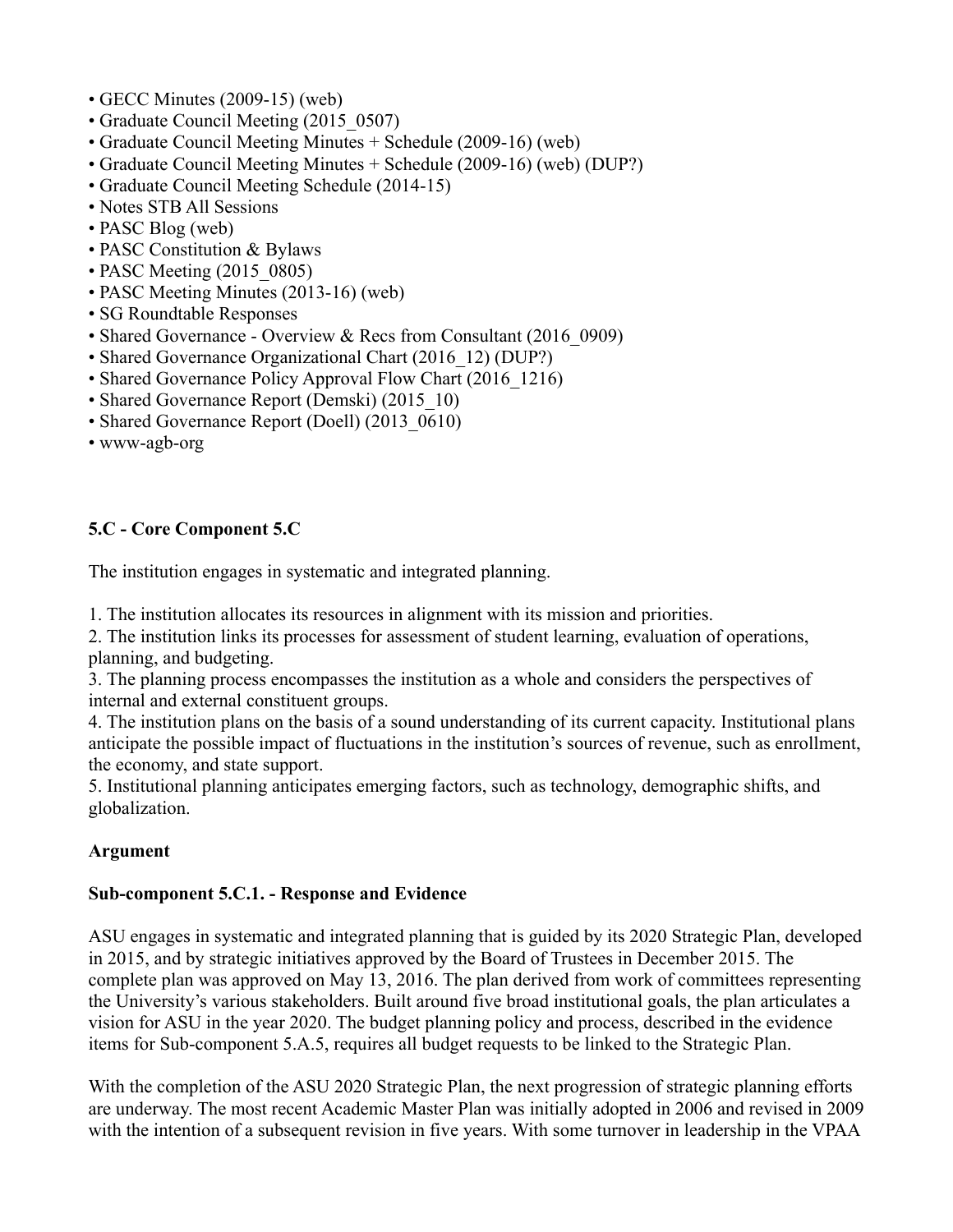position, it was decided to delay the development of a new Academic Master plan until Fall 2016. The existing plan remained the overall planning document for academic development in the interim. While initial conversations began Fall 2016, academic department chairs focused their efforts on a series of planning sessions in Spring 2017. These sessions identified the strategic priorities over the next three years. A comprehensive Academic Master Plan building on these priorities will be part of the next Strategic Plan beginning in 2019. The Academic Master Plan will help guide the Strategic Enrollment Plan, Technology Strategic Plan, and Facilities Master Plan.

As discussed in 5.A.1, resources are allocated in alignment with ASU's core purpose and strategic plan through the budget request and development process. The addition of a professional development programming budget is just one example of aligning resources with the strategic plan and Goal 3 of ASU 2020.

### **Sub-component 5.C.2: Response and Evidence**

In 2014, ASU conducted an in-depth assessment of student success that included an all-campus Town Hall meeting, and nomination of representatives to a year-long committee to address concerns. Subcommittees were formed to audit specific areas for improvement. A retreat established the priorities that became the framework used by the recruitment and retention committee to develop the current Strategic Enrollment Management (SEM) Plan. The SEM Plan provides context for recruiting and retainjng students, and links initiatives to ASU 2020. The committee meets monthly to review strategies. The June 2017 update to the Board of Trustees shows improved retention, graduation rates and number of degrees awarded, although the percent of new enrollments has decreased. The committee will use this data to develop recruitment/retention strategies.

As described in Criteria 3 and 4, ASU conducts five-year program reviews of all programs. These reviews identify academic program needs which are submitted through the budget review process. For example, requests for additional faculty positions have been added to the budget timeline. While resources are tight, an additional faculty line identified in a 2004 program review was funded in 2017 through reallocation. Additionally, the 2016 work of the Graduate Incentive Group reviewed operations, admission, and assessment procedures for graduate programs and made recommendations to improve graduate program delivery. This additional review of graduate education resulted in the hiring of an Assistant Vice President for Graduate Studies, and the re-establishment of an Office of Graduate Studies. This office will provide dedicated staff to oversee graduate program development and assessment.

Since 2015, when the Chronicle of Higher Education articles first highlighted issues with distance education at ASU, the institution has worked to improve program quality. To ensure appropriate faculty-student interaction and achievement of student learning outcomes, chairs evaluate all online courses mid-semester. Extended Studies also implemented an instructor self-review to better evaluate instructor performance and ability to meet learning outcomes. Most instructors have responded positively to suggestions. The update submitted to HLC in May 2017 describes the changes made to directly address HLC concerns, including instructor responses to self-evaluation, and course reviews by Extended Studies and chairs. The update contains documentation of all reviews completed for distance courses. Ongoing changes in distance and correspondence delivery are a direct result of evaluating operations and making changes to guarantee improvements in student learning and assessment. Staff recommendations led to the changes to the print-based correspondence program.

#### **Sub-component 5.C.3. Response and Evidence**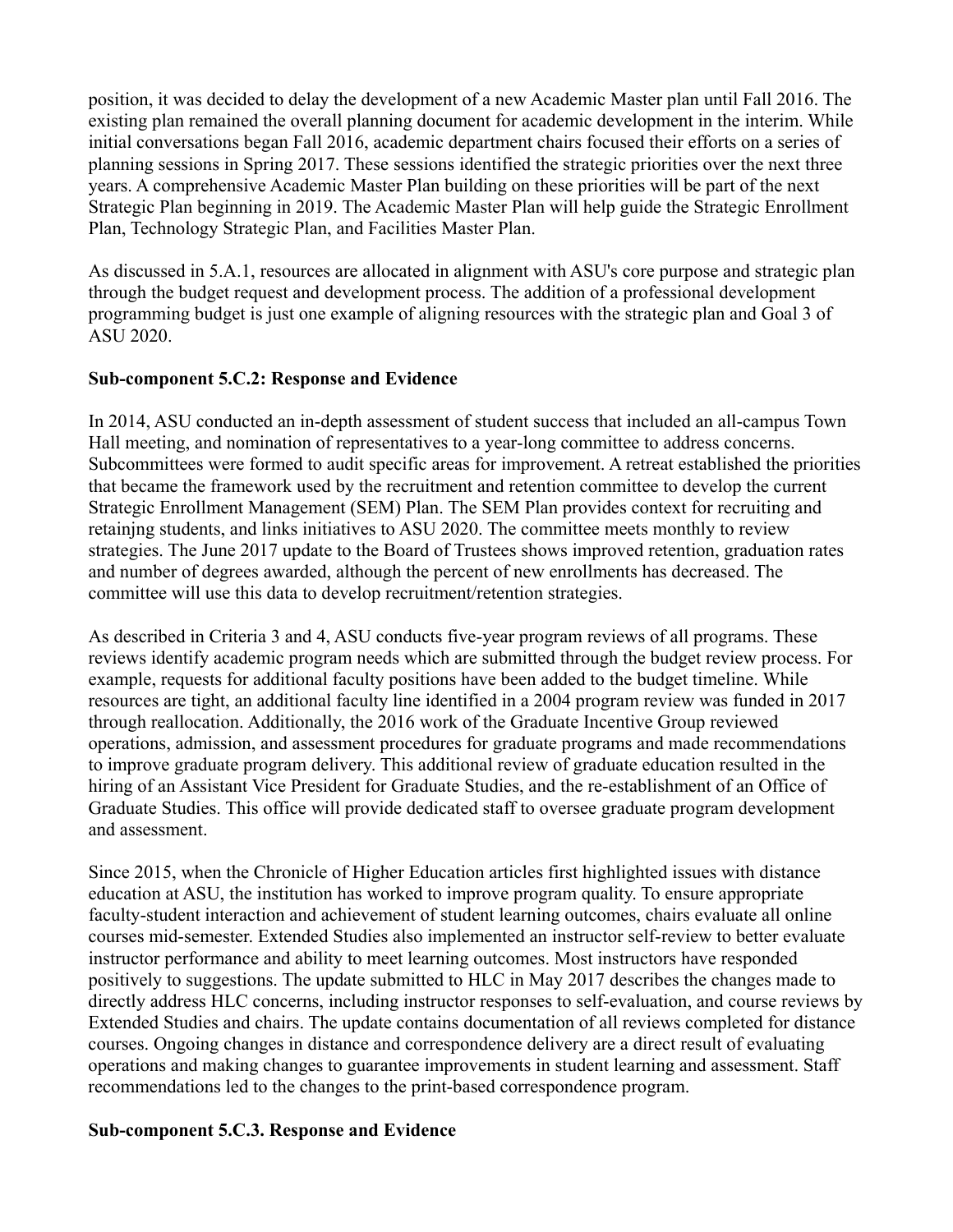As the primary planning body of the University, the President's Cabinet meets monthly to create and carry out the strategic vision. As outlined in section 5.C.1, the ASU 2020 Strategic plan is complete. Goals 1, 2, and 4 directly align with the goals in the 2012 CCHE Master Plan. The Academic Master Plan, the Facilities Master Plan, the SEM plan and the Information Technology Plan align with ASU 2020. While the Strategic Plan was developed with involvement from the entire campus, other plans were developed by a more targeted group of stakeholders. For example, the Academic Master Plan was developed by academic department chairs with input from their faculty members. The IT Strategic Plan involved input from the Administrative Technology Advisory Committee (ATAC), the Faculty Technology Advisory Committee (FTAC), and the Student Technology Advisory Committee (STAC), as well as staff from Computing Services and the IT Governance Committee.

The Academic Master Plan guides academic programming and reflects the goals and priorities of the State of Colorado, the ASU Board of Trustees, the Office of Academic Affairs, and University faculty. As mentioned above, the 2009 Academic Master Plan remained in place until the completion of the newest Academic Master Plan in 2017. As seen in the summary table aligning the 2009 Academic Master Plan goals with action, many of the strategies to achieve the goals have been accomplished. The foci identified for the new Academic Master Plan were developed as a result of departmental discussion and collaboration among department chairs. These foci provide detailed ways in which ASU 2020 Goal 1 Academic Excellence and Goal 2 Student Success can be supported and achieved.

As described in 5.B.2., ASU has conducted several surveys on shared governance to ensure continued evaluation of its planning processes which include input from a variety of perspectives. The institution values shared governance and continually assesses its ability to include perspectives of internal and external groups. Goals and actions in the current Strategic plan drew heavily on feedback from an allcampus meeting in Fall 2015.

#### **Sub-component 5.C.4. Response and Evidence**

ASU's institutional budget policy revolves around the State of Colorado's budget cycle. Because ASU is very dependent on state support, the economy, legislation, and other factors are closely monitored. The budget process cannot be finalized until state support is determined. Planning incorporates assumptions about the state budget that are provided by the Colorado Commission for Higher Education. For example, the State of Colorado underwent several budget reductions in 2008-2012. ASU made cuts in anticipation of these reductions, enabling growth in the fund balance and establishment of a cash reserve. This reserve was used to offset some cuts made by the State of Colorado for three years during economic recovery, before returning to a balanced budget.

While the strategic plan drives budget planning, mandated cost increases play a major role in resource distribution. Dwindling state support, which drives increases in both tuition and fees, compound the issue caused by mandated cost increases, as it jeopardizes access and affordability, a key component of ASU's mission. The legislative branch appropriations committee (Joint Budget Committee or JBC) and the Governor's budget office (Office of State Planning and Budget or OSPB) often request information describing prioritized funding expenditures. In fiscal years FY11-12 through FY15-16, the JBC required institutions to submit a Financial Accountability Plan (FAP) to justify large tuition increases to compensate for declining state support. These were updated on an annual basis. For example, see FY14 FAP Amendment. For FY15-16 the OSPB requested priorities based on every 1% of revenue. The JBC requested a scenario in which a 5% cut in state support is combined with a 6% tuition increase. These documents illustrate how much mandated costs limit ASU's resource allocation flexibility. Annual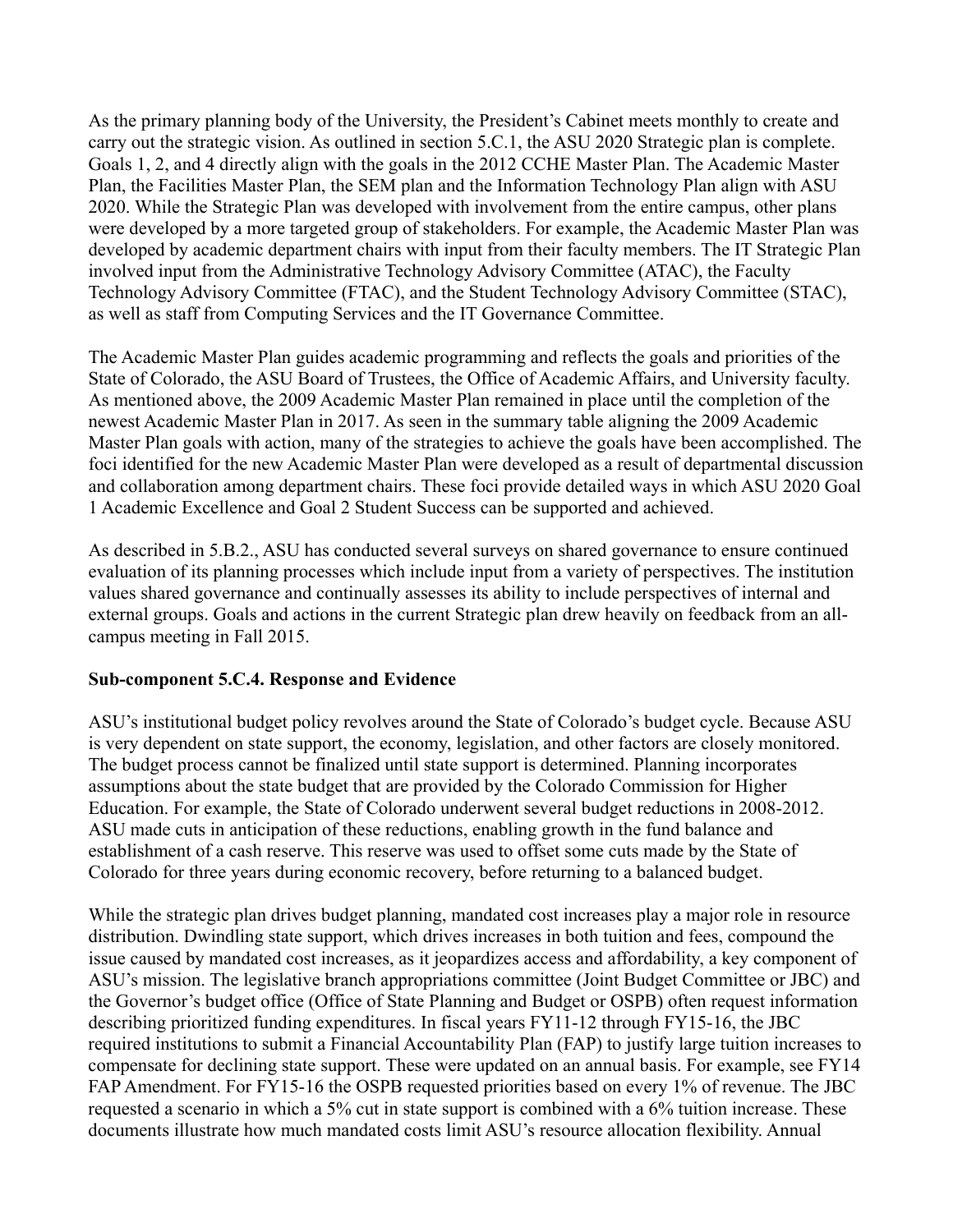hearings provide ASU with an opportunity to advocate for state support.

To minimize any impact of enrollment fluctuations, the ASU budget office requires all budgets that are primarily funded by student enrollments to hold a 5% reserve that is only released after revenue projections have been reached. Fund balances are monitored closely, requiring both President and COO approval to expend up to \$50,000, and over \$50,000 also require BOT approval. See example BOT request from FY09-10.

The Huron Report, commissioned by the State of Colorado, identifies many of the factors ASU needs to consider in regards to capacity, enrollment trends, revenue sources, state support and the economy. ASU has used many of the considerations in the report as it makes planning decisions. For example, the report notes that above market tuition increases are not likely to result in increased revenue. ASU decided to maintain a flat tuition rate in 2017-18 as a result. The report also notes extensive capital expenditures and debt service fees. ASU restructured several bonds to reduce the debt service budget impact. Board authorization to develop a financial plan of action precipitates a concrete plan based on the recommendations in the Huron report. Academic Council has included program prioritization on its 2017-18 agenda.

## **Sub-component 5.C.5. Response and Evidence**

In recognition of the overall importance of the role that technology plays in supporting the mission, the University maintains an Institutional Technology (IT) governance structure that scans the horizon for emerging trends in instructional and administrative support that are both cost-effective and high value. Key strategic IT investments are determined through IT governance. A three-committee structure represents appropriate constituent groups: the Faculty Technology Advisory Committee (FTAC) identifies and prioritizes needs in academic areas; the Administrative Technology Advisory Committee (ATAC) does the same for the administrative support areas on campus and the Student Technology Advisory Committee (STAC) represents ASU students in the IT governance process. Collectively, they craft recommendations and policy, which are in turn evaluated by the overarching IT Governance Board, which relays final recommendations to the President's Cabinet.

ASU's SEM Plan for 2016-2020 includes goals of 2% annual growth in recruitment, retention and fouryear graduation rates. These goals are set to help address Colorado's attainment gap, increased costs for students, increased workforce needs for post-secondary education and a "leaking education pipeline" in which fewer than 25% of Colorado's 9th graders earn a college degree. As an HSI focused on Hispanic students, we can support education attainment of Colorado's fastest growing segment of the population, one which is least likely to earn a degree. The share of college costs paid by students has doubled in 10 years. Offering guaranteed tuition and our generous tuition window of 12 to 20 credits helps to keep a college education affordable. Holding tuition flat in 2017-18 is also an effort to keep college affordable for the economically disadvantaged and underserved students served by ASU.

Graduate programs were identified for potential enrollment growth through a comprehensive research project completed in 2011. That research noted many opportunities to expand on ASU's academic qualities in recruiting students. It also noted that there was considerable capacity to grow online graduate programs. The resulting expansion of graduate offerings achieved an increase in graduate degrees programs from four in 2007 to eleven in 2016, including one PhD program.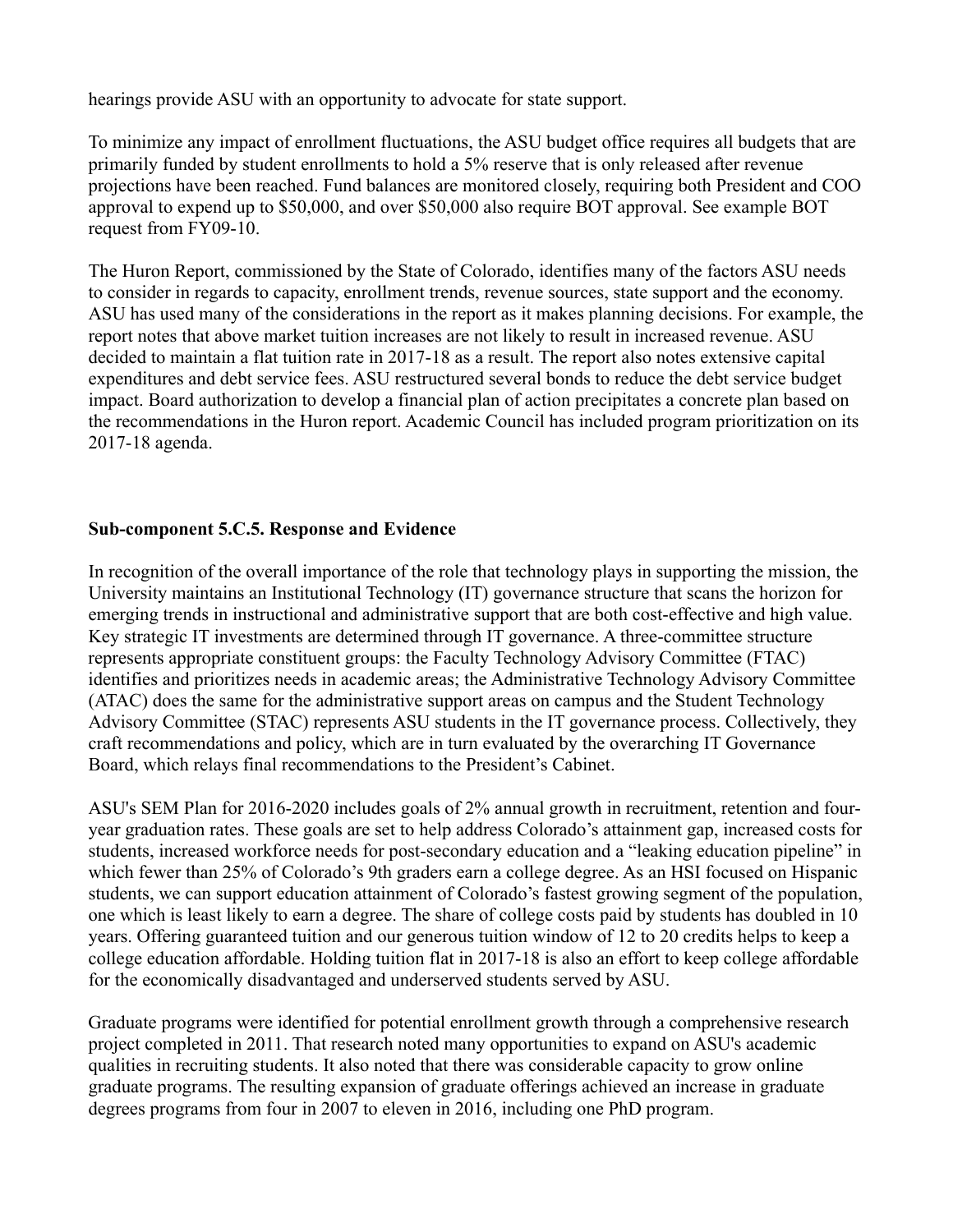ASU plans for increased globalization by ensuring that its programs are accessible to students around the globe. Online graduate programs attract students from across the country. ASU has facilitated students' ability to enroll in online programs by participating in the National Council for State Authorization Reciprocity Agreements (NC-SARA). Additionally, ASU facilitates the enrollment of international students in distance and on-campus programs in accordance with its International Admission policy.

On-campus students are encouraged to increase their global perspectives by enrolling in courses which involve study abroad. These opportunities are described in 3.B.4. Additionally, the Pathways project promotes the inclusion of Diversity and Global Learning throughout the curriculum.

ASU broadens the global and cultural horizons of students via hands-on, experiential trips to foreign locations. Examples in the last ten years include a sociological view of Cuba, Model United Nations competition at conferences in Europe and Venezuela, a psychology group trip to Turkey and Greece, and immersive science trips to Costa Rica, Australia, Peru and Africa. Participating students and faculty are encouraged to share their experiences with other students and the campus at large. Further, the ASU Extended Studies department offers courses to students in 37 countries.

### **Sources**

- Academic Council Meeting (2017–0828)
- Academic Council, Potential New Programs (2017\_05)
- Academic Master Plan Planning Sessions (2017\_04)
- Academic Master Plan, 2009-16 Tracking
- Academic Master Plan, 2017-20 (DRAFT)
- Annual Budget Requests (FY2013)
- ASU 2020 BOT Update (2016 1215)
- ASU 2020 BOT Update (2017 0622-23)
- ASU 2020 Campus Meeting responses
- ASU 2020 Strategic Plan
- ASU Probation Status Report to HLC (2017–05)
- BOT Meeting (2016–0513-14)
- BOT Meeting (2016 1216)
- BOT Meeting (2017–0425)
- BOT Meeting Action Item re Auxiliaries Spending Request
- Budget Timeline update Fall2016
- Budget Timeline update Fall2016 (page number 2)
- Campus Announcement Financial Action Plan
- Campus Construction Videos (via campus YouTube Channel) (web)
- CCHE Master Plan Final (2012 10)
- CO DHE FY2015-16 Joint Budget Comm Hearing (2016\_1216)
- CO DHE FY2015-16 Joint Budget Comm Hearing (2016–1216) (DUP?)
- CompSvcs MODs Committee Summaries (web)
- Countries Served by Extended Studies (DUP?)
- Enrollment Growth Research, Summary of Findings (Noel-Levitz) (2011\_06)
- Extended Studies Ongoing Changes
- Facilities Master Plan (DRAFT) Presentation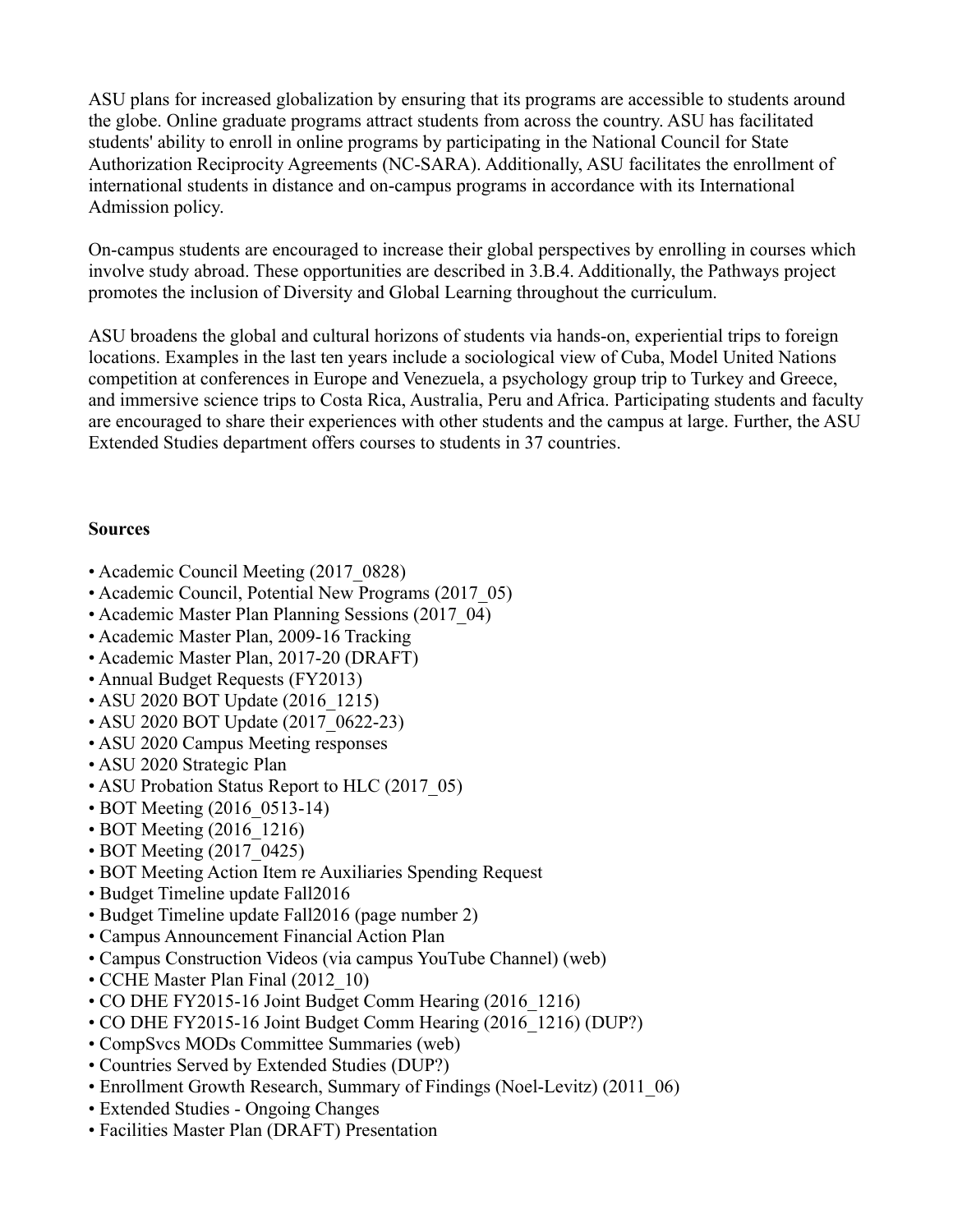- Financial Accountability Plan Amendment, FY2013-14 (2013–03)
- Funding Priorities for General Fund Investment (FY2014-15)
- GIG Appreciative Inquiry Summary & Conclusions
- Google Analytics Report re Mobile Traffic (2015\_1201-2016\_0131)
- IT ASU 2020 Tracking Sheet
- IT Governance Committee Blog (web)
- Key Strategic IT Investments
- Market Research Findings (Noel-Levitz) (2011–0825)
- Market Research Findings (Noel-Levitz) (2011–0825) (page number 82)
- Marketing Plan Key Objectives (2016–06)
- May Update Corrective Actions from ES Reviews
- NC-SARA Initiative + Institutional Participation
- Online Course Semester Review by Dept Chair Form (2016–0314)
- Online Interaction Self-Assessments (SAMPLES) (Spring 2017)
- Peer Group Comparison
- Performance Evaluation of ASU (Huron) (2017\_0215)
- Policy 100-15-07 Intl Student Admission (reviewed 2017\_0323)
- Policy 410-001 Budget Process (2008\_0215)
- Press Release re BOT Endorses ASU 2020 (2015\_1221)
- Press Release re Faculty Lecture About Cuba (2015\_1028)
- Press Release re Model UN Intl Conference (2011–0526)
- Press Release re Model UN Intl Conference (2015\_0429)
- Press Release re Model UN to Venezuela (2007\_0719)
- Press Release re Psych Students to Turkey + Greece (2012–0817)
- Press Release re Trip to Costa Rica (2009\_0115)
- Press Release re Trip to Peru (2015 1023)
- Print-Based + Prison College Program Proposal (2017)
- Retention Rates Data (2009-15)
- Retention Retreat Follow-Up Report (2014\_0919)
- SEM Plan, 2016-20 (2016–07)
- SEM Update to BOT (2017–0512)
- Shared Governance Report (Demski) (2015–10)
- Shared Governance Report (Doell) (2013–0610)
- State of CO State Budget Request Summary, FY2016-17 (2016–1102)
- Tuition Cap & General Fund Cut (FY2015-16)

## **5.D - Core Component 5.D**

The institution works systematically to improve its performance.

1. The institution develops and documents evidence of performance in its operations.

2. The institution learns from its operational experience and applies that learning to improve its institutional effectiveness, capabilities, and sustainability, overall and in its component parts.

## **Argument**

## **5.D.1. Response & Evidence**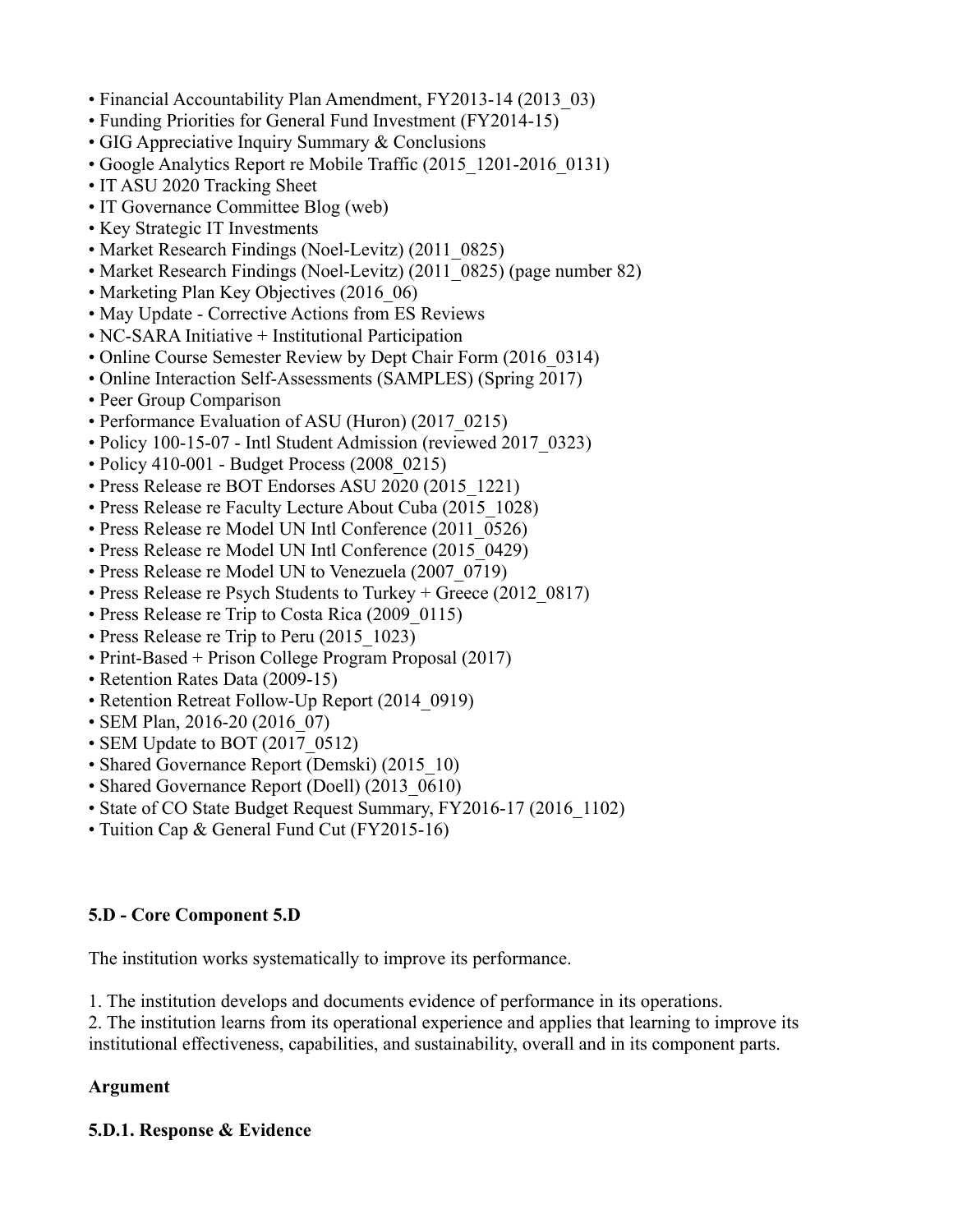ASU created the ASU 2020 strategic plan which gives voice to issues raised by a broad cross-section of campus constituents. The Trustees were active in approving the institutional Mission, Vision, and Strategic Plan goals. The institution measures its effectiveness by reviewing the Strategic Plan regularly and providing quarterly updates to the Trustees and cabinet that indicate the status of each initiative. Status updates are also posted on the web site.

Most ASU areas of operations develop their own strategic plans to identify goals and priorities aligned to the institutional strategic plan. These include: Student Affairs Strategic Plan and update, Institutional Technology, Facilities Master Plan Phase I, and II, Strategic Enrollment Management Plan and update, Extended Studies Strategic Plan, and the Quality Initiative Proposal. ASU follows and revises the Performance Contract and the Fee-for-Service Contract as required by the State of Colorado. While many items in the 2009 Academic Master Plan have been completed, formal documentation is absent as a result of changes in leadership at both the VPAA and Presidential level. A summary table provides examples of how strategies were accomplished. The Academic Master Plan is in the process of being updated.

ASU's data collection between 2008 and 2016 was inconsistent and focused solely on mandated state and federal reporting. With a turnover of staff in 2016, and a change in office from Institutional Reporting to Institutional Effectiveness, more emphasis has been placed in the collection and accuracy of data. The development of a successful learning rate that includes the sum of three indicators graduation, transfer out, and continued enrollment - shows that many ASU students are still very invested in their education whether here or at another institution. Overall persistence rates have been creeping up over the past 5 years. Rates by program vary dramatically; small sample sizes sometimes result in a single student representing a high percentage. The Office of Institutional Effectiveness serves as a clearinghouse for data collection and provides this data to decision makers when requested. It is now analyzing student outcomes, conducting peer analysis and surveys, and providing dashboards for use in decision-making. Both NSSE surveys and peer analysis show that ASU performs similarly to peers institutions. Links in these evidence items lead to current data.

ASU has sporadically discussed NSSE results which show that ASU meets or exceeds peer performance on engagement indicators. A FSSE/NSSE analysis of 2016 data does indicate that faculty and students do not agree on all measures. ASU acknowledges that a more intentional effort to discuss results is necessary. To address weaknesses in systematic assessment across the insttution, ASU has committed to hiring an Assessment Director to oversee assessment of performance across the institution. This individual will work closely with the Vice Presidents and the Office of Institutional Effectiveness to develop a comprehensive approach to collecting, disseminating and discussing such results.

Summaries from key operational areas also identify how operations are assessed and changes are implemented as a result.

## **5.D.2. Response & Evidence**

During the past period, Adams State has actively learned from its operational experiences and used that to improve institutional effectiveness, capabilities and sustainability.

Since the last review, ASU has undergone several changes in organizational structure in efforts to improve its operations. At the time of the last review, and the 2009 follow-up visit, the adoption of a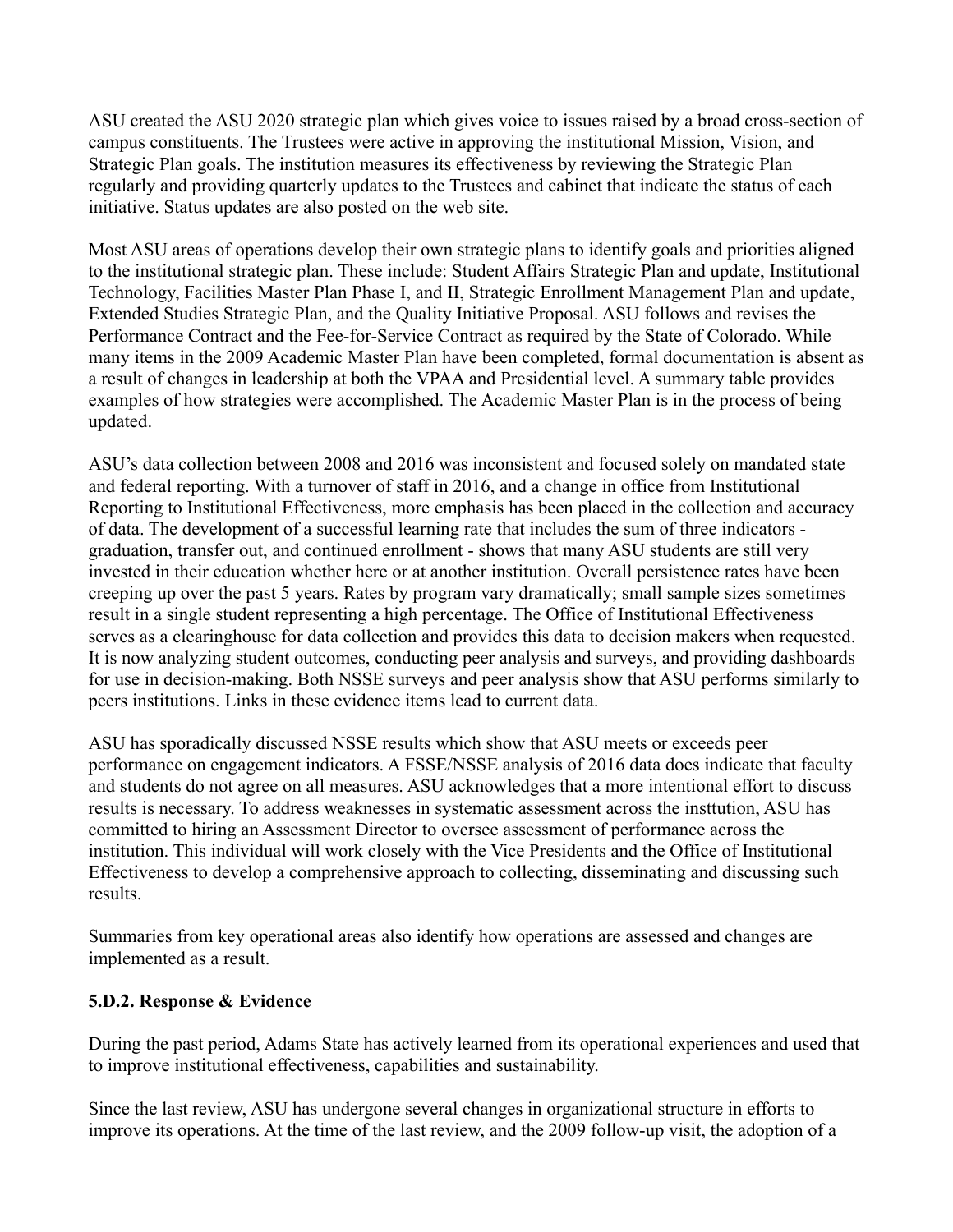Provost model was fairly new. In 2010, President Svaldi sent an email announcement to the campus notifying them of changes in the organizational structure and in position titles aimed at maximizing the strengths of the senior leaders on campus. This re-organization included a move away from the Provost model and the adoption of a Vice President model. This structure remained in place with some changes in titles over the next six years. Between 2008 and 2011, the VP for Institutional Advancement and the Assistant VP for Graduate Studies positions were eliminated to address budget challenges associated with declining state support. In 2013, an Assistant Vice President for Academic Affairs position was added to address the increased workload in that area. In 2015, just prior to President Svaldi's retirement, the Senior Vice President for Enrollment Management position was eliminated when the individual holding that position opted to return to faculty.

With the arrival of President McClure in 2015, some restructuring of the upper administration occurred. The VP for Student Affairs absorbed oversight of Enrollment Management and the unit was renamed 'Student Services.' The Assistant VP for Graduate Studies position was reinstated in 2017, following the recommendations of a campus committee. Government Affairs were assumed by the President, and the VP for Administration and Finance was designated COO, while the Assistant VP for Finance  $\&$ Administration assumed the CFO duties. Organizational charts from 2015, 2016, and 2017 show changes in titles and responsibilities over this time. Most recent changes were undertaken to streamline services and increase vacancy savings.

ASU has worked to improve its shared governance and communication model to ensure all stakeholders are represented in various levels of decision making. As described in 5.B.2,. after multiple surveys, and the recommendations of an external consultant, the President's Cabinet was revised to include a broader spectrum of campus constituents and reduce redundancy with the Executive Council. The approval process for policies also reflects this change. Noting criticism of communication as an ongoing concern reflected in shared governance surveys, the administration has made an effort over the past eight years to increase opportunities for faculty, staff and students to participate in the decisionmaking process through campus meetings and roundtables.

This effort to include campus constituents is evident in the Retention Committee '13, formed to address declining student retention particularly among upper-class students. The committee, which includes representatives from all campus departments, analyzed evidence and created six subcommittees that made recommendations for improvement. These recommendations were prioritized in a day-long retreat and funded based on the priorities which were used to develop the Strategic Enrollment Management (SEM) Plan.

The Quality Initiative Proposal is another example of using assessment evidence to inform improvements in institutional effectiveness. As an outcome of the evidence gathered surrounding low retention and persistence to graduation, the administration created a plan to add degree maps, implement invasive advising, institutionalize supplemental instruction, and an initiative encouraging students to "Finish in Four" years. Results show an increase in declared majors, decrease in completion times for both associate and bachelor's degrees, quicker achievement of 24 credit hours, and increased graduation rates for declared majors.

In order meet our mission and to address the rising costs for students and maintain affordability for the underserved students, ASU has promoted our full-time tuition window (flat tuition rate from 12-20 credits) and promotion of "Finish in Four." These efforts led to an 11% increase in average credits taken per semester by undergraduates from 2010 to 2015. On average, students are now taking 13.6 credits per semester. The addition of Guaranteed Tuition and keeping tuition rates flat in 2017-18 also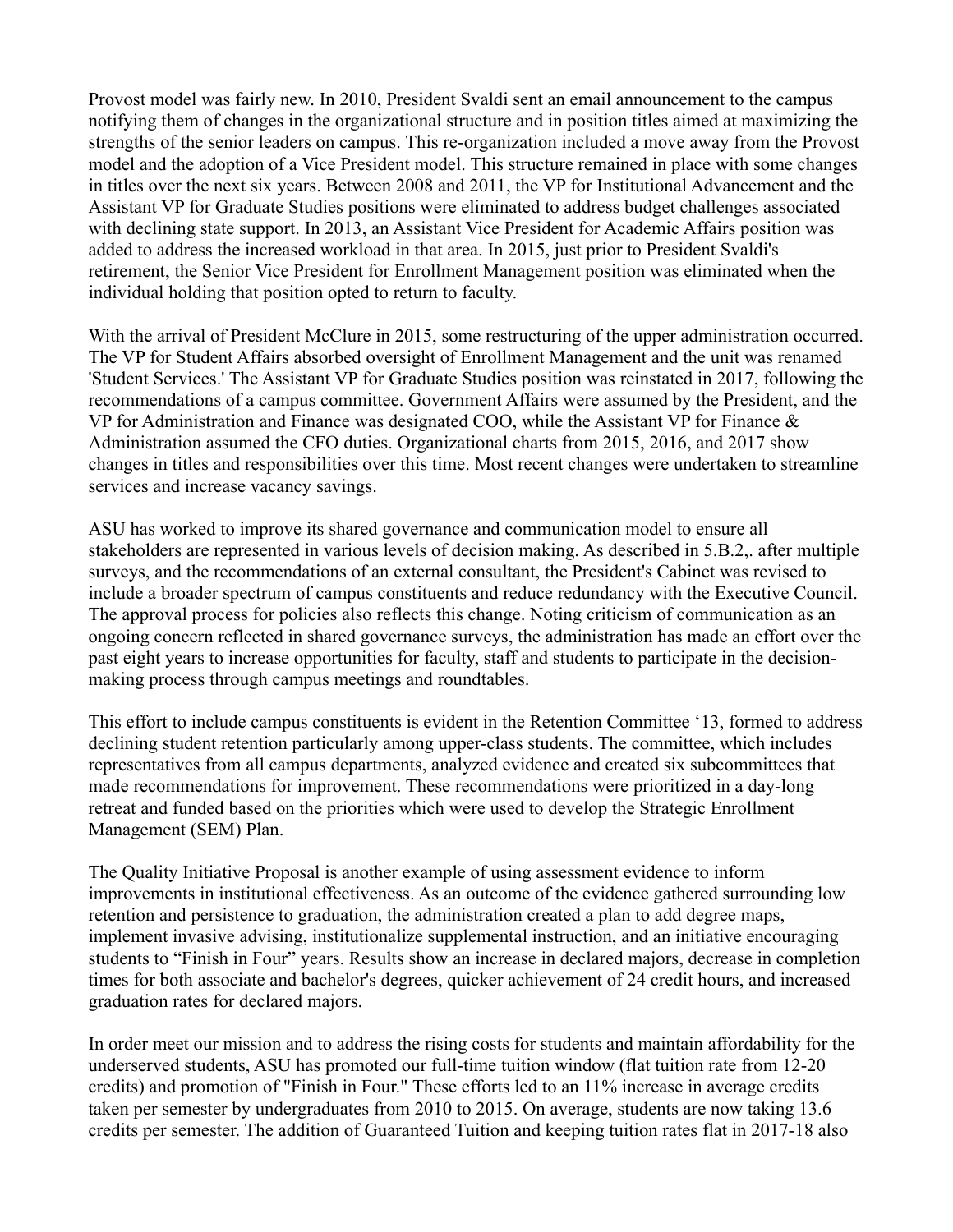demonstrate that the institution has learned from its operational experience to improve institutional effectiveness.

The decision to establish a part-time faculty fellow responsible for Academic Assessment and another for Faculty Development was a direct result of needs identified through the last accreditation visit. As shown in HLC Criterion 4, program creation has utilized data (NOEL \_LEVITZ) to expand programs based on enrollment interest and persistence. In particular, ASU has grown graduate and online programs significantly. ASU has continued to assess new programs to determine their viability. As a result, relationships with the Public Education Business Coalition (PEBC) and Gilder Lehrman Institute of American History to provide access to an MA degree were assessed. Relationships with both entities were dissolved when it became apparent that ASU was losing money and these entities did not respect ASU's efforts to ensure rigor and control the curriculum.

## **Sources**

- Academic Master Plan (revised 2009 03)
- Academic Master Plan, 2009-16 Tracking
- ALP Apprenticeship Overview (2014–1121)
- ASU 2020 BOT Update (2016 1215)
- ASU 2020 Strategic Plan
- Budget Funding Request Form (web)
- Cabinet Meeting (2016–0721)
- Campus & Open Forums (2009-17)
- CO DHE Fee-For-Service Contracts (2007-17)
- CO DHE Performance Contract (2005\_0304)
- CO DHE Performance Contract (2013\_04)
- Degree Maps (SAMPLE) (web)
- Enrollment Growth Research, Summary of Findings (Noel-Levitz) (2011–06)
- ES Strategic Plan Summer 2016 Tracking Document 041217
- Facilities Master Plan, 2015-25, Phase I (2015\_0706)
- Facilities Master Plan, 2016-26, Phase II
- Facilities Master Plan, 2016-26, Phase II (page number 2)
- GIG Appreciative Inquiry Recommendations (2016–0411)
- IE Facts About ASU (web)
- IE Peer Analyses (web)
- IE Student Outcomes (web)
- IE Surveys (web)
- Institutional Effectiveness (web)
- IT Governance Committee (web)
- Memo from President re Realigned Titles (Summer 2010)
- NSSE Pocket Guide (2014)
- NSSE Snapshots (2014, 2016)
- NSSE Student Comments (2014)
- NSSE-FSSE Scores Analysis (2016)
- Operations Summaries ALL
- Organizational Chart (2015\_05)
- Organizational Chart (2015 10)
- Organizational Chart (2016\_07)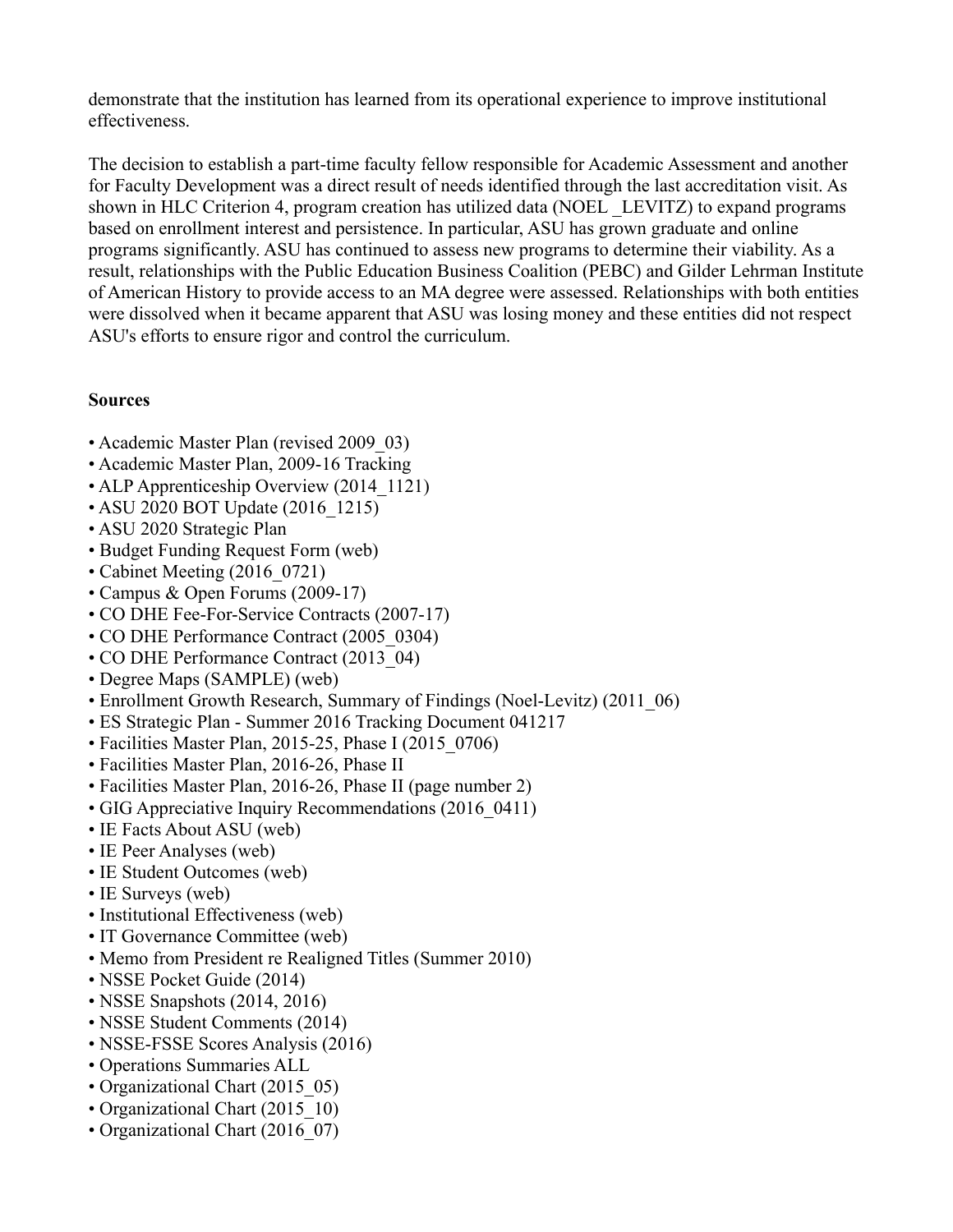- Organizational Chart (2016–10)
- Organizational Chart (2017\_01)
- Persistence Rates (2004-15)
- Quality Initiative Data
- Quality Initiative Proposal (2014\_0827)
- Retention Retreat Follow-Up Report (2014–0919)
- Retention Update (2014 12)
- SEM Plan Update (Data, UG Retention) (2017–05)
- SEM Plan, 2016-20 (2016–07)
- Shared Governance Organizational Chart (2016–12)
- Shared Governance Policy Approval Flow Chart (revised 2016 1216)
- Student Affairs Strategic Plan, 2015-20
- Student Affairs Strategic Plan, 2015-20; 2016-17 Updates
- Successful Learning Rates (2009-13) (2011\_11)
- Upward Bound Individual Prior Experience Points Report (2014-15)

### **5.S - Criterion 5 – Summary**

The institution's resources, structures, and processes are sufficient to fulfill its mission, improve the quality of its educational offerings, and respond to future challenges and opportunities. The institution plans for the future.

#### **Summary**

ASU has experienced a lot of change over the past decade. The economic downturn coincided with enrollment increases and declining state support. ASU implemented a capital fee to provide resources for much needed campus improvements. While these provided improved spaces for teaching and learning and campus life, declining state forced ASU to increase tuition rates. As shown in the Huron report increased tuition rates have jeopardized the access mission of the university. ASU has taken steps to counteract the negative impact on students by enacting Guaranteed tuition in 2016 and holding tuition flat in 2017.

ASU has maintained a staffing patterns, with a slightly higher number of total faculty and staff coming from grant funded positions. The evaluation process has been improved and efforts have been made to expand professional development opportunities for all employees.

The Board of Trustees provides oversight of the financial and academic policies. The development of a University Manual and an Audit and Finance Committee are the primary actions taken to strenghten oversight.

The President has worked to meet regularly with the various employees groups and has reconfigured the Shared Governance structure to provide multiple avenues for participation in the governance of the university.

ASU 2020 was completed within the first year of the President's arrival and efforts have been made to